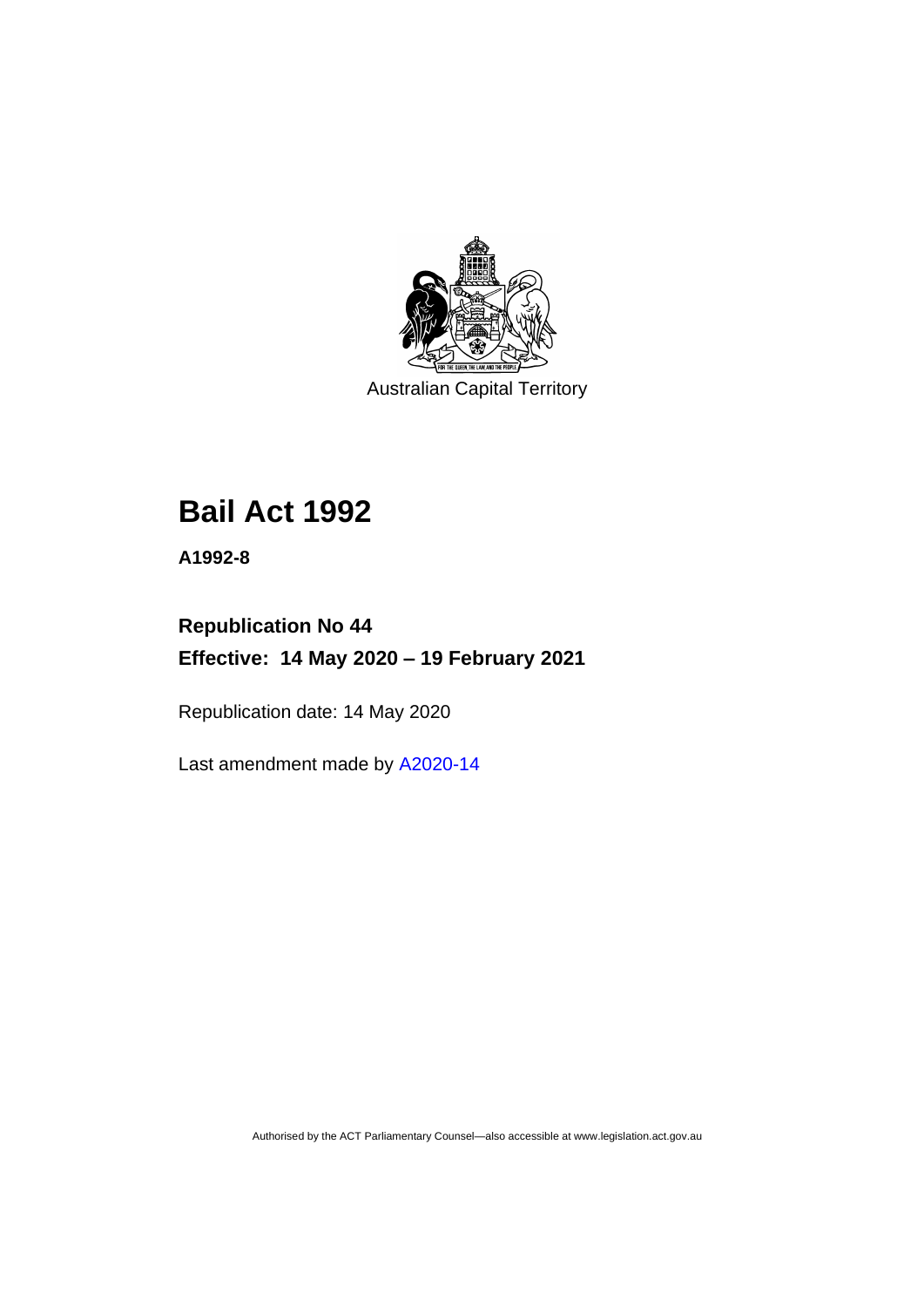#### **About this republication**

#### **The republished law**

This is a republication of the *Bail Act 1992* (including any amendment made under the *[Legislation](http://www.legislation.act.gov.au/a/2001-14)  [Act 2001](http://www.legislation.act.gov.au/a/2001-14)*, part 11.3 (Editorial changes)) as in force on 14 May 2020*.* It also includes any commencement, amendment, repeal or expiry affecting this republished law to 14 May 2020.

The legislation history and amendment history of the republished law are set out in endnotes 3 and 4.

#### **Kinds of republications**

The Parliamentary Counsel's Office prepares 2 kinds of republications of ACT laws (see the ACT legislation register at [www.legislation.act.gov.au\)](http://www.legislation.act.gov.au/):

- authorised republications to which the *[Legislation Act 2001](http://www.legislation.act.gov.au/a/2001-14)* applies
- unauthorised republications.

The status of this republication appears on the bottom of each page.

#### **Editorial changes**

The *[Legislation Act 2001](http://www.legislation.act.gov.au/a/2001-14)*, part 11.3 authorises the Parliamentary Counsel to make editorial amendments and other changes of a formal nature when preparing a law for republication. Editorial changes do not change the effect of the law, but have effect as if they had been made by an Act commencing on the republication date (see *[Legislation Act 2001](http://www.legislation.act.gov.au/a/2001-14)*, s 115 and s 117). The changes are made if the Parliamentary Counsel considers they are desirable to bring the law into line, or more closely into line, with current legislative drafting practice.

This republication does not include amendments made under part 11.3 (see endnote 1).

#### **Uncommenced provisions and amendments**

If a provision of the republished law has not commenced, the symbol  $\mathbf{U}$  appears immediately before the provision heading. Any uncommenced amendments that affect this republished law are accessible on the ACT legislation register [\(www.legislation.act.gov.au\)](http://www.legislation.act.gov.au/). For more information, see the home page for this law on the register.

#### **Modifications**

If a provision of the republished law is affected by a current modification, the symbol  $\mathbf{M}$  appears immediately before the provision heading. The text of the modifying provision appears in the endnotes. For the legal status of modifications, see the *[Legislation](http://www.legislation.act.gov.au/a/2001-14)  Act [2001](http://www.legislation.act.gov.au/a/2001-14)*, section 95.

#### **Penalties**

At the republication date, the value of a penalty unit for an offence against this law is \$160 for an individual and \$810 for a corporation (see *[Legislation Act 2001](http://www.legislation.act.gov.au/a/2001-14)*, s 133).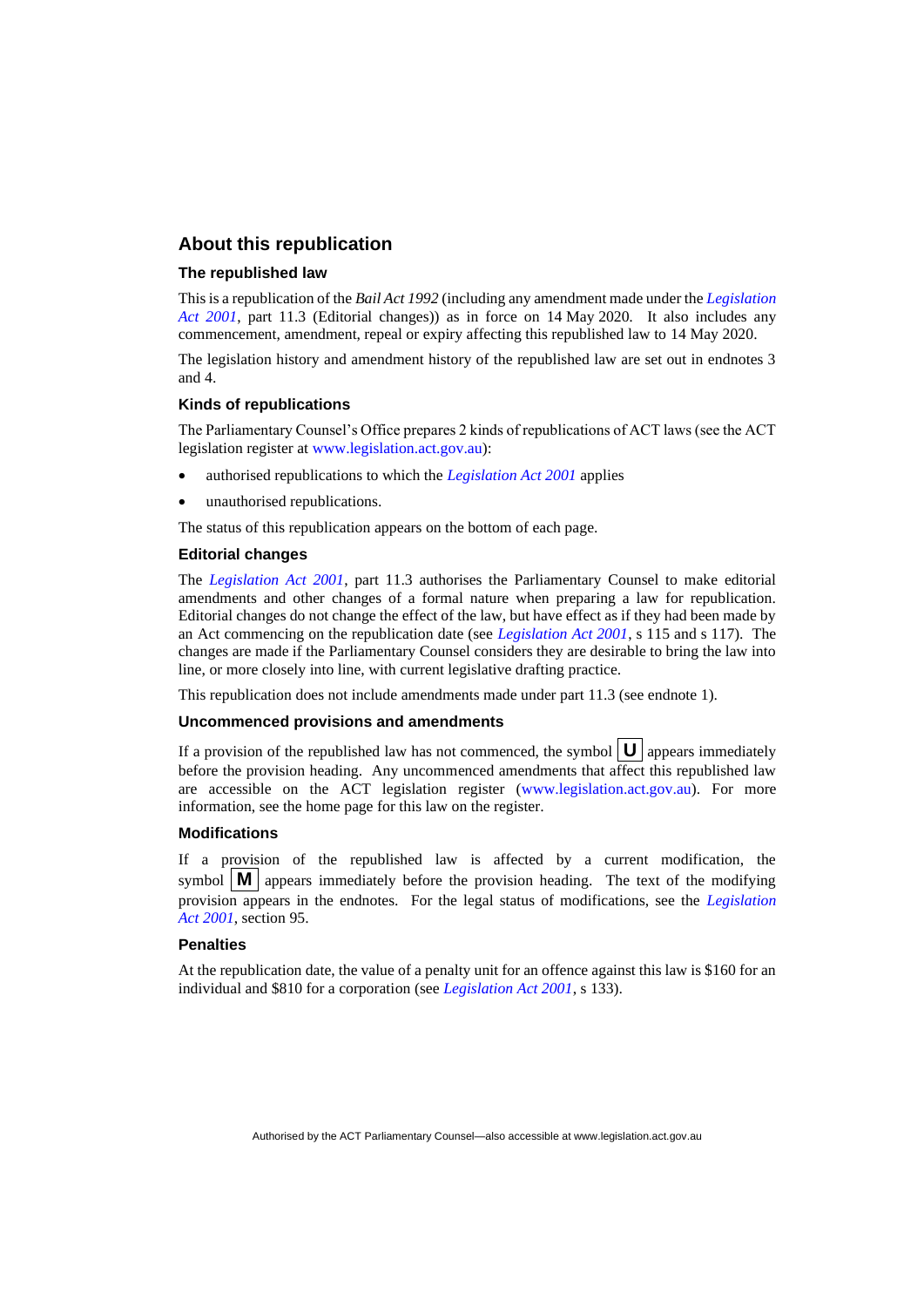

Australian Capital Territory

# **Bail Act 1992**

# **Contents**

|                     |                                                       | Page       |
|---------------------|-------------------------------------------------------|------------|
| Part 1              | <b>Preliminary</b>                                    |            |
| 1                   | Name of Act                                           | 2          |
| 2                   | Dictionary                                            | 2          |
| 3                   | <b>Notes</b>                                          | 2          |
| 3A                  | Offences against Act—application of Criminal Code etc | 3          |
| 4                   | Act applies to children                               | 3          |
| Part 2              | <b>Availability of bail</b>                           |            |
| <b>Division 2.1</b> | When bail may be granted and rights following         |            |
| 5                   | When may bail be granted?                             | 4          |
| 6                   | Rights following grant of bail                        |            |
| <b>Division 2.2</b> | <b>Presumption for bail</b>                           |            |
| 7                   | Div 2.2 subject to div 2.3 and div 2.4                | 5          |
| 8                   | Entitlement to bail—certain minor offences etc        | 5          |
| R44                 | Bail Act 1992                                         | contents 1 |
| 14/05/20            | Effective: 14/05/20-19/02/21                          |            |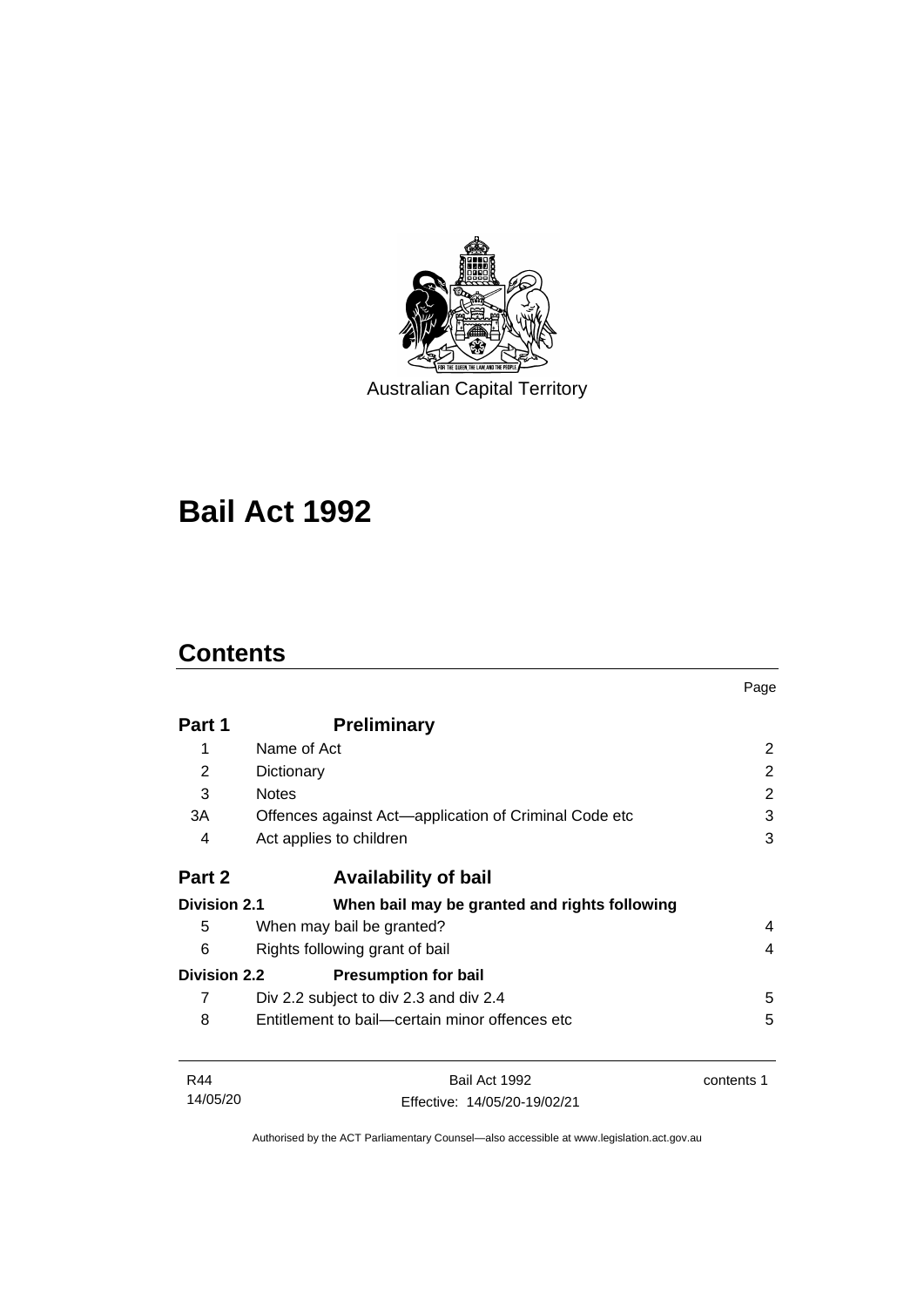| Contents |
|----------|
|----------|

| 8A                  | Entitlement to bail-breach of sentence obligations                                           | Page<br>6      |
|---------------------|----------------------------------------------------------------------------------------------|----------------|
| 8B                  | Entitlement to bail-custody relating to sentence administration board                        |                |
|                     | hearings                                                                                     | $\overline{7}$ |
| 9                   | Limitations on entitlement to bail<br>Entitlement to bail-offences other than minor offences | 8<br>8         |
| 9A                  |                                                                                              |                |
| <b>Division 2.3</b> | No presumption for bail                                                                      |                |
| 9B                  | Div 2.2 not to apply to certain offences                                                     | 9              |
| <b>Division 2.4</b> | <b>Presumption against bail</b>                                                              |                |
| 9C                  | Bail for murder and certain serious drug offences                                            | 10             |
| 9D                  | Bail for serious offence committed while charge for another pending or<br>outstanding        | 11             |
| 9E                  | Bail for person sentenced to imprisonment                                                    | 14             |
| 9F                  | Family violence offence-bail by authorised officer                                           | 14             |
| 9G                  | Special or exceptional circumstances                                                         | 15             |
|                     |                                                                                              |                |
| Part 3              | <b>Dispensing with bail</b>                                                                  |                |
| 10                  | Dispensing with bail                                                                         | 17             |
| 11                  | Effect of dispensing with bail                                                               | 17             |
| 12                  | Decision to dispense with bail                                                               | 18             |
| Part 4              | <b>Grant of bail</b>                                                                         |                |
| 12A                 | Meaning of bail order and bail review application-pt 4                                       | 19             |
| 12B                 | When is a proceeding before the Supreme Court?-pt 4                                          | 19             |
| 13                  | Deciding bail after charge laid                                                              | 20             |
| 14                  | Grant of bail by authorised officers                                                         | 22             |
| 15                  | Deciding of questions of bail by authorised officers                                         | 22             |
| 16                  | Notification of decision of authorised officer                                               | 23             |
| 17                  | Charged people in custody to be brought before court                                         | 25             |
| 18                  | Facilities to be provided to accused people                                                  | 25             |
| 19                  | Court bail-general                                                                           | 26             |
| 20                  | Power in relation to bail-Magistrates Court                                                  | 27             |
| 20A                 | Repeat application for bail-Magistrates Court                                                | 27             |
| 20B                 | Power in relation to bail-Supreme Court                                                      | 28             |
| 20C                 | Repeat application for bail-Supreme Court                                                    | 28             |
| 21                  | Bail in relation to several offences                                                         | 29             |
|                     |                                                                                              |                |

contents 2 Bail Act 1992 Effective: 14/05/20-19/02/21

R44 14/05/20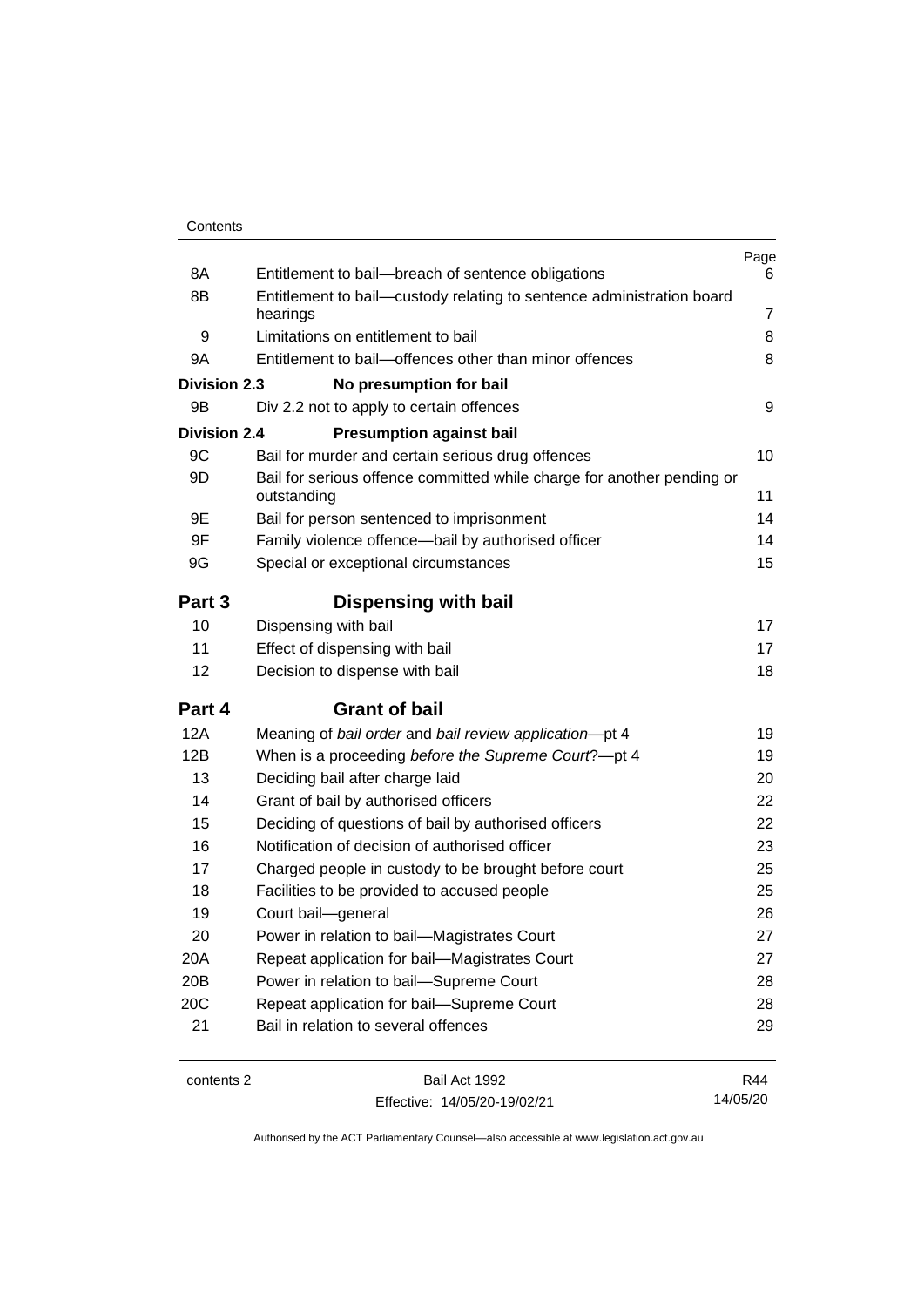| Contents |
|----------|
|----------|

| 22                  | Criteria for granting bail to adults                                               | Page<br>30 |
|---------------------|------------------------------------------------------------------------------------|------------|
| 23                  | Criteria for granting bail to children                                             | 31         |
| 23A                 | Victim's concern about need for protection                                         | 32         |
| Part 5              | Bail conditions and undertakings to appear                                         |            |
| 24                  | Conditions of bail                                                                 | 33         |
| 25                  | Conditions on which bail may be granted to adults                                  | 33         |
| 25A                 | Supervision condition when offence committed as young person                       | 37         |
| 26                  | Conditions on which bail may be granted to children                                | 38         |
| 27                  | Recording of certain bail decisions                                                | 40         |
| 28                  | Undertakings to appear                                                             | 41         |
| 30                  | Accused person may be excused from attendance before court                         | 42         |
| 31                  | Bail requirements                                                                  | 43         |
| 32                  | Acceptable people and security for bail                                            | 44         |
| 33                  | Continuation of bail and undertakings                                              | 45         |
| 34                  | Written notice of conditions of bail                                               | 46         |
| 36                  | Discharge of surety                                                                | 48         |
| 37                  | Payment of amounts to Territory                                                    | 49         |
| Part 6              | <b>Review of bail decisions</b>                                                    |            |
| <b>Division 6.1</b> | Review of decisions by authorised officers                                         |            |
| 38                  | Review by authorised officers                                                      | 51         |
| 39                  | Exercise of power to review                                                        | 51         |
| 40                  | Limitation on power of authorised officer to review                                | 52         |
| <b>Division 6.2</b> | <b>Review of decisions by courts</b>                                               |            |
| 41                  | Right of review of bail decisions                                                  | 52         |
| 41A                 | Court may review on its own initiative                                             | 52         |
| 42                  | Power of Magistrates Court to review-decision of authorised officer                | 53         |
| 42A                 | Power of Magistrates Court to review-decision of Magistrates Court                 | 53         |
| 43                  | Power of Supreme Court to review-decision of authorised officer                    | 54         |
| 43A                 | Power of Supreme Court to review—decision of Magistrates Court or<br>Supreme Court | 55         |
| 44                  |                                                                                    |            |
|                     |                                                                                    | 55         |
| 45                  | Right of review of bail decisions-prosecution                                      | 57         |
| 46                  | Exercise of power to review<br>Review limited to bail conditions                   | 58         |

14/05/20 Effective: 14/05/20-19/02/21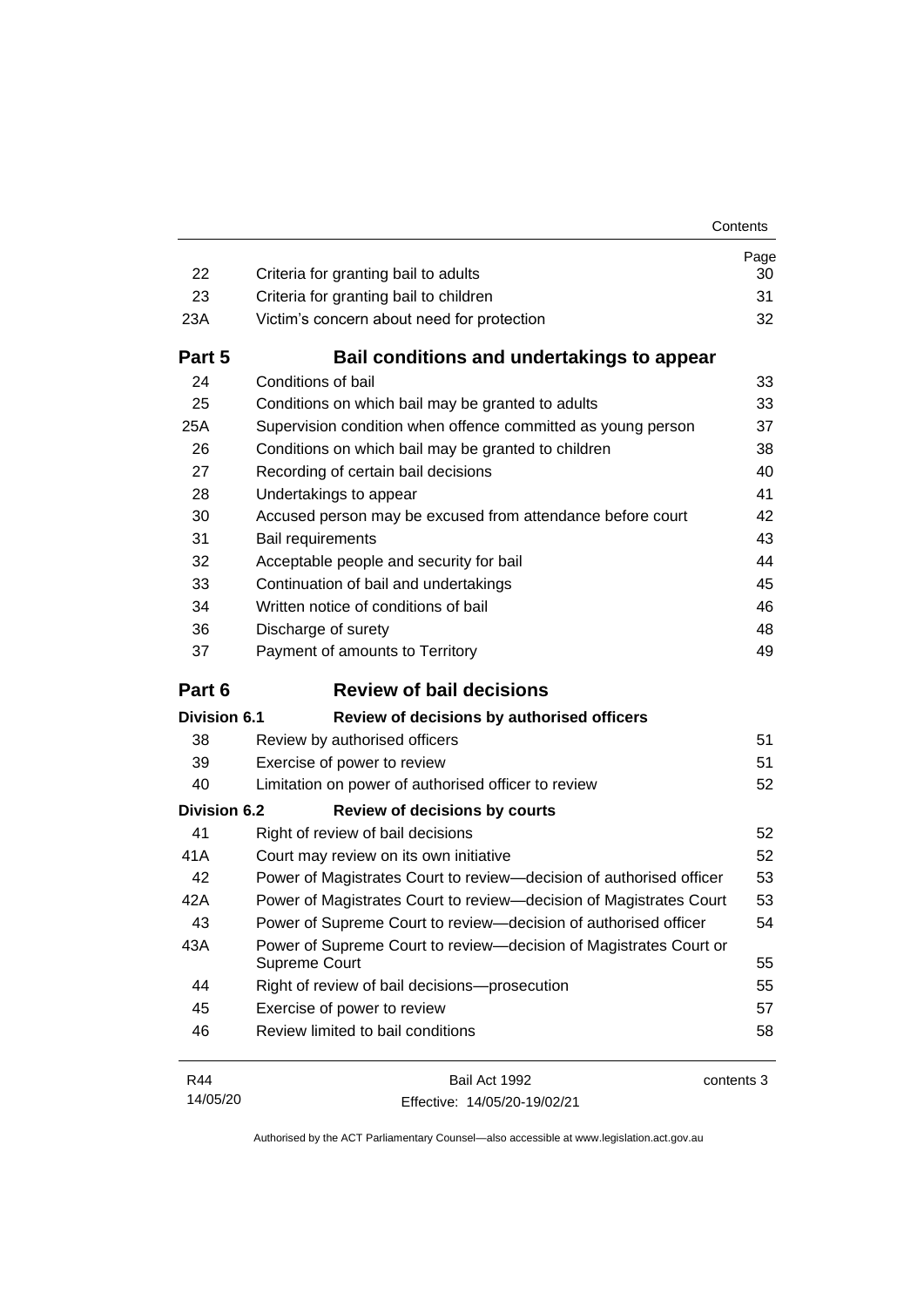#### **Contents**

|        |                                                                   | Page |
|--------|-------------------------------------------------------------------|------|
| Part 7 | <b>Miscellaneous</b>                                              |      |
| 47     | Giving information relating to bail                               | 60   |
| 47A    | Notice to victim of bail decisions                                | 60   |
| 48     | Notification to court that bail condition not satisfied           | 61   |
| 49     | Failure to answer bail                                            | 61   |
| 51     | Indemnification of sureties                                       | 62   |
| 52     | Contravention of Act by police officers                           | 62   |
| 55     | Civil standard of proof to apply for certain purposes             | 63   |
| 56     | No right of surety to arrest                                      | 63   |
| 56A    | Arrest for failure to comply with bail condition                  | 63   |
| 56AA   | Police power to enter premises to arrest                          | 64   |
| 56AB   | Police officer must announce entry before entering                | 65   |
| 56AC   | Police powers on arrest for failure to comply with bail condition | 65   |
| 56AD   | Arrested person to be brought before court                        | 66   |
| 56B    | Arrest for breach of condition by person outside ACT              | 67   |
| 57     | Act to prevail                                                    | 67   |
| 57AA   | Abolition of inherent power of bail                               | 68   |
| 58     | Approved forms                                                    | 68   |
| 59     | Regulation-making power                                           | 68   |

| <b>Schedule 1</b> | Offences to which presumption of bail does                 |    |
|-------------------|------------------------------------------------------------|----|
|                   | not apply                                                  | 69 |
| <b>Part 1.1</b>   | <b>Offences against Crimes Act 1900</b>                    | 69 |
| <b>Part 1.2</b>   | <b>Offences against Criminal Code</b>                      | 70 |
| <b>Part 1.3</b>   | Offence against Drugs of Dependence Act 1989               | 72 |
| <b>Part 1.4</b>   | <b>Offences against Medicines, Poisons and Therapeutic</b> |    |
|                   | Goods Act 2008                                             | 73 |
| <b>Part 1.5</b>   | <b>Offences against Customs Act 1901 (Cwlth)</b>           | 74 |
| <b>Part 1.6</b>   | <b>Offences against Criminal Code (Cwlth)</b>              | 75 |

contents 4 Bail Act 1992 Effective: 14/05/20-19/02/21

R44 14/05/20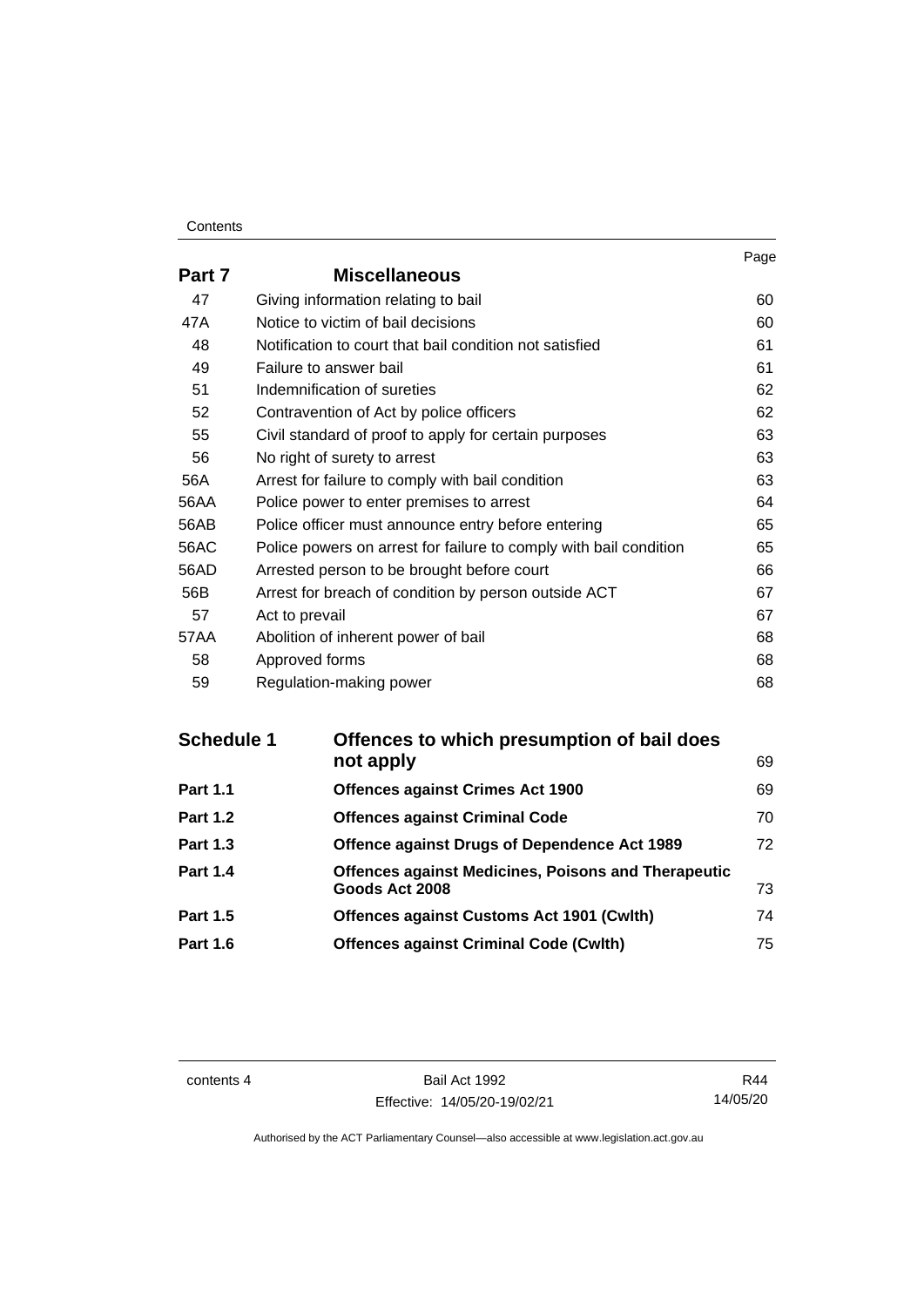|                   |                        | Contents |
|-------------------|------------------------|----------|
|                   |                        | Page     |
| <b>Dictionary</b> |                        | 76       |
|                   |                        |          |
| <b>Endnotes</b>   |                        |          |
| 1                 | About the endnotes     | 80       |
| 2                 | Abbreviation key       | 80       |
| 3                 | Legislation history    | 81       |
| 4                 | Amendment history      | 89       |
| 5                 | Earlier republications | 99       |

Bail Act 1992 Effective: 14/05/20-19/02/21 contents 5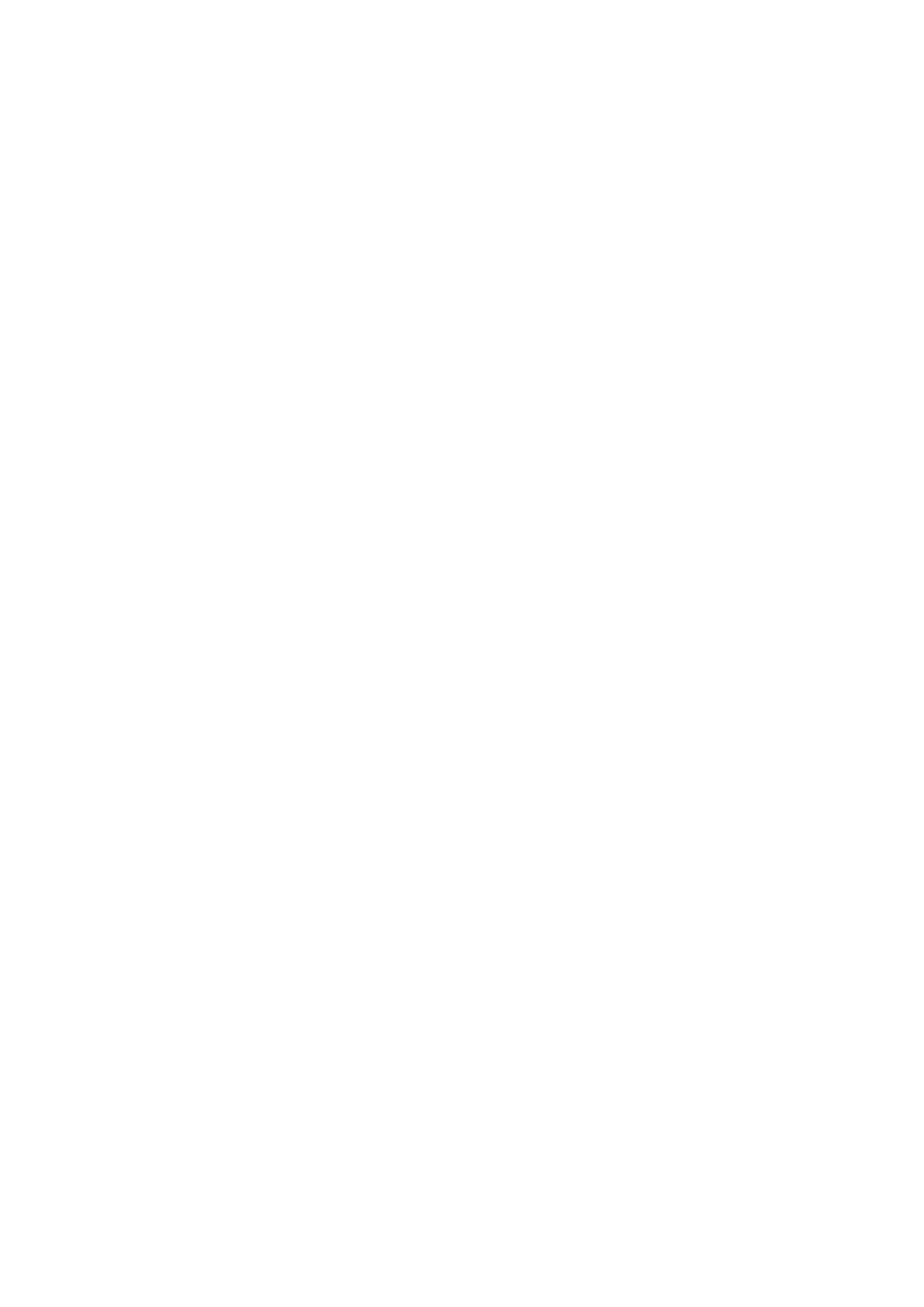

# **Bail Act 1992**

An Act relating to bail for accused people in connection with criminal proceedings

R44 14/05/20

ׅ֖֖֚֚֡֡֬֝֬

page 1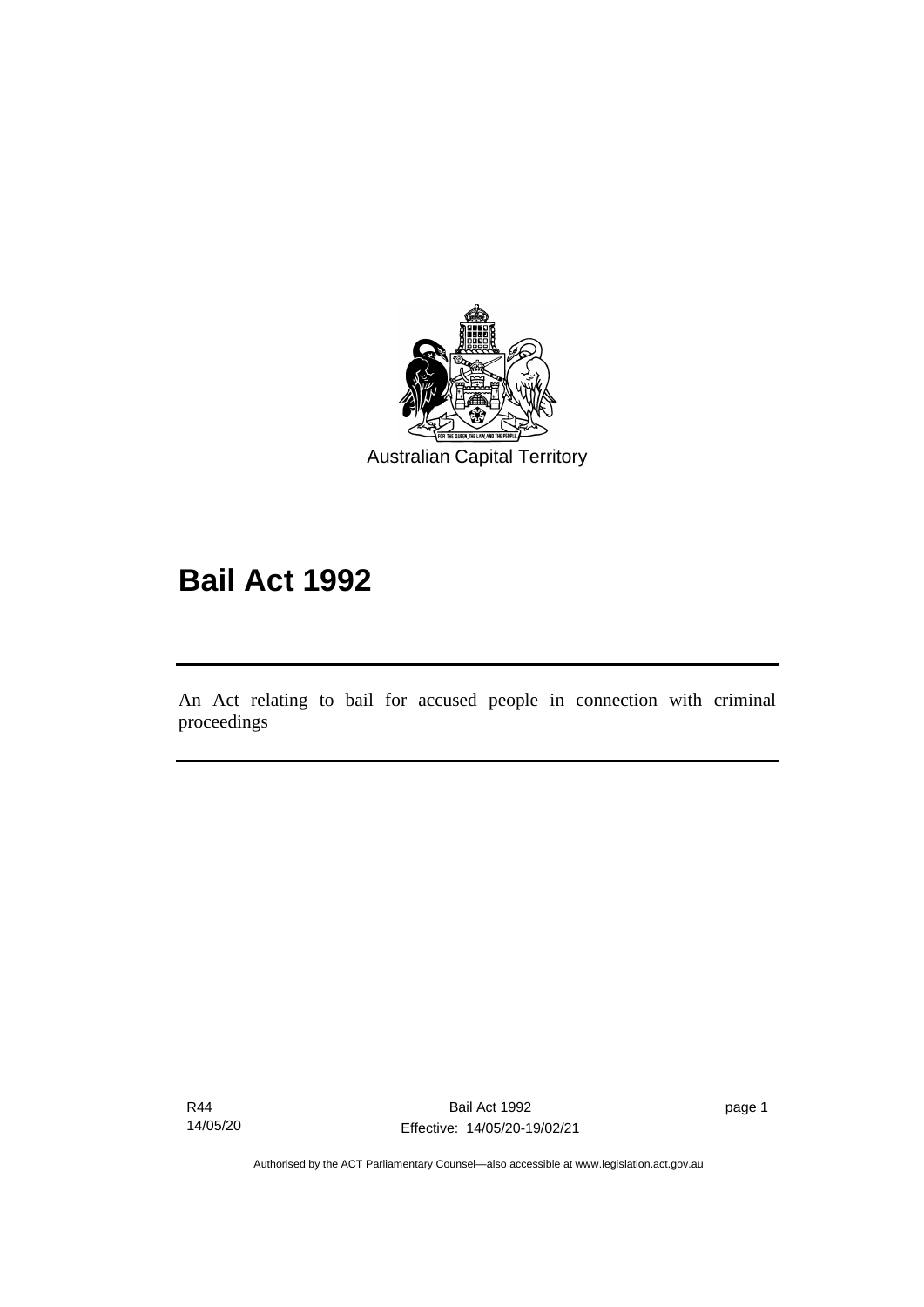#### Part 1 Preliminary

Section 1

# <span id="page-9-0"></span>**Part 1 Preliminary**

#### <span id="page-9-1"></span>**1 Name of Act**

This Act is the *Bail Act 1992*.

#### <span id="page-9-2"></span>**2 Dictionary**

The dictionary at the end of this Act is part of this Act.

*Note 1* The dictionary at the end of this Act defines certain terms used in this Act, and includes references (*signpost definitions*) to other terms defined elsewhere in this Act.

> For example, the signpost definition '*bail order*, for part 4 (Grant of bail)—see section 19 (1).' means that the term 'bail order' is defined in that section for part 4.

*Note 2* A definition in the dictionary (including a signpost definition) applies to the entire Act unless the definition, or another provision of the Act, provides otherwise or the contrary intention otherwise appears (see [Legislation Act,](http://www.legislation.act.gov.au/a/2001-14) s  $155$  and s  $156$  (1)).

#### <span id="page-9-3"></span>**3 Notes**

A note included in this Act is explanatory and is not part of this Act.

*Note* See the [Legislation Act,](http://www.legislation.act.gov.au/a/2001-14) s 127 (1), (4) and (5) for the legal status of notes.

R44 14/05/20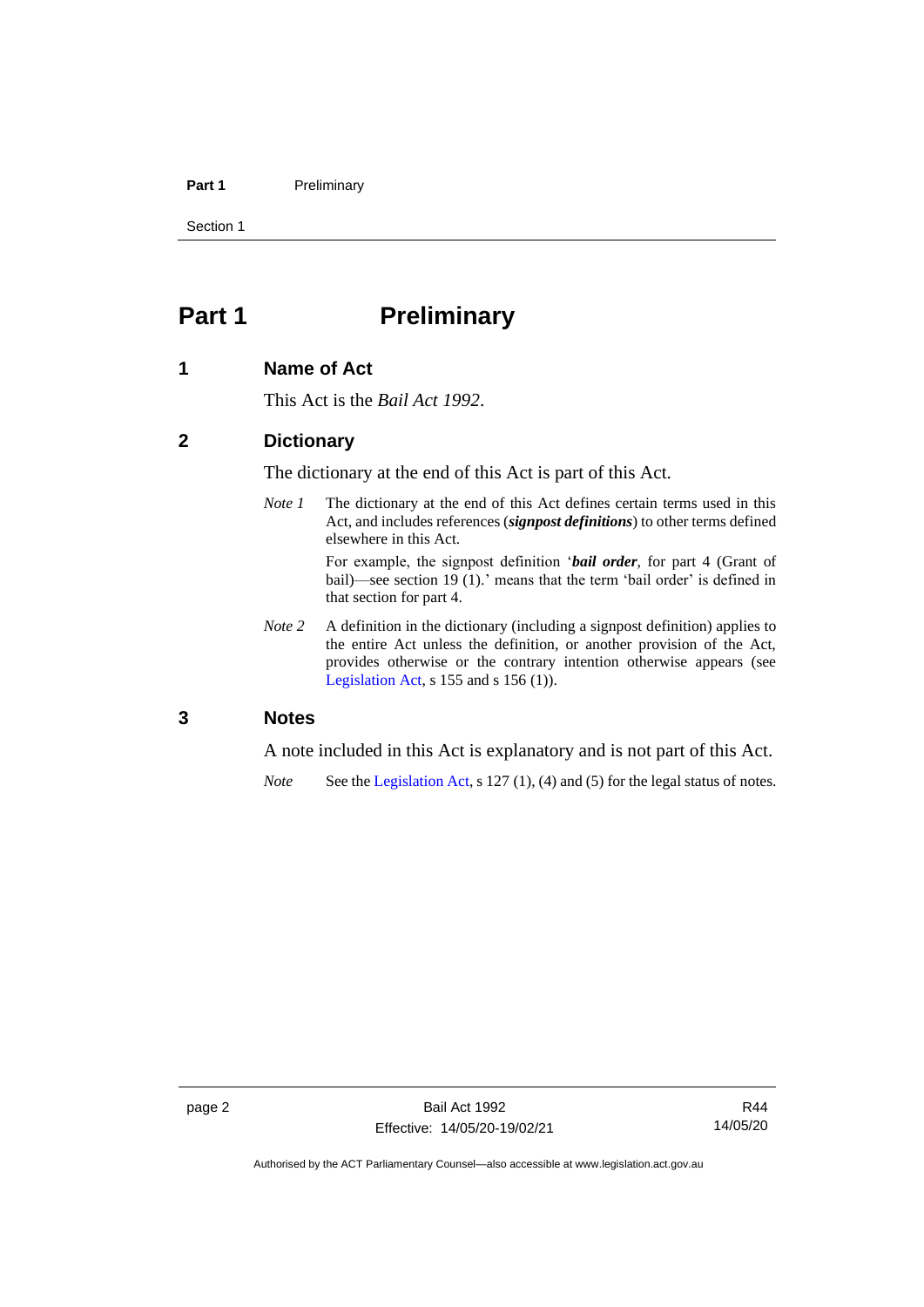#### <span id="page-10-0"></span>**3A Offences against Act—application of Criminal Code etc**

Other legislation applies in relation to offences against this Act.

*Note 1 Criminal Code* The [Criminal Code,](http://www.legislation.act.gov.au/a/2002-51) ch 2 applies to all offences against this Act (see Code, pt 2.1). The chapter sets out the general principles of criminal responsibility

(including burdens of proof and general defences), and defines terms used for offences to which the Code applies (eg *conduct*, *intention*, *recklessness* and *strict liability*).

*Note 2 Penalty units*

The [Legislation Act,](http://www.legislation.act.gov.au/a/2001-14) s 133 deals with the meaning of offence penalties that are expressed in penalty units.

### <span id="page-10-1"></span>**4 Act applies to children**

This Act applies to a person whether or not the person is an adult.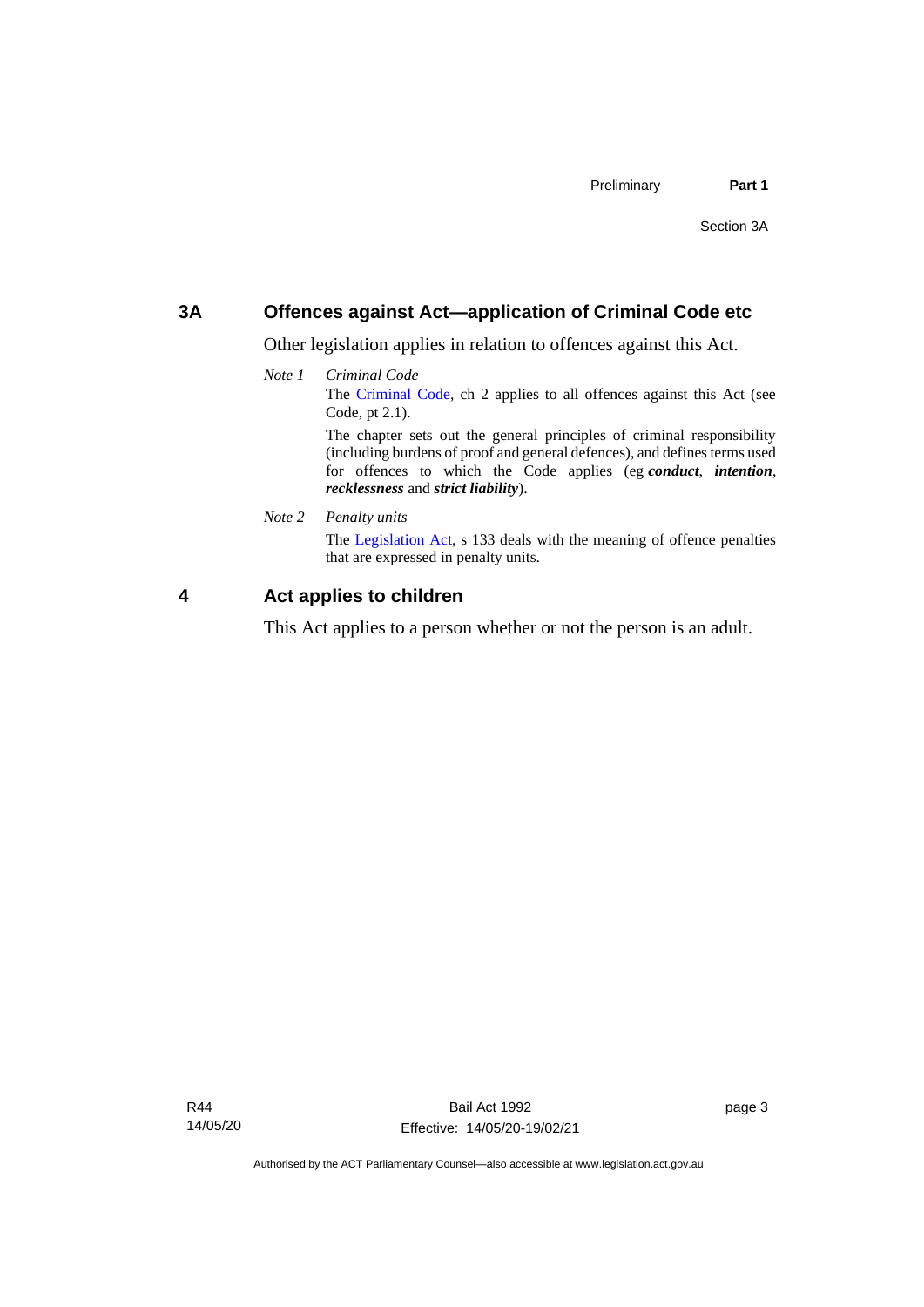# <span id="page-11-0"></span>**Part 2 Availability of bail**

## <span id="page-11-1"></span>**Division 2.1 When bail may be granted and rights following**

## <span id="page-11-2"></span>**5 When may bail be granted?**

- (1) An accused person may be granted bail in relation to any period when the person is not required to attend court in relation to the offence with which the person has been charged.
- (2) However, an accused person who is in custody in relation to an offence must not be granted bail in relation to any period when—
	- (a) the person is in custody for another offence or reason in relation to which the person is not entitled to be granted bail; or
	- (b) the person is serving a sentence of imprisonment.

## <span id="page-11-3"></span>**6 Rights following grant of bail**

- (1) This section applies if—
	- (a) bail is granted to an accused person in relation to an offence; and
	- (b) the person gives an undertaking to appear; and
	- (c) if a bail condition mentioned in section  $25(1)$  (b) (ii) or (c) is imposed—the security is given or the deposit made.
- (2) The person is entitled—
	- (a) if the person is in custody—to be released from custody; and
	- (b) to remain at liberty in relation to the offence until required to appear before a court in accordance with the undertaking.
- (3) This section is subject to section 56A (Arrest for failure to comply with bail condition).

R44 14/05/20

Authorised by the ACT Parliamentary Counsel—also accessible at www.legislation.act.gov.au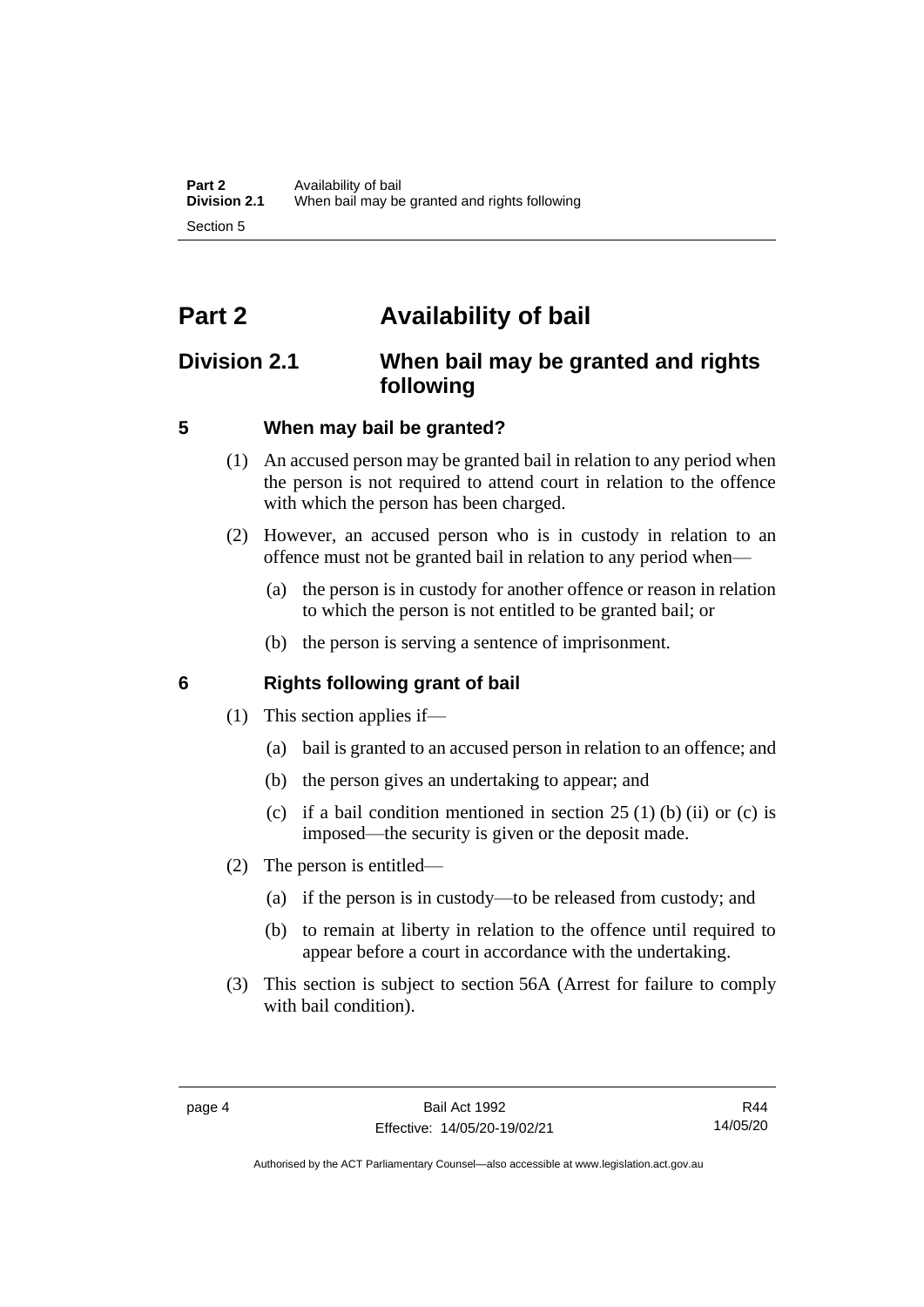# <span id="page-12-0"></span>**Division 2.2 Presumption for bail**

## <span id="page-12-1"></span>**7 Div 2.2 subject to div 2.3 and div 2.4**

This division is subject to division 2.3 (No presumption for bail) and division 2.4 (Presumption against bail).

## <span id="page-12-2"></span>**8 Entitlement to bail—certain minor offences etc**

- (1) This section applies to—
	- (a) a person charged with an offence not punishable by imprisonment (except in default of payment of a fine); and
	- (b) a person charged with an offence punishable by imprisonment for not longer than 6 months; and
	- (c) a person arrested for a breach of the peace or apprehended breach of the peace; and
	- (d) a person arrested under a warrant because of failure to comply with a summons or subpoena; and
	- (e) a person brought up to attend a trial or hearing following the issue of a habeas corpus order.
- (2) The person is entitled—
	- (a) to be granted bail; and
	- (b) if the person is in custody—to be released from custody as soon as the person gives an undertaking to appear.
- (3) However, if no further appearance is required for a person arrested for a breach of the peace or an apprehended breach of the peace, the person may be released from custody without giving an undertaking to appear.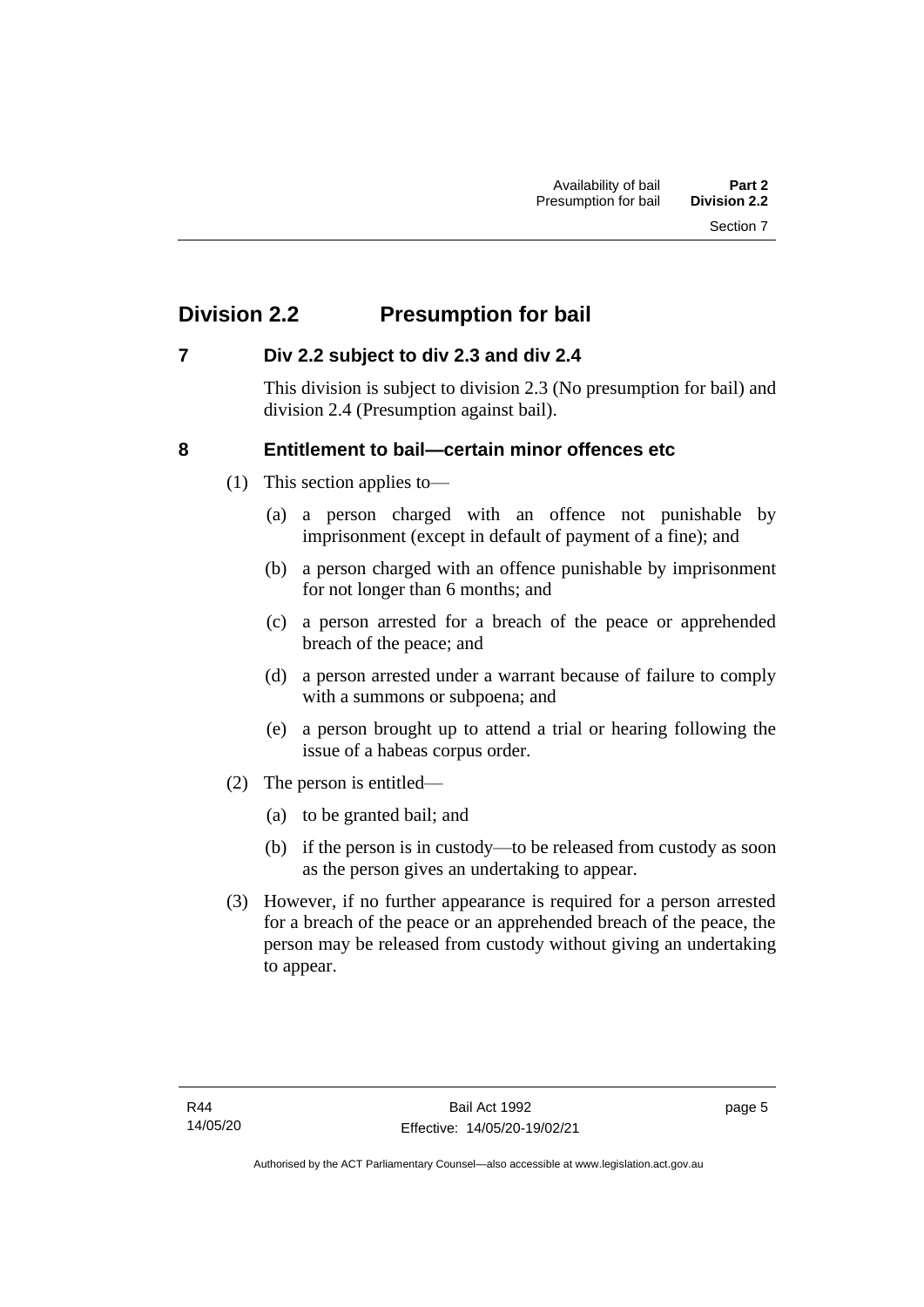- (4) A condition to keep the peace may be imposed on a grant of bail to a person arrested for a breach of the peace or an apprehended breach of the peace.
	- *Note* For other conditions that may be imposed on a grant of bail, see s 25 and s 26.

#### <span id="page-13-0"></span>**8A Entitlement to bail—breach of sentence obligations**

- (1) This section applies to a person arrested, or otherwise brought before the court or a magistrate, in relation to a breach, or anticipated breach, of—
	- (a) a deferred sentence obligation under the *[Crimes \(Sentencing\)](http://www.legislation.act.gov.au/a/2005-58)  [Act 2005](http://www.legislation.act.gov.au/a/2005-58)*; or
	- (b) a treatment order obligation under the *[Crimes \(Sentencing\)](http://www.legislation.act.gov.au/a/2005-58)  Act [2005](http://www.legislation.act.gov.au/a/2005-58)*; or
	- (c) any of the following obligations under the *[Crimes \(Sentence](http://www.legislation.act.gov.au/a/2005-59)  [Administration\) Act 2005](http://www.legislation.act.gov.au/a/2005-59)*:
		- (i) an intensive correction order obligation;
		- (ii) a good behaviour obligation;
		- (iii) a parole obligation;
		- (iv) a release on licence obligation.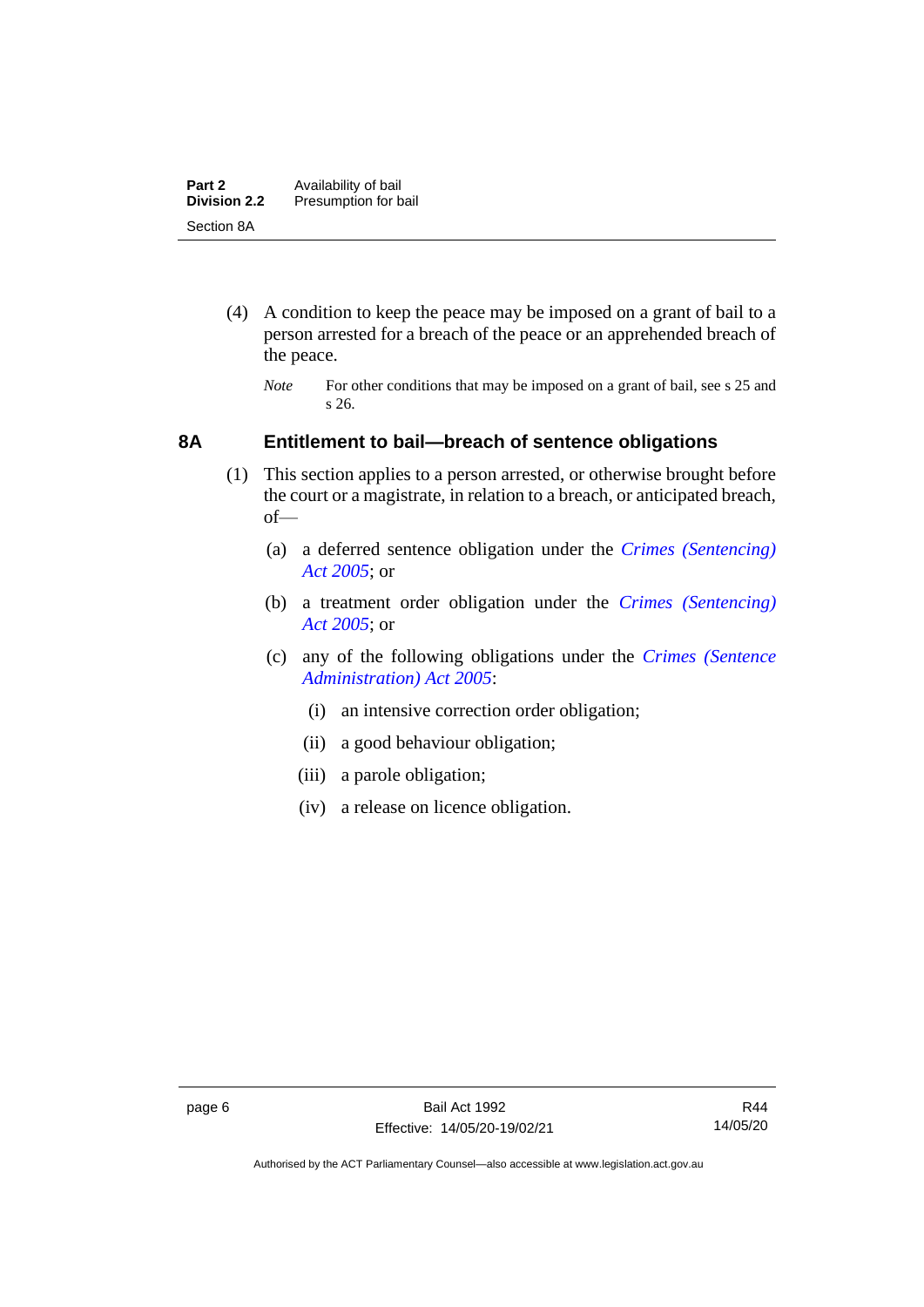(2) The person has the same entitlement to bail in relation to the breach, or anticipated breach, of the obligation as the person has under this part in relation to the offence to which the obligation relates.

#### **Example—bail entitlement**

Joe has been found guilty of threatening to kill. Joe had, 3 years before, been found guilty of an offence involving violence. A suspended sentence order under the *[Crimes \(Sentencing\) Act 2005](http://www.legislation.act.gov.au/a/2005-58)* is made as part of the sentence for the offence of threatening to kill and Joe is released under the order on signing an undertaking under a good behaviour order. However, Joe breaches the good behaviour order and is before the court on an application to cancel the order. There is no presumption in relation to bail because section 9B (b) applies to make the offence of threatening to kill an offence to which division 2.2 (Presumption for bail) does not apply.

## <span id="page-14-0"></span>**8B Entitlement to bail—custody relating to sentence administration board hearings**

- (1) This section applies if—
	- (a) a person is arrested under the *[Crimes \(Sentence Administration\)](http://www.legislation.act.gov.au/a/2005-59)  [Act 2005](http://www.legislation.act.gov.au/a/2005-59)*, section 206 (Arrest of offender for board hearing) and brought before a magistrate; or
	- (b) a person is remanded in custody under the *[Crimes \(Sentence](http://www.legislation.act.gov.au/a/2005-59)  [Administration\) Act 2005](http://www.legislation.act.gov.au/a/2005-59)*, section 210 (Custody of offender during board hearing adjournment) and an application for bail for the person is made to a court or magistrate.
- (2) The person has the same entitlement to bail as the person had for the offence to which the board hearing relates.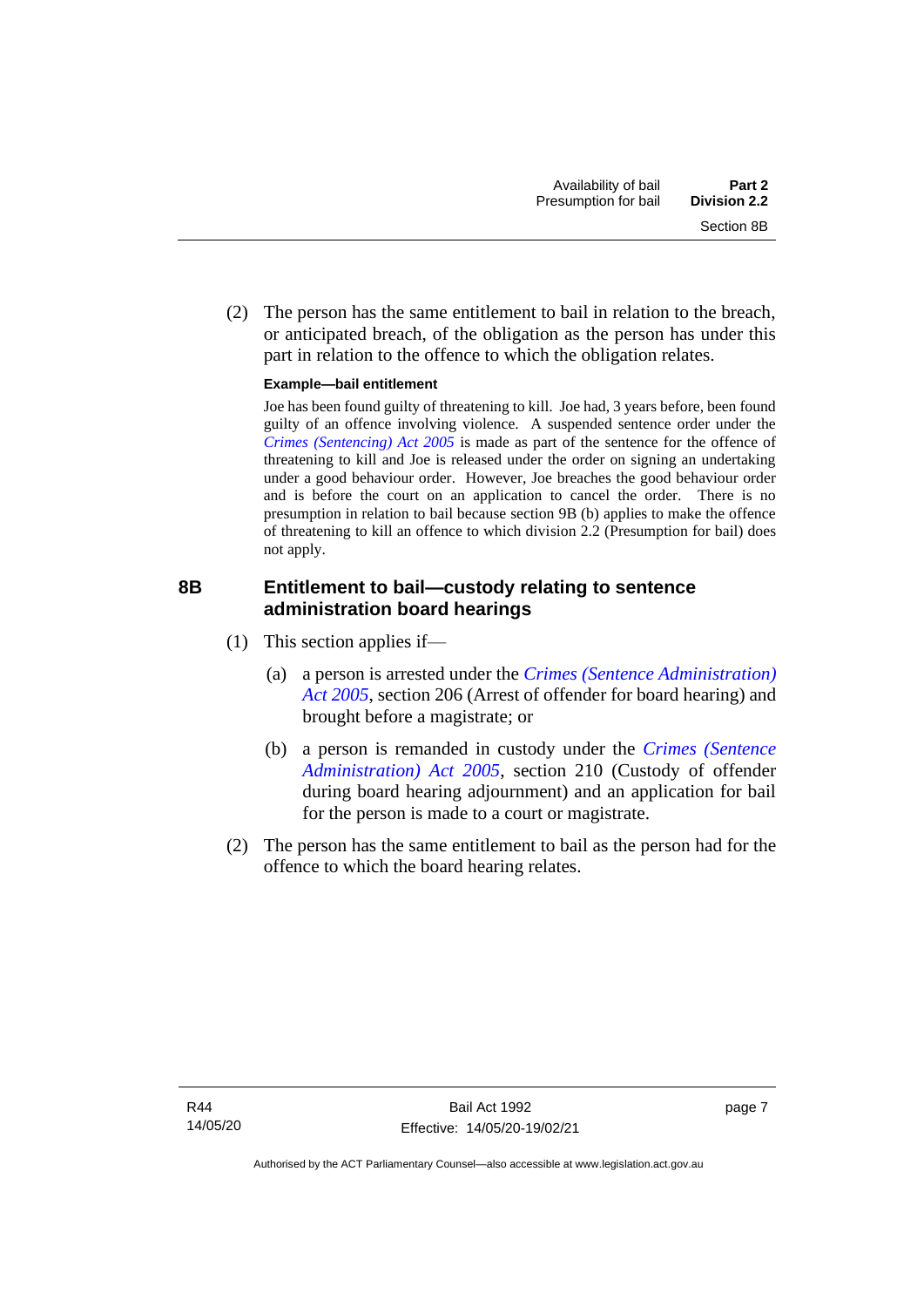## <span id="page-15-0"></span>**9 Limitations on entitlement to bail**

- (1) A person charged with an offence mentioned in section 8 (1) (a) or (b) is not entitled to be granted bail if—
	- (a) the person has previously failed to comply with an undertaking to appear, or a bail condition imposed, in relation to the same or a similar offence; or
	- (b) in the opinion of the court or authorised officer, the person is incapacitated by intoxication, injury or use of drugs or is otherwise in danger of physical injury or in need of physical protection.
- (2) A person arrested for a breach of the peace or apprehended breach of the peace is not entitled to be granted bail if the person has previously, without reasonable excuse, failed to comply with an undertaking to appear, or a bail condition imposed, in relation to a breach of the peace or apprehended breach of the peace.

## <span id="page-15-1"></span>**9A Entitlement to bail—offences other than minor offences**

- (1) This section applies to—
	- (a) a person in relation to an offence other than an offence mentioned in section 8 (1) (a) or (b) (Entitlement to bail certain minor offences etc); and
	- (b) a person who is not entitled to bail under section 8 (2) because of section  $9(1)$  or  $(2)$ .
- (2) The person is entitled to be granted bail unless the court or authorised officer is satisfied that refusal is justified after considering—
	- (a) for an adult—the matters mentioned in section 22 (Criteria for granting bail to adults); or
	- (b) for a child—the matters mentioned in section 23 (Criteria for granting bail to children).

Authorised by the ACT Parliamentary Counsel—also accessible at www.legislation.act.gov.au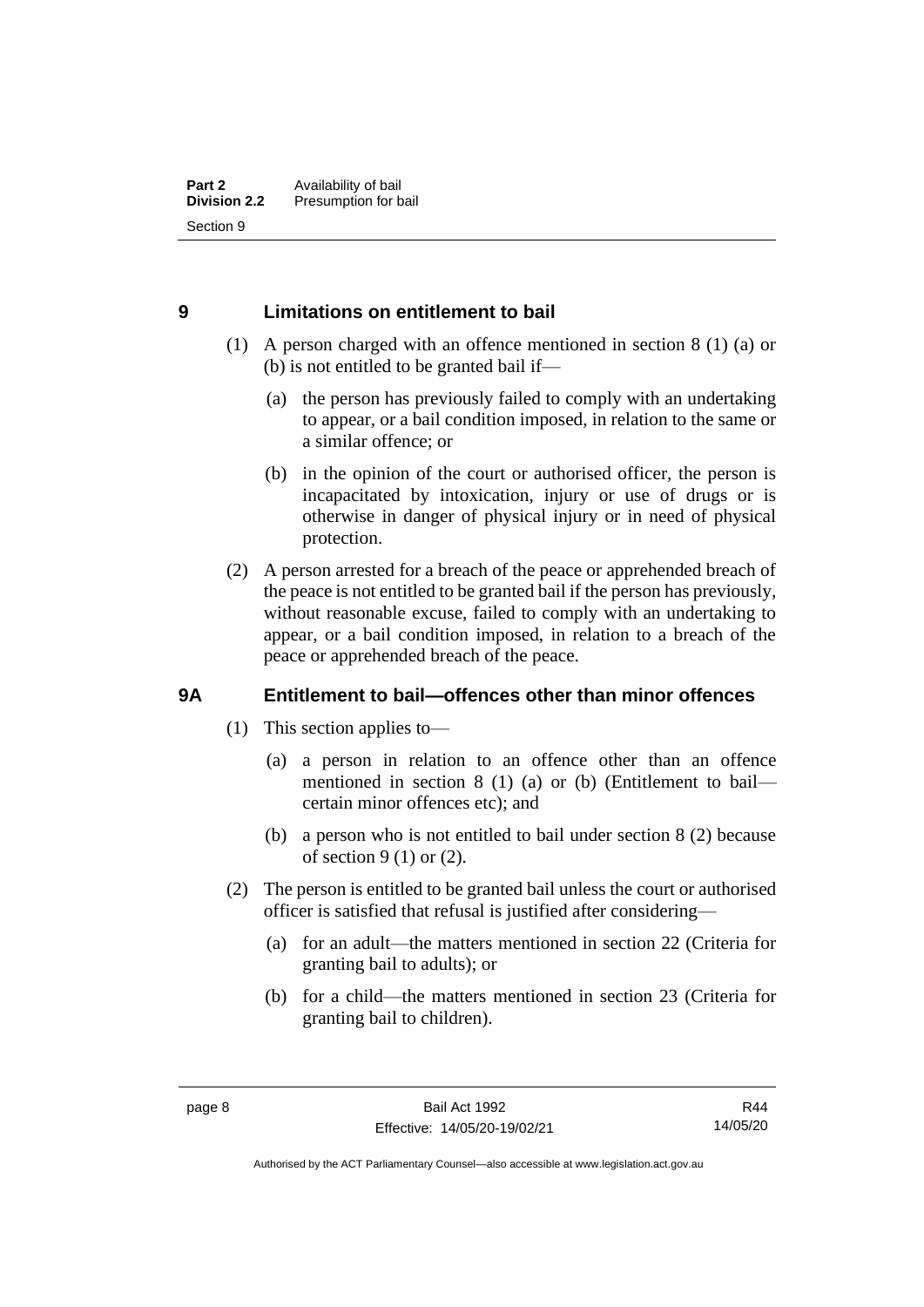## <span id="page-16-0"></span>**Division 2.3 No presumption for bail**

## <span id="page-16-1"></span>**9B Div 2.2 not to apply to certain offences**

Division 2.2 (Presumption for bail) does not apply to the grant of bail—

- (a) to a person accused of an offence mentioned in schedule 1 (Offences to which presumption for bail does not apply); or
- (b) to a person accused of any of the following offences, if the person has in the previous 10 years been found guilty of an offence involving violence or the threat of violence:
	- (i) an offence against the *[Crimes Act 1900](http://www.legislation.act.gov.au/a/1900-40)*, section 30 (Threat to kill);
	- (ii) an offence against the *[Crimes Act 1900](http://www.legislation.act.gov.au/a/1900-40)*, section 31 (Threat to inflict grievous bodily harm);
	- (iii) an offence against the *[Crimes Act 1900](http://www.legislation.act.gov.au/a/1900-40)*, section 35 (Stalking);
	- (iv) an offence against the *[Domestic Violence and Protection](http://www.legislation.act.gov.au/a/2008-46)  [Orders Act 2008](http://www.legislation.act.gov.au/a/2008-46)* (repealed), section 90 (Offence for contravention of protection order);
	- (v) an offence against the *[Family Violence Act 2016](http://www.legislation.act.gov.au/a/2016-42)*, section 43 (Offence—contravention of family violence order);
	- (vi) an offence against the *[Personal Violence Act 2016](http://www.legislation.act.gov.au/a/2016-43)*, section 35 (Offence—contravention of protection order); or
- (c) to a person accused of an offence against the *[Criminal Code](http://www.comlaw.gov.au/Details/C2013C00138)  Act [1995](http://www.comlaw.gov.au/Details/C2013C00138)* (Cwlth), section 80.1 (Treason); or
- (d) to a person convicted of an indictable offence but not sentenced.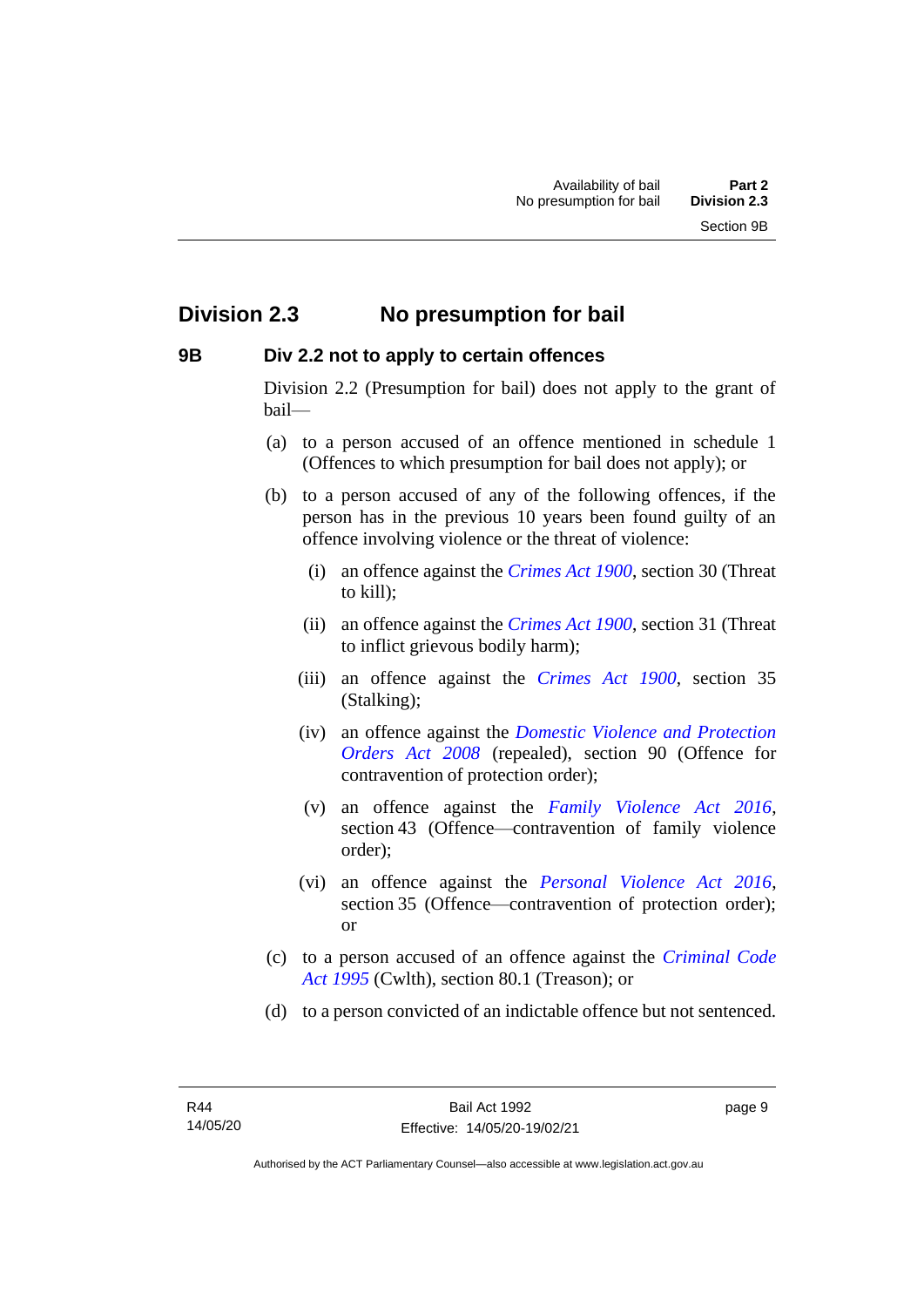## <span id="page-17-0"></span>**Division 2.4 Presumption against bail**

#### <span id="page-17-1"></span>**9C Bail for murder and certain serious drug offences**

- (1) This section applies to a person accused of—
	- (a) murder; or
	- (b) an offence against any of the following provisions of the [Criminal Code,](http://www.legislation.act.gov.au/a/2002-51) chapter 6 (Serious drug offences):
		- (i) section 603 (1) (which is about trafficking in a large commercial quantity of a controlled drug);
		- (ii) section 607 (1) (which is about manufacturing a large commercial quantity of a controlled drug for selling);
		- (iii) section 616 (1) (which is about cultivating a large commercial quantity of a controlled plant for selling);
		- (iv) section 619 (1) (which is about selling a large commercial quantity of a controlled plant);
		- (v) section 622 (1) (which is about supplying etc a commercial quantity of a controlled drug to a child for selling);
		- (vi) section 624 (1) (which is about procuring a child to traffic in a commercial quantity of a controlled drug).
	- *Note* A reference to an offence against a territory law includes a reference to a related ancillary offence, eg attempt (see [Legislation Act,](http://www.legislation.act.gov.au/a/2001-14) s 189).
- (2) A court or authorised officer must not grant bail to the person unless satisfied that special or exceptional circumstances exist favouring the grant of bail.

Authorised by the ACT Parliamentary Counsel—also accessible at www.legislation.act.gov.au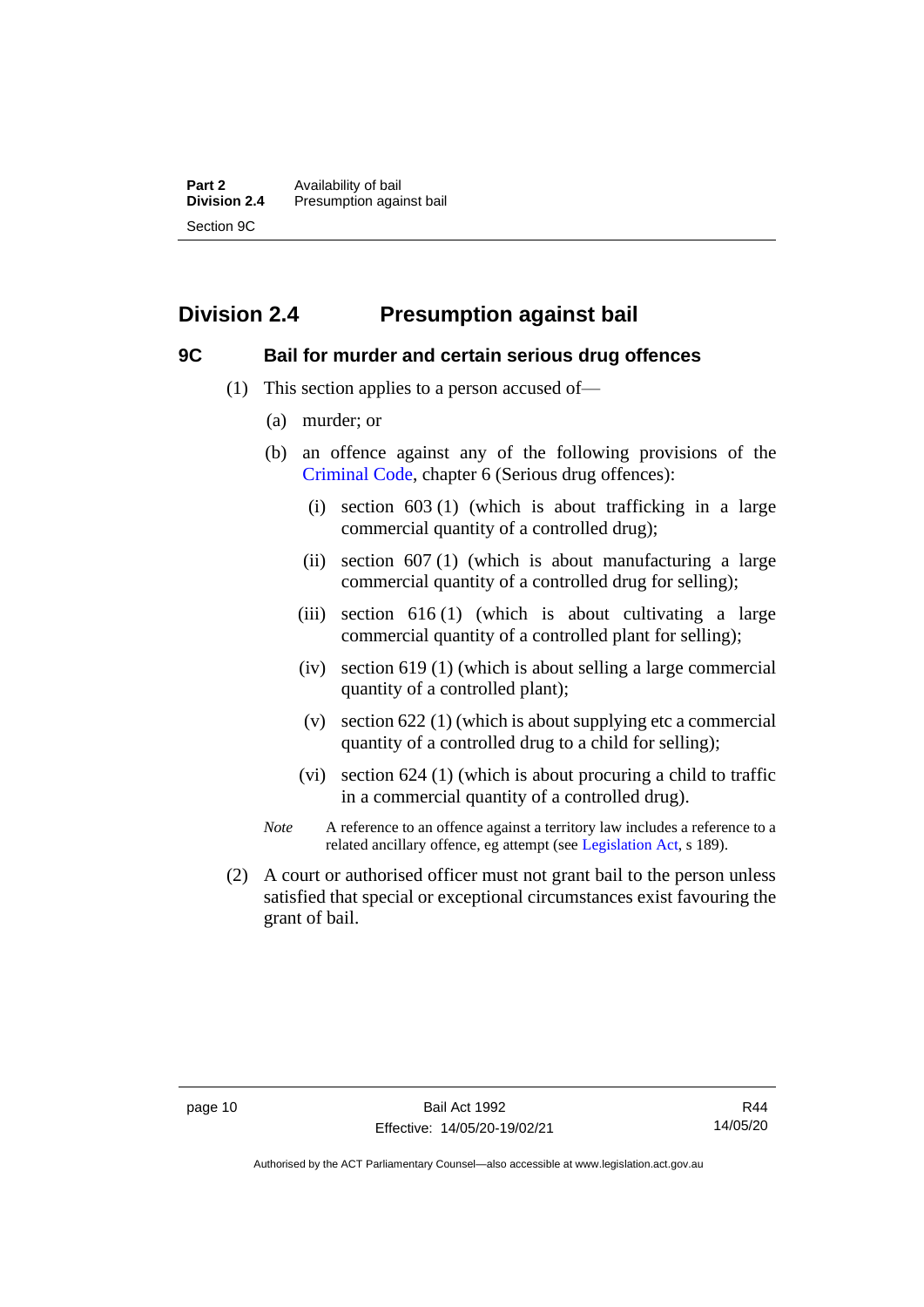- (3) However, even if special or exceptional circumstances are established, the court or officer must refuse bail if satisfied that refusal is justified after considering—
	- (a) for an adult—the matters mentioned in section 22 (Criteria for granting bail to adults); or
	- (b) for a child—the matters mentioned in section 23 (Criteria for granting bail to children).

## <span id="page-18-0"></span>**9D Bail for serious offence committed while charge for another pending or outstanding**

- (1) This section applies if—
	- (a) a person is accused of a serious offence; and
	- (b) the person is alleged to have committed the offence while a charge against the person for another serious offence is pending or outstanding.

#### **Example**

Claude is served with a summons to attend the Magistrates Court to answer a charge that he has committed the offence of taking a motor vehicle without consent (punishable by 5 years imprisonment under the [Criminal Code,](http://www.legislation.act.gov.au/a/2002-51) section 318 (1), and so a serious offence for this section). Before the court date, Claude is arrested and charged with having committed an aggravated robbery the day after being served with the summons (punishable by 25 years imprisonment under the [Criminal Code,](http://www.legislation.act.gov.au/a/2002-51) section 310, and so also a serious offence for this section). At the time of the alleged aggravated robbery, the charge of taking a motor vehicle without consent was still pending. This section will apply to any decision about the grant of bail to Claude in relation to the aggravated robbery charge.

(2) A court or an authorised officer must not grant bail to the accused person unless satisfied that special or exceptional circumstances exist favouring the grant of bail.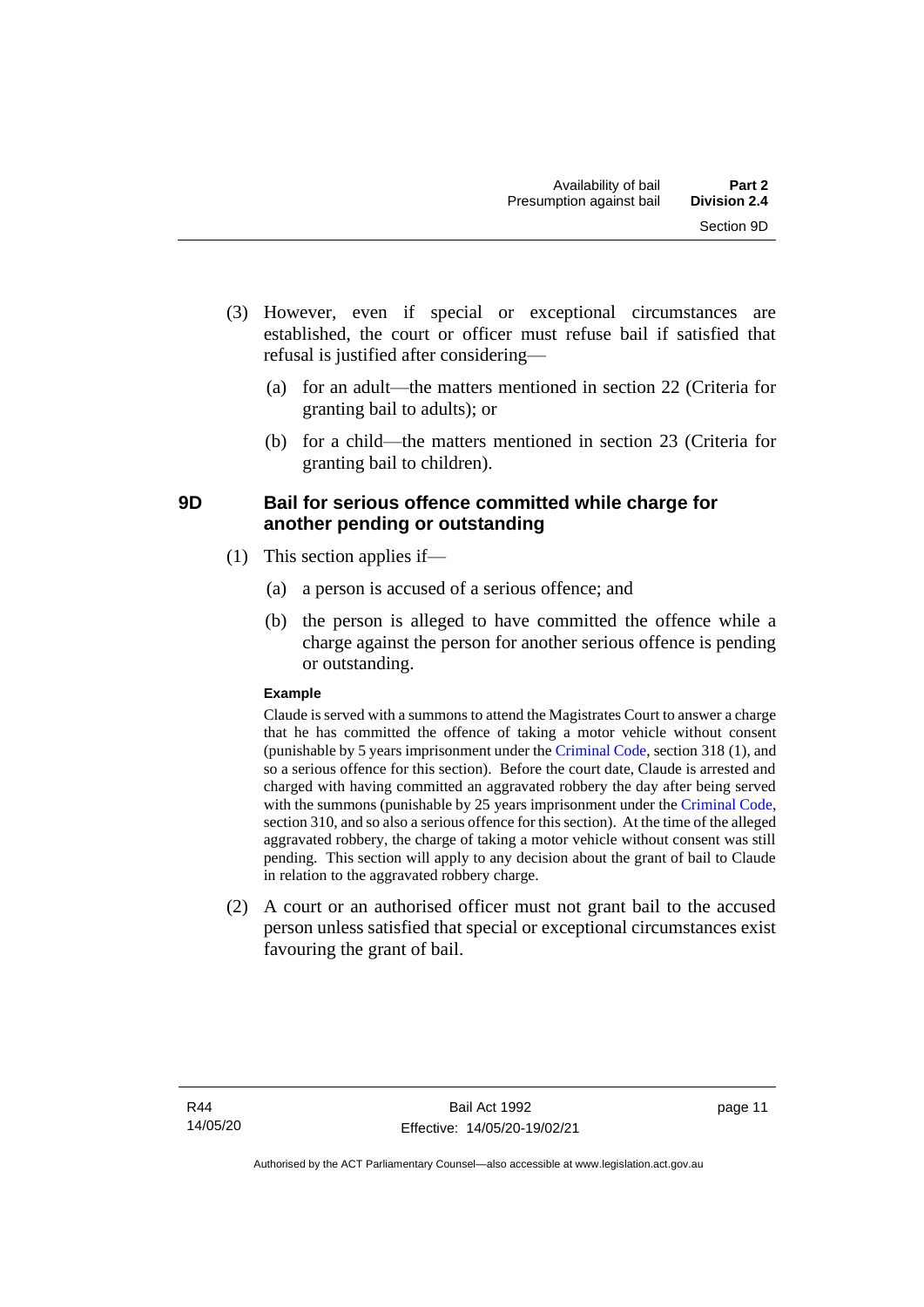- (3) However, even if special or exceptional circumstances are established, the court or officer must refuse bail if satisfied that refusal is justified after considering—
	- (a) for an adult—the matters mentioned in section 22 (Criteria for granting bail to adults); or
	- (b) for a child—the matters mentioned in section 23 (Criteria for granting bail to children).
- (4) Also, if the serious offence mentioned in subsection (1) (a) or (b) is a family violence offence, an authorised person must not grant bail to the accused person if satisfied that refusal of bail is required under section 9F (Family violence offence—bail by authorised officer).
- (5) This section does not affect the application of section 9F (4) and (5) to the accused person if—
	- (a) the serious offence mentioned in subsection (1) (a) or (b) is a family violence offence; and
	- (b) an authorised person grants bail to the accused person.
- (6) In this section:

*outstanding*—a charge against a person for an offence is *outstanding*—

- (a) until the charge is finally dealt with in any of the following ways:
	- (i) the charge is withdrawn;
	- (ii) the charge is dismissed by a court;
	- (iii) the person is discharged by the Magistrates Court following a committal hearing;
	- (iv) the person is acquitted or found guilty by a court of the offence; and

Authorised by the ACT Parliamentary Counsel—also accessible at www.legislation.act.gov.au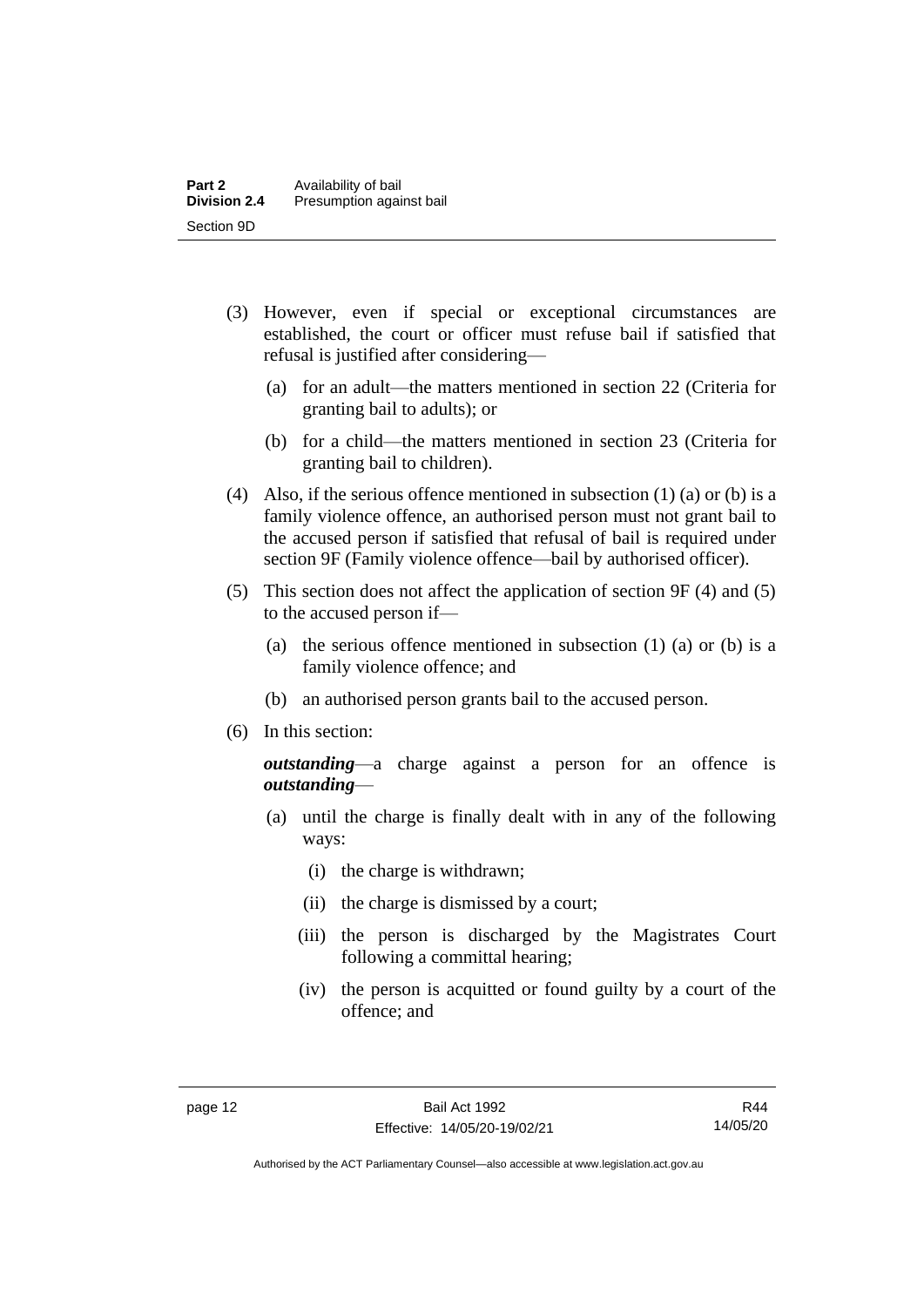- (b) if the person is acquitted or found guilty by a court of the offence charged, but a new trial on the charge (or a charge based on the same facts) is later ordered on appeal—from the date the new trial is ordered until the earliest of the following happens—
	- (i) the charge (or a charge based on the same facts) is finally dealt with as mentioned in paragraph  $(a)$   $(i)$ ,  $(ii)$  or  $(iv)$ ;
	- (ii) the order for the new trial is reversed on a further appeal.
- *Note Found guilty*, of an offence, includes—
	- having an order made for the offence under the *[Crimes \(Sentencing\)](http://www.legislation.act.gov.au/a/2005-58)  [Act 2005](http://www.legislation.act.gov.au/a/2005-58)*, s 17 (Non-conviction orders—general)
	- having the offence taken into account under the *[Crimes \(Sentencing\)](http://www.legislation.act.gov.au/a/2005-58)  [Act 2005](http://www.legislation.act.gov.au/a/2005-58)*, s 57 (Outstanding additional offences taken into account in sentencing)

(se[e Legislation Act,](http://www.legislation.act.gov.au/a/2001-14) dict, pt 1).

*pending*—a charge against a person for an serious offence is *pending*  if the person has not yet been charged with the offence, but the person has—

- (a) been arrested for the offence (unless the person is later released without being charged with a serious offence); or
- (b) been served with a summons to appear before a court to answer a charge for the offence; or
- (c) at the invitation of a police officer, signed an agreement to attend court to answer a charge for the offence.

*serious offence* means an offence punishable by imprisonment for 5 years or longer (other than an offence in relation to which an election for summary disposal has been made under the *[Crimes](http://www.legislation.act.gov.au/a/1900-40)  Act [1900](http://www.legislation.act.gov.au/a/1900-40)*, section 374 (Summary disposal of certain cases at prosecutor's election).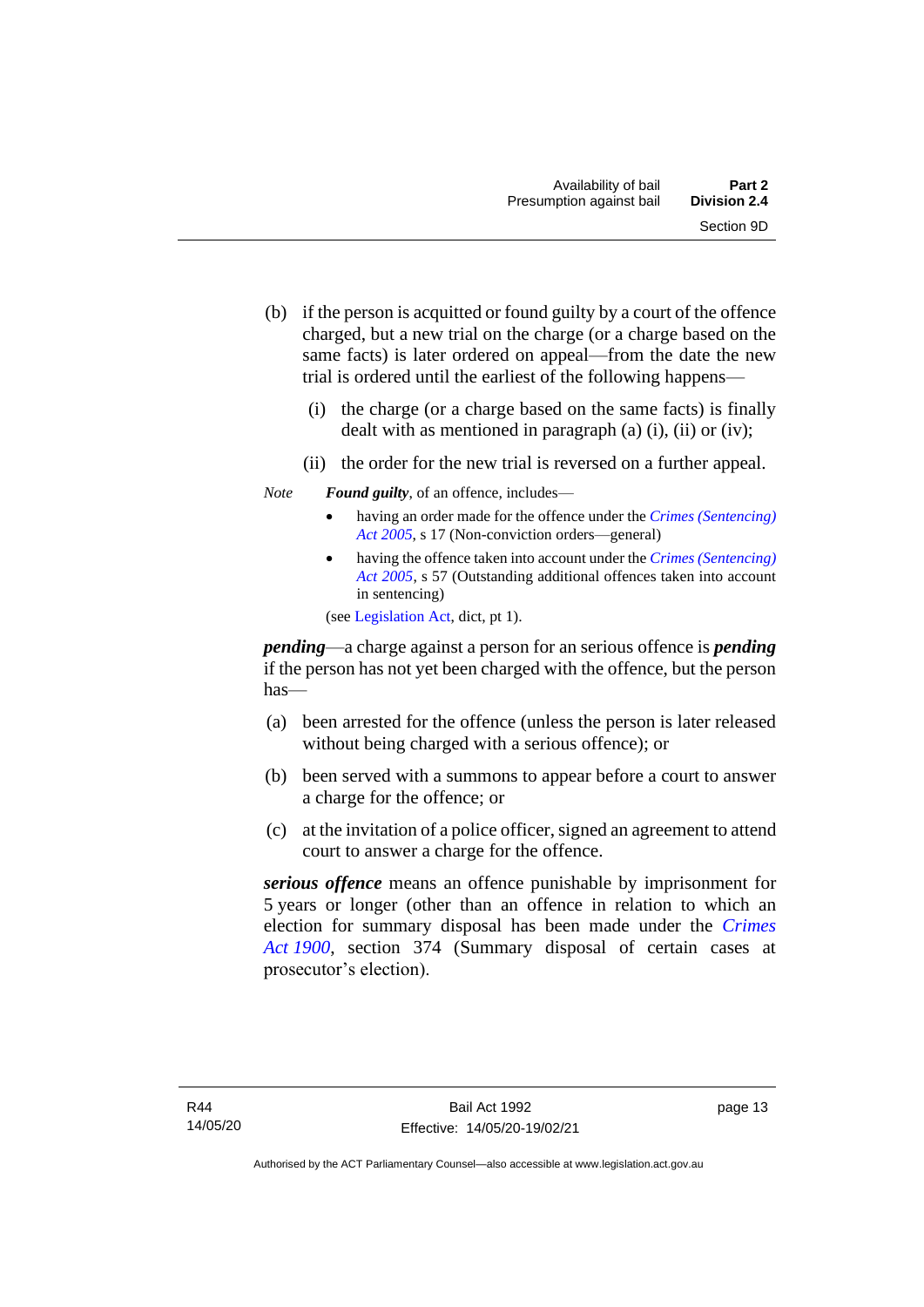#### <span id="page-21-0"></span>**9E Bail for person sentenced to imprisonment**

- (1) This section applies if—
	- (a) a person has been convicted of an offence by a court and sentenced to a period of imprisonment for the offence; and
	- (b) an appeal is pending in relation to the conviction or sentence.
- (2) A court must not grant bail to the person unless satisfied that special or exceptional circumstances exist favouring the grant of bail.
- (3) In this section:

*appeal* includes an appeal against a decision on appeal.

#### <span id="page-21-1"></span>**9F Family violence offence—bail by authorised officer**

- (1) This section applies to a person accused of a family violence offence.
- (2) An authorised officer must not grant bail to the person unless satisfied that the person poses no danger to a protected person while released on bail.
- (3) However, even if the authorised officer is satisfied under subsection (2), the officer must refuse bail if satisfied that the refusal is justified after considering—
	- (a) for an adult—the matters mentioned in section 22 (Criteria for granting bail to adults); or
	- (b) for a child—the matters mentioned in section 23 (Criteria for granting bail to children).
- (4) Also, the person must not be released on bail under this section unless the person gives an undertaking to appear within 48 hours of being released.
- (5) If the authorised officer grants bail to the person under this section, the officer must, in the record made under section 27 (Recording of certain bail decisions), state why the officer is satisfied that the person poses no danger to any protected person.

R44 14/05/20

Authorised by the ACT Parliamentary Counsel—also accessible at www.legislation.act.gov.au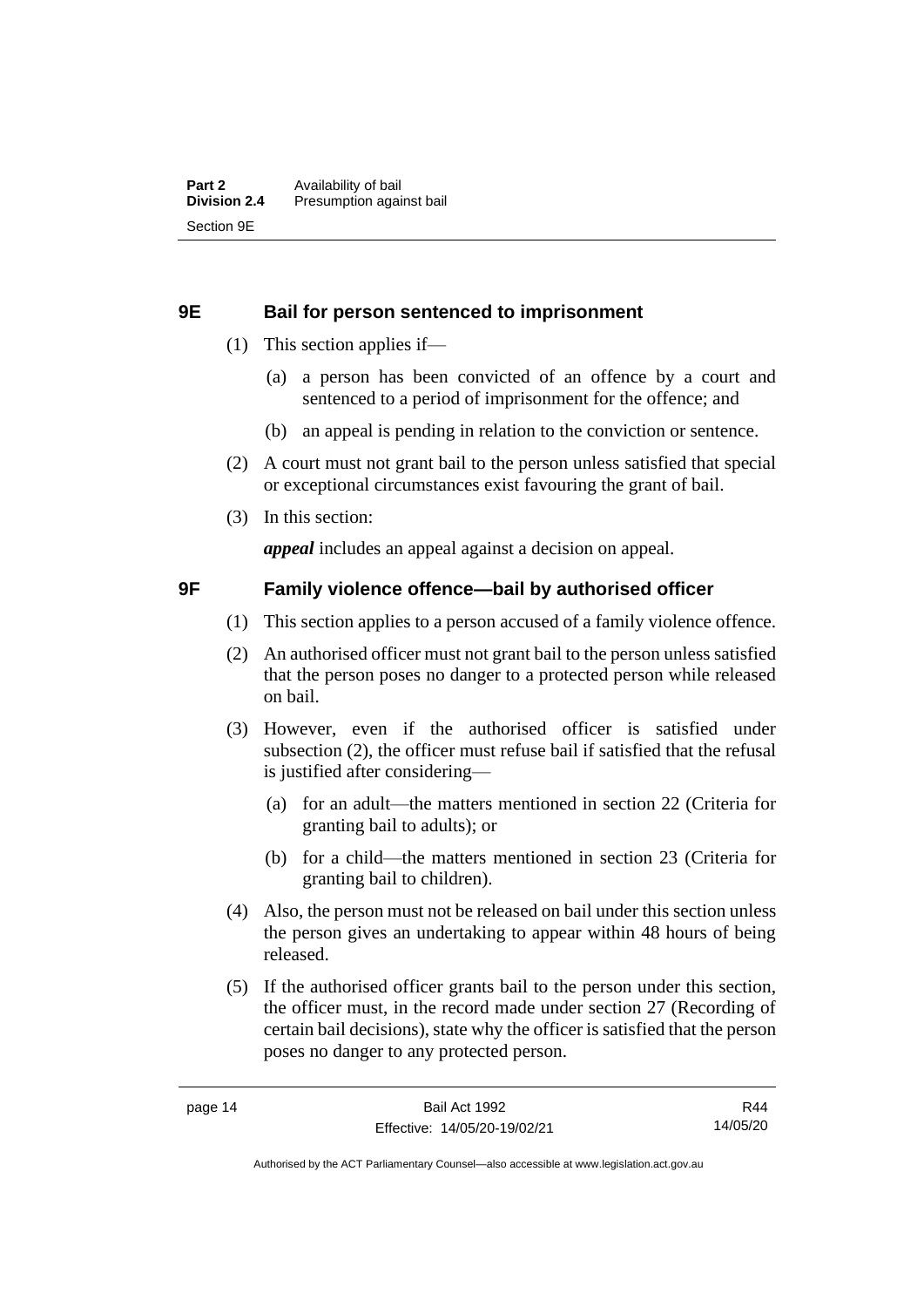(6) In this section:

*family member*, in relation to a person accused of a family violence offence—see the *[Family Violence Act 2016](http://www.legislation.act.gov.au/a/2016-42)*, section 9.

*protected person*, in relation to a person accused of a family violence offence—

- (a) means a person against whom the alleged conduct making up the offence was directed; and
- (b) includes any other family member in relation to the accused person.

#### <span id="page-22-0"></span>**9G Special or exceptional circumstances**

- (1) This section applies if a court or authorised officer is required under this part to be satisfied of the existence of special or exceptional circumstances favouring the grant of bail to a person.
- (2) A circumstance that would be an applicable bail criteria for the person is not a special or exceptional circumstance only because it is an applicable bail criteria.
- (3) Also, the court or authorised officer must consider the applicable bail criteria for the person only after the court or authorised officer is satisfied of the existence of the special or exceptional circumstances.

#### **Examples for s (3)**

1 Damien is before the court charged with having committed an aggravated robbery. He has earlier been charged with having committed aggravated robbery. Section 9D applies and there is a presumption against bail unless there are special or exceptional circumstances. Damien argues that there are special circumstances as he needs to support his child, he may lose his job and he may lose an opportunity to take up public housing. The court considers that the circumstances are not special or exceptional. Bail is not granted and the criteria in section 22 are not considered.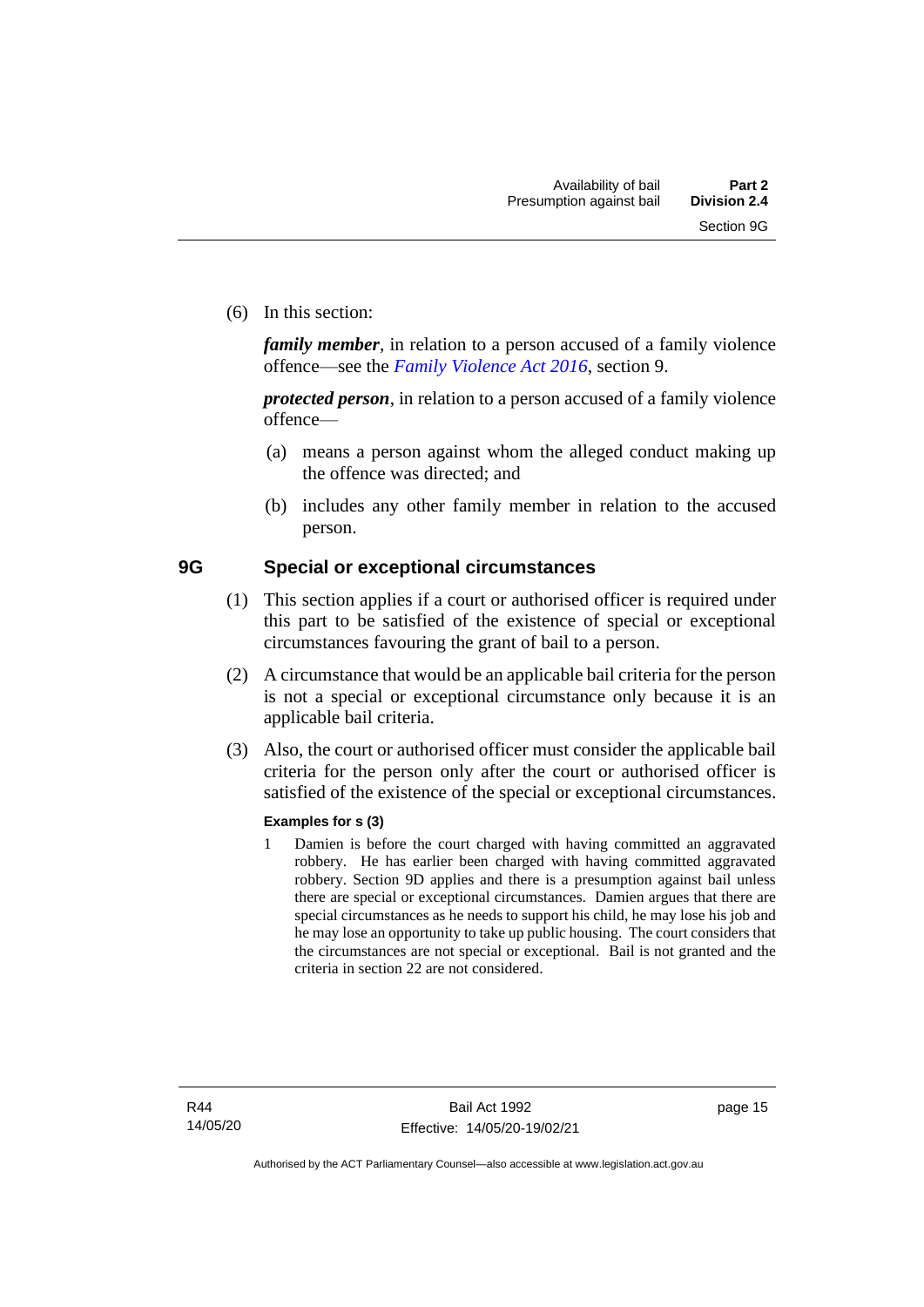| Part 2              | Availability of bail     |
|---------------------|--------------------------|
| <b>Division 2.4</b> | Presumption against bail |
| Section 9G          |                          |

2 Jason is facing similar charges. Jason has had a car accident before his arrest for the second offence. His kidneys are damaged requiring dialysis every 3 days. Jason argues that his need for regular treatment and his reduced mobility mean that he is highly unlikely to abscond. The court considers these circumstances are special or exceptional. The court then considers the criteria in section 22 in deciding whether to grant bail.

page 16 Bail Act 1992 Effective: 14/05/20-19/02/21

R44 14/05/20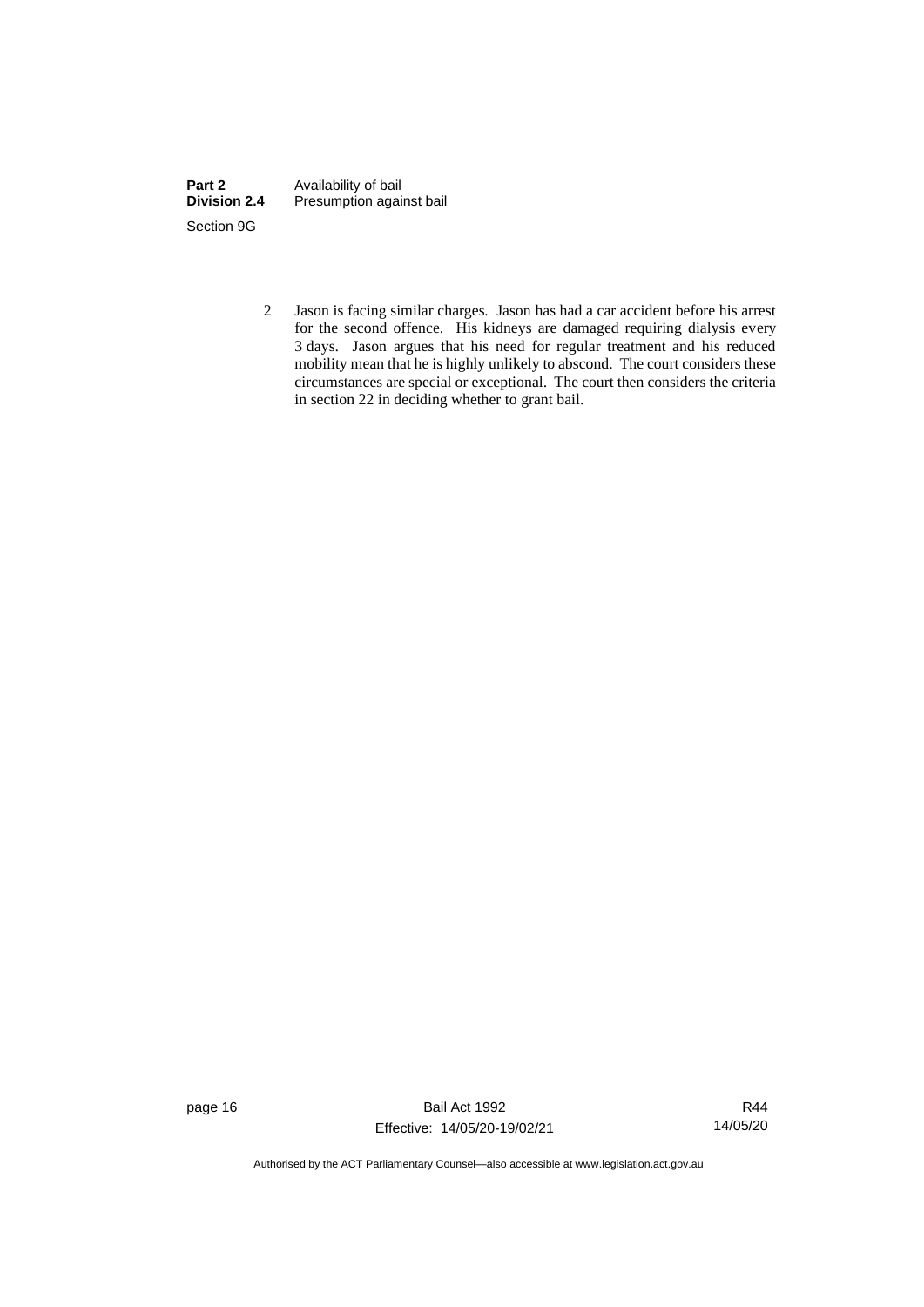# <span id="page-24-0"></span>**Part 3 Dispensing with bail**

## <span id="page-24-1"></span>**10 Dispensing with bail**

- (1) A court that may grant bail to an accused person may instead dispense with the requirement for bail.
- (2) In deciding whether to release an accused person from custody without requiring bail, a court may have regard to any information that appears to the court to be relevant and reliable.
- (3) If, during an appearance by an accused person before a court, no specific order or direction is made by the court in relation to bail, the court is taken to have dispensed with the requirement for bail.
- (4) Subsection (3) does not apply if, under section 33 (3), the court is taken to have continued bail.
- (5) A court must not dispense with the requirement for bail for an accused person to whom either of the following sections apply unless satisfied that special or exceptional circumstances exist justifying dispensing with the requirement:
	- (a) section 9D (Bail for serious offence committed while charge for another pending or outstanding);
	- (b) section 9E (Bail for person sentenced to imprisonment).

## <span id="page-24-2"></span>**11 Effect of dispensing with bail**

- (1) While the requirement for bail is dispensed with under this Act in relation to a person accused of an offence, the person is entitled to be and to remain at liberty in relation to the offence until the person is required to appear before a court in relation to the offence.
- (2) Subsection (1) does not apply to an accused person while the person is in custody for another offence or reason in relation to which the person is not entitled to be at liberty, whether under this Act or otherwise.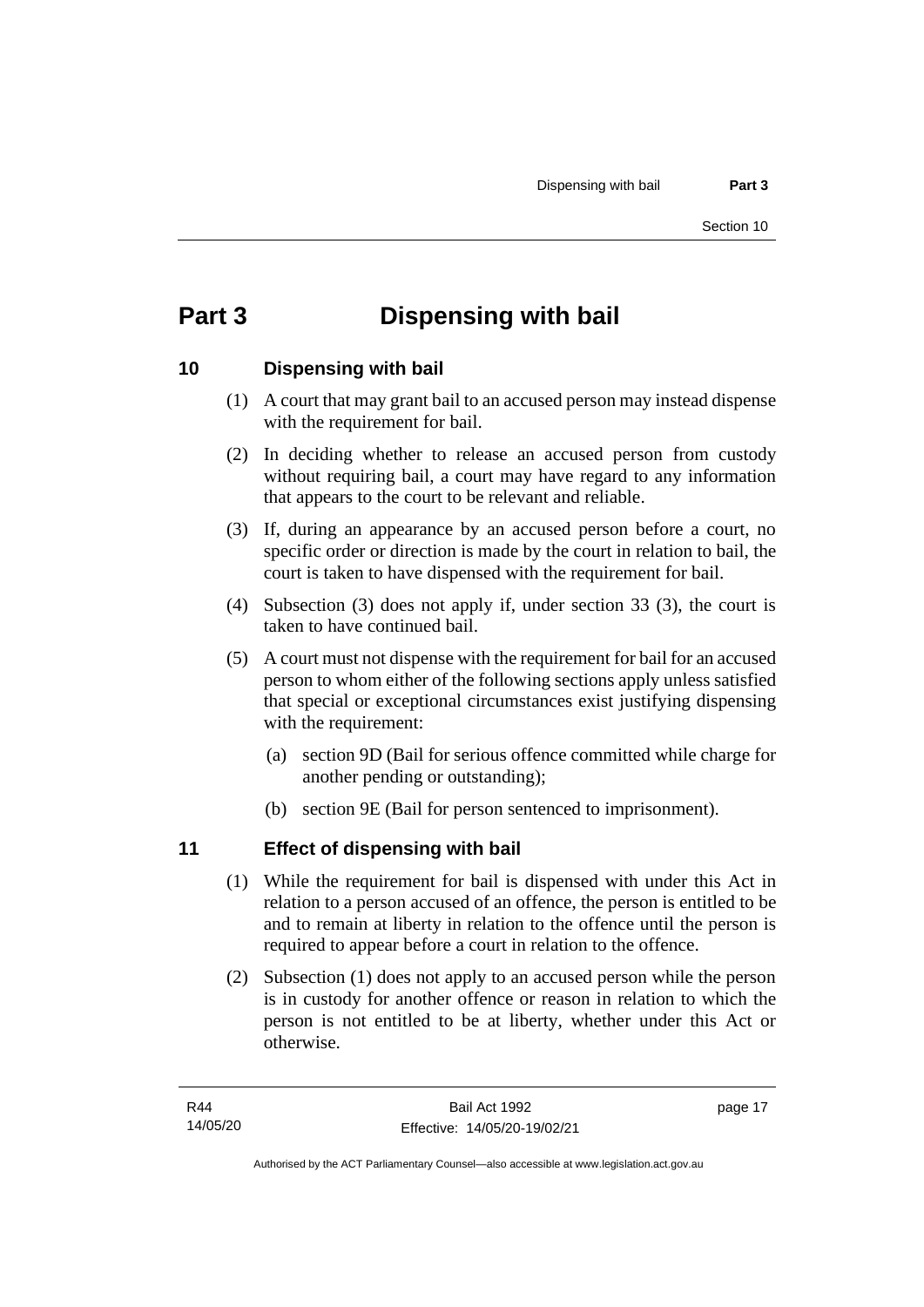#### **Part 3** Dispensing with bail

Section 12

## <span id="page-25-0"></span>**12 Decision to dispense with bail**

For part 6, if a court dispenses with the requirement for bail, the court is taken to have made a decision in relation to bail.

page 18 Bail Act 1992 Effective: 14/05/20-19/02/21

R44 14/05/20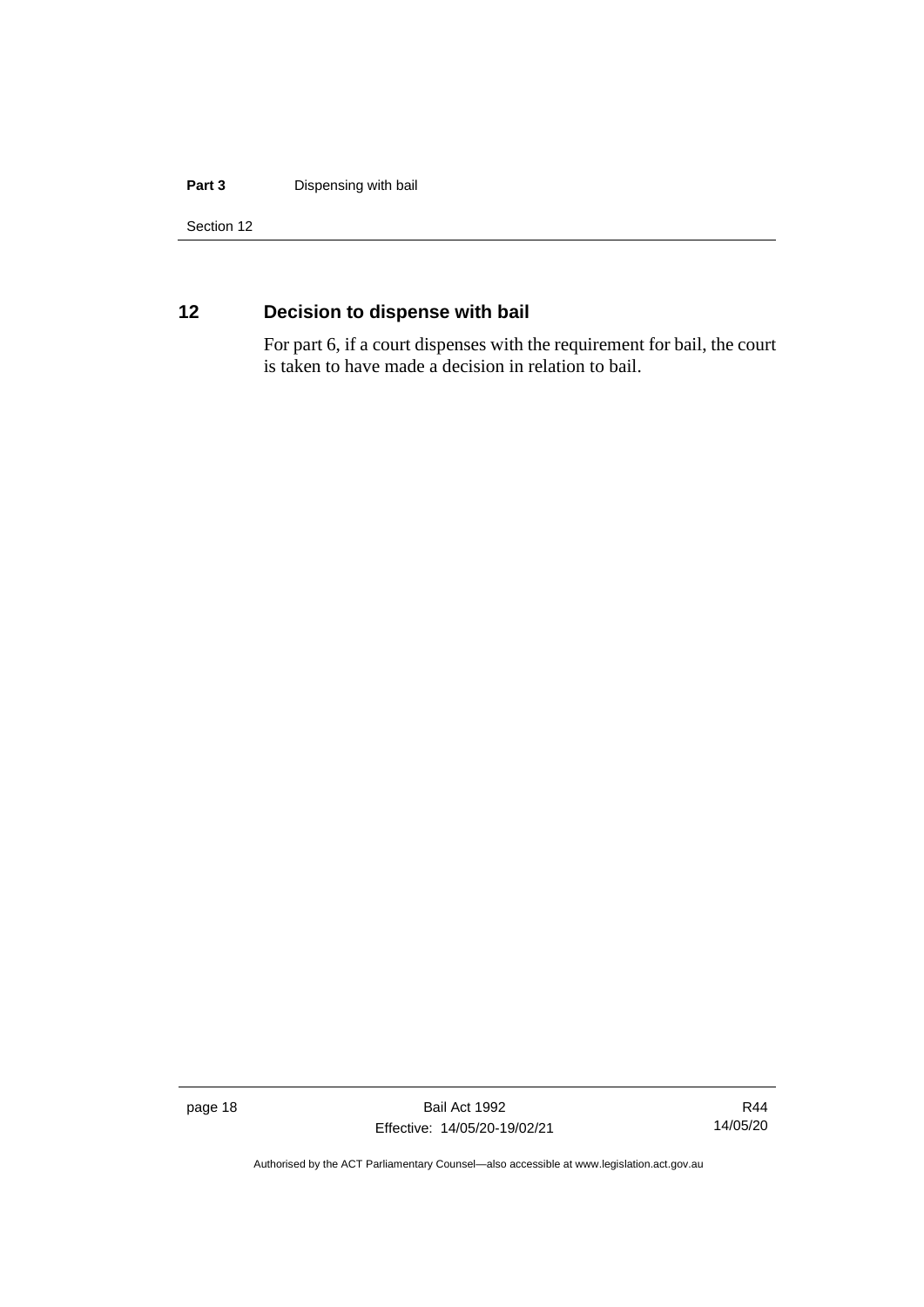# <span id="page-26-0"></span>**Part 4 Grant of bail**

#### <span id="page-26-1"></span>**12A Meaning of** *bail order* **and** *bail review application***—pt 4**

In this part:

*bail order*—see section 19 (1).

*bail review application* means an application in relation to bail made under section 41 (Right of review of bail decisions).

## <span id="page-26-2"></span>**12B When is a proceeding** *before the Supreme Court***?—pt 4**

For this part, a proceeding for an offence is *before the Supreme Court* if the court has jurisdiction in the proceeding because the accused person to whom the proceeding relates—

- (a) has been committed to the court for trial or sentence; or
- (b) is an accused in a prosecution on indictment instituted by the director of public prosecutions under the *[Director of Public](http://www.legislation.act.gov.au/a/1990-22)  [Prosecutions Act 1990](http://www.legislation.act.gov.au/a/1990-22)*, section 7; or
- (c) has lodged an appeal to the court against a conviction, order or sentence imposed on the person by the Magistrates Court.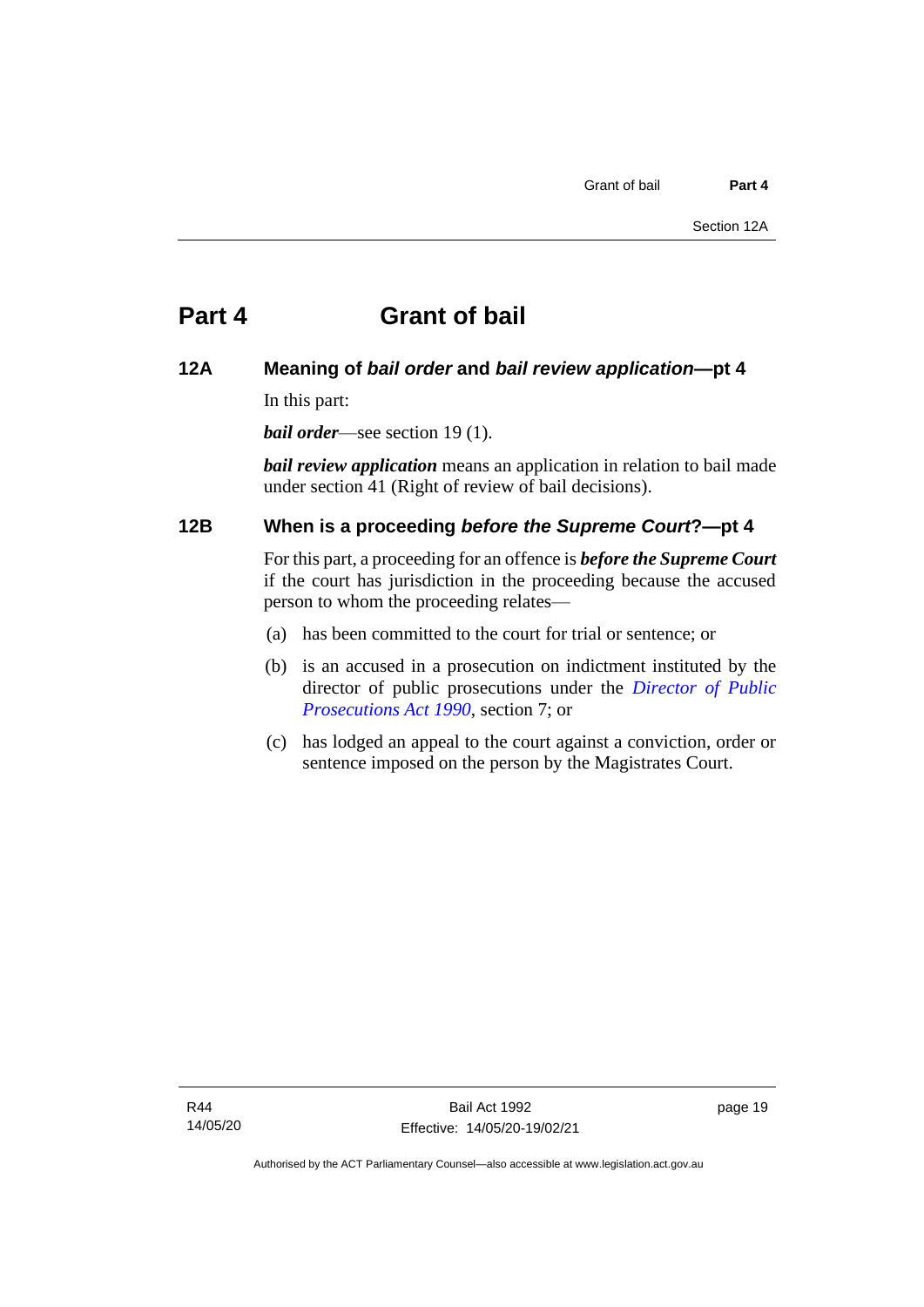#### **Part 4** Grant of bail

Section 13

#### <span id="page-27-0"></span>**13 Deciding bail after charge laid**

- $(1)$  If—
	- (a) a person who has been taken into custody by a police officer is charged with an offence but is not to be brought before a court immediately after being charged; or
	- (b) it is not practicable to bring immediately before a court a person arrested under a warrant (being a warrant which does not expressly preclude the granting of bail) issued under the *[Magistrates Court Act 1930](http://www.legislation.act.gov.au/a/1930-21)*, section 42 (2) (Issue of warrant and summons) in relation to an offence punishable by a fine or by imprisonment for a period not exceeding 2 years;

the police officer who charges or arrests the person—

- (c) must tell the person that the person may—
	- (i) apply for bail; and
	- (ii) communicate with a lawyer of the person's choice in relation to the making of an application for bail; and
	- (iii) if the person cannot speak or understand the English language—have recourse to the services of a competent interpreter; and
	- (iv) communicate with someone else of the person's choice who may reasonably be expected to assist the person in relation to the provision of bail; and

if the person asks for facilities to do so, must provide the person with reasonable facilities to enable the person to communicate with a lawyer, an interpreter or someone else; and

- (d) must tell the person about—
	- (i) the applicable bail criteria; and
	- (ii) the conditions subject to which the person may be released on bail; and

R44 14/05/20

Authorised by the ACT Parliamentary Counsel—also accessible at www.legislation.act.gov.au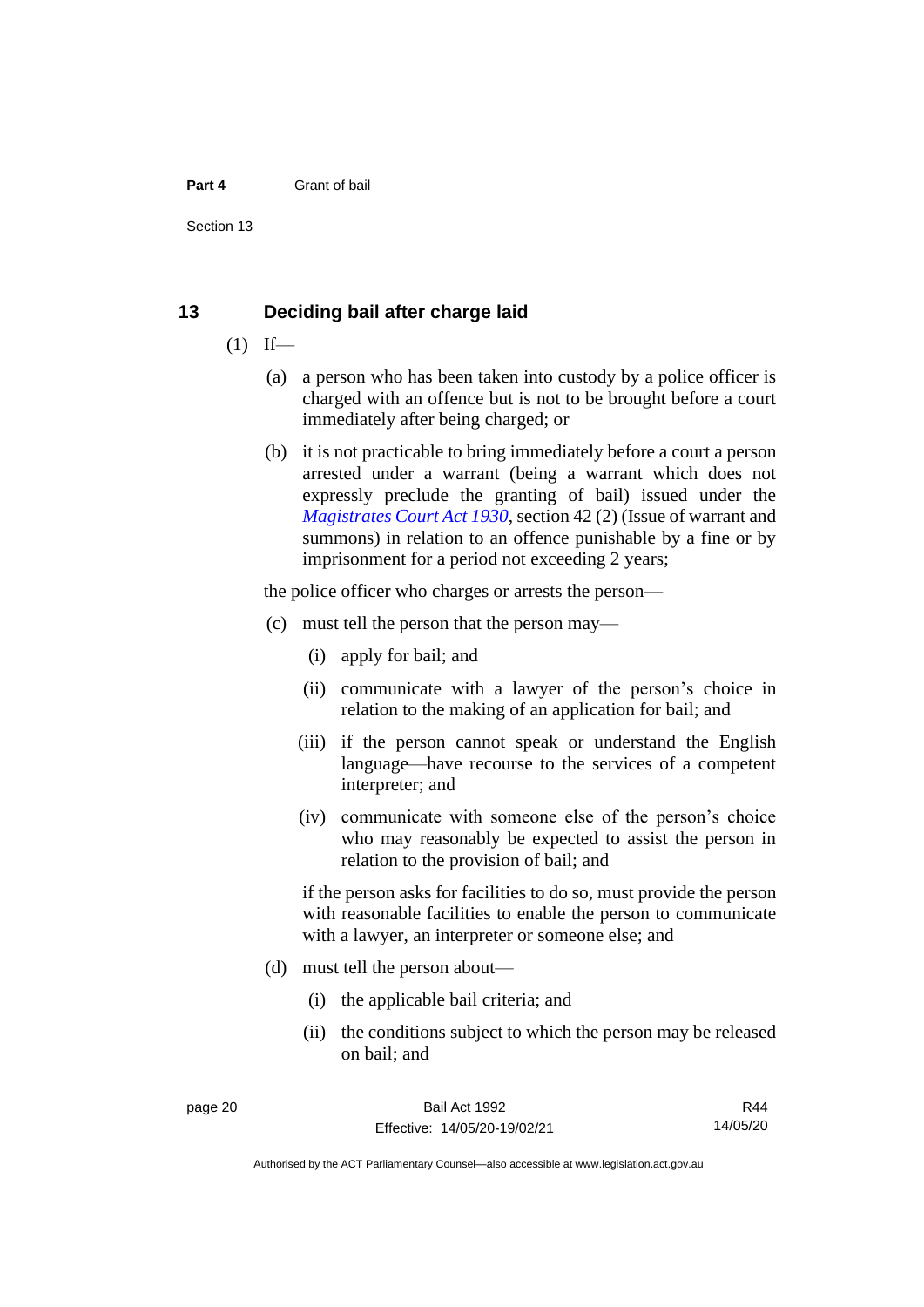- (e) if the person applies for bail—
	- (i) if the police officer is authorised to grant bail to the person—must consider whether the person should be granted bail; or
	- (ii) in any other case—must bring the person before an authorised officer.
- (2) If a person is brought before an authorised officer under subsection  $(1)$  (e)  $(ii)$ , the authorised officer must consider whether the person should be granted bail.
- (3) If, before subsection (1) has been fully complied with in relation to an accused person, an authorised officer is satisfied that it is appropriate to release the person on bail subject only to the person giving an undertaking to appear, the authorised officer may so release the person.
- (4) A police officer who charges or arrests a person need not comply with subsection (1) (c) (ii), (iii) or (iv) if the police officer believes on reasonable grounds that non-compliance is necessary to prevent—
	- (a) the escape of an accomplice of the accused person; or
	- (b) the loss, destruction or falsification of evidence relating to the offence.
- (5) If a police officer who charges or arrests a person does not comply with subsection  $(1)$   $(c)$   $(ii)$ ,  $(iii)$  or  $(iv)$  for a reason mentioned in subsection (4), the police officer must record the reason.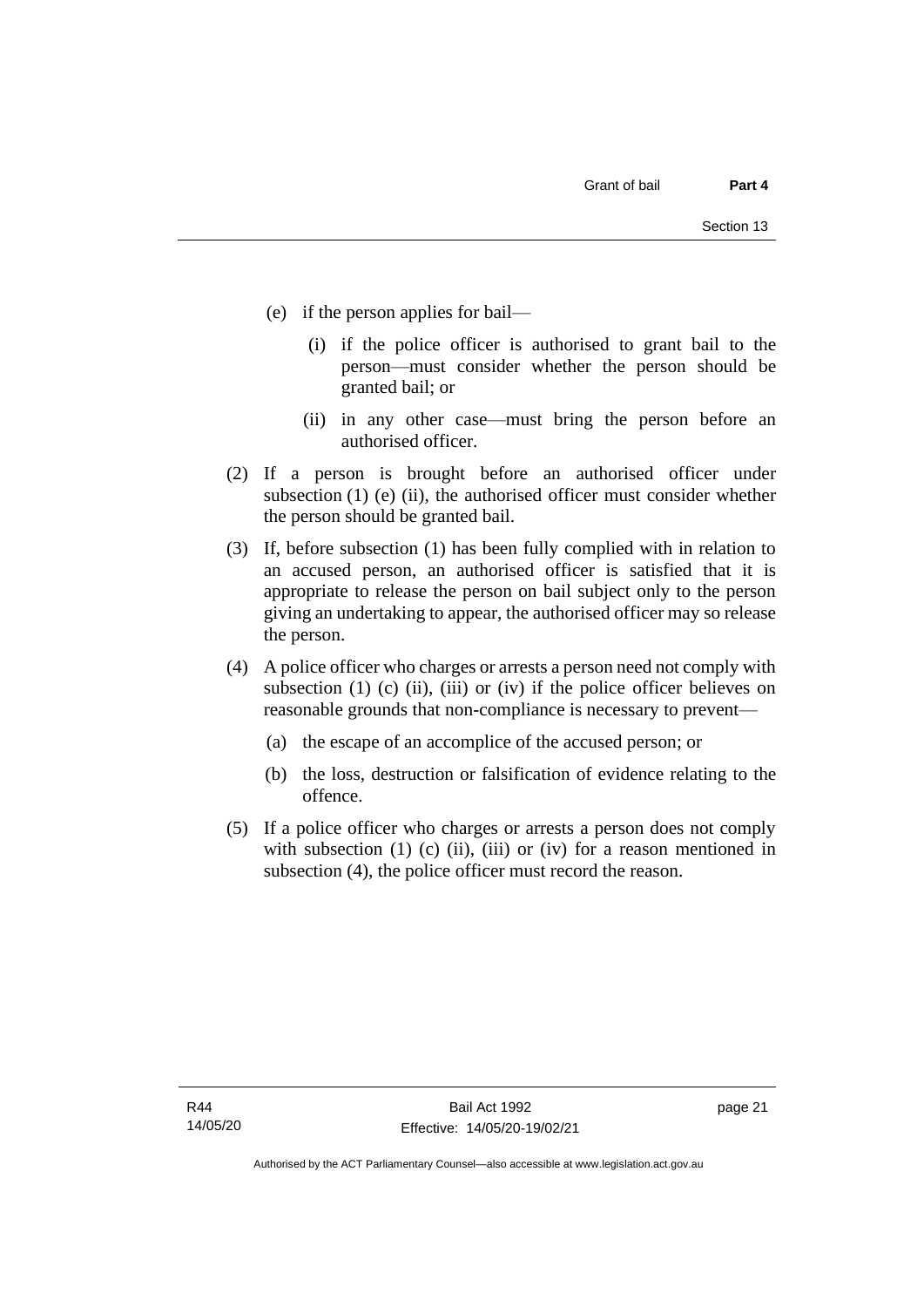#### **Part 4** Grant of bail

Section 14

#### <span id="page-29-0"></span>**14 Grant of bail by authorised officers**

- (1) Subject to subsection (2), an authorised officer may grant bail in accordance with this Act to an accused person who is present at a police station.
- (2) An authorised officer must not grant bail to a person accused of an offence if—
	- (a) a decision about bail in relation to the offence has been made by a court; or
	- (b) the offence is a family violence offence of murder.
	- *Note* A reference to an offence against a territory law includes a reference to a related ancillary offence, eg attempt (see [Legislation Act,](http://www.legislation.act.gov.au/a/2001-14) s 189).

#### <span id="page-29-1"></span>**15 Deciding of questions of bail by authorised officers**

- (1) An authorised officer who is required to consider whether to grant bail to an accused person must as soon as reasonably practicable—
	- (a) give—
		- (i) the accused person or a lawyer representing the accused person; and
		- (ii) any police officer involved in the investigation of the offence with which the accused person is charged;

an opportunity to make submissions to the authorised officer about the conditions to which any grant of bail to the accused person should be made subject; and

(b) having regard to those submissions, to the applicable bail criteria and to any other available information that the authorised officer considers relevant and reliable, decide whether the person should be granted bail.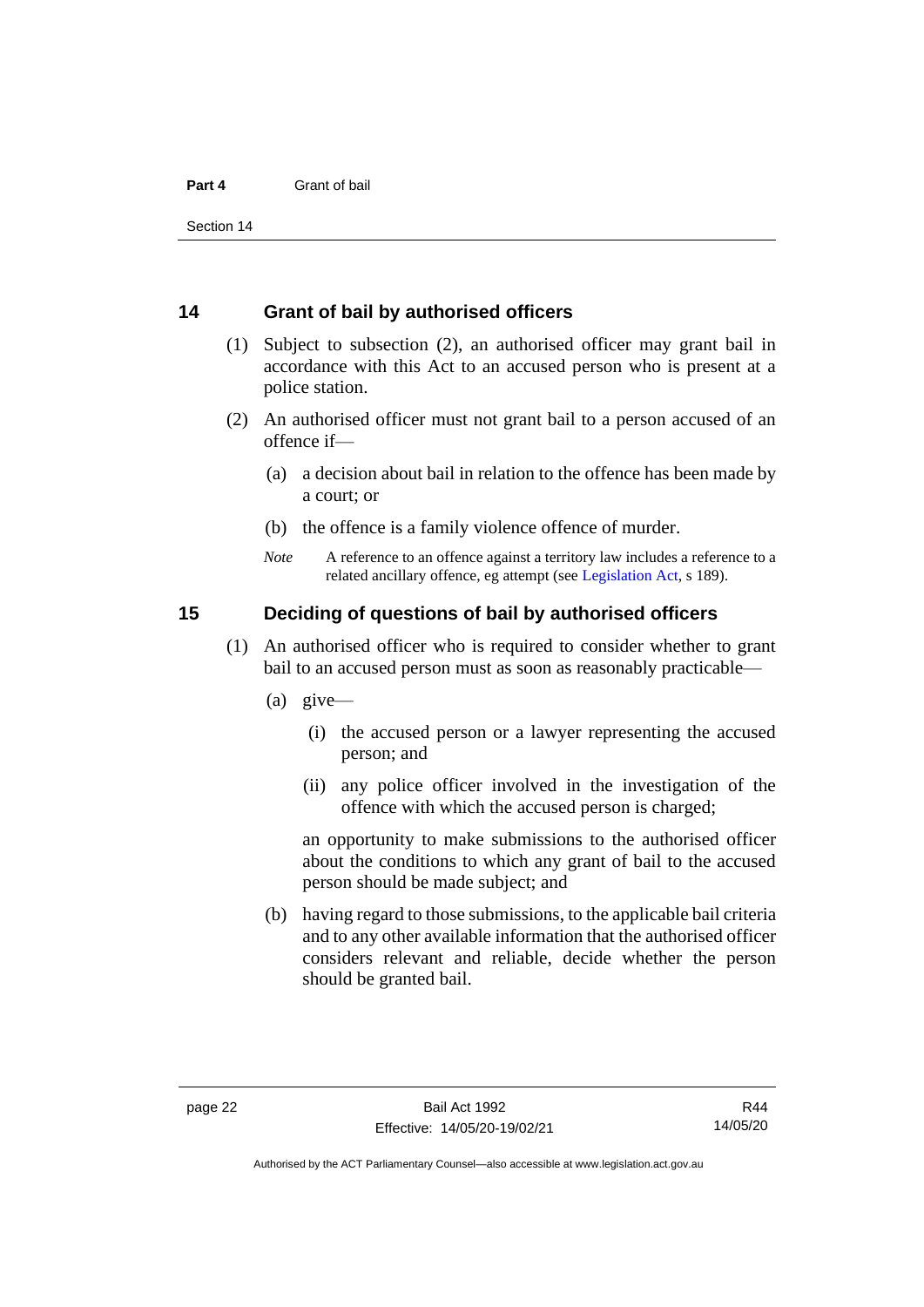- (2) If the authorised officer is satisfied, having regard to the applicable bail criteria, that—
	- (a) it is appropriate to release the person on the person giving an undertaking to appear; and
	- (b) it is not necessary to impose a bail condition;

the authorised officer must release the person on the person giving that undertaking.

- (3) If the authorised officer is satisfied, having regard to the applicable bail criteria, that it is not appropriate to grant bail to the accused person without imposing a condition, the authorised officer must, having regard to—
	- (a) the conditions that may be imposed in granting bail to a person; and
	- (b) the extent to which the imposition of 1 or more bail conditions would be appropriate having regard to the matters mentioned in whichever of section 9F (2), section 22 or section 23 applies to the making of a decision regarding the granting of bail to the accused person;

decide whether to grant bail to the accused person.

#### <span id="page-30-0"></span>**16 Notification of decision of authorised officer**

- (1) If an authorised officer decides—
	- (a) to refuse to grant bail to an accused person; or
	- (b) to grant bail to an accused person subject to 1 or more bail conditions;

the authorised officer must inform the accused person—

- (c) of his or her decision; and
- (d) the right of the accused person to request a review of the decision under section 38; and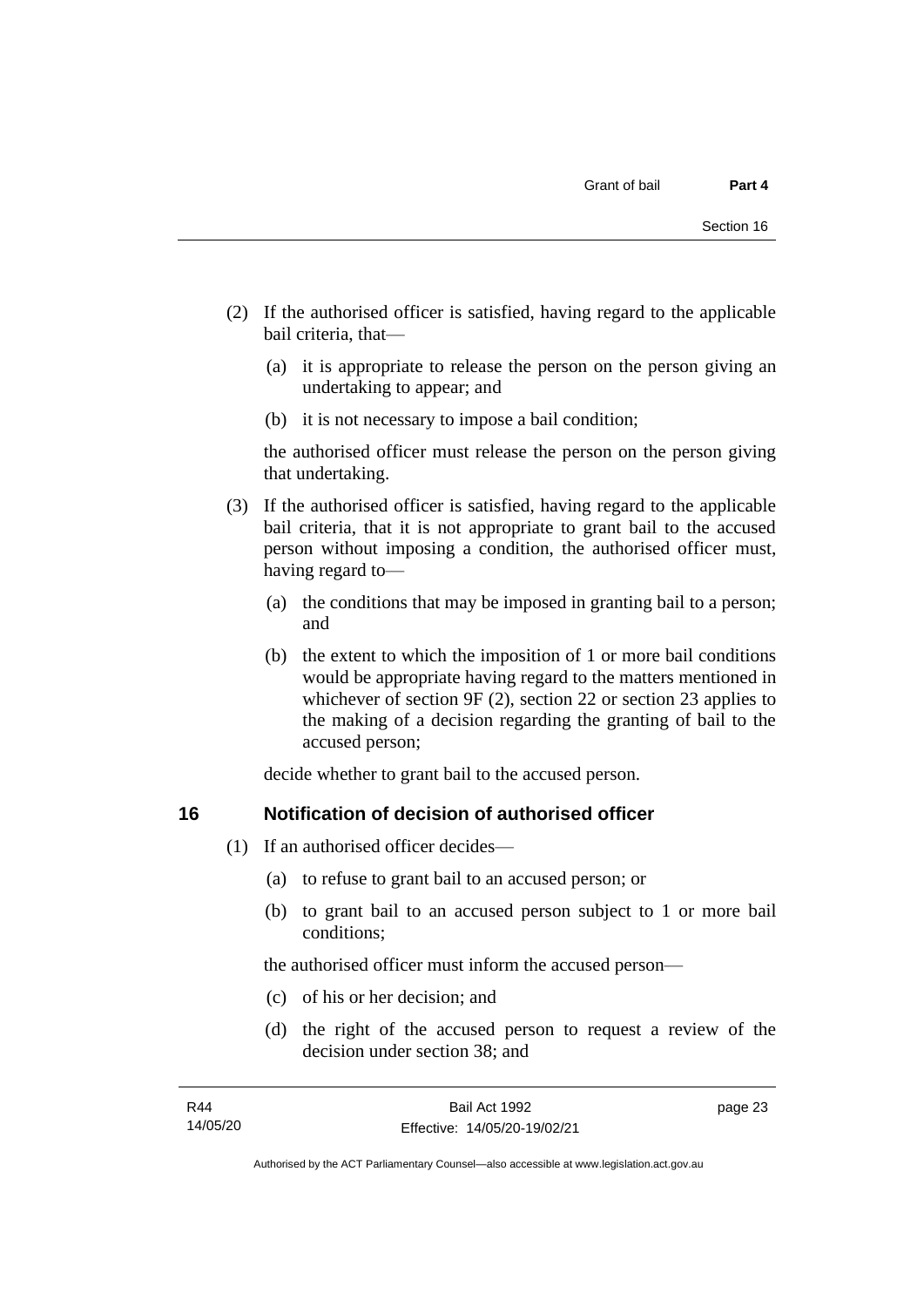- (e) if bail is refused—that the person is entitled to communicate with a lawyer; and
- (f) if the person would be granted bail subject to 1 or more bail conditions and that bail condition, or those bail conditions, are such that the person is unable or unwilling to comply, or to arrange for compliance, with them—that the person is entitled to communicate with a lawyer.
- (2) An authorised officer must, on being requested to do so by an accused person in relation to whom the authorised officer has made a decision of the kind referred to in subsection (1) (a) or (b), provide the person with reasonable facilities to communicate with a lawyer.
- (3) An authorised officer who refuses to grant bail to an accused person need not comply with subsection (1) (e) or (f) and subsection (2) if the authorised officer believes on reasonable grounds that non-compliance is necessary to prevent—
	- (a) the escape of an accomplice of the accused person; or
	- (b) the loss, destruction or falsification of evidence relating to the offence.
- (4) If an authorised officer does not comply with subsection (1) (e) or (f) and subsection (2) for a reason mentioned in subsection (3), the authorised officer must record the reason.
- (5) If an authorised officer decides to grant bail to an accused person, or is notified that bail has been granted to an accused person, in relation to a family violence offence, the officer must take reasonable steps to tell each protected person, as soon as practicable, about the decision and, if the accused person is granted bail subject to a bail condition, about the condition.
- (6) If an authorised officer decides not to grant bail to an accused person in relation to a family violence offence, the officer must tell each protected person about the decision.

R44 14/05/20

Authorised by the ACT Parliamentary Counsel—also accessible at www.legislation.act.gov.au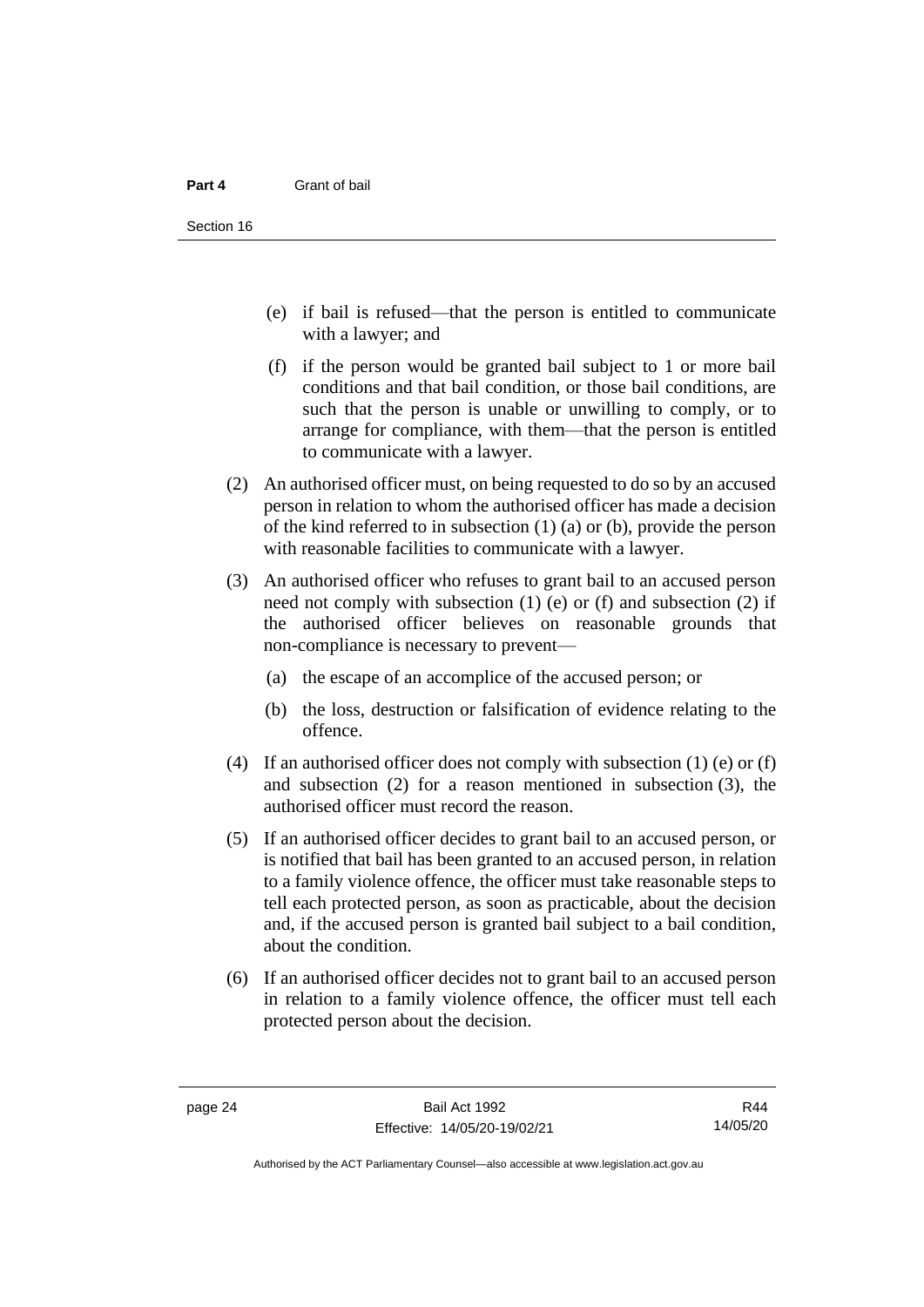(7) In this section:

*protected person*, in relation to a family violence offence, means—

- (a) if the conduct making up the offence was directed at a child—a person with parental responsibility for the child; or
- (b) if the conduct making up the offence was directed at someone else—the person at whom the conduct was directed.

## <span id="page-32-0"></span>**17 Charged people in custody to be brought before court**

An accused person who—

- (a) has been taken into custody and charged with an offence; and
- (b) is refused bail by an authorised officer or is not released on bail granted by an authorised officer;

must be brought before a court as soon as practicable after the person has been taken into custody and, in any case, within 48 hours after having been taken into custody.

## <span id="page-32-1"></span>**18 Facilities to be provided to accused people**

- (1) If an accused person in police custody is to be brought, for the first time in relation to the offence, before a court more than 4 hours after the person came into custody—
	- (a) the police officer for the time being in charge of the police station where the person is in custody; or
	- (b) if the person is not in custody at a police station—the police officer who has custody of the person;

must, if it is reasonably practicable to do so, provide the person with, and allow the person to use—

(c) facilities to enable the accused person to wash, shower or bathe and (if appropriate) to shave; and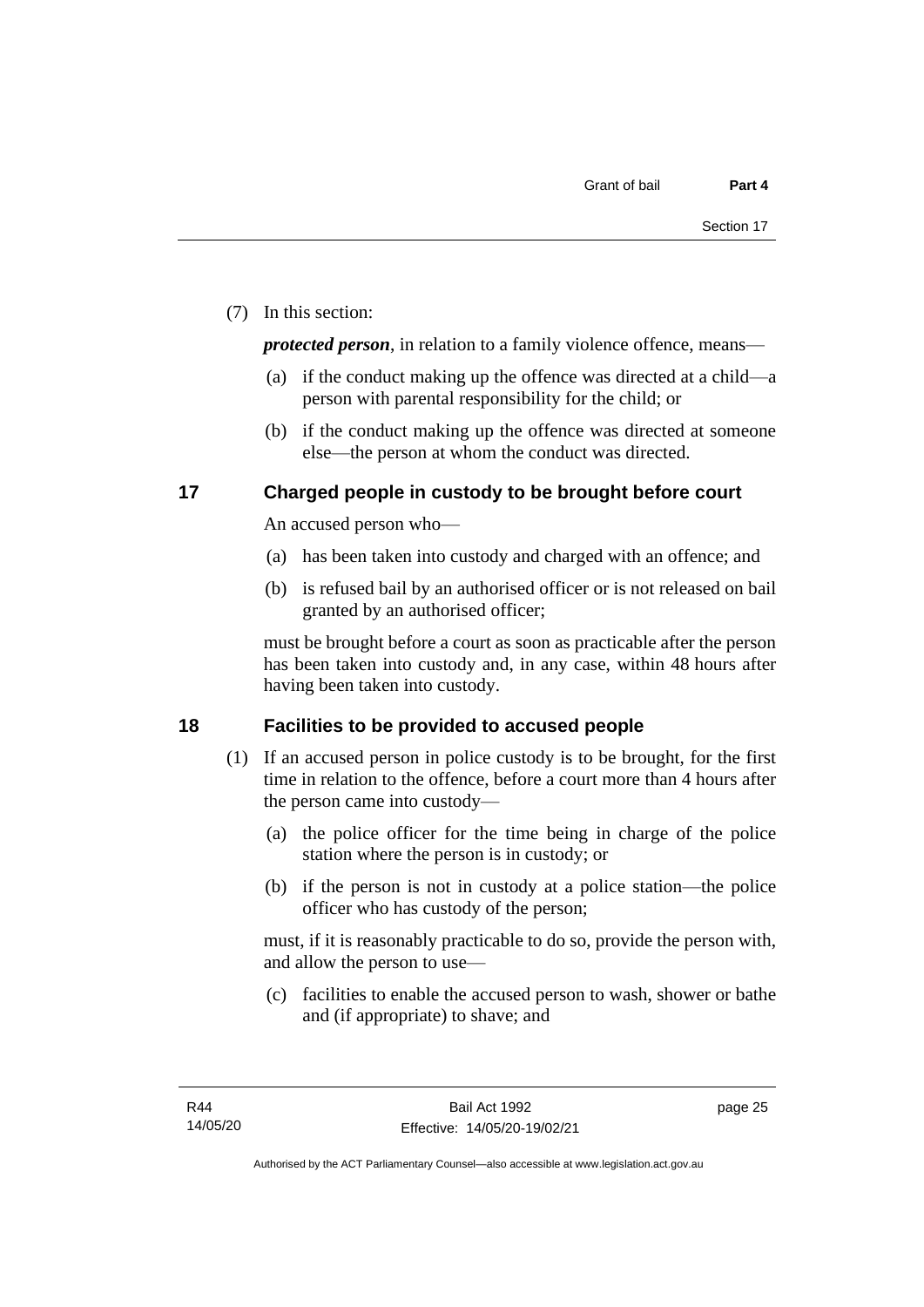#### **Part 4** Grant of bail

- (d) facilities to enable the accused person to change his or her clothing.
- (2) Nothing in subsection (1) requires a police officer, the Territory or the Commonwealth to provide clothing for the accused person unless the clothing is brought to the police station or other place where the accused person is in custody by a member of the accused person's family or some other person.

#### <span id="page-33-0"></span>**19 Court bail—general**

- (1) A court may, in accordance with this part, make any of the following orders in relation to bail (a *bail order*):
	- (a) an order granting bail to an accused person who is being held in custody in relation to an offence with which the person has been charged;
	- (b) an order enlarging, varying or revoking bail granted to the person.
- (2) In deciding whether to make a bail order in relation to an accused person, a court may have regard to any information it considers relevant and reliable.
- (3) This Act does not limit the number of applications in relation to bail that an accused person may make to a court in accordance with this Act.
- (4) A court must deal with an application in relation to bail as soon as reasonably practicable.
- (5) However, a court may decide not to hear an application in relation to bail if the application is frivolous or vexatious.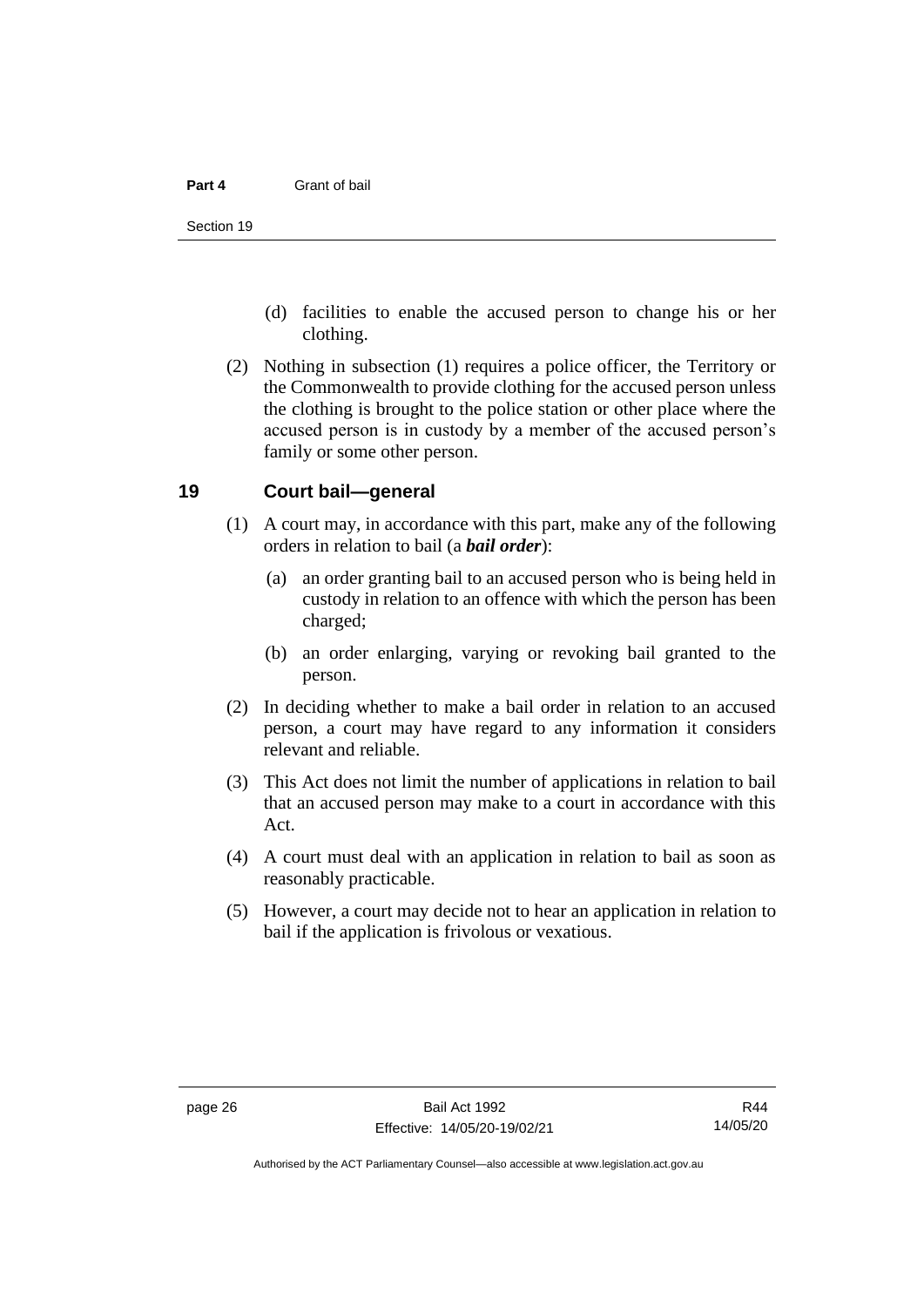## <span id="page-34-0"></span>**20 Power in relation to bail—Magistrates Court**

- (1) The Magistrates Court has power to make a bail order in relation to an accused person only if a proceeding for an offence with which the person is charged—
	- (a) is, or is about to be brought, before the Magistrates Court; or
	- (b) is before the Supreme Court, and the following apply:
		- (i) the Magistrates Court or the Supreme Court has granted bail to the person in the proceeding;
		- (ii) the person is in custody because the person has been arrested under section 56A (Arrest for failure to comply with bail condition) and has not been brought before the Supreme Court in relation to the reason for the arrest;
		- (iii) the day on which the application for bail is made is not a Supreme Court sitting day, and is a day on which a magistrate is sitting in relation to another proceeding before the Magistrates Court.
- (2) In this section:

*Supreme Court sitting day* means a day other than a Saturday, a Sunday or a public holiday.

#### <span id="page-34-1"></span>**20A Repeat application for bail—Magistrates Court**

- (1) This section applies to an application for bail (other than a bail review application) by an accused person in a proceeding if—
	- (a) the proceeding is one in which the Magistrates Court has power to make a bail order under section 20 (1) (a); and
	- (b) the accused person has made 2 applications in the Magistrates Court for bail in the proceeding.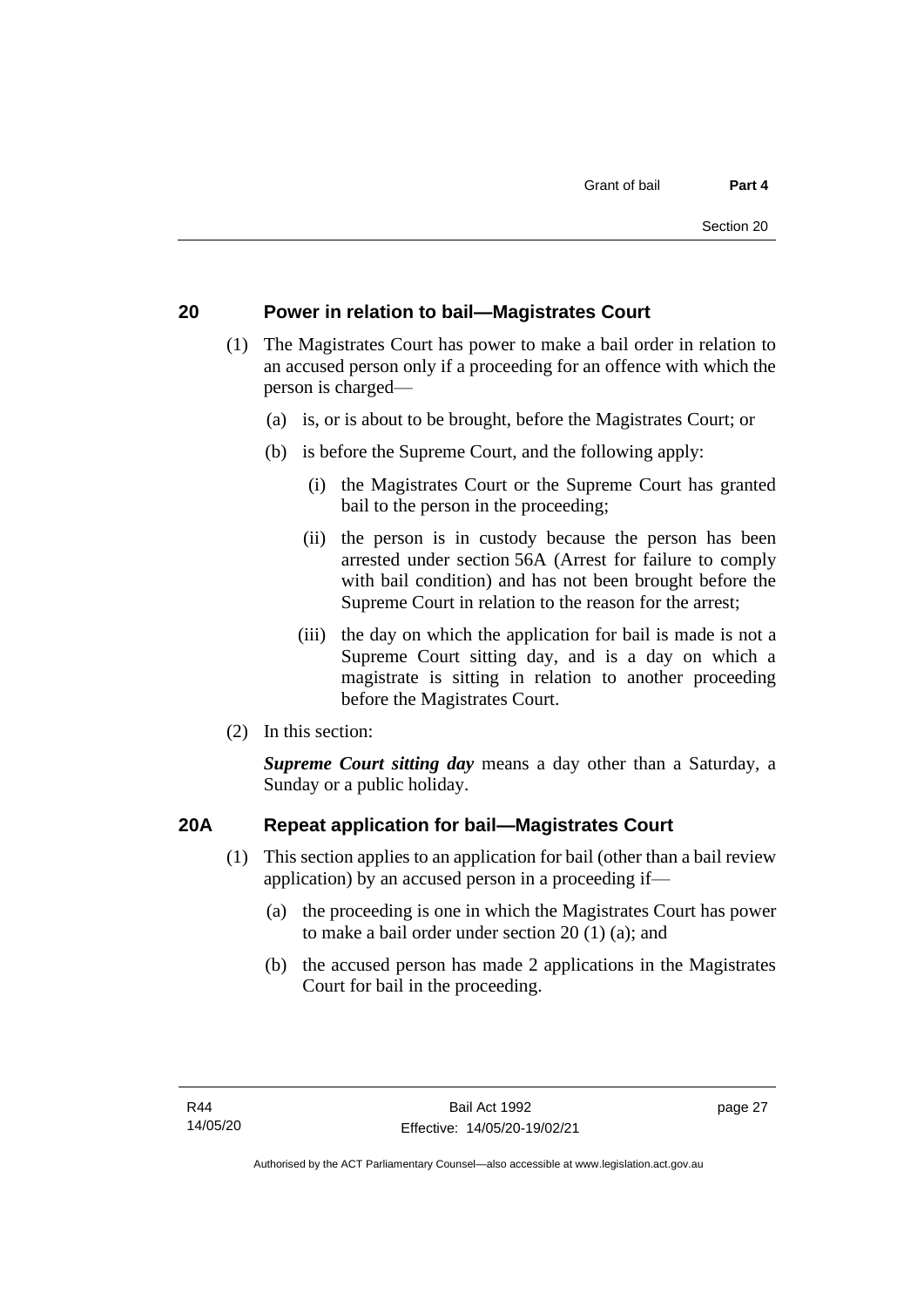#### **Part 4** Grant of bail

- (2) The court may only consider a third or subsequent application for bail by the person in the proceeding if the court is satisfied—
	- (a) that since the last application for bail there has been a change in circumstances relevant to the granting of bail; or
	- (b) that there is fresh evidence or information of relevance to the granting of bail that was unavailable at the last application for bail.

#### <span id="page-35-0"></span>**20B Power in relation to bail—Supreme Court**

The Supreme Court has power to make a bail order in relation to an accused person only if —

- (a) a proceeding for an offence with which the person is charged is before the Supreme Court; or
- (b) if the proceeding is not before the Supreme Court—section 43 (Power of Supreme Court to review—decision of authorised officer) or section 43A (Power of Supreme Court to review decision of Magistrates Court or Supreme Court) apply.

#### <span id="page-35-1"></span>**20C Repeat application for bail—Supreme Court**

- (1) This section applies to an application for bail (other than a bail review application) by an accused person in a proceeding if—
	- (a) the proceeding is one in which the Supreme Court has power to make a bail order under section 20B (a); and
	- (b) the accused person has—
		- (i) made 2 or more applications for bail in the Magistrates Court when the proceeding was before that court; or
		- (ii) if subparagraph (i) does not apply—made 1 application in the Supreme Court for bail in the proceeding.

Authorised by the ACT Parliamentary Counsel—also accessible at www.legislation.act.gov.au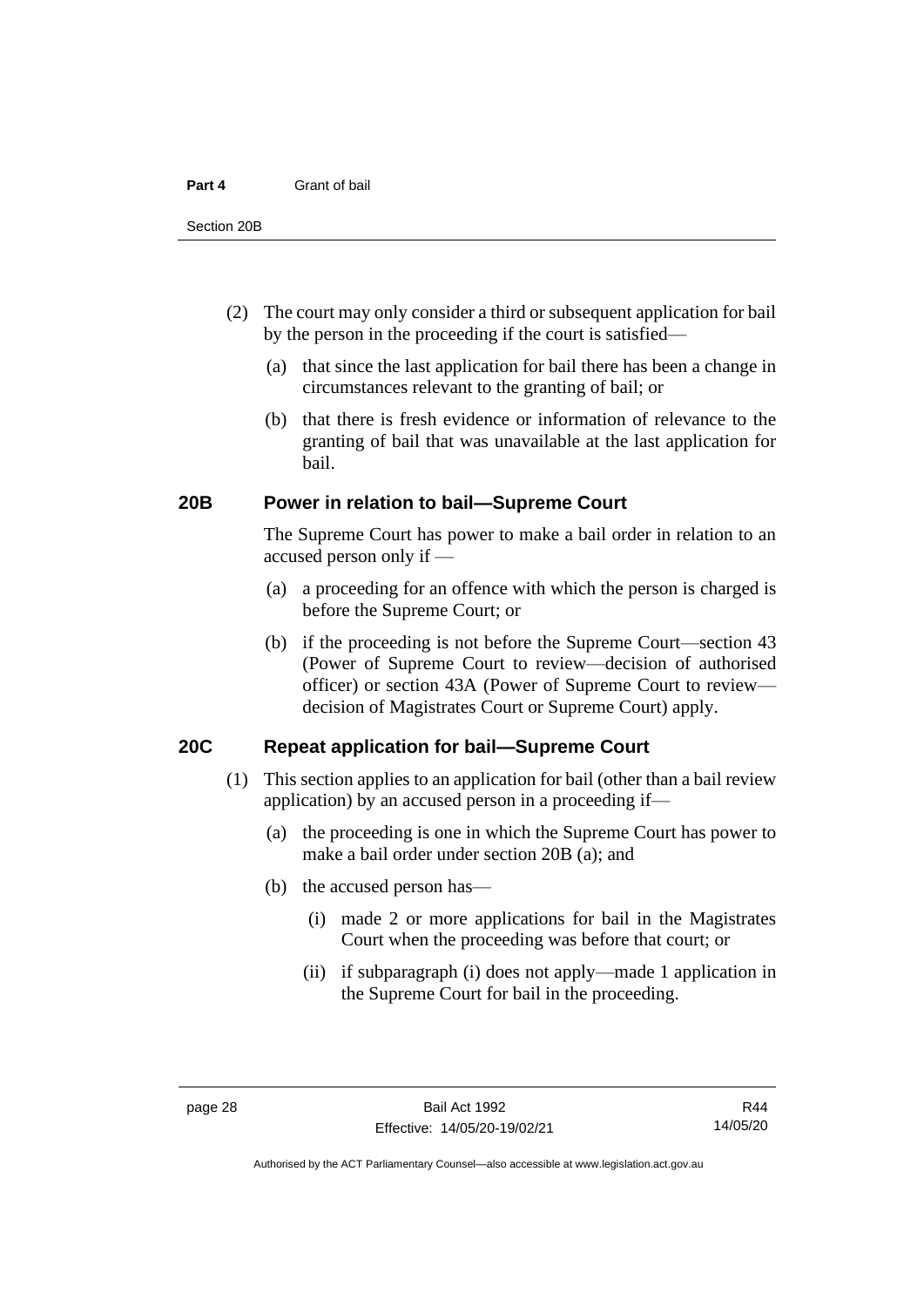- (2) The court may only consider a further application for bail (other than a bail review application) by the person in the proceeding if the court is satisfied—
	- (a) that since the last application for bail there has been a change in circumstances relevant to the granting of bail; or
	- (b) that there is fresh evidence or information of relevance to the granting of bail that was unavailable at the last application for bail.

#### **Examples**

- 1 An accused person has made only 1 application for bail in the Magistrates Court in a criminal proceeding. The person is committed for trial in the Supreme Court in relation to the proceeding. If the accused makes an application for bail in the Supreme Court in the proceeding, subsection (2) will not apply to the court's consideration of the application because the person did not make 2 or more applications for bail in the Magistrates Court when the proceeding was before that court.
- 2 An accused person has made 3 applications for bail in the Magistrates Court in a criminal proceeding. The person is committed for trial in the Supreme Court in relation to the proceeding. If the accused makes an application for bail in the Supreme Court in the proceeding, subsection (2) will apply to the court's consideration of the application.

# **21 Bail in relation to several offences**

If an accused person has been charged with 2 or more offences for which bail may be granted and is being held in custody in relation to those offences—

- (a) a court or an authorised officer must, in considering whether to grant bail to the accused person, have regard to all the offences with which the person stands charged; and
- (b) if the court or authorised officer decides that the accused person should be granted bail—
	- (i) the accused person must be granted bail in relation to all the offences with which the person has been charged for which bail may be granted; and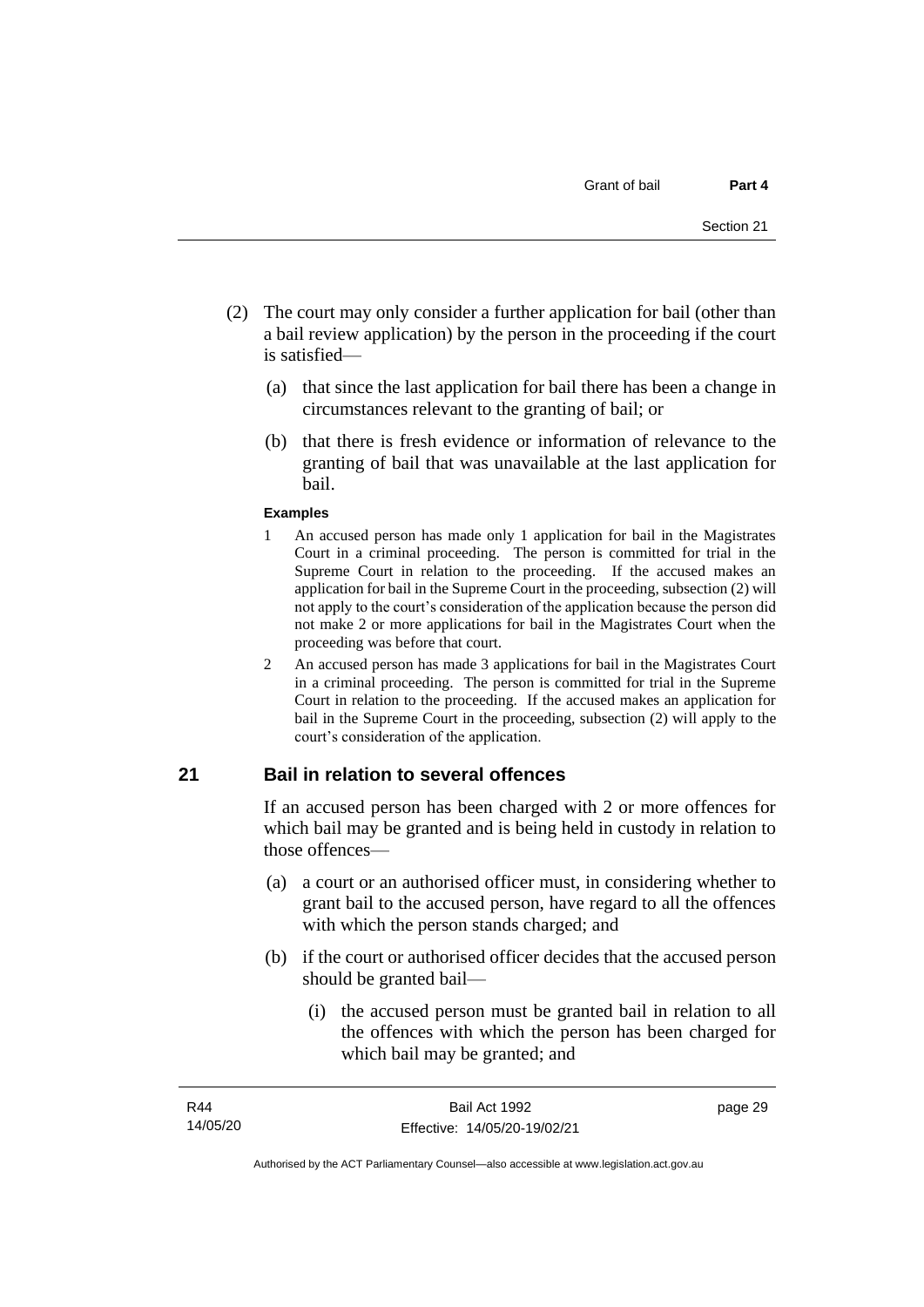#### **Part 4** Grant of bail

- (ii) the accused person need give only 1 undertaking to appear in relation to all the offences with which the person has been charged for which bail may be granted; and
- (iii) if the accused person is granted bail subject to conditions the conditions apply in relation to each offence with which the accused person is charged for which bail may be granted.

## **22 Criteria for granting bail to adults**

- (1) In making a decision about the grant of bail to an adult in relation to an offence, a court or authorised officer must consider—
	- (a) the likelihood of the person appearing in court in relation to the offence; and
	- (b) the likelihood of the person, while released on bail—
		- (i) committing an offence; or
		- (ii) harassing or endangering the safety or welfare of anyone; or
		- (iii) interfering with evidence, intimidating a witness, or otherwise obstructing the course of justice, in relation to the person or anyone else; and
	- (c) the interests of the person.

#### **Examples for par (c)**

- 1 the need of the person for physical protection
- 2 the period that the person may be held in custody if bail is refused and the conditions under which the person would be held
- (2) Also, if the person is convicted of an indictable offence, or the elements of an indictable offence are proven in relation to the person, but the person has not been sentenced, a court must consider the likelihood of the person being given a sentence of imprisonment.

R44 14/05/20

Authorised by the ACT Parliamentary Counsel—also accessible at www.legislation.act.gov.au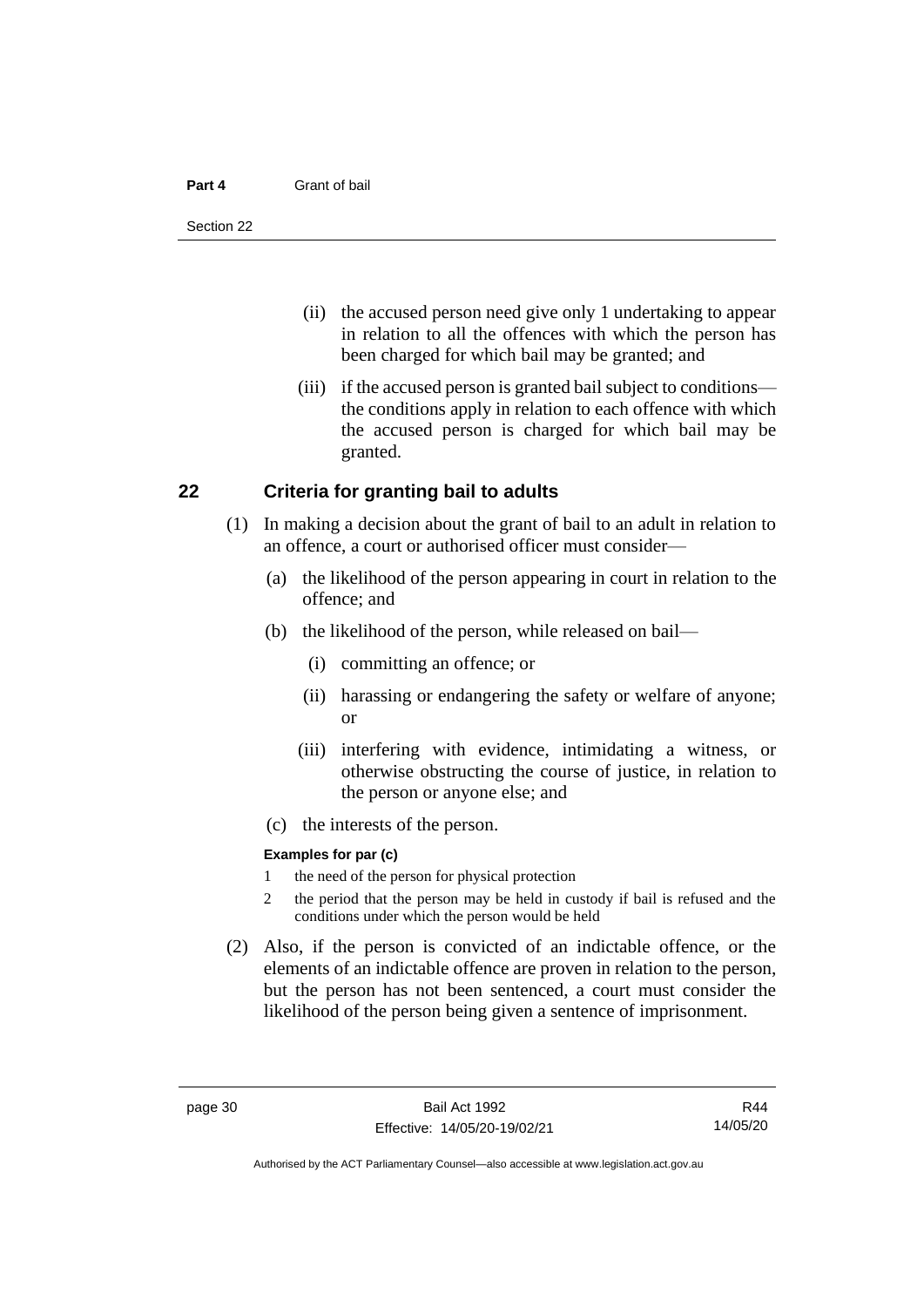- (3) In considering the matters mentioned in subsection (1) or (2), the court or authorised officer may have regard to any relevant matter, including—
	- (a) the nature and seriousness of the offence; or
	- (b) the person's character, background and community ties; or
	- (c) the likely effect of a refusal of bail on the person's family or dependants; or
	- (d) any previous grants of bail to the person; or
	- (e) the strength of the evidence against the person.

#### **Example**

In considering under subsection (1) the likelihood of the person appearing in court in relation to the offence, the court or authorised officer may have regard to whether the person failed to comply with a bail condition previously.

(4) The reference in subsection (1) (b) (i) to an *offence* includes a reference to an offence against a law of the Commonwealth, a State or another Territory (including an external territory).

# **23 Criteria for granting bail to children**

- (1) In making a decision about the grant of bail to a child in relation to an offence, a court or authorised officer must consider—
	- (a) the matters mentioned in section 22 (1) (a) and (b), (2) and (3); and
	- (b) the principles in the *[Children and Young People Act 2008](http://www.legislation.act.gov.au/a/2008-19)*, section 94 (Youth justice principles); and
	- (c) if the decision is being made by a court and a report has been given to the court under the *[Court Procedures Act 2004](http://www.legislation.act.gov.au/a/2004-59)*, section 74D (Court may order report about young person) in relation to the child—the report.
- (2) In addition, the court or authorised officer must consider, as a primary consideration, the best interests of the child.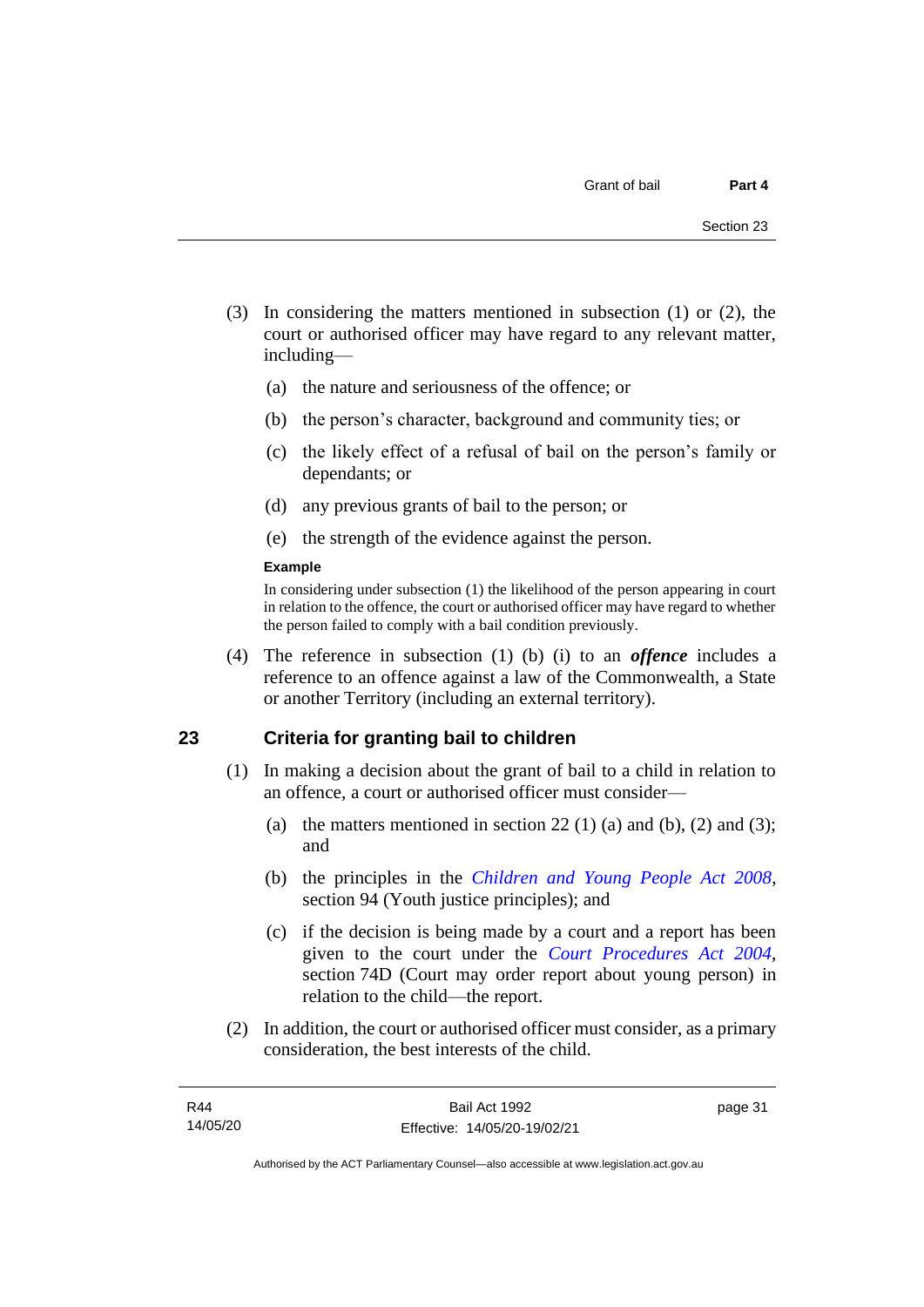#### **Part 4** Grant of bail

Section 23A

### **23A Victim's concern about need for protection**

- (1) If a court is making a decision about the grant of bail to an accused person—
	- (a) the prosecutor must tell the court about any concern of which the prosecutor is aware expressed by a victim about the need for protection from violence or harassment by the accused person; and
	- (b) the court must receive any submission in relation to the concern and consider it in the context of the matter mentioned in section 22 (1) (b).
- (2) If an authorised officer who is making a decision about the grant of bail to an accused person is aware that a victim has expressed concern about the need for protection from violence or harassment by the accused person, the authorised officer must consider that concern in the context of the matters mentioned in section 9F (Family violence offence—bail by authorised officer) and section 22 (1) (b).

Authorised by the ACT Parliamentary Counsel—also accessible at www.legislation.act.gov.au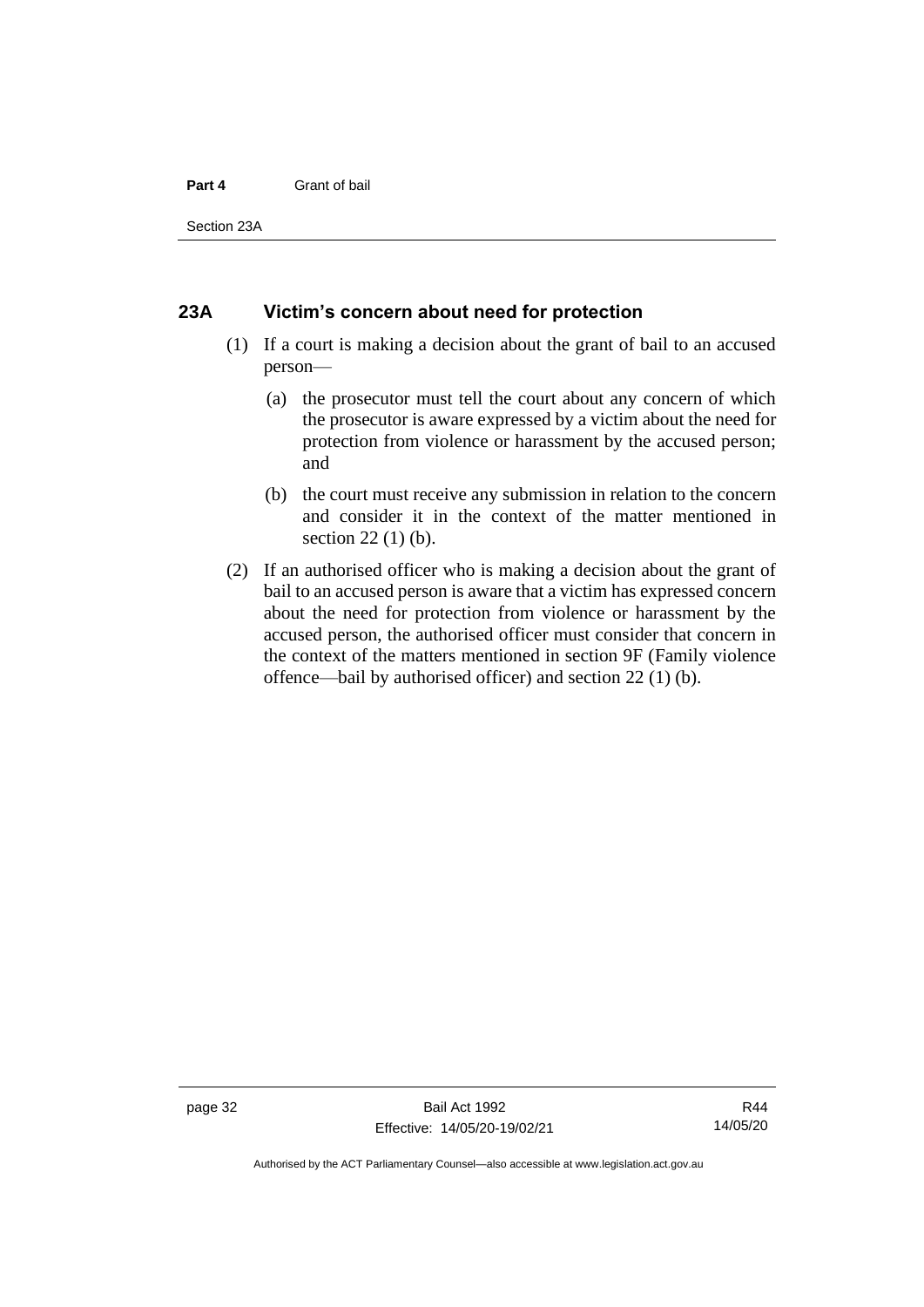# **Part 5 Bail conditions and undertakings to appear**

## **24 Conditions of bail**

A court or an authorised officer may grant bail without imposing conditions or subject to bail conditions imposed—

- (a) for a court—by order; or
- (b) for an authorised officer—in writing.

# **25 Conditions on which bail may be granted to adults**

- (1) The following conditions may be imposed on a grant of bail to an adult:
	- (a) conditions about the person's conduct while released on bail;
	- (b) a condition that the person, an acceptable person or each of a number of acceptable people—
		- (i) pays to the Territory a stated amount if the person fails to appear in court in accordance with his or her undertaking; or
		- (ii) gives acceptable security for the payment to the Territory of a stated amount if the person fails to appear in court in accordance with his or her undertaking;

*Note* For acceptable people and acceptable security, see s 32.

- (c) a condition that the person, an acceptable person or each of a number of acceptable people—
	- (i) deposits a stated amount with a court or authorised officer; and
	- (ii) forfeits the amount if the person fails to appear in court in accordance with his or her undertaking.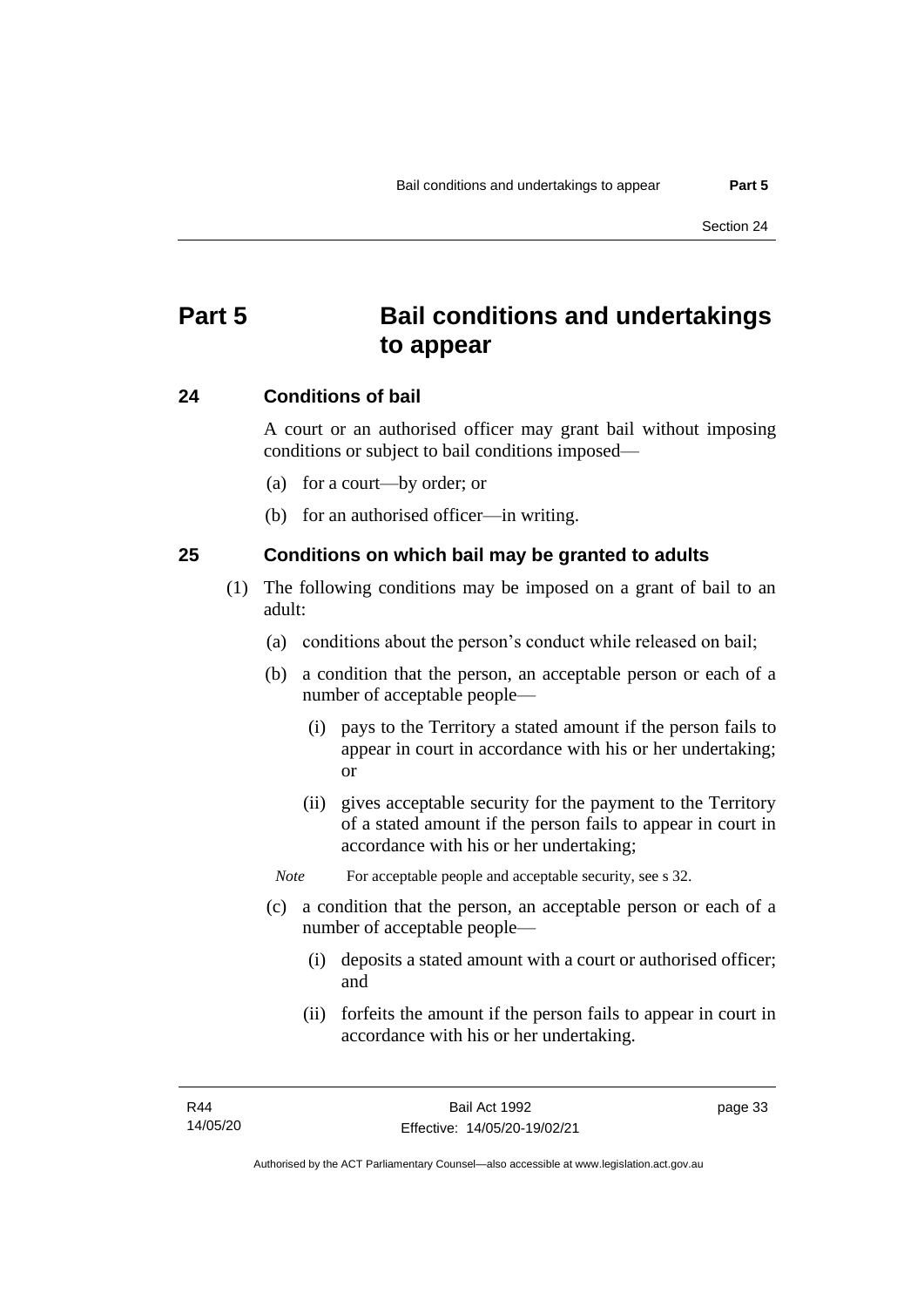- (2) With the consent of a person who makes a deposit or gives security under subsection  $(1)$  (b)  $(ii)$  or  $(c)$ , it may be a condition of bail that the deposit or security continues to apply if bail is continued.
- (3) It must not be a condition of bail that a person gives consent under subsection (2).
- (4) Without limiting subsection (1) (a), the requirements that an accused person may be required to observe relating to his or her conduct while released on bail include—
	- (a) a requirement that the accused person report periodically, or at specified times, at a stated place; and
	- (b) a requirement that the accused person reside at a stated place; and
	- (c) a requirement that the person undergo psychiatric treatment or other medical treatment; and
	- (d) a requirement that the accused person participate in a program of personal development, training or rehabilitation; and
	- (e) a requirement that the person—
		- (i) accept supervision by the director-general; and
		- (ii) comply with any reasonable direction of the director-general; and

#### **Examples of directions**

- 1 a direction to attend a program
- 2 a direction to comply with a mental health assessment or treatment order made by the ACAT
- 3 a direction to attend drug or alcohol counselling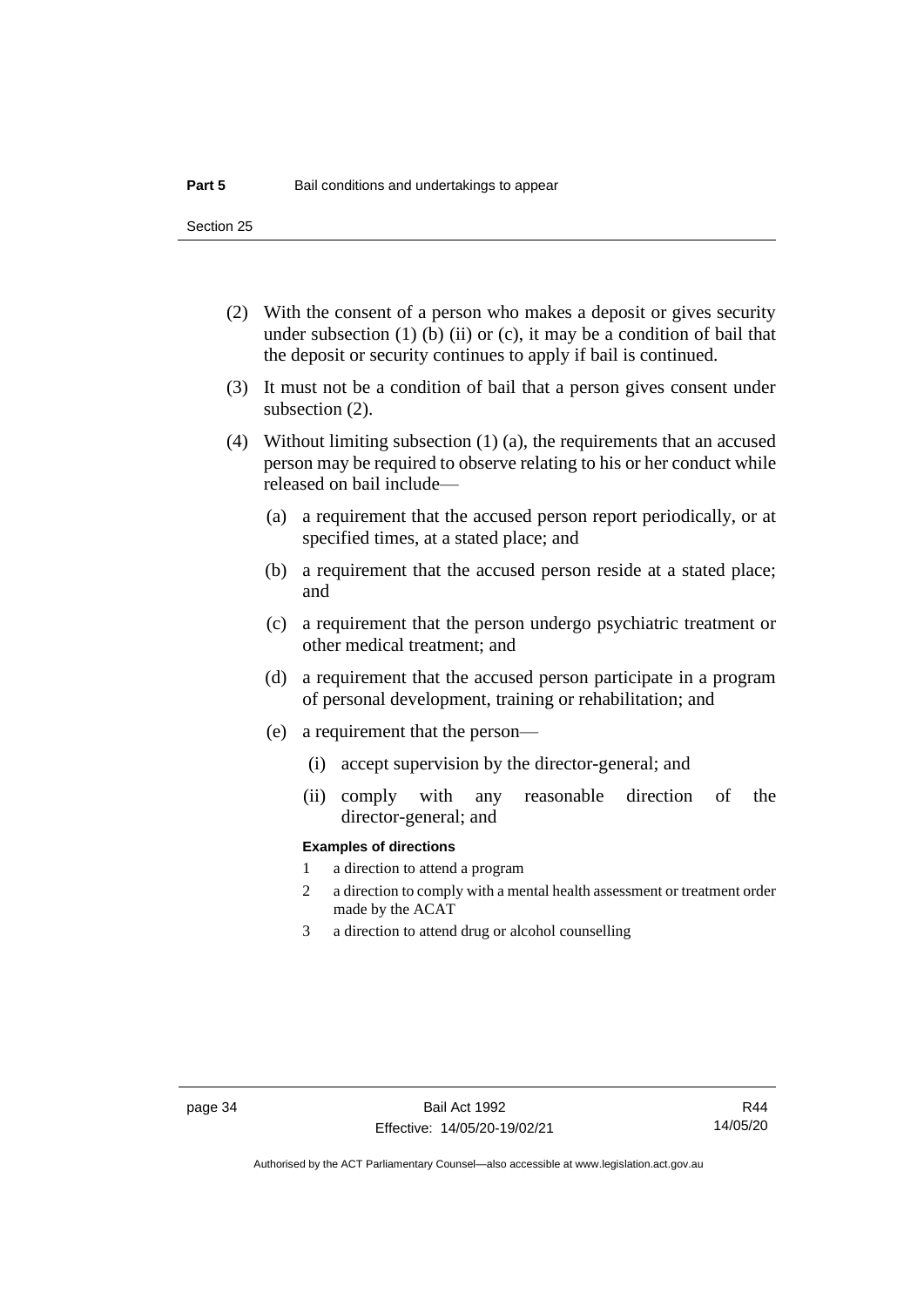- (f) for a person (the *accused person*) charged with a family violence offence—
	- (i) a requirement that the accused person not contact, harass, threaten or intimidate, or cause someone else to contact, harass, threaten or intimidate, a stated person or engage in any other behaviour mentioned in the *[Family Violence](http://www.legislation.act.gov.au/a/2016-42)  Act [2016](http://www.legislation.act.gov.au/a/2016-42)*, section 8 (1), definition of *family violence*, paragraph (a), in relation to the stated person; or
	- (ii) a requirement that the accused person not be on premises where a stated person lives or works; or
	- (iii) a requirement that the accused person not be on or near premises where a stated person is likely to be; or
	- (iv) a requirement that the accused person not be in a stated place; or
	- (v) a requirement that the accused person not be within a stated distance of a stated person; or
	- (vi) if the accused person lives with someone—a requirement that the accused person not enter or remain at the home if the accused person is under the influence of alcohol or another drug.
- (5) A court or an authorised officer must, in considering conditions for the release on bail of an accused person who is an adult, consider the conditions for the release of that person in the sequence in which they appear in subsection (1).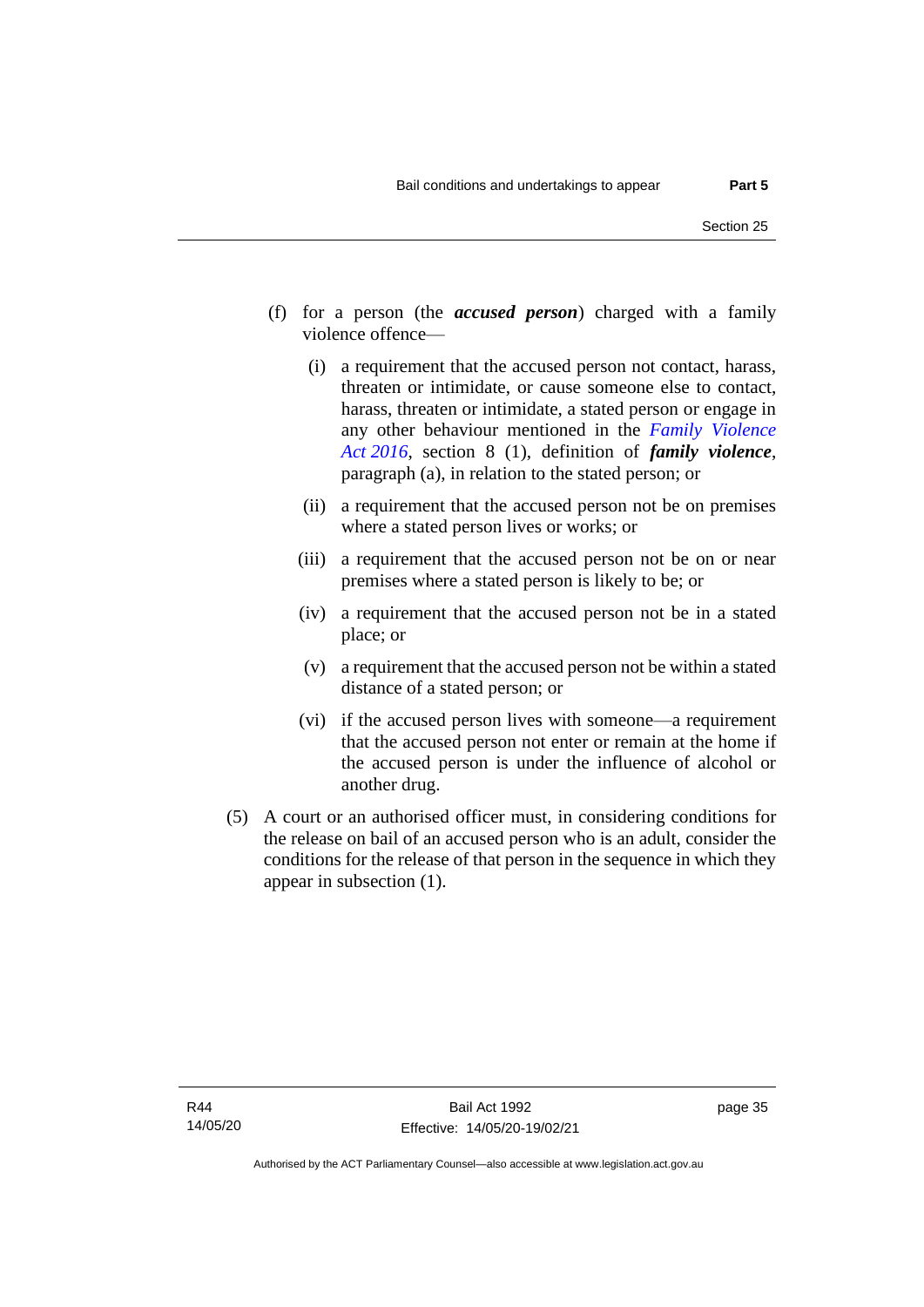- (6) A court or an authorised officer, in granting bail to an accused person who is an adult—
	- (a) must not impose a condition mentioned in subsection (1) unless the court or authorised officer is of the opinion that the imposition of the condition is necessary to secure 1 or more of the following purposes:
		- (i) the attendance of the person before a court from time to time as required in relation to the offence in relation to which bail is being granted;
		- (ii) the protection from harm of the accused person or any other person;
		- (iii) the prevention of the accused person from committing an offence while at liberty on bail;
		- (iv) the prevention of the accused person from interfering with evidence, intimidating witnesses or otherwise obstructing the course of justice whether in relation to himself or herself or anyone else; and
	- (b) must not, except at the request of the accused person, impose a condition, or a combination of conditions, that impose obligations that are more onerous than necessary to secure the purposes referred to in paragraph (a) for which the condition or combination of conditions is imposed.
- (7) A court or an authorised officer, in granting bail to an accused person on a condition referred to in subsection (1) (b) or (c) must not require the accused person to give an acceptable security for a stated sum, or to deposit a stated sum with the court or authorised officer, if the court or authorised officer has reasonable grounds for believing that the accused person does not have the means to provide such a security or make the deposit, as the case may be.

R44 14/05/20

Authorised by the ACT Parliamentary Counsel—also accessible at www.legislation.act.gov.au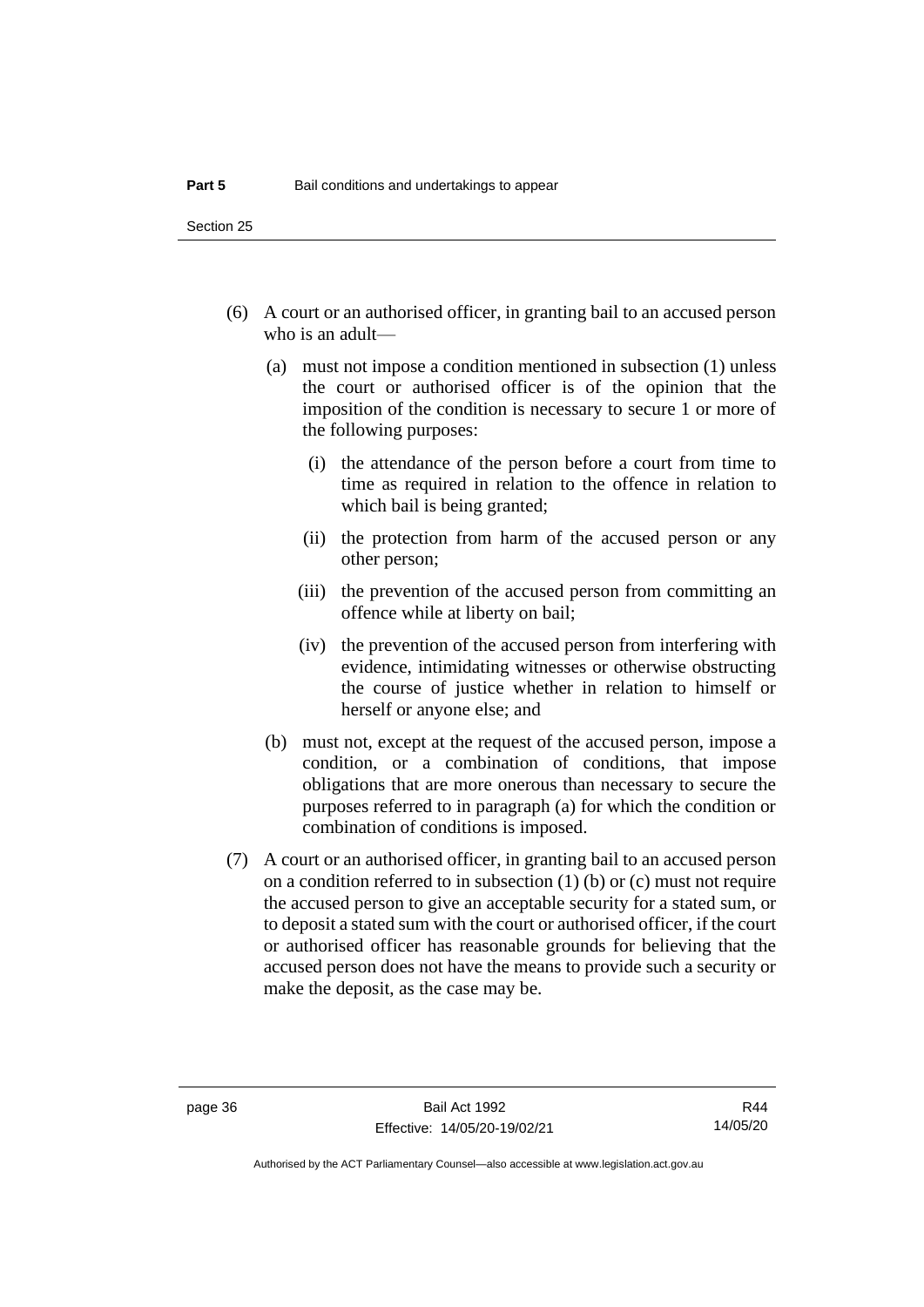- (8) If a court or an authorised officer grants bail to an accused person on a condition mentioned in subsection (1) and the accused person satisfies the court or authorised officer that the person is unable to comply with that condition, the court or authorised officer must—
	- (a) refuse bail; or
	- (b) grant the accused person bail subject to such other condition mentioned in subsection (1) as the authorised officer or the court believes the accused person will be able to comply with and will secure the purposes mentioned in subsection (6) (a).
- (9) In this section:

# *director-general* means—

- (a) if section 25A applies in relation to the accused person—the responsible director-general decided under that section; or
- (b) in any other case—the director-general responsible for this Act.

*premises* includes—

- (a) any land; and
- (b) any structure, building, vehicle, vessel or place (whether built on or not); and
- (c) any part of such a structure, building, vehicle, vessel or place.

# **25A Supervision condition when offence committed as young person**

- (1) This section applies if—
	- (a) a condition is imposed on the grant of bail to an accused person under section 25 (4) (e); and
	- (b) the accused person is at least 18 years old but less than 21 years old; and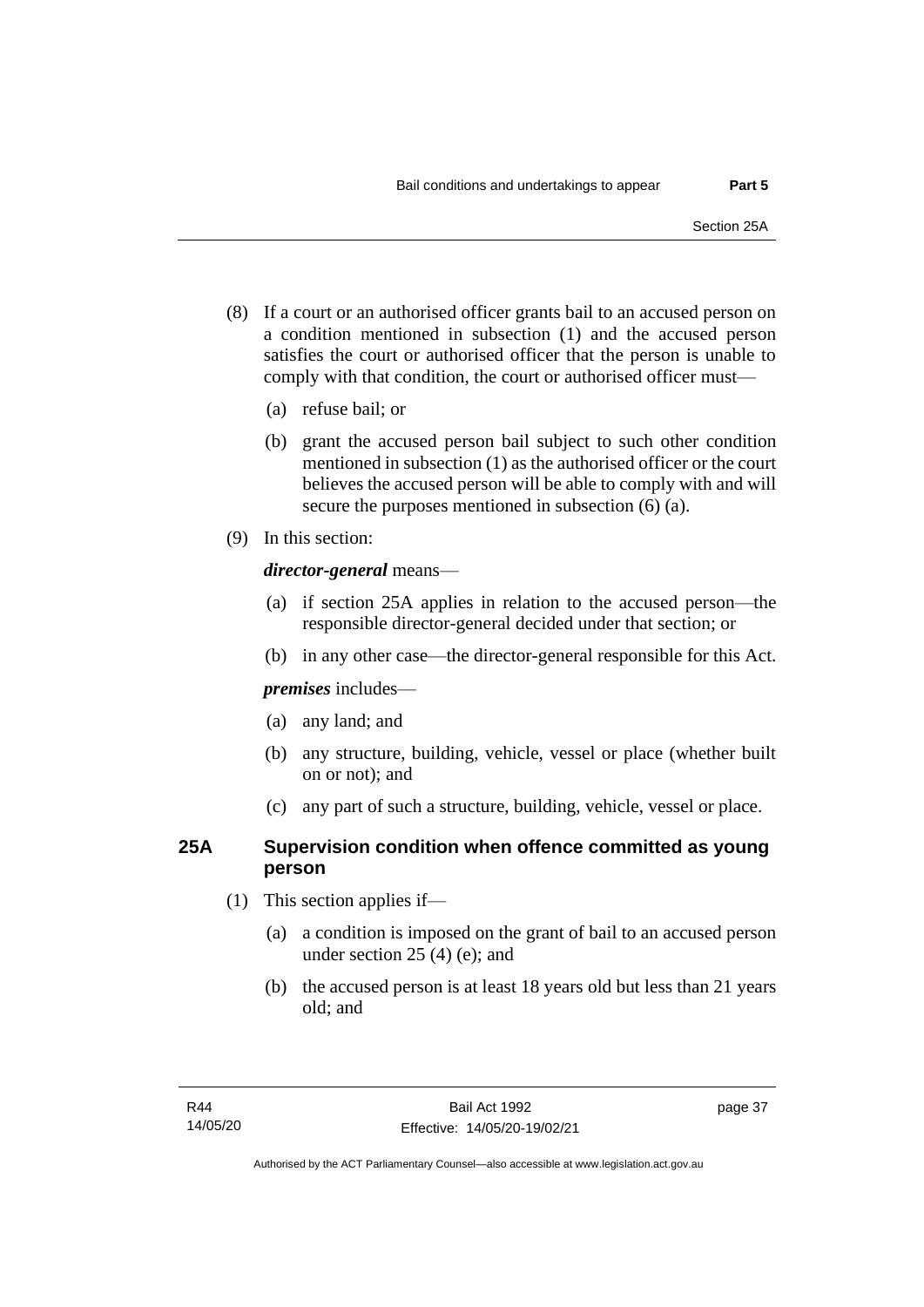- (c) the accused person was under 18 years old when the offence to which the grant of bail relates was committed.
- (2) The director-general responsible for this Act and the director-general responsible for the *[Children and Young People Act 2008](http://www.legislation.act.gov.au/a/2008-19)* must decide which of them is to be the responsible director-general for matters relating to the supervision of the accused person.
- (3) If the responsible director-general for matters relating to the supervision of an accused person is the director-general responsible for the *[Children and Young People Act 2008](http://www.legislation.act.gov.au/a/2008-19)*, the accused person must be supervised as a person under 18 years old.
- (4) If the responsible director-general for matters relating to the supervision of an accused person is the director-general responsible for this Act, the accused person must be supervised as an adult.

## **26 Conditions on which bail may be granted to children**

- (1) The following conditions may be imposed on the grant of bail to a child—
	- (a) the conditions mentioned in section 25 (1) (other than a requirement mentioned in section 25 (4) (e)); and
	- (b) any other conditions that the court or authorised officer considers appropriate—
		- (i) having regard to the principles in the *[Children and Young](http://www.legislation.act.gov.au/a/2008-19)  [People Act 2008](http://www.legislation.act.gov.au/a/2008-19)*, section 94; and
		- (ii) considering, as a primary consideration, the best interests of the child.
- (2) Without limiting section 25 (1), the requirements that a child may be required to comply with about his or her conduct while released on bail include a requirement that the child—
	- (a) accept supervision by the director-general under the *[Children](http://www.legislation.act.gov.au/a/2008-19)  [and Young People Act 2008](http://www.legislation.act.gov.au/a/2008-19)*; and

R44 14/05/20

Authorised by the ACT Parliamentary Counsel—also accessible at www.legislation.act.gov.au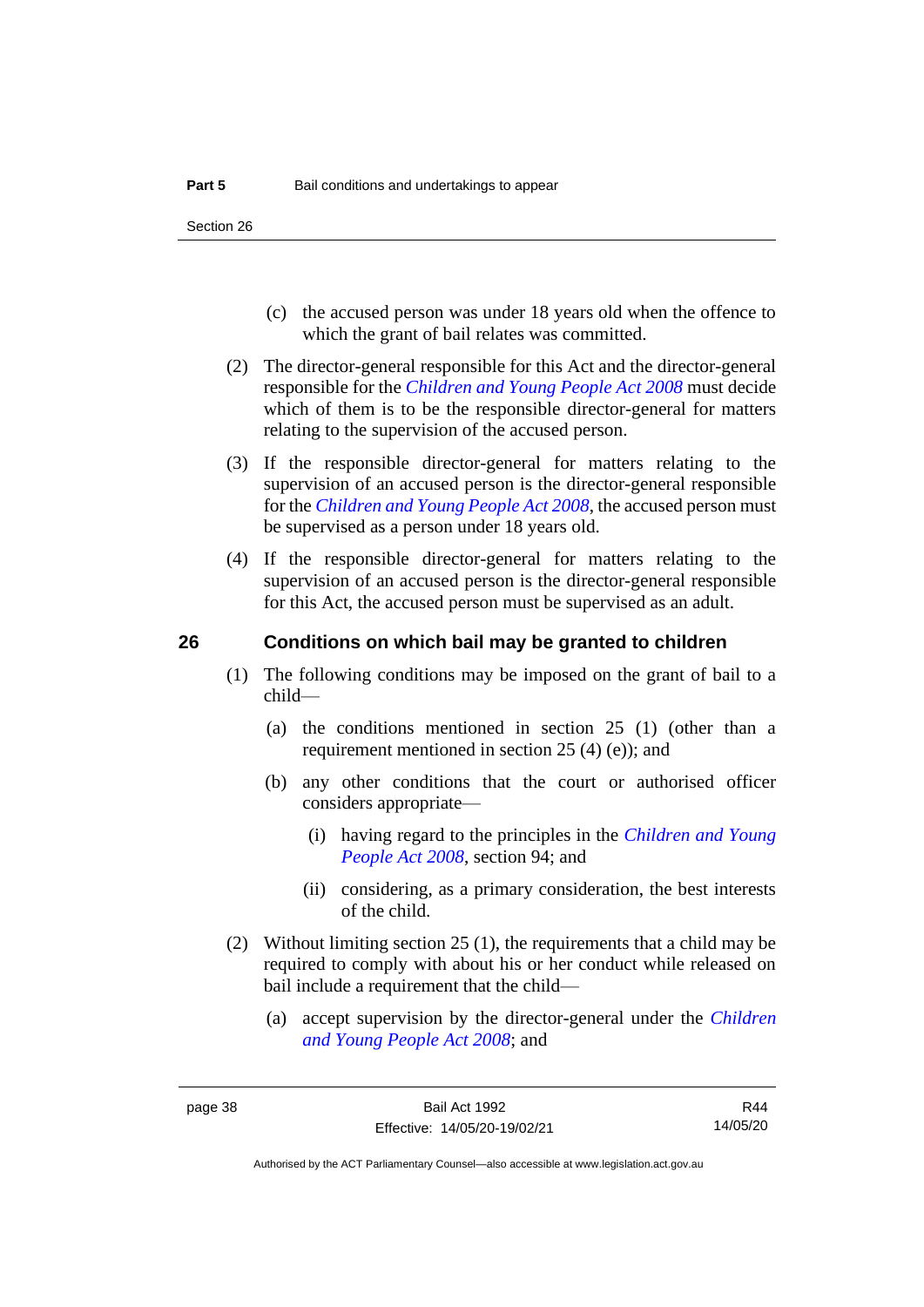#### (b) comply with any reasonable direction of the director-general.

#### **Examples of directions**

- 1 a direction to attend a program
- 2 a direction to comply with a mental health assessment or treatment order made by the ACAT
- 3 a direction to attend drug or alcohol counselling.
- (3) A court or an authorised officer must, in considering the release on bail of an accused person who is a child, consider the conditions for the release of the person that are mentioned in section 25 (1) in the sequence in which they are mentioned in that subsection.
- (4) A court or an authorised officer, in granting bail to an accused person who is a child—
	- (a) may not impose a condition referred to in section 25 (1) unless the court or the authorised officer is of the opinion that the imposition of the condition is—
		- (i) necessary to secure 1 or more of the purposes mentioned in section 25 (6) (a) (i), (ii), (iii) and (iv) (the *relevant purposes*); or
		- (ii) in accordance with the principles under the *[Children and](http://www.legislation.act.gov.au/a/2008-19)  [Young People Act 2008](http://www.legislation.act.gov.au/a/2008-19)*, section 94 (Youth justice principles); and
	- (b) may not, except at the request of the accused person, impose a condition, or a combination of conditions, that puts a greater obligation on the accused than is—
		- (i) necessary to secure the relevant purposes; or
		- (ii) in accordance with the relevant principles.
- (5) Section 25 (7) applies in relation to a grant of bail under this section.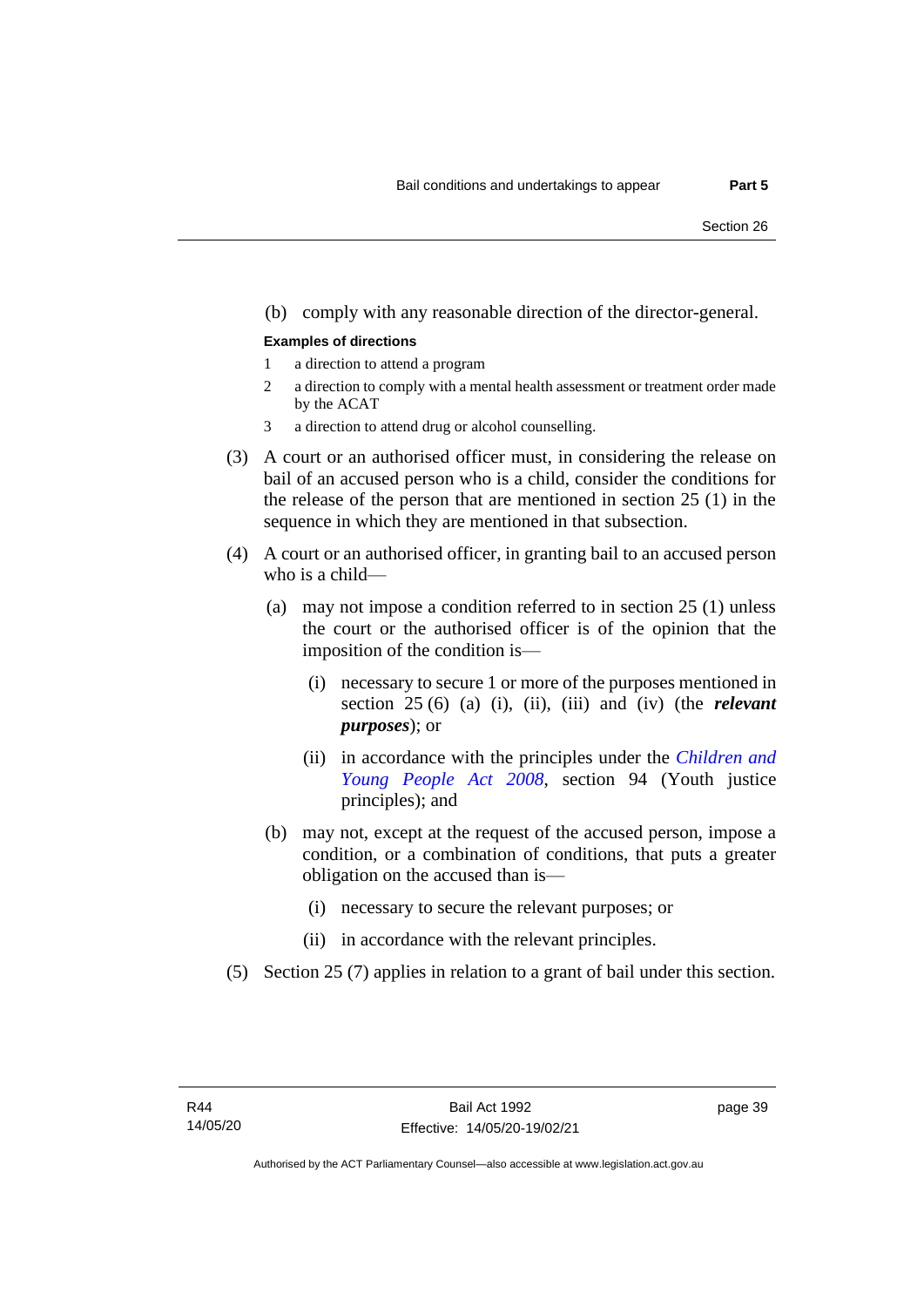- (6) If a court or an authorised officer grants bail to an accused person who is a child on a condition referred to in section 25 (1) and the accused person satisfies the court or authorised officer that the person is unable to comply with that condition, the court or authorised officer must—
	- (a) refuse bail; or
	- (b) grant the accused person bail subject to the other conditions referred to in subsection (1) that the court or authorised officer believes the accused person will be able to comply with and will secure the purposes mentioned in subsection (4) (a) (i) and (ii).

## **27 Recording of certain bail decisions**

- $(1)$  If—
	- (a) a judge or magistrate hears an application by an accused person for bail, or release from custody without bail; or
	- (b) an authorised officer is required to consider whether to grant bail to an accused person, or to release an accused person from custody without bail;

he or she must record, or cause to be recorded, his or her reasons for the decision.

- (2) If a judge, a magistrate or an authorised officer decides to grant bail to an accused person subject to a condition mentioned in section 25 (1) otherwise than in accordance with a request of an accused person that bail be granted on that condition, or on conditions that include that condition, the judge, magistrate or authorised officer must record, or cause to be recorded, his or her reasons for deciding—
	- (a) that the imposition of a condition mentioned in that subsection was necessary to secure the purposes of whichever of section 25 (6) (a) and section 26 (4) (a) applies to the accused person; and

R44 14/05/20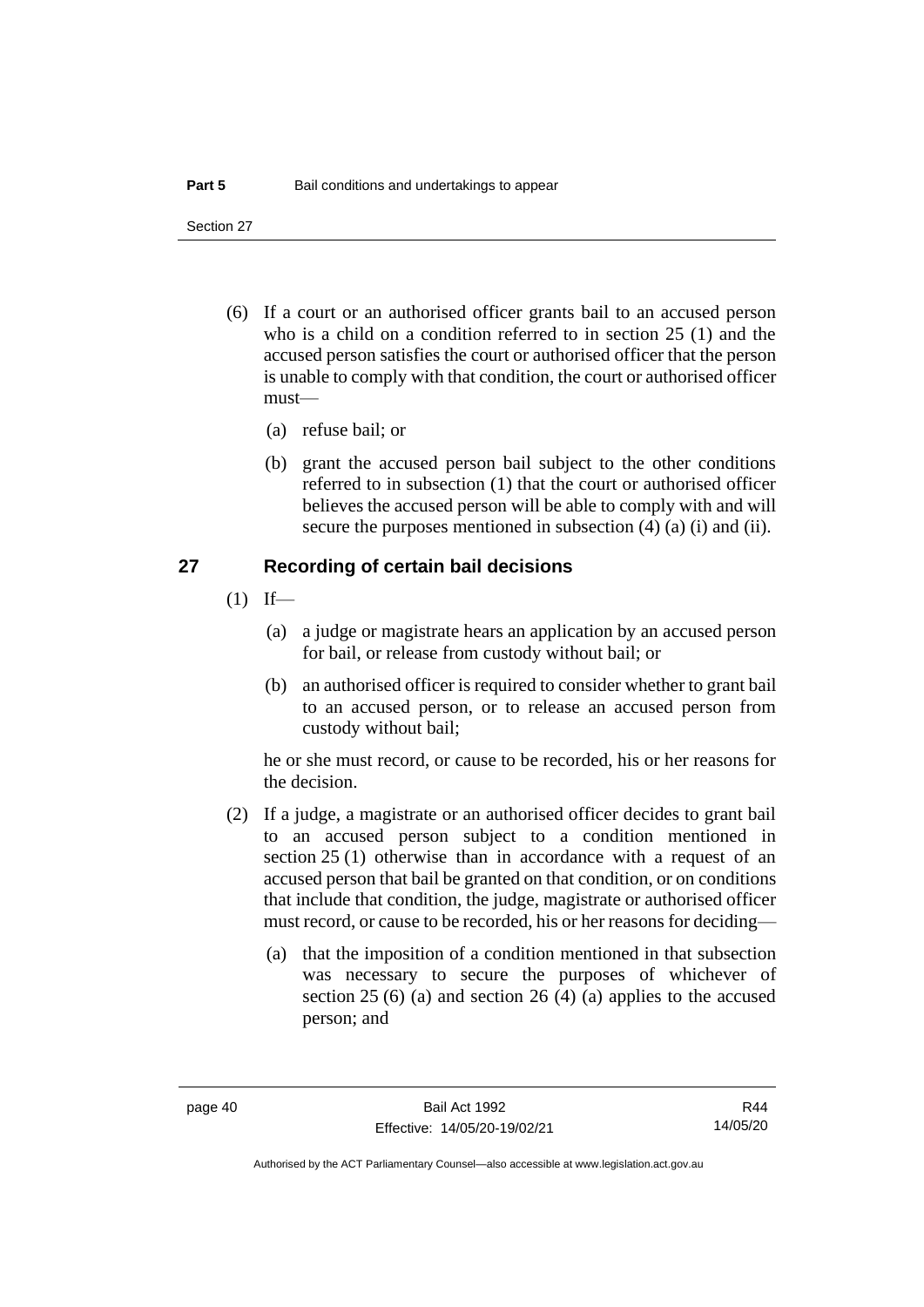(b) if the condition is a condition referred to in section 25 (1) (other than a condition mentioned in section 25 (1) (a))—that the imposition of a condition under the earlier paragraph or paragraphs of that subsection would be unlikely to secure the purposes of whichever of section 25 (6) (a) and section 26 (4) (a) applies to the accused person.

# **28 Undertakings to appear**

- (1) A person may be released on bail only if the person gives a written undertaking—
	- (a) to appear before a stated court at the place, date and time—
		- (i) stated in the undertaking; or
		- (ii) notified to the person by a police officer; and
	- (b) to comply with the bail conditions (if any).
	- *Note* If a form is approved under s 58 for an undertaking, the form must be used.
- (2) For a continuation of bail, the person may undertake to appear at any time when, and at any place where, proceedings in relation to the offence with which the person has been charged may be continued.
- (2A) During a COVID-19 emergency, an undertaking—
	- (a) may be in writing or given before the court; and
	- (b) if given before the court, must be recorded by the court.
	- (3) An undertaking may be given in relation to more than 1 offence.
	- (4) A court must accept an undertaking given under this section as proof of the matters stated in it if there is no evidence to the contrary.
	- (5) Subsection (1) (a) does not apply to a person in relation to a breach of the peace or apprehended breach of the peace if no further appearance is required.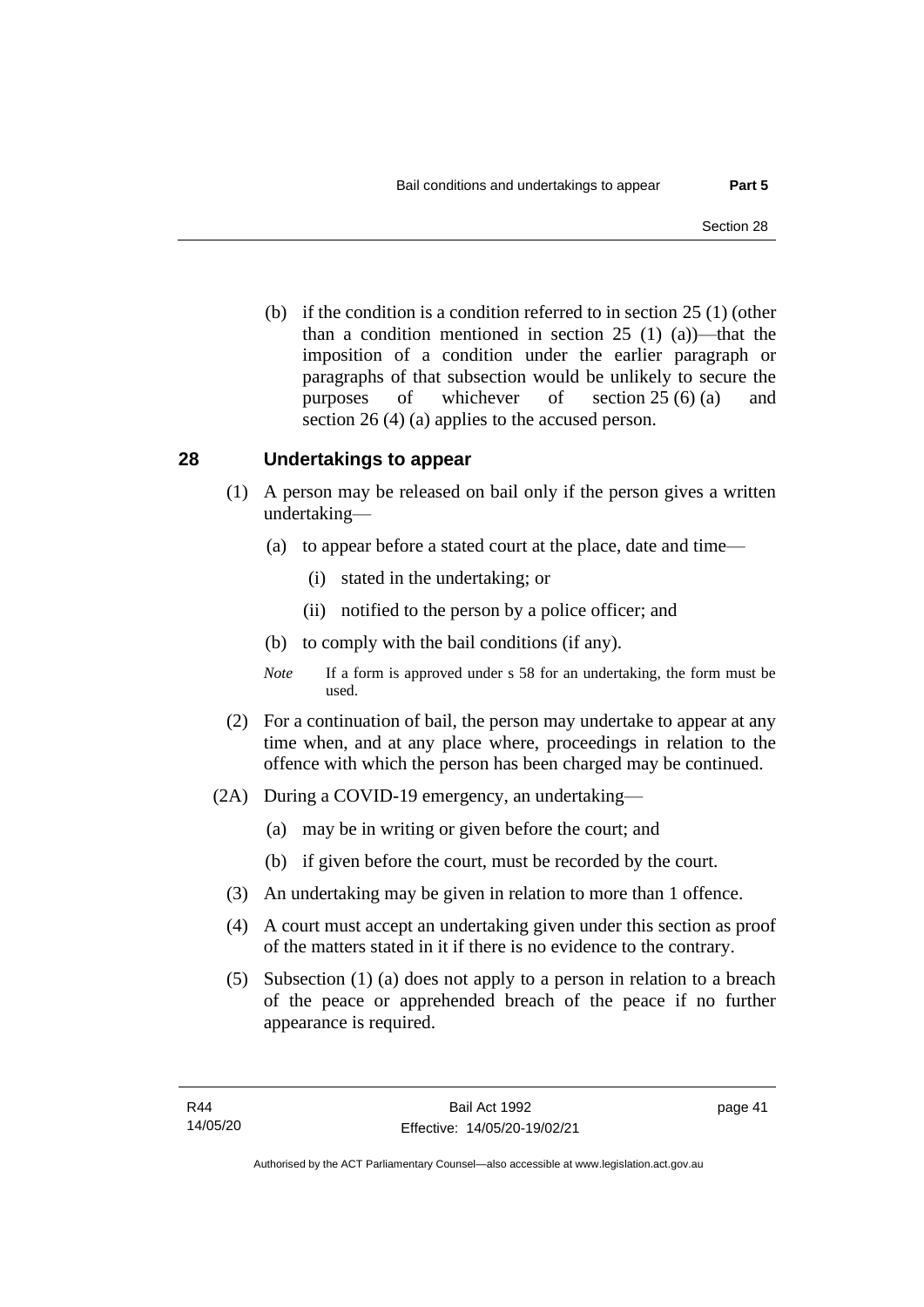(6) In this section:

*COVID-19 emergency* means—

- (a) a state of emergency declared under the *[Emergencies Act 2004](http://www.legislation.act.gov.au/a/2004-28)*, section 156 because of the coronavirus disease 2019 (COVID-19); or
- (b) an emergency declared under the *[Public Health Act 1997](http://www.legislation.act.gov.au/a/1997-69)*, section 119 (including any extension or further extension) because of the coronavirus disease 2019 (COVID-19).
- (7) This subsection and subsections (2A) and (6) expire 12 months after the day the *[COVID-19 Emergency Response Act 2020](http://www.legislation.act.gov.au/a/2020-11)*, section 4 commenced.

# **30 Accused person may be excused from attendance before court**

- (1) If a person has given an undertaking to appear before a court under section 28 (1), the court may, on application made by or on behalf of that person, by order excuse the person from attendance before the court to answer the charge in relation to which bail has been granted or for any other purpose in relation to the proceedings relating to the charge.
- (2) An order under subsection (1) may be made—
	- (a) whether or not any evidence has been given in the proceedings; and
	- (b) whether or not the applicant for the order is before the court or has attended before the court in relation to the proceedings.
- (3) A court must not make an order under subsection (1) unless it has been informed, by or on behalf of the applicant, that the applicant is represented by a lawyer for the purposes of the proceedings.

R44 14/05/20

Authorised by the ACT Parliamentary Counsel—also accessible at www.legislation.act.gov.au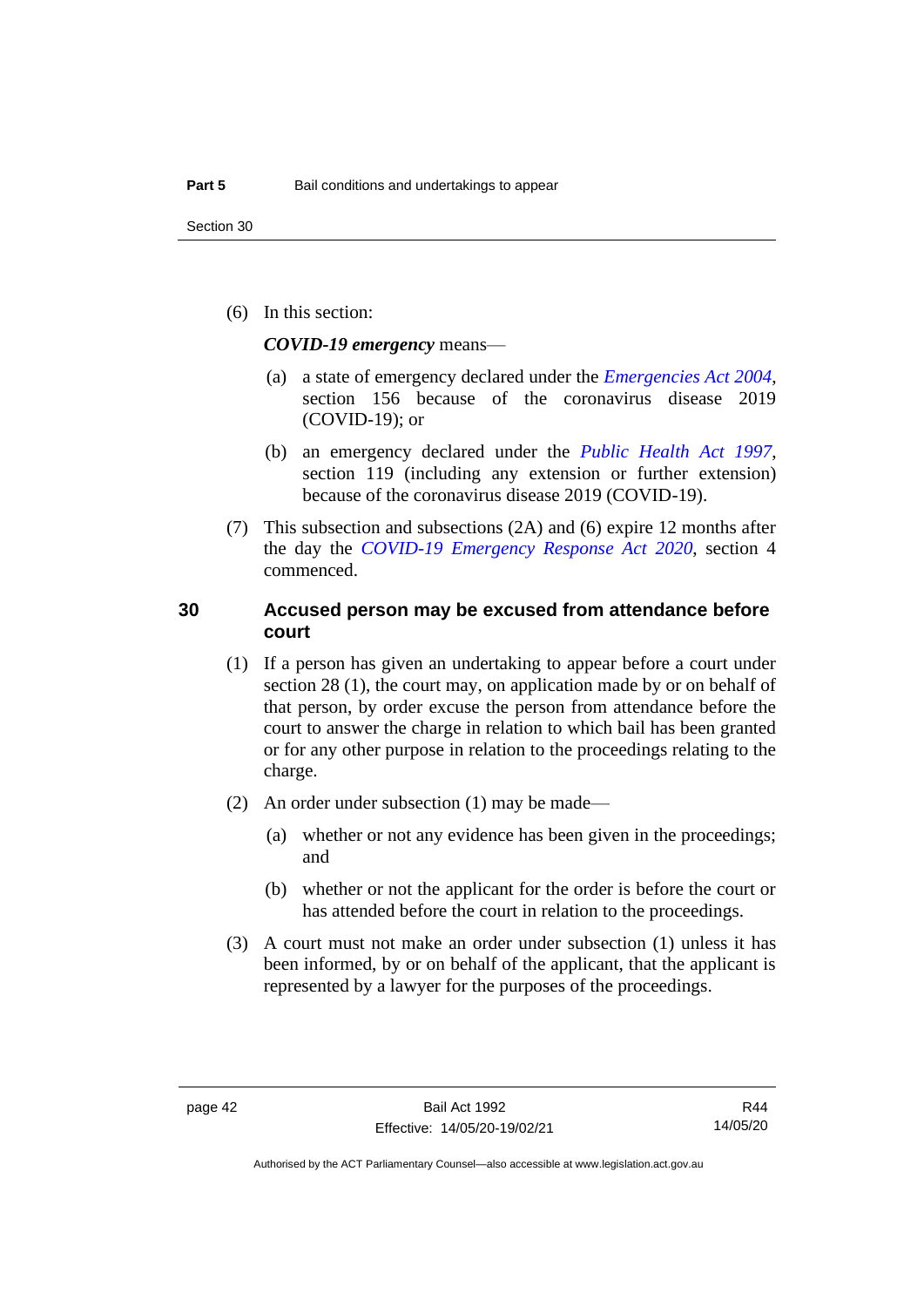(4) A court may, at any time during proceedings in relation to which an order has been made in relation to a person under subsection (1), direct the informant or the registrar of the court to serve the person in relation to whom the order has been made with a written notice requiring him or her to attend before the court, for the purposes of those proceedings, on a day and at a time and place stated by the court.

*Note 1* For how documents may be served, see th[e Legislation Act,](http://www.legislation.act.gov.au/a/2001-14) pt 19.5.

*Note* 2 If a form is approved under s 58 for a notice, the form must be used.

- (5) If a person on whom a notice under subsection (4) has been served does not attend before the court in accordance with the requirements of the notice, the court may issue a warrant for the arrest of the person and for bringing the person before the court at the time and place specified in the warrant.
- $(6)$  If—
	- (a) a person has been discharged from custody on bail; and
	- (b) an order is made under subsection (1) excusing the person from attendance before the court in accordance with his or her undertaking to appear; and
	- (c) the person does not appear before the court at the place, date and time required under that undertaking;

the person is not taken to have failed to comply with a condition of his or her bail only because the person did not so attend before the court and bail continues subject to any condition other than a condition requiring the person to attend before the court.

# **31 Bail requirements**

- (1) An undertaking to appear may be given to—
	- (a) a court; or
	- (b) a registrar or deputy registrar; or
	- (c) an authorised officer; or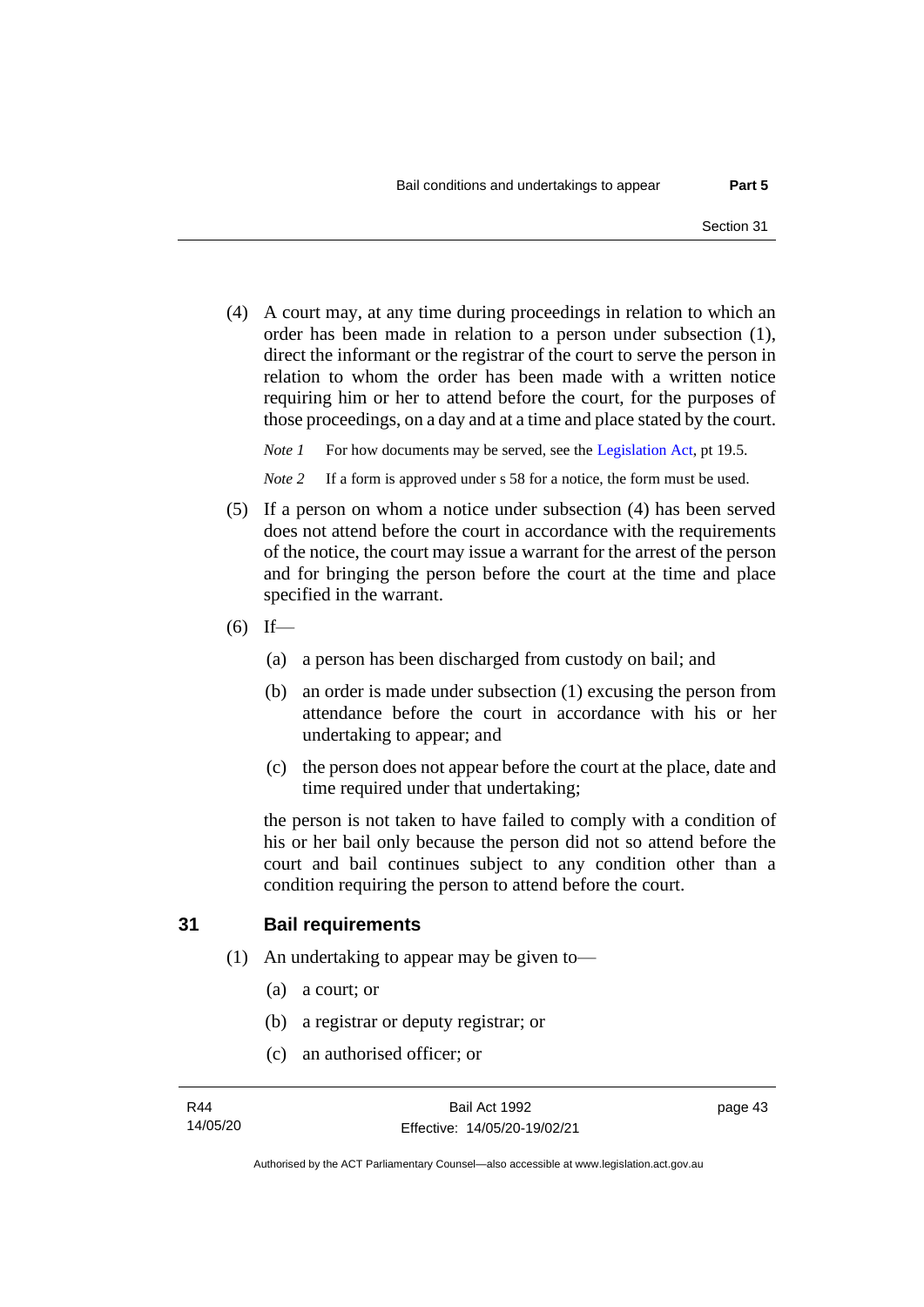- (d) for an accused person who is at a correctional centre or a NSW correctional centre—the person in charge of the centre.
- (2) An amount may be deposited, or security given, in accordance with a bail condition, to—
	- (a) a court; or
	- (b) registrar or deputy registrar; or
	- (c) an authorised officer.
- (3) In this section:

*deposit* includes a payment by cash or electronic funds transaction.

*security* includes security given by way of bond or bank guarantee.

# **32 Acceptable people and security for bail**

- (1) A court or authorised officer imposing a condition on bail may decide—
	- (a) the person, people or class of people who are acceptable people for a condition mentioned in section 25 (1) (b) or (c); and
	- (b) the number of people required for the condition; and
	- (c) the security acceptable for a condition mentioned in section 25 (1) (b) (ii).
- (2) If a decision has not been made when the undertaking to appear is given, the court or person to whom the undertaking to appear is given may decide.
- (3) Without limiting subsections (1) and (2), an acceptable person for a condition includes an entity prescribed by regulation for this subsection.

R44 14/05/20

Authorised by the ACT Parliamentary Counsel—also accessible at www.legislation.act.gov.au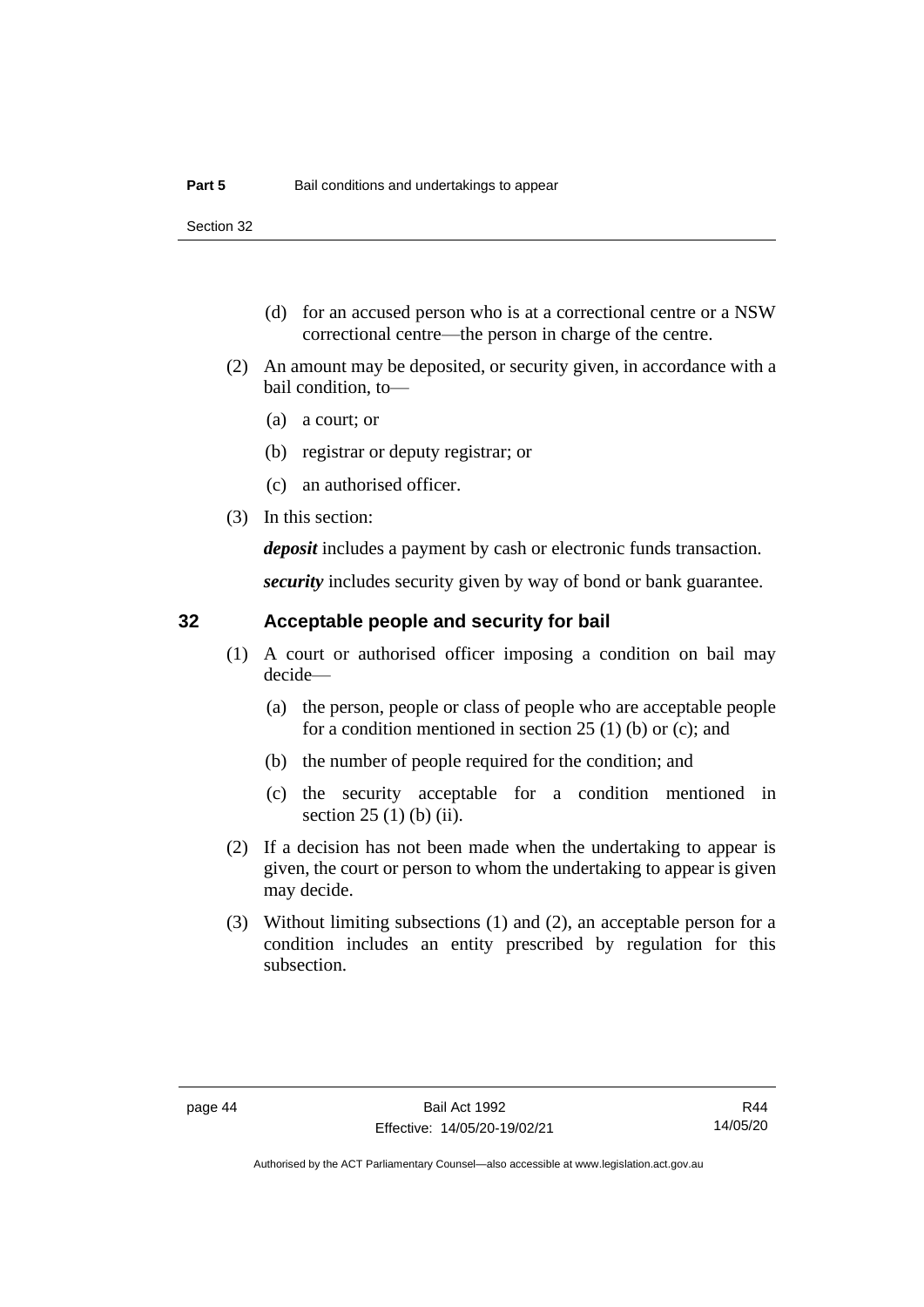# **33 Continuation of bail and undertakings**

- (1) If an accused person has given an undertaking to appear at a place, date and time at which proceedings in relation to the offence may be continued, whether on any adjournment, postponement or other deferment of the proceedings, or by way of committal, a court may continue the bail already granted in relation to the offence, whether or not the accused person is present in court.
- (2) If bail is continued under subsection (1), the undertaking to appear and the bail conditions continue to apply, except to the extent that the undertaking or condition otherwise provides or the court otherwise orders.
	- *Note* A court continuing bail must give notice of the continuation, bail conditions and place, date and time to which the proceedings are adjourned, postponed or deferred (see s 34 (4)).
- (3) If no direction is made by the court in relation to bail, whether or not the accused person appears in accordance with the undertaking—
	- (a) the court is taken to have continued bail; and
	- (b) the undertaking to appear and any bail conditions continue to apply.
- (4) If the hearing of a charge against an accused person is adjourned or postponed, the court may—
	- (a) continue the person's bail; or
	- (b) make another order about bail.
- (5) However, if a deposit has been made, or security given, by a surety in accordance with a bail condition, the court must not continue bail without the surety's consent unless it is a condition of bail that the deposit or security continues to apply if bail is continued.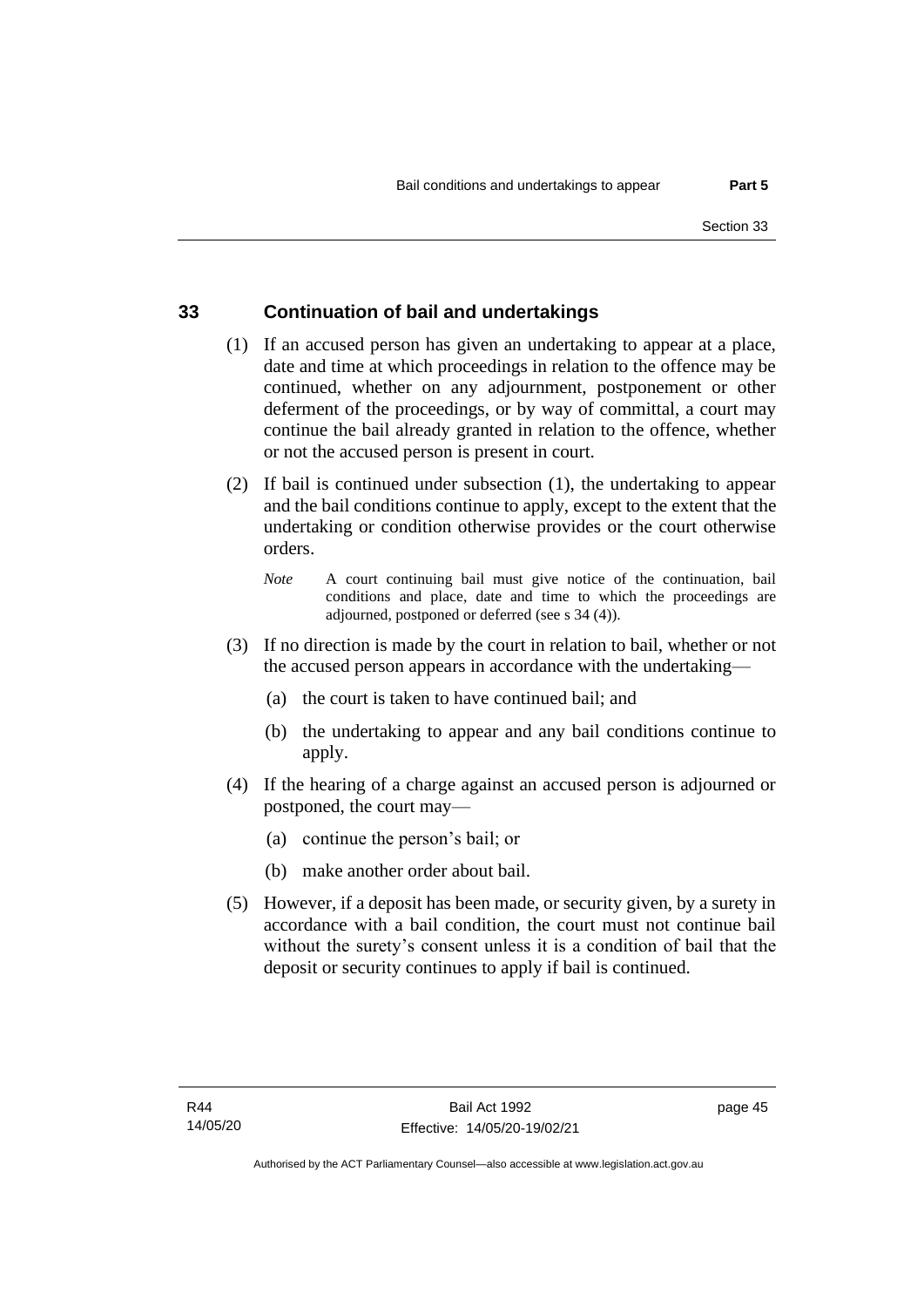- (6) If bail is continued—
	- (a) the undertaking to appear is taken to be an undertaking to appear at any time when, and at any place where, proceedings in relation to the offence with which the person has been charged may be continued; and
	- (b) any bail conditions continue to apply.
- (7) If an accused person has been released on bail and the court is satisfied that the accused person is because of illness or accident or other sufficient cause unable to appear personally before the court on the day when the person is required to appear, the court may, in the absence of the accused person, order the person to be further remanded to the place, date and time that the court considers appropriate and may order that the undertaking to appear given by the accused person and any agreement entered into under a condition of the grant of bail be continued so as to require the appearance of the accused person at every place, date and time to which the accused person is remanded or the hearing adjourned, postponed or otherwise deferred.

## **34 Written notice of conditions of bail**

- (1) A court or authorised officer granting bail to an accused person—
	- (a) must give the accused person a written notice setting out—
		- (i) the person's obligations under the person's bail conditions; and
		- (ii) the consequences of any failure by the person to comply with the conditions; and
	- (b) must be satisfied, before releasing the accused person, that the person will comply with the conditions.
	- *Note* If a form is approved under s 58 for a notice under this section, the form must be used.

R44 14/05/20

Authorised by the ACT Parliamentary Counsel—also accessible at www.legislation.act.gov.au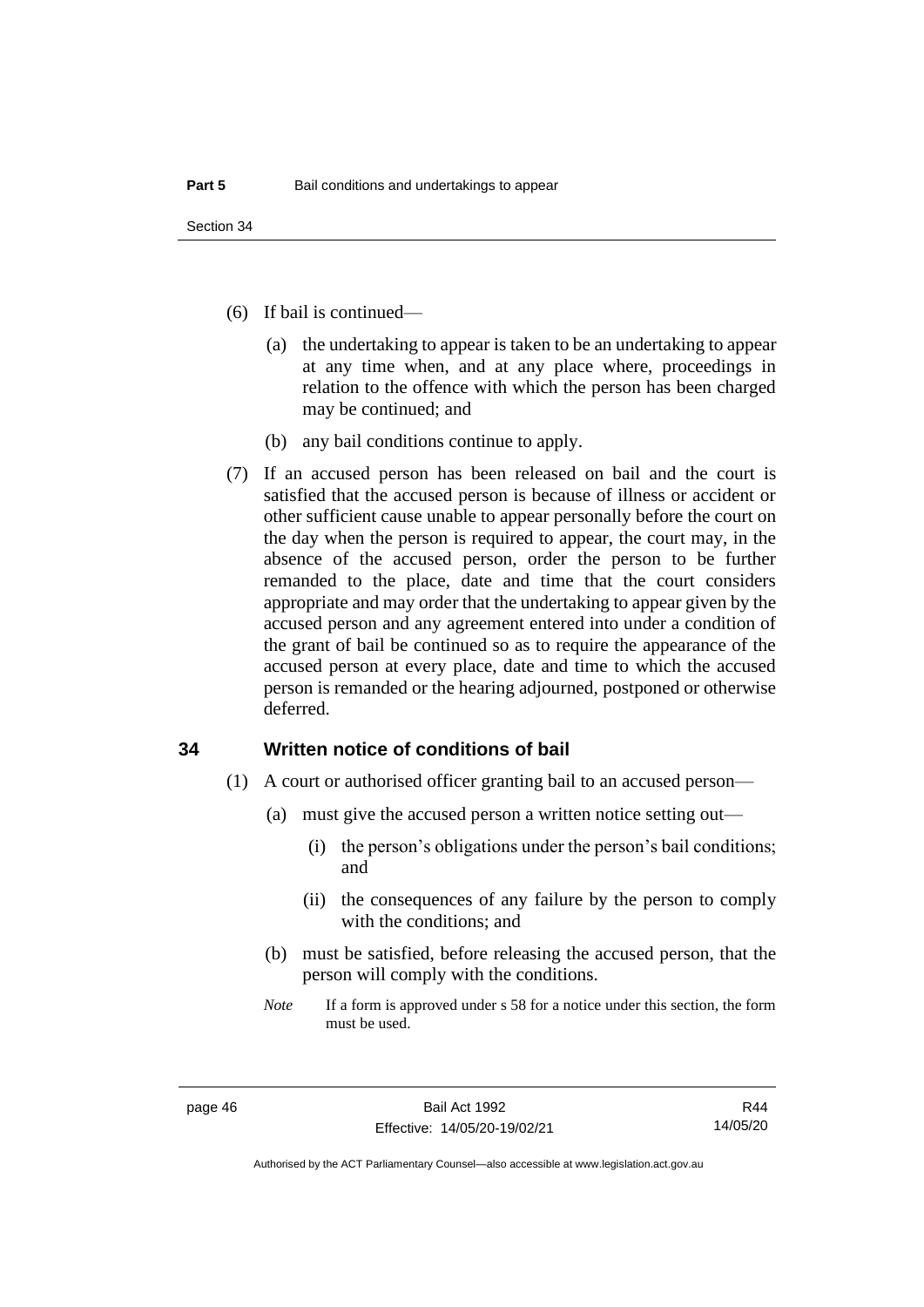- (2) A court or authorised officer granting bail to an accused person with a surety for the accused person's appearance to answer the charges against the person —
	- (a) must give the surety written notice of—
		- (i) the accused person's obligations under the person's bail conditions; and
		- (ii) the consequences of any failure by the person to comply with the conditions; and
	- (b) must be satisfied, before releasing the accused person, that the surety understands—
		- (i) the nature and extent of the accused person's obligations under the person's bail conditions; and
		- (ii) the consequences of any failure by the person to comply with the conditions.
- (3) If a bail condition is imposed or varied on a review under part 6 of a decision made in relation to bail, the court or authorised officer imposing or varying the condition—
	- (a) must give the accused person a written notice setting out—
		- (i) the person's obligations under the condition; and
		- (ii) the consequences of any failure by the person to comply with the condition; and
	- (b) must be satisfied that the accused person will comply with the condition; and
	- (c) if there is a surety for the appearance of the accused person to answer the charges against the accused person—
		- (i) must give the surety a written notice setting out—
			- (A) the accused person's obligations under the condition; and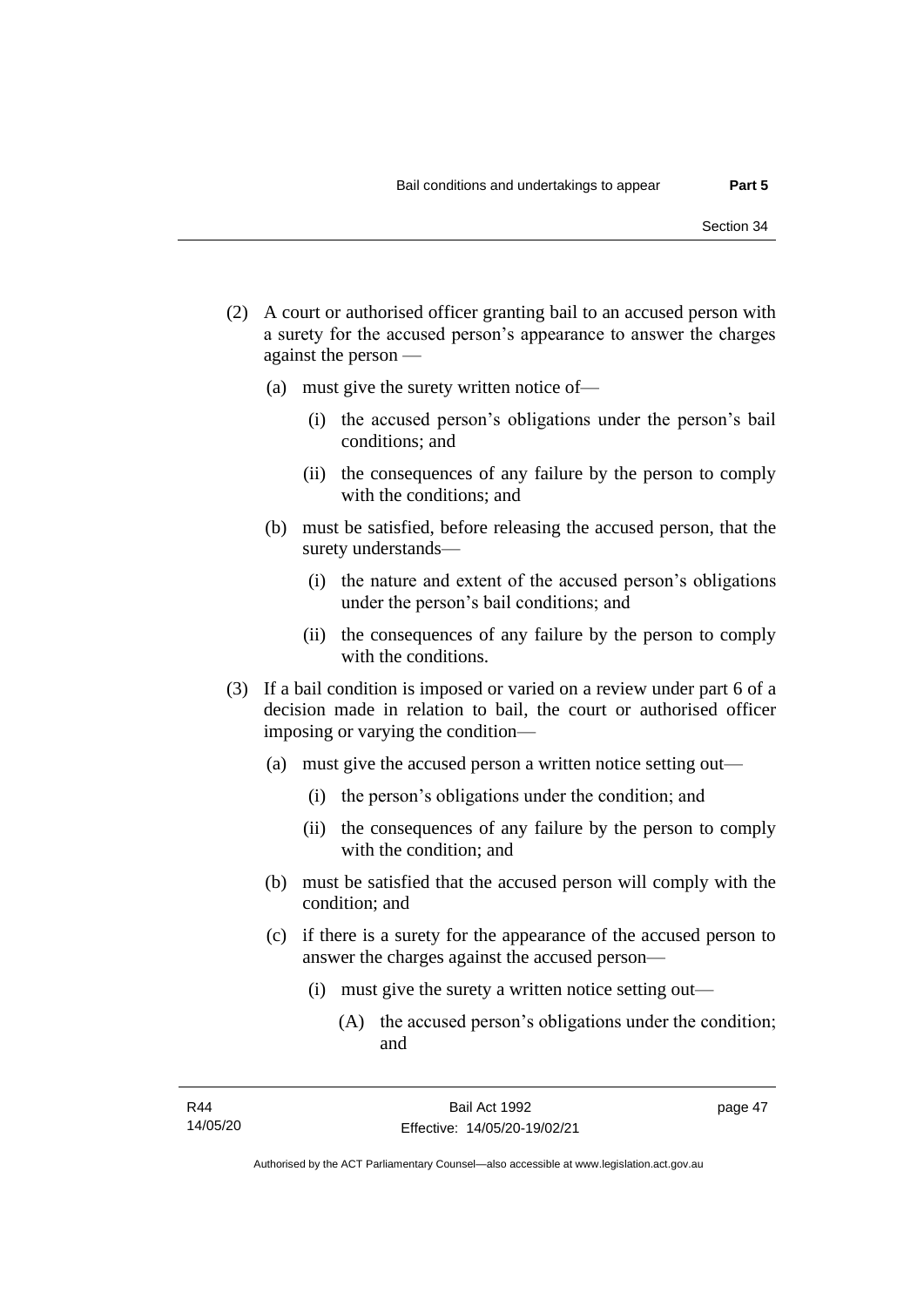- (B) the consequences of any failure by the person to comply with the condition; and
- (ii) must be satisfied that the surety understands—
	- (A) the nature and extent of the accused person's obligations under the condition; and
	- (B) the consequences of any failure by the person to comply with the condition.
- (4) A court continuing bail on an adjournment or a postponement of proceedings must immediately give, or cause to be given, to the accused person a written notice that—
	- (a) states that bail is continued until the hearing is resumed or stated; and
	- (b) states the conditions on which bail is presently allowed; and
	- (c) states the place, date and time to which the proceedings are adjourned or postponed or states that the proceedings are adjourned or postponed to a place, date and time that are from time to time stated in a notice given or sent to the accused person as prescribed by regulation.

### **36 Discharge of surety**

- (1) A surety may, at any time apply to be discharged from his or her liability under a bail condition—
	- (a) if bail has been granted by a court—
		- (i) to the court that granted bail; or
		- (ii) to the court of appearance; or
	- (b) if bail has been granted by an authorised officer—to the court of appearance.
- (2) However, an application may not be made if the person granted bail has failed to comply with a bail condition or undertaking to appear.

R44 14/05/20

Authorised by the ACT Parliamentary Counsel—also accessible at www.legislation.act.gov.au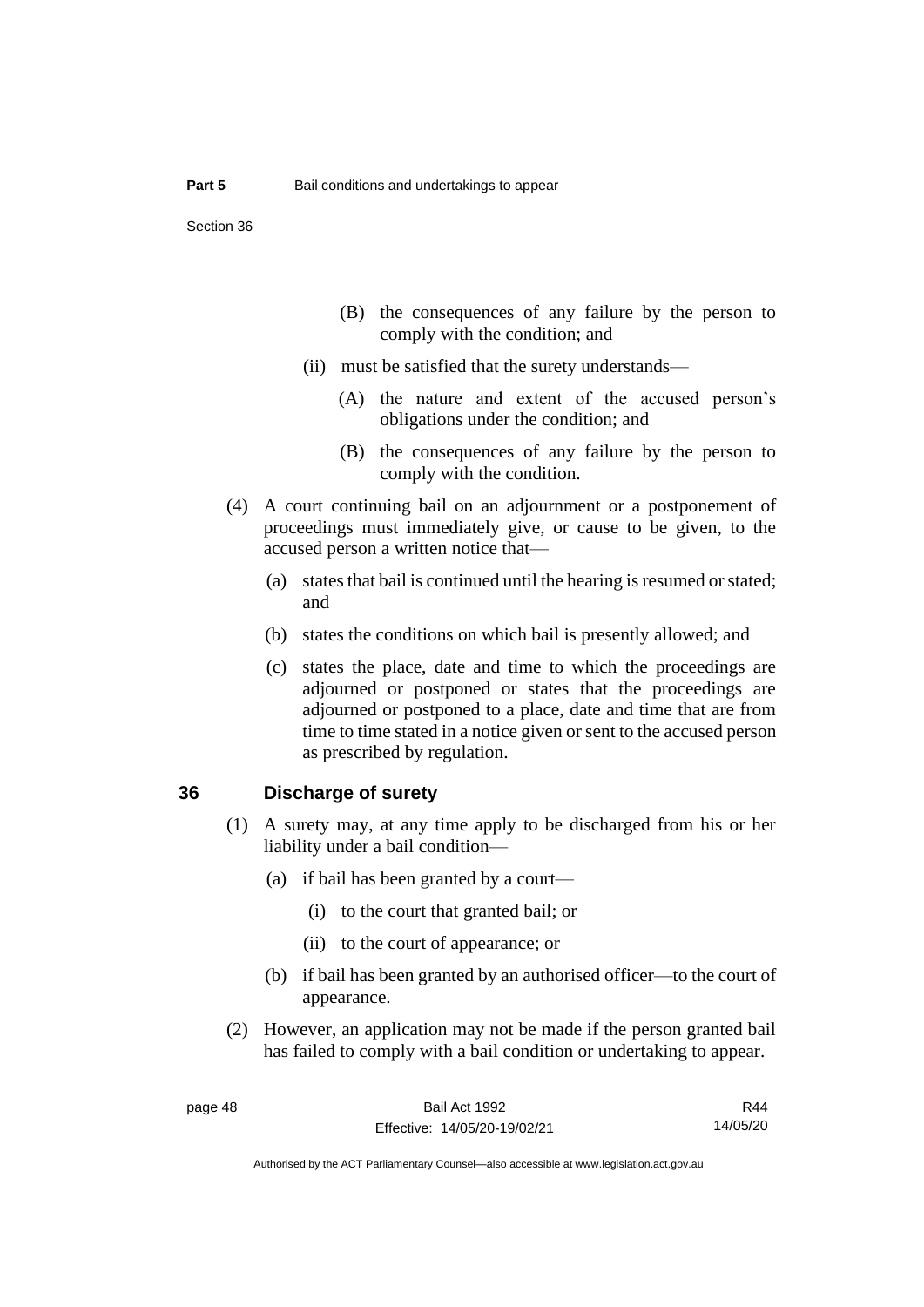- (3) If the person granted bail is not in custody or before the court when the application is made, the court must—
	- (a) issue a warrant to apprehend the person and bring the person before the court; or
	- (b) issue a summons for the person's appearance before the court.
- (4) On the person's appearance before the court, the court must, unless the court considers it would be unjust to do so—
	- (a) direct that the applicant be discharged from his or her liability; and
	- (b) release the security or deposit.
- (5) If the court discharges the applicant from liability, the court may—
	- (a) impose further bail conditions; and
	- (b) remand the person granted bail into custody until the further conditions are satisfied.
- (6) In this section:

*court of appearance* means the court before which the accused person is required to appear in accordance with his or her undertaking to appear.

# **37 Payment of amounts to Territory**

- (1) This section applies if—
	- (a) a person granted bail fails to appear in court in accordance with his or her undertaking; and
	- (b) a bail condition mentioned in section 25 (1) (b) or (c) requires the person or someone else (the *person required to pay*) to pay, or forfeit, an amount to the Territory if the person fails to appear.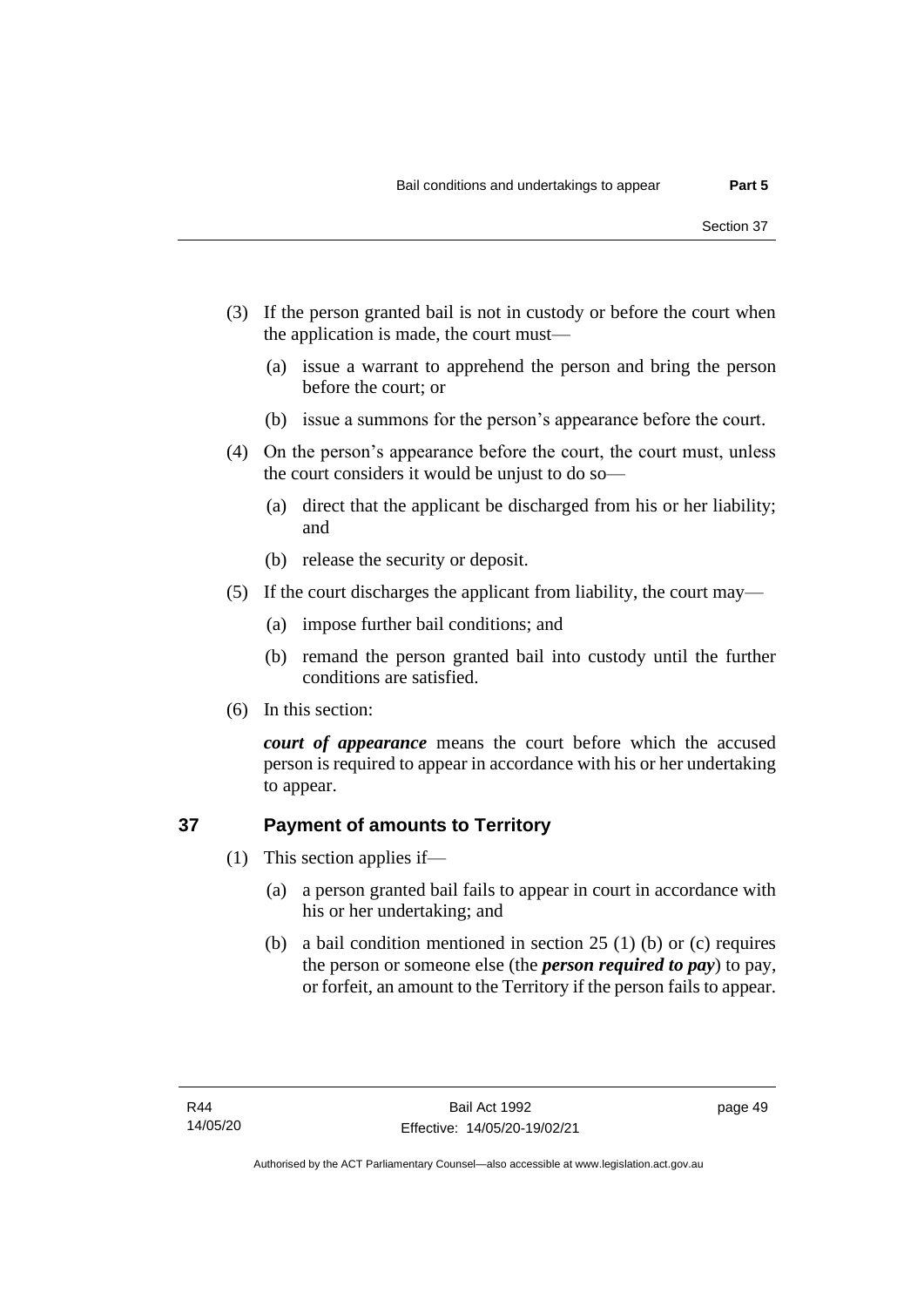- (2) If the amount has been deposited in accordance with a condition mentioned in section 25 (1) (c), the amount is forfeited to the Territory.
- (3) If the amount has not been deposited, the court may order the person required to pay to pay the amount to the Territory.
- (4) Notice of the order must be given to the person required to pay as soon as practicable.

*Note* For how documents may be served, see th[e Legislation Act,](http://www.legislation.act.gov.au/a/2001-14) pt 19.5.

- (5) If, after the end of 28 days after the day the notice is given, the amount has not been paid the amount may be recovered under the *[Crimes](http://www.legislation.act.gov.au/a/2005-59)  [\(Sentence Administration\) Act 2005](http://www.legislation.act.gov.au/a/2005-59)*, chapter 6A (Court imposed fines) as if it were a fine within the meaning of that chapter.
- (6) Subsection (5) applies to an amount even if the amount exceeds \$50 000.

Authorised by the ACT Parliamentary Counsel—also accessible at www.legislation.act.gov.au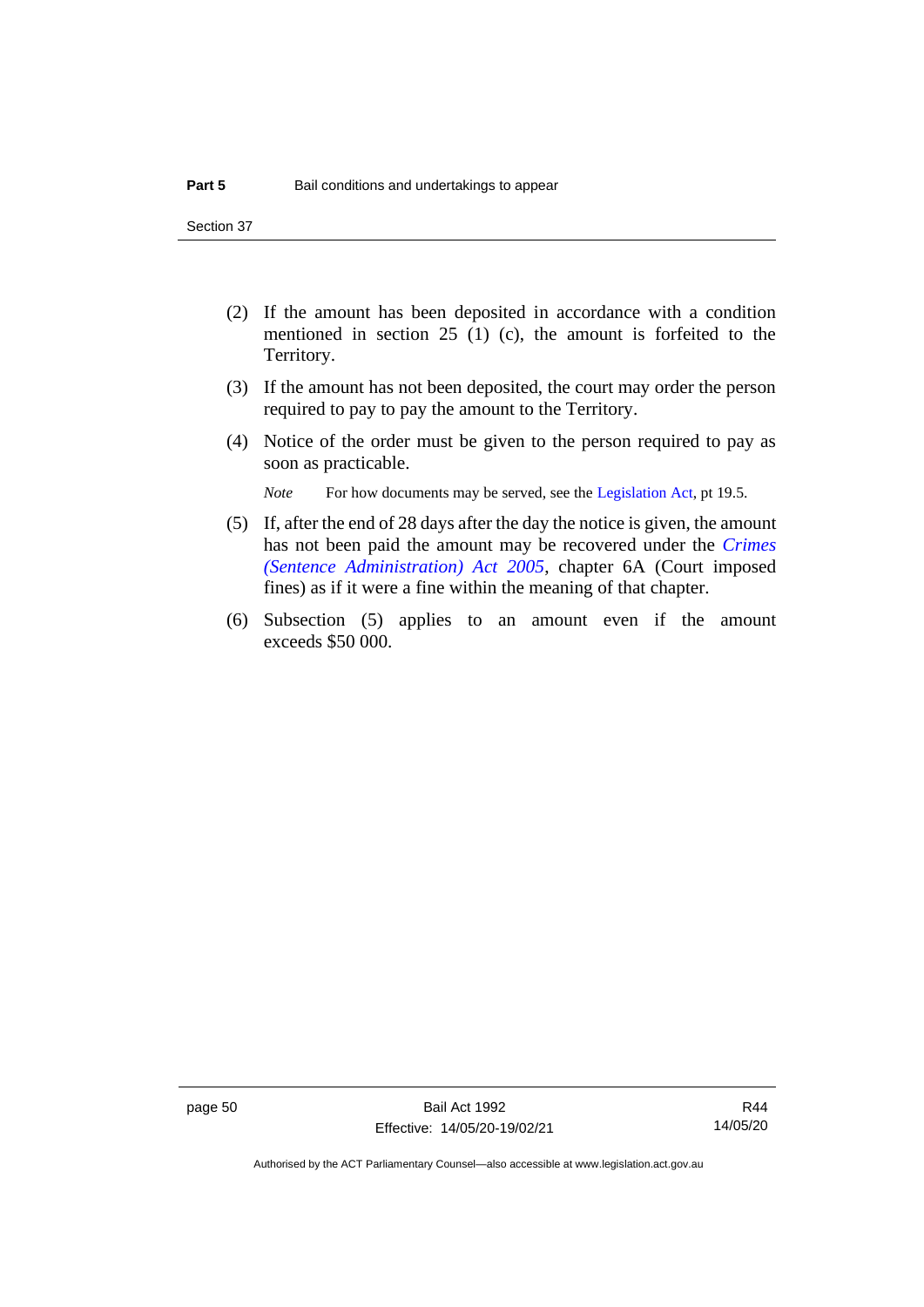# **Part 6 Review of bail decisions**

# **Division 6.1 Review of decisions by authorised officers**

# **38 Review by authorised officers**

- (1) If an authorised officer makes a decision under part 4 in relation to bail for an accused person that is—
	- (a) a decision to refuse to grant bail to the accused person; or
	- (b) a decision to grant bail to the accused person subject to 1 or more bail conditions;

the accused person may request a review of that decision by the authorised officer who made the decision or any other authorised officer.

(2) If an application for a review of a bail decision is made to an authorised officer under subsection (1), the authorised officer must as soon as possible conduct a review of the decision.

# **39 Exercise of power to review**

- (1) The power to review a decision under this division includes a power to confirm or vary a decision or to substitute another decision.
- (2) A decision as varied or substituted must be in conformity with this Act.
- (3) If, on a review of a decision under this division, the authorised officer varies the decision or substitutes another decision, section 27 applies in relation to the decision as varied or substituted as if the decision had been made by the authorised officer under part 4.
- (4) An authorised officer may refuse to entertain a request to review a decision under this division if the authorised officer is satisfied that the request is frivolous or vexatious.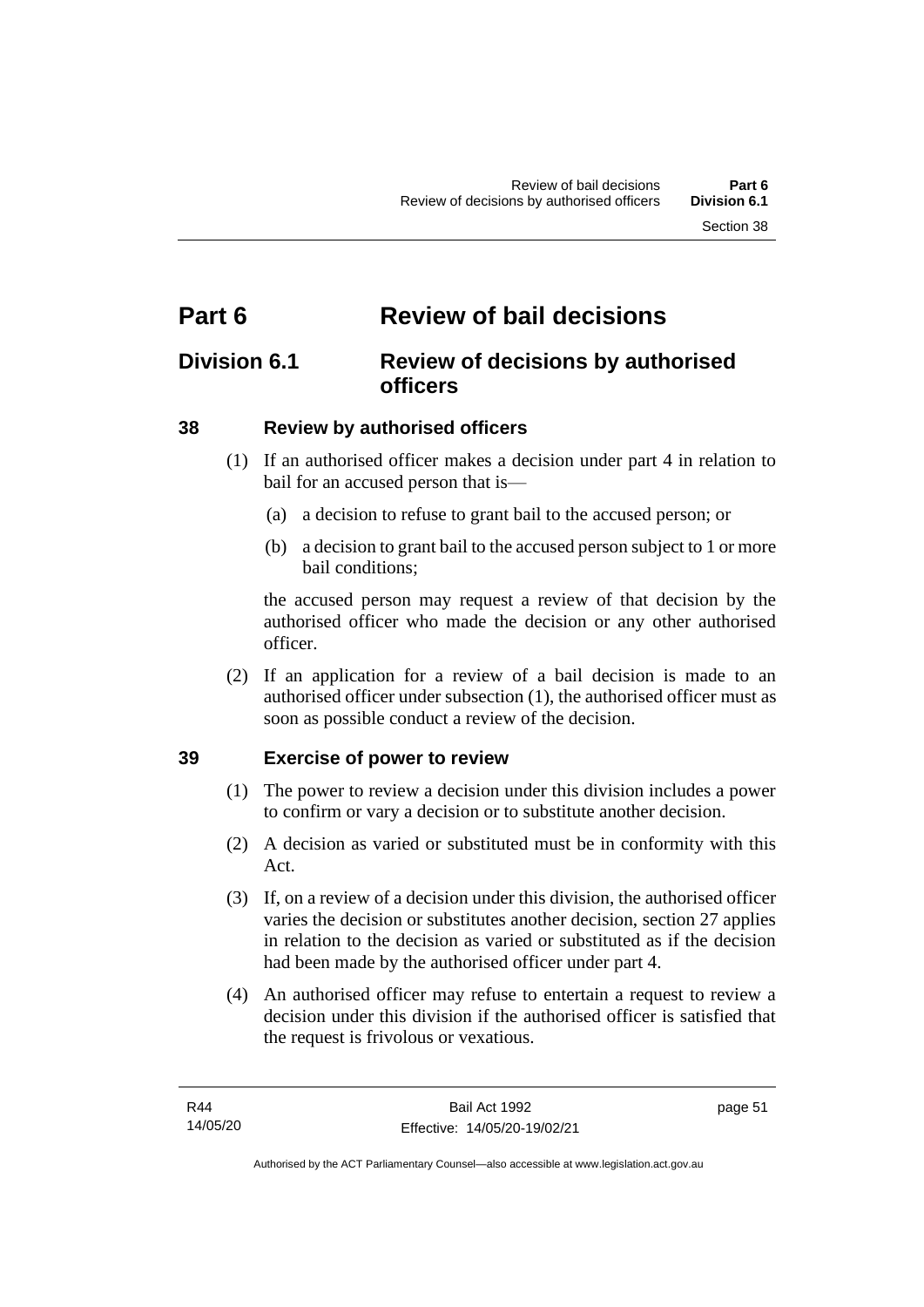- (5) A regulation may—
	- (a) prescribe the way of making a request for the review of a decision under this division; and
	- (b) prescribe procedures for the conduct of a review under this division; and
	- (c) limit the time within which, and the circumstances in which, an accused person may apply for a review of a decision under this division; and
	- (d) limit the number of applications that may be made for the review of a bail decision under this division.

# **40 Limitation on power of authorised officer to review**

An authorised officer may not, under this division—

- (a) review a decision in circumstances if, had the decision not been made, the authorised officer would be prohibited from making a decision in relation to the grant of bail; or
- (b) review a decision that has been reviewed by a court.

# **Division 6.2 Review of decisions by courts**

# **41 Right of review of bail decisions**

An accused person or the informant may apply under this division for review of any decision by a court or an authorised officer in relation to bail.

# **41A Court may review on its own initiative**

(1) A court that has made a decision in relation to bail may review the decision on its own initiative if the court considers it is in the interests of justice to do so.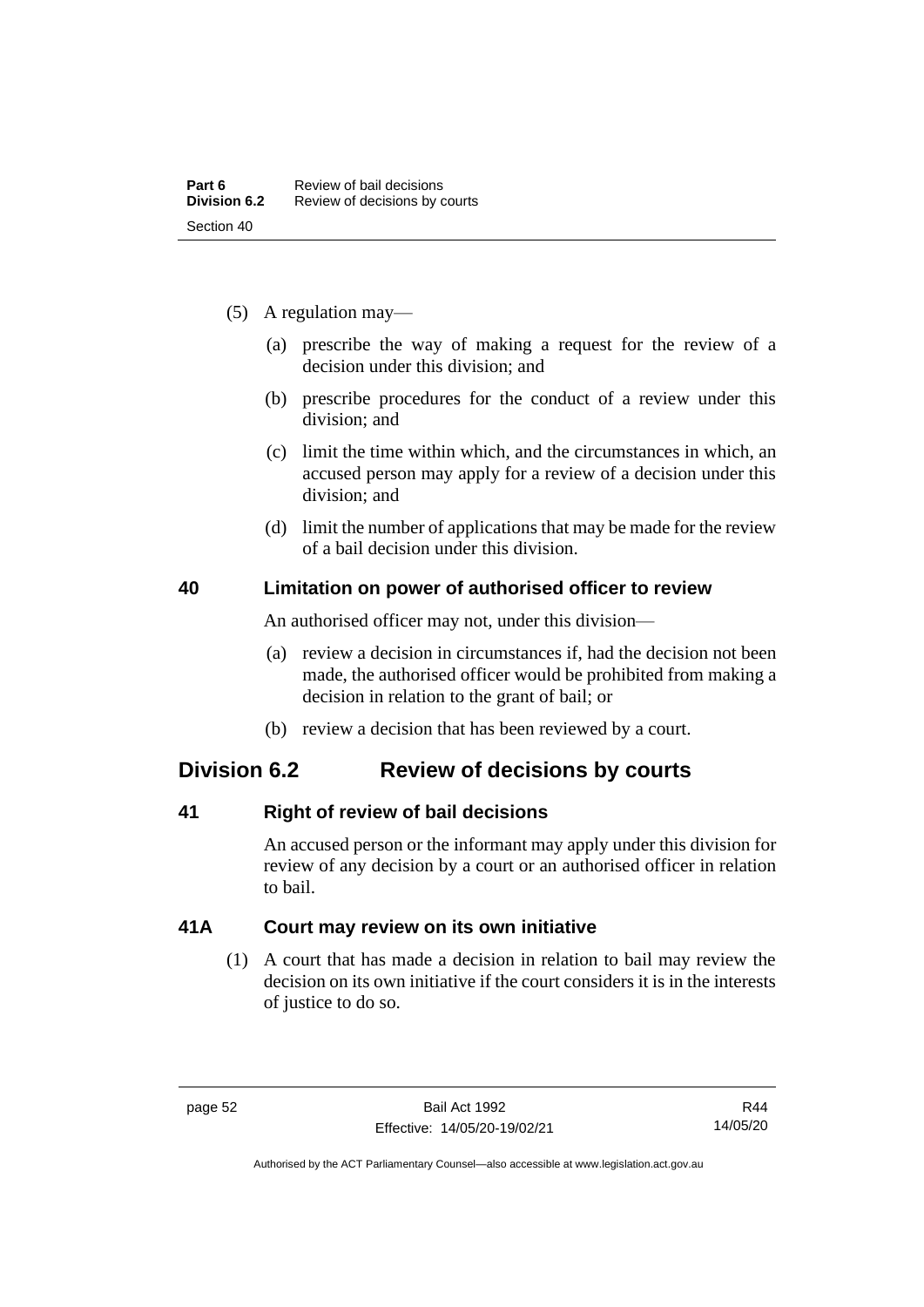(2) The court may issue a warrant for the arrest of the person and for bringing the person before the court at the time and place stated in the warrant.

# **42 Power of Magistrates Court to review—decision of authorised officer**

- (1) The Magistrates Court may, on application under this division (other than under section 44 (Right of review of bail decisions prosecution)), review any decision of an authorised officer in relation to bail for an accused person, only if—
	- (a) the court has power to make a bail order under section  $20(1)(a)$ (Power in relation to bail—Magistrates Court); and
	- (b) the court is satisfied that the applicant has shown—
		- (i) a change in circumstances relevant to the granting of bail since the authorised officer's decision; or
		- (ii) the availability of fresh evidence or information relevant to the granting of bail to the accused person that was unavailable when the authorised officer made the decision.
- (2) The power of the Magistrates Court to review a decision under this section may be exercised whether or not any power to review the decision under section 38 (Review by authorised officers) has been exercised or been sought to be exercised.

# **42A Power of Magistrates Court to review—decision of Magistrates Court**

The Magistrates Court may, on application under this division (other than under section 44 (Right of review of bail decisions prosecution)), review any decision of the court (however constituted) in relation to bail for an accused person, only if—

(a) the court has power to make a bail order under section 20 (1) (a) (Power in relation to bail—Magistrates Court); and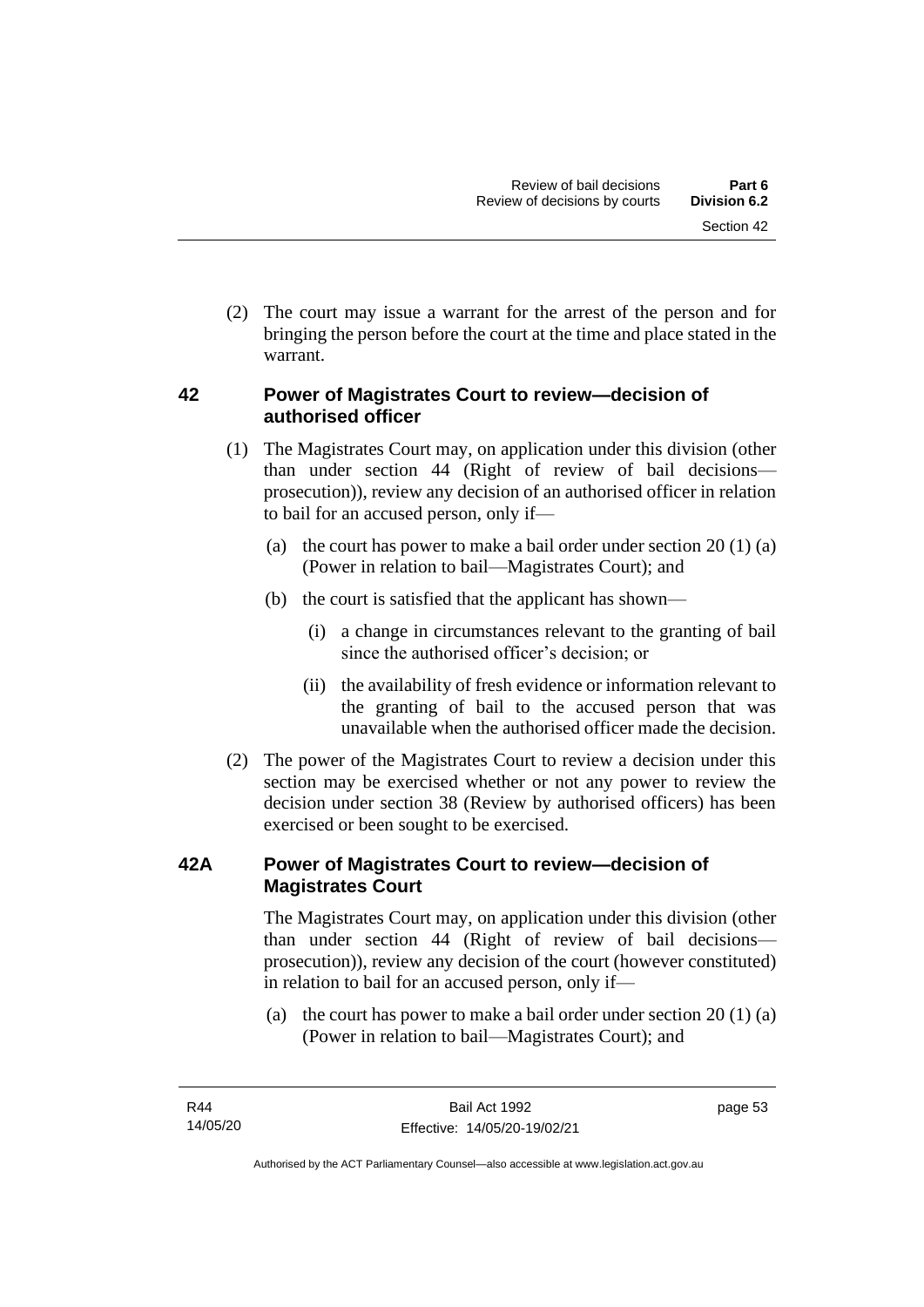- (b) the court is satisfied that the applicant has shown—
	- (i) a change in circumstances relevant to the granting of bail since the court's decision; or
	- (ii) the availability of fresh evidence or information relevant to the granting of bail to the accused person that was unavailable when the court made the decision; and
- (c) for an application made by the accused person—the person has made 2 applications for bail in the Magistrates Court in the proceeding to which the bail relates.

# **43 Power of Supreme Court to review—decision of authorised officer**

- (1) This section applies if, in relation to a decision of an authorised officer in relation to bail for an accused person, the Magistrates Court—
	- (a) does not have power to hear an application for review of the decision; or
	- (b) has heard an application for review of the decision.
- (2) The Supreme Court may, on application under this division (other than under section 44 (Right of review of bail decisions prosecution)), review the decision of the authorised officer, only if the court is satisfied that the applicant has shown—
	- (a) a change in circumstances relevant to the granting of bail since the authorised officer's decision; or
	- (b) the availability of fresh evidence or information relevant to the granting of bail to the accused person that was unavailable when the authorised officer made the decision.

Authorised by the ACT Parliamentary Counsel—also accessible at www.legislation.act.gov.au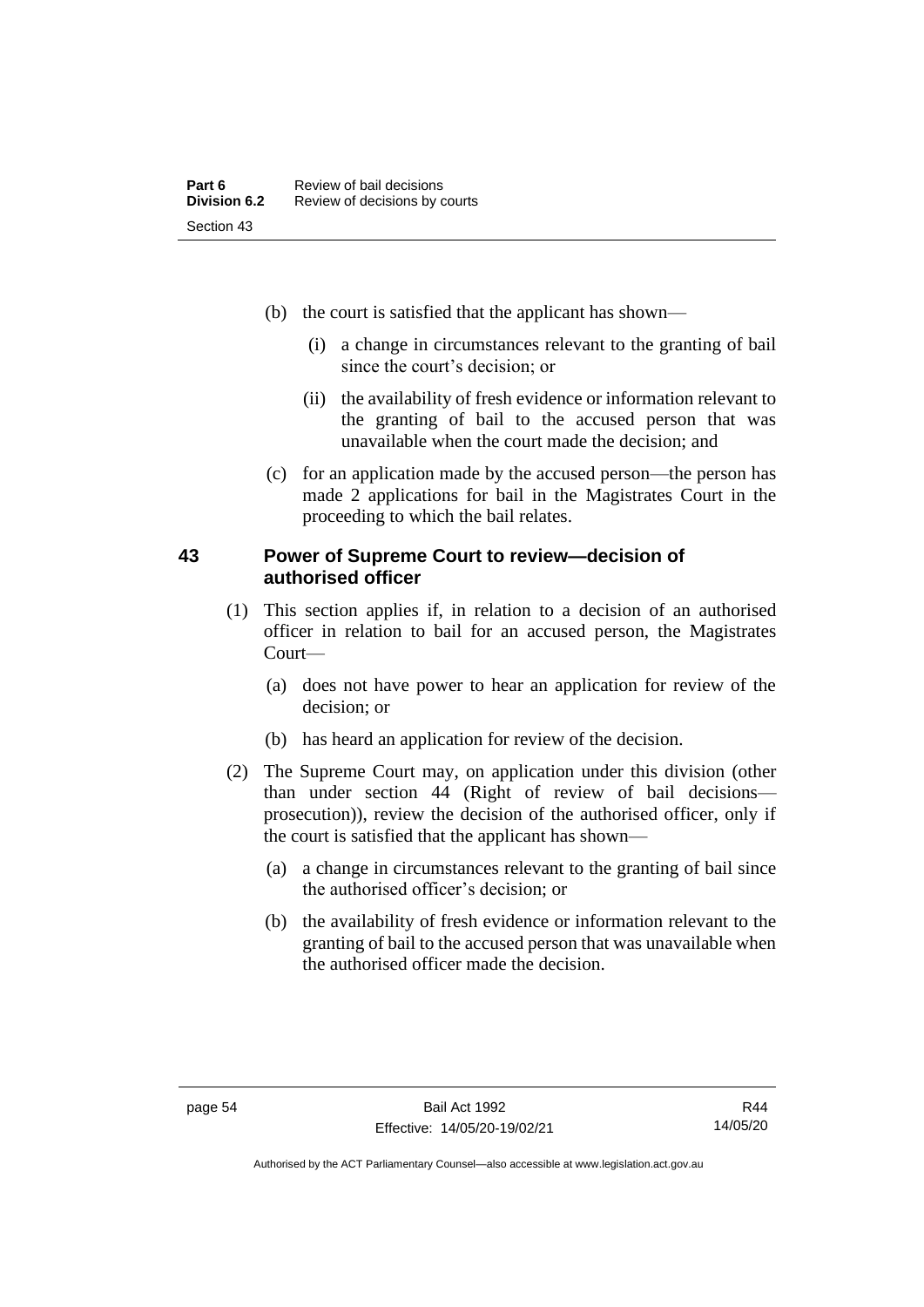(3) The power of the Supreme Court to review a decision under this section may be exercised whether or not any power to review the decision under section 38 (Review by authorised officers) has been exercised or been sought to be exercised.

# **43A Power of Supreme Court to review—decision of Magistrates Court or Supreme Court**

- (1) This section applies if a decision in relation to bail for an accused person has been made by—
	- (a) the Magistrates Court in accordance with section 42A (Power of Magistrates Court to review—decision of Magistrates Court); or
	- (b) the Supreme Court.
- (2) The Supreme Court may, on application under this division (other than under section 44 (Right of review of bail decisions prosecution)), review the decision of the court, only if the court is satisfied that the applicant has shown—
	- (a) a change in circumstances relevant to the granting of bail since the court's decision; or
	- (b) the availability of fresh evidence or information relevant to the granting of bail to the accused person that was unavailable when the court made the decision.

# **44 Right of review of bail decisions—prosecution**

- (1) This section applies to a decision by a court in relation to bail for an accused person charged with a family violence offence or a serious offence.
- (2) The director of public prosecutions may apply to the Supreme Court for review of the decision if the director of public prosecutions considers that exceptional circumstances exist and that it is in the public interest to make the application.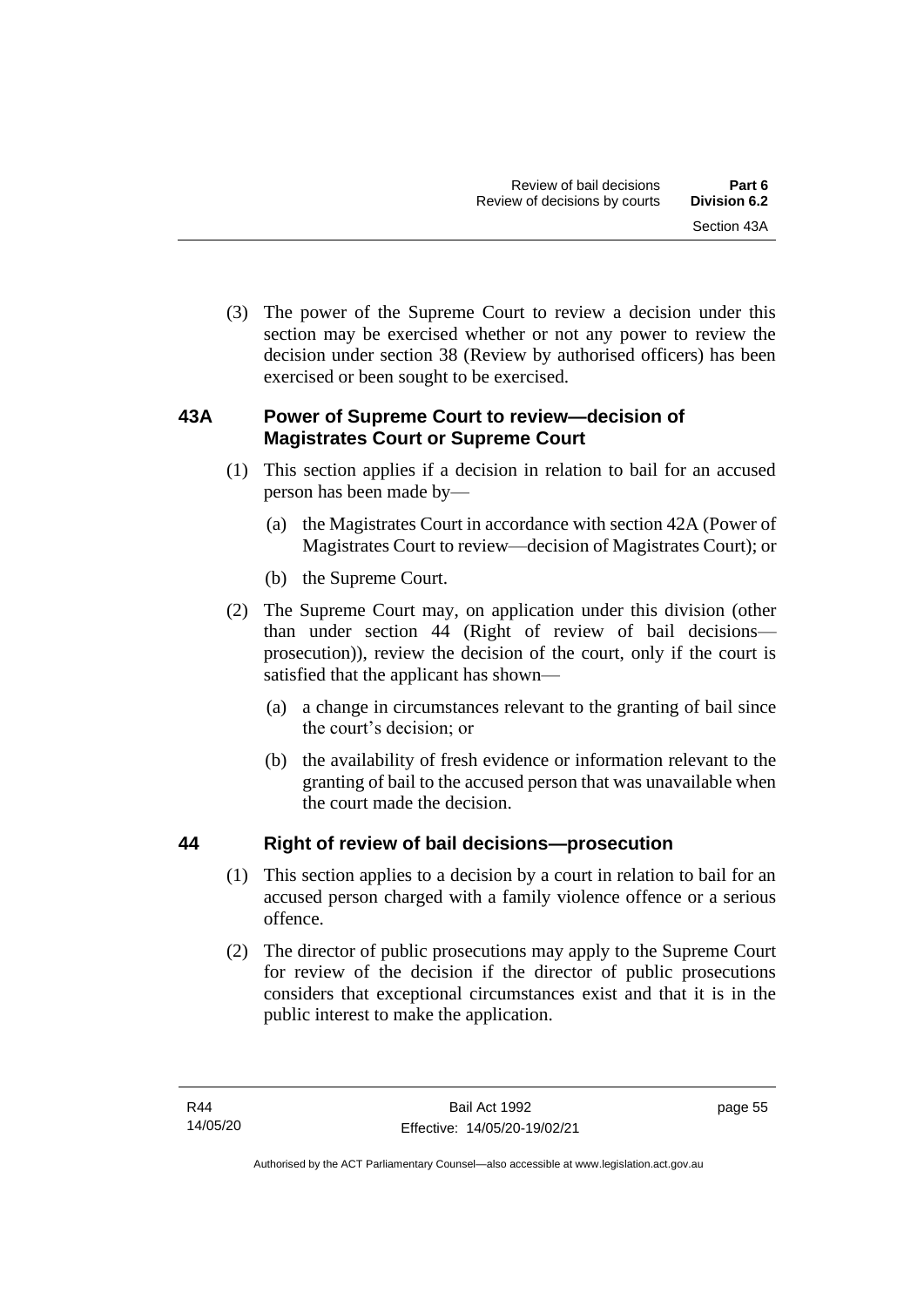- (3) An application must be made, and written notice of the application given to the accused person—
	- (a) within 2 hours after the decision is made; or
	- (b) if the decision is made between 4pm on a day and 8am the next day (*day 2*)—by 10am on day 2 (whether or not it is a working day).
- (4) However, an application may only be made if the director of public prosecutions gives the court that made the decision oral notice of the proposed application immediately after the decision is made.
- (5) On giving notice under subsection (4), the operation of the decision is stayed until the first of the following happens:
	- (a) the director of public prosecutions tells the court that made the decision that an application will not be made;
	- (b) 24 hours have passed since notice was given under subsection (4) and the director of public prosecutions has not—
		- (i) made an application; and
		- (ii) given written notice of the application to the accused person;
	- (c) the Supreme Court makes a decision on the application;
	- (d) 48 hours have passed since notice was given under subsection (4) and the Supreme Court has not made a decision on the application.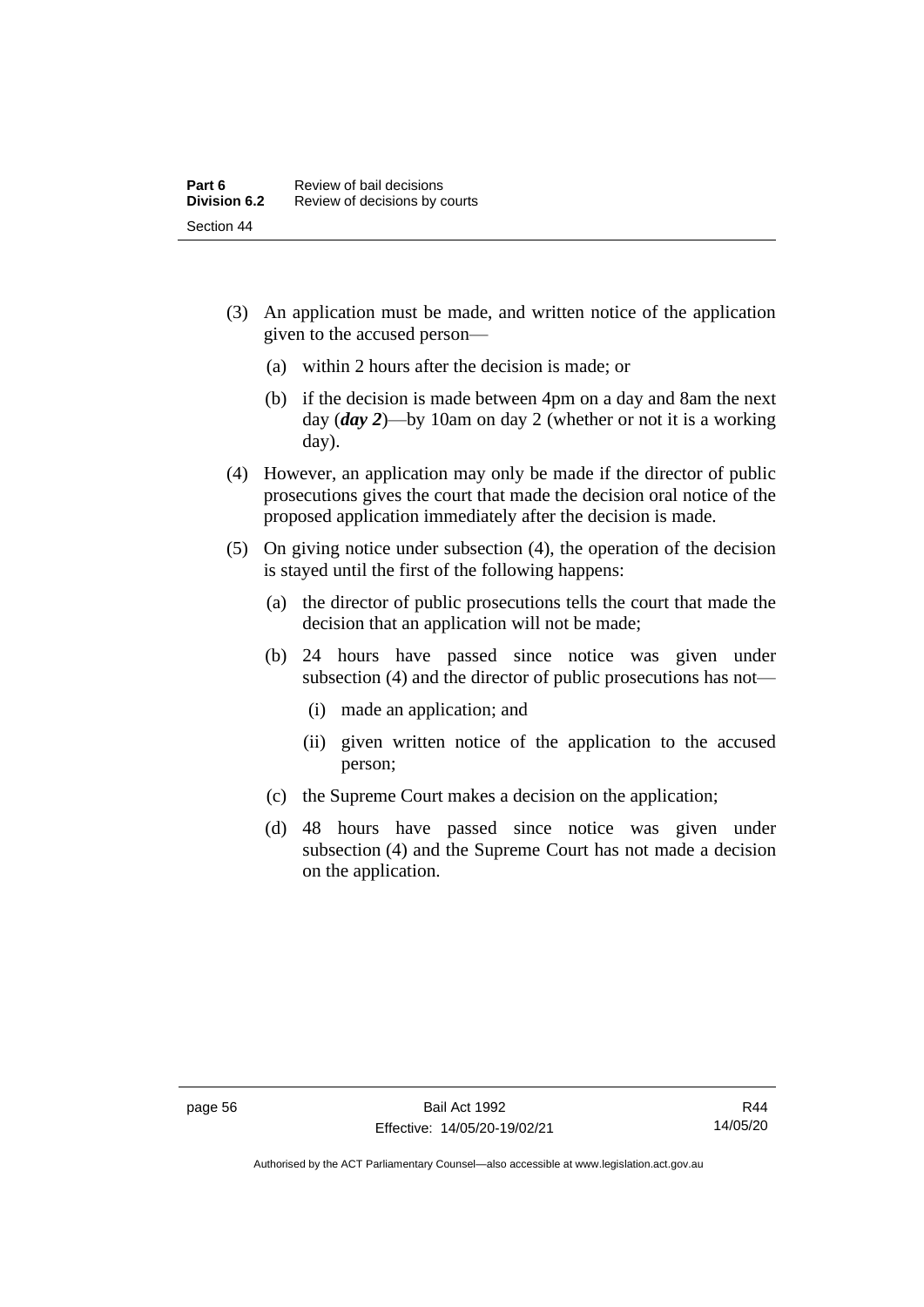(6) In this section:

*family violence offence*—see the *[Family Violence Act 2016](http://www.legislation.act.gov.au/a/2016-42)*, dictionary.

*serious offence* means—

- (a) an offence that involves causing harm, or threatening to cause harm, to anyone, punishable by imprisonment for more than 10 years; or
- (b) an offence under the [Criminal Code,](http://www.legislation.act.gov.au/a/2002-51) chapter 3 (Theft, fraud, bribery and related offences), punishable by imprisonment for more than 10 years; or
- (c) an offence under the [Criminal Code,](http://www.legislation.act.gov.au/a/2002-51) part 4.1 (Property damage offences), punishable by imprisonment for more than 14 years; or
- (d) an offence under the [Criminal Code,](http://www.legislation.act.gov.au/a/2002-51) chapter 6 (Serious drug offences), punishable by imprisonment for more than 10 years.

# **45 Exercise of power to review**

- (1) The power to review a decision under this division includes a power to confirm or vary the decision or to substitute another decision.
- (2) A decision as varied or substituted must be in conformity with this Act.
- (3) The review of a decision must be by way of rehearing and evidence or information in addition to, or in substitution for, the evidence or information given or obtained on the making of the decision may be given or obtained on the review.
- (4) If, on a review of a decision under this division the court varies the decision or substitutes another decision, section 27 applies in relation to the decision as varied or substituted as if that decision had been given by the court in relation to an application for bail.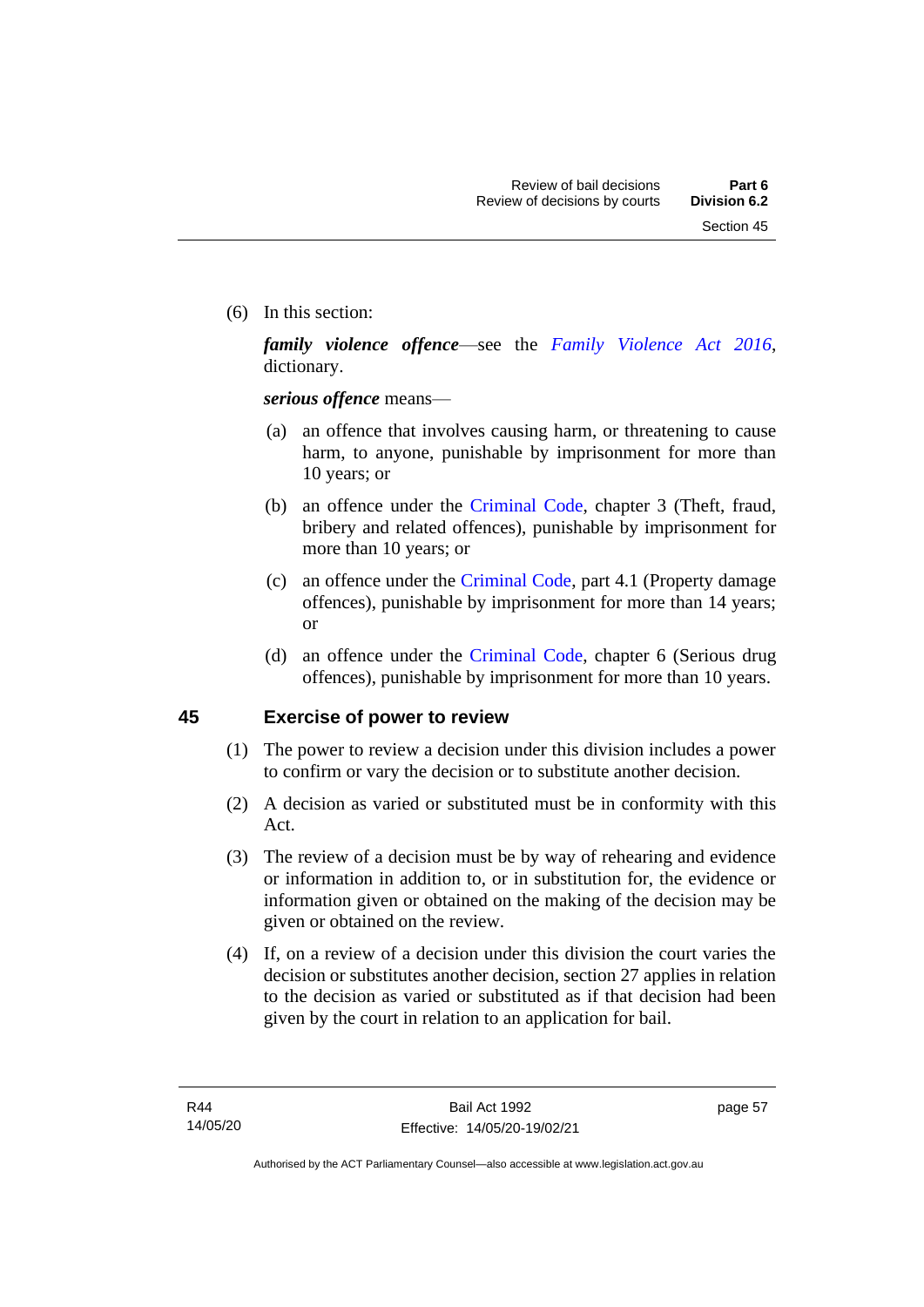- (5) If, on a review of a decision under this division, bail for an accused person is revoked, the court may, by warrant, commit the person into custody.
- (6) If, on a review of a decision under this division—
	- (a) bail is granted without any condition being imposed but the accused person has not given an undertaking to appear; or
	- (b) bail is granted subject to a condition;

the court may by warrant commit the person into custody until the person gives the undertaking to appear or satisfies the condition.

- (7) A court may refuse to entertain a request to review a decision under this division if the court is satisfied that the request is frivolous or vexatious.
- (8) A regulation may make provision in relation to—
	- (a) the way of making a request for the review of a decision under this division; and
	- (b) the giving or sending to people of notices relating to the proposed exercise of power to review a decision under this division.

# **46 Review limited to bail conditions**

- (1) If an accused person has remained in custody after being granted bail by a court because any condition of the bail has not been complied with, the decision in relation to bail may be reviewed by the court that granted bail—
	- (a) at the request of the accused person; or
	- (b) at the request of a police officer; or
	- (c) on the court's own initiative.
- (2) A review under this section of a decision in relation to bail is limited to a review of the conditions on which bail has been granted.

Authorised by the ACT Parliamentary Counsel—also accessible at www.legislation.act.gov.au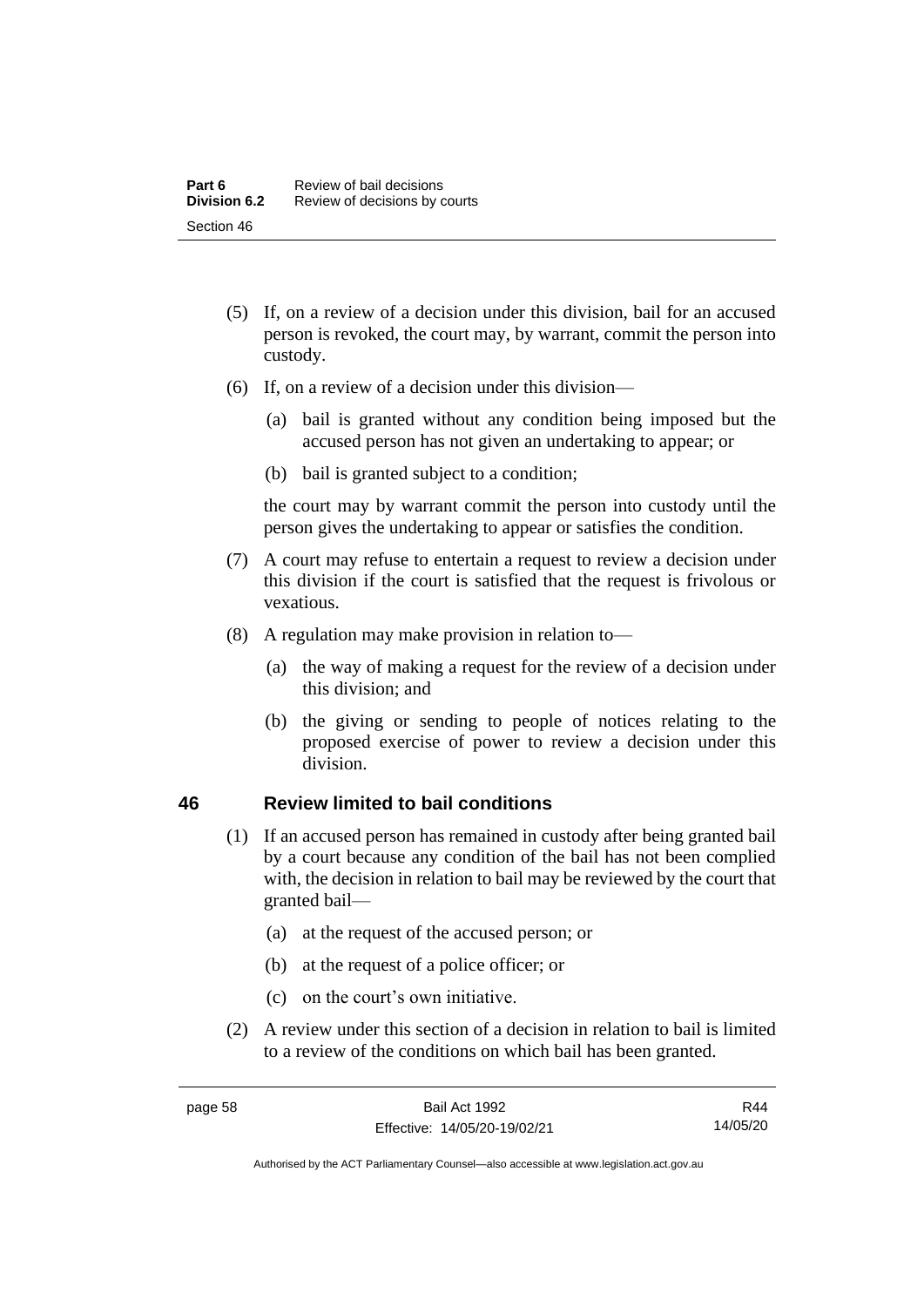- (a) for the purpose of benefiting the accused person; and
- (b) with the consent of the accused person.
- (4) On a review of a bail decision under this section, a court may—
	- (a) confirm the decision about the conditions of bail; or
	- (b) vary the decision by removing or imposing bail conditions; or
	- (c) grant bail without imposing any bail condition.
- (5) Notwithstanding section 43, section 43A or section 44, the Supreme Court is empowered to conduct a review of a bail decision under this section only in relation to bail granted by the Supreme Court (however constituted).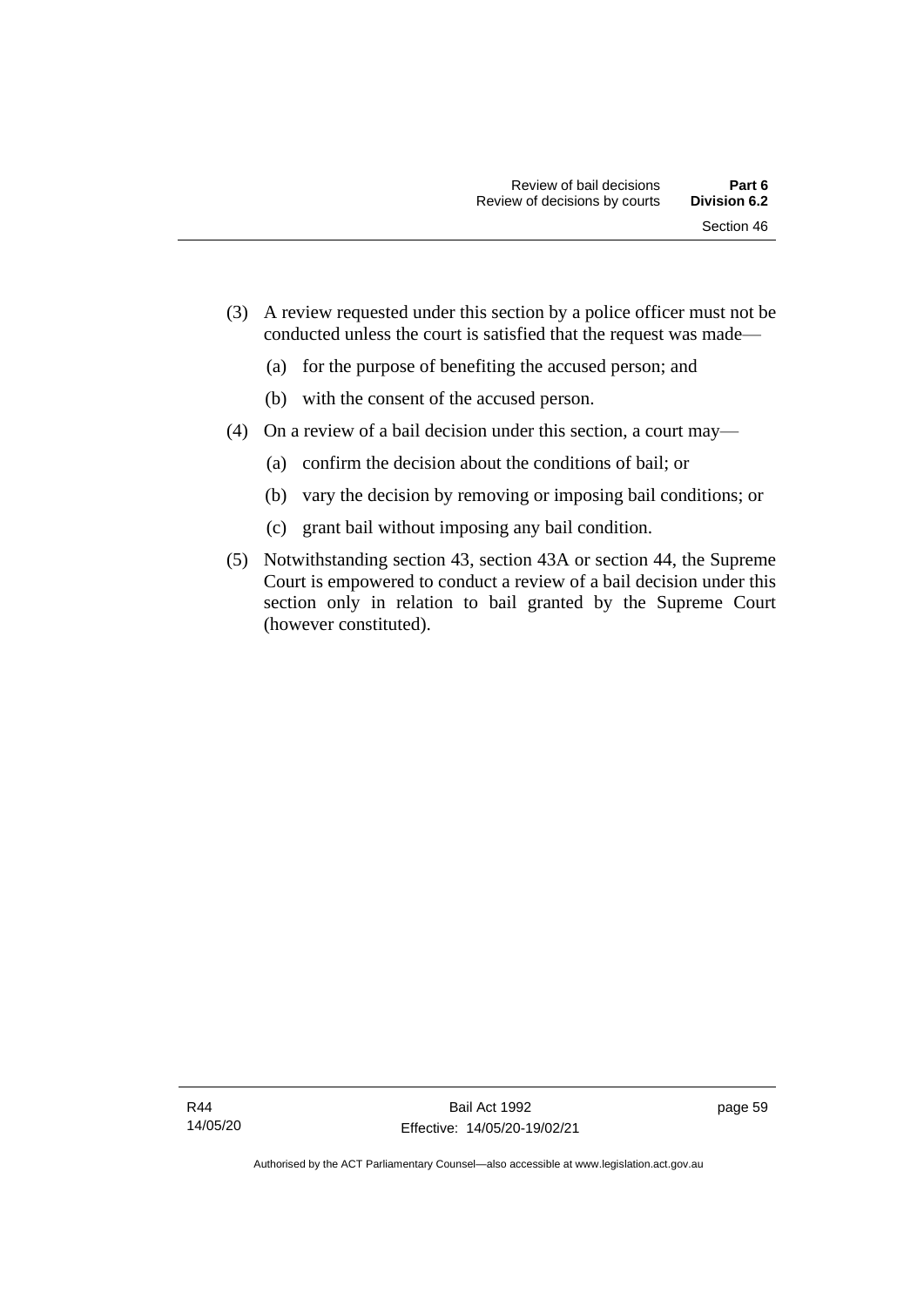#### **Part 7** Miscellaneous

Section 47

# **Part 7 Miscellaneous**

## **47 Giving information relating to bail**

(1) If a person is charged by a police officer with an offence and the person charged is being held in custody in relation to the offence, the police officer must, as soon as is reasonably practicable after the person is charged, give to the person, by written notice, information relating to his or her entitlement to, or eligibility for, bail and to his or her entitlement to the review of decisions under this Act.

(2) If an accused person is being held in custody in relation to an offence at the time of his or her first appearance in court in relation to that offence, the court must, during that appearance, or as soon as is reasonably practicable, give to the person, by written notice, information relating to his or her entitlement to, or eligibility for, bail.

# **47A Notice to victim of bail decisions**

- (1) This section applies if—
	- (a) a court or authorised officer makes a decision about a grant of bail, or reviews a bail decision, in relation to a person; and
	- (b) the informant is aware that a victim has expressed concern about the need for protection from violence or harassment by the person.
- (2) The informant must tell a police officer assigned to liaise with victims of crime (a *victim liaison officer*) that the victim has expressed the concern.
- (3) If a victim liaison officer is told about a victim's concern, the victim liaison officer must take all reasonable steps to tell the victim (or, if the victim is a child, a person who has parental responsibility for the child) about the bail decision as soon as practicable.

R44 14/05/20

*Note* If a form is approved under s 58 for a notice under this section, the form must be used.

Authorised by the ACT Parliamentary Counsel—also accessible at www.legislation.act.gov.au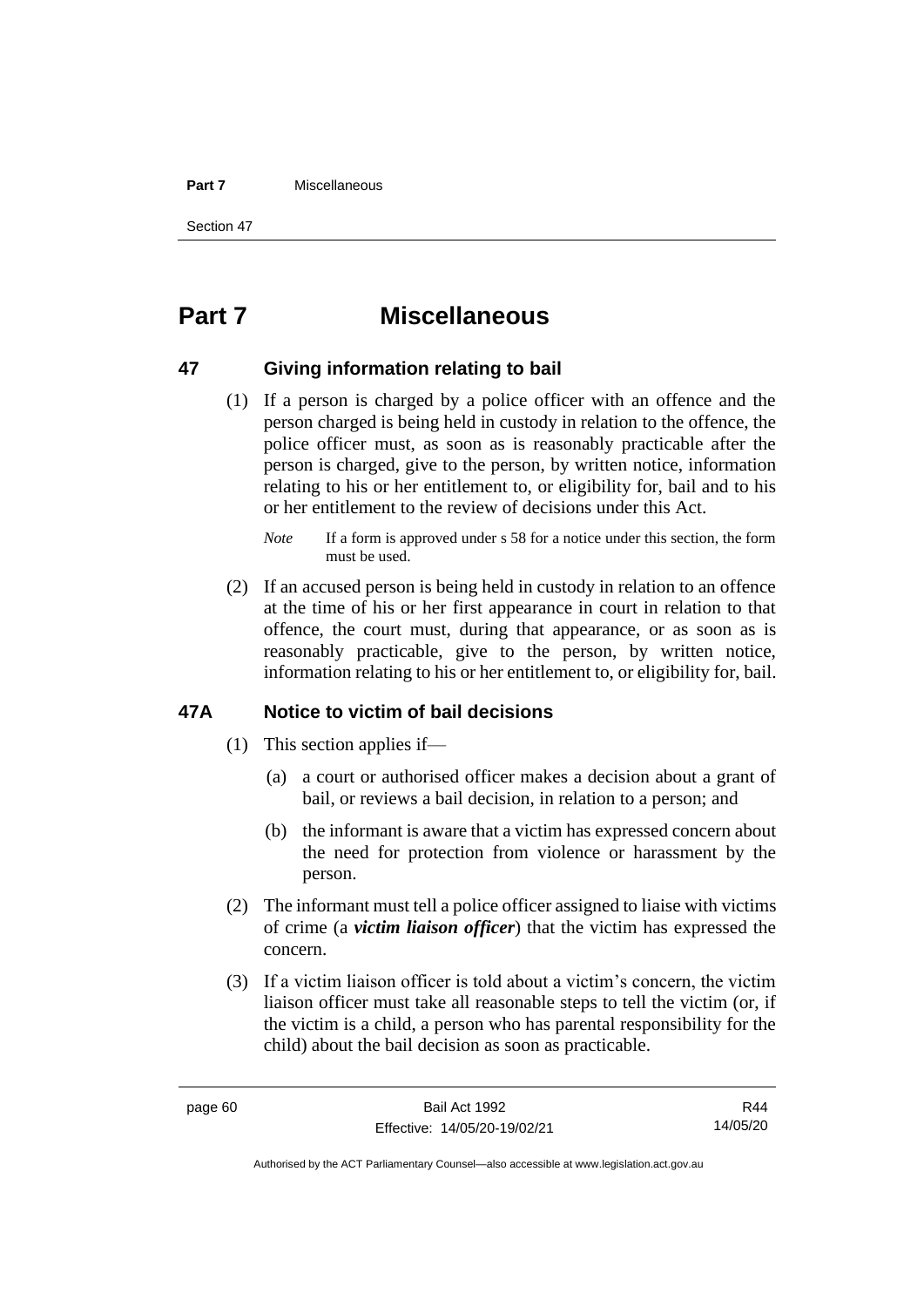# **48 Notification to court that bail condition not satisfied**

- (1) This section applies to a person who has been granted bail by a court but who has remained in custody since bail was granted because a condition of the bail has not been complied with.
- (2) The person in charge of the correctional centre or other place where the person is in custody must give the court written notice that the person remains in custody because of the failure to comply with a bail condition.

*Note* If a form is approved under s 58 for a notice, the form must be used.

- (3) The notice must be given to the court not later than 7 days after the day the person is received into custody.
- (4) To remove any doubt, the court to which a notice is given under subsection (2) may, on its own initiative, conduct a review under section 46 of the condition on which bail was granted.
- (5) A notice under this section is required to be given only once in relation to any particular grant of bail.
- (6) A regulation may prescribe information that is to be given to a court with a notice under this section.

#### **49 Failure to answer bail**

- (1) A person commits an offence if the person—
	- (a) gives an undertaking to appear before a court; and
	- (b) fails to carry out the undertaking.

Maximum penalty: 200 penalty units, imprisonment for 2 years or both.

- (2) The court may issue a warrant to arrest the person and to bring the person before the court.
- (3) Subsection (1) does not apply if the person has a reasonable excuse for failing to carry out the undertaking.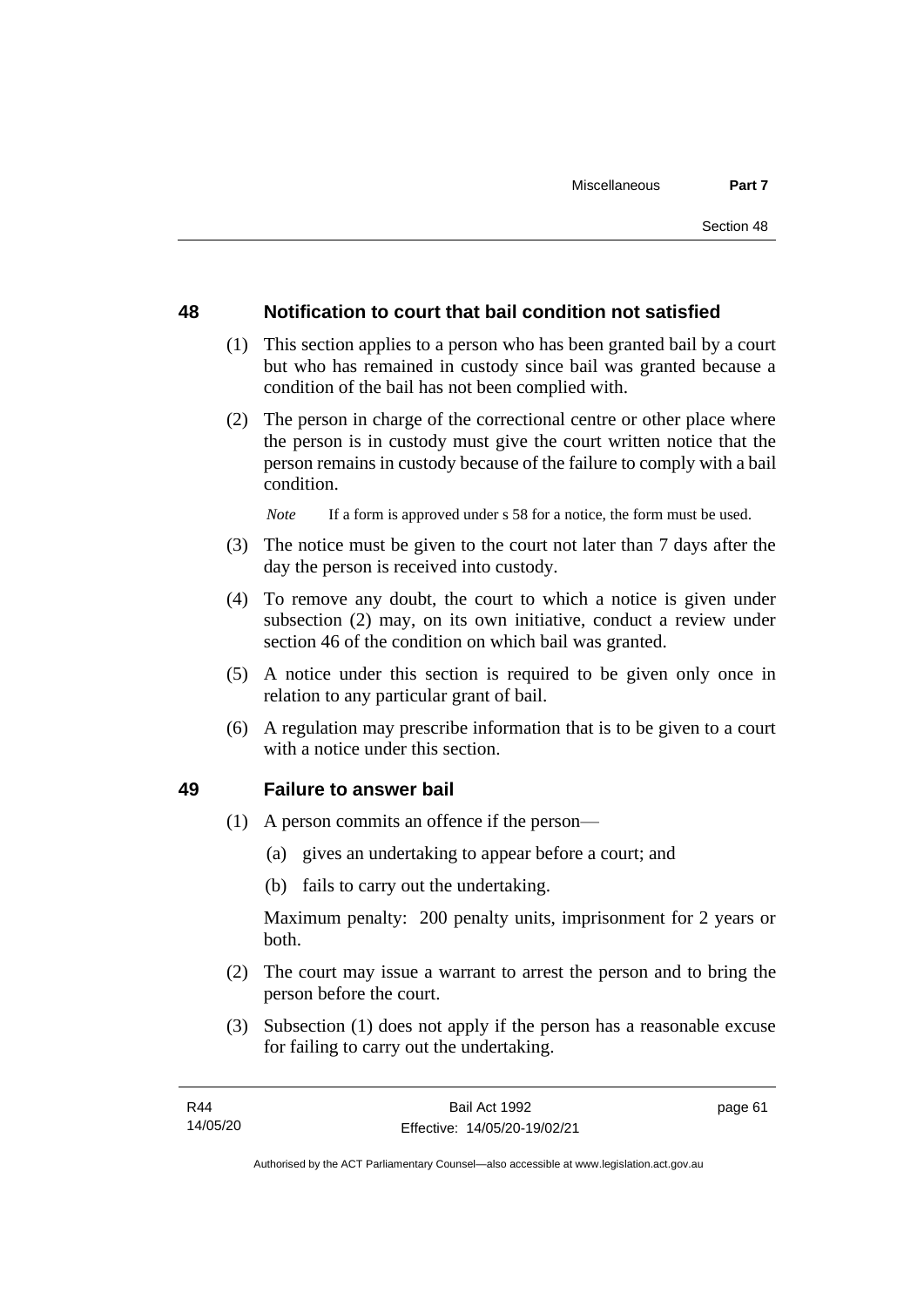#### **Part 7** Miscellaneous

Section 51

# **51 Indemnification of sureties**

(1) A person commits an offence if the person indemnifies, or agrees to indemnify, anyone else against a liability the other person incurs or may incur as surety for an accused person.

Maximum penalty: 200 penalty units, imprisonment for 2 years or both.

(2) A person commits an offence if the person is indemnified, or agrees to be indemnified, by someone else against a liability the person incurs or may incur as surety for an accused person.

Maximum penalty: 200 penalty units, imprisonment for 2 years or both.

- (3) For this section, it does not matter whether—
	- (a) the agreement is for compensation in money or anything else; or
	- (b) the agreement is made before or after the person indemnified, or agreed to be indemnified, becomes a surety; or
	- (c) the person indemnified, or agreed to be indemnified, becomes a surety.

## **52 Contravention of Act by police officers**

- (1) If a police officer contravenes a provision of this Act that is applicable to him or her as a police officer or as an authorised officer, the contravention is not punishable as an offence unless a penalty is expressly provided by this Act in relation to the contravention.
- (2) Subsection (1) does not apply to prevent a contravention of a provision of this Act by a police officer from—
	- (a) being dealt with under the—
		- (i) *[Australian Federal Police Act 1979](http://www.comlaw.gov.au/Series/C2004A02068)* (Cwlth), part 5; or
		- (ii) *[Law Enforcement Integrity Commissioner Act 2006](http://www.comlaw.gov.au/Series/C2006A00085)* (Cwlth); or

R44 14/05/20

Authorised by the ACT Parliamentary Counsel—also accessible at www.legislation.act.gov.au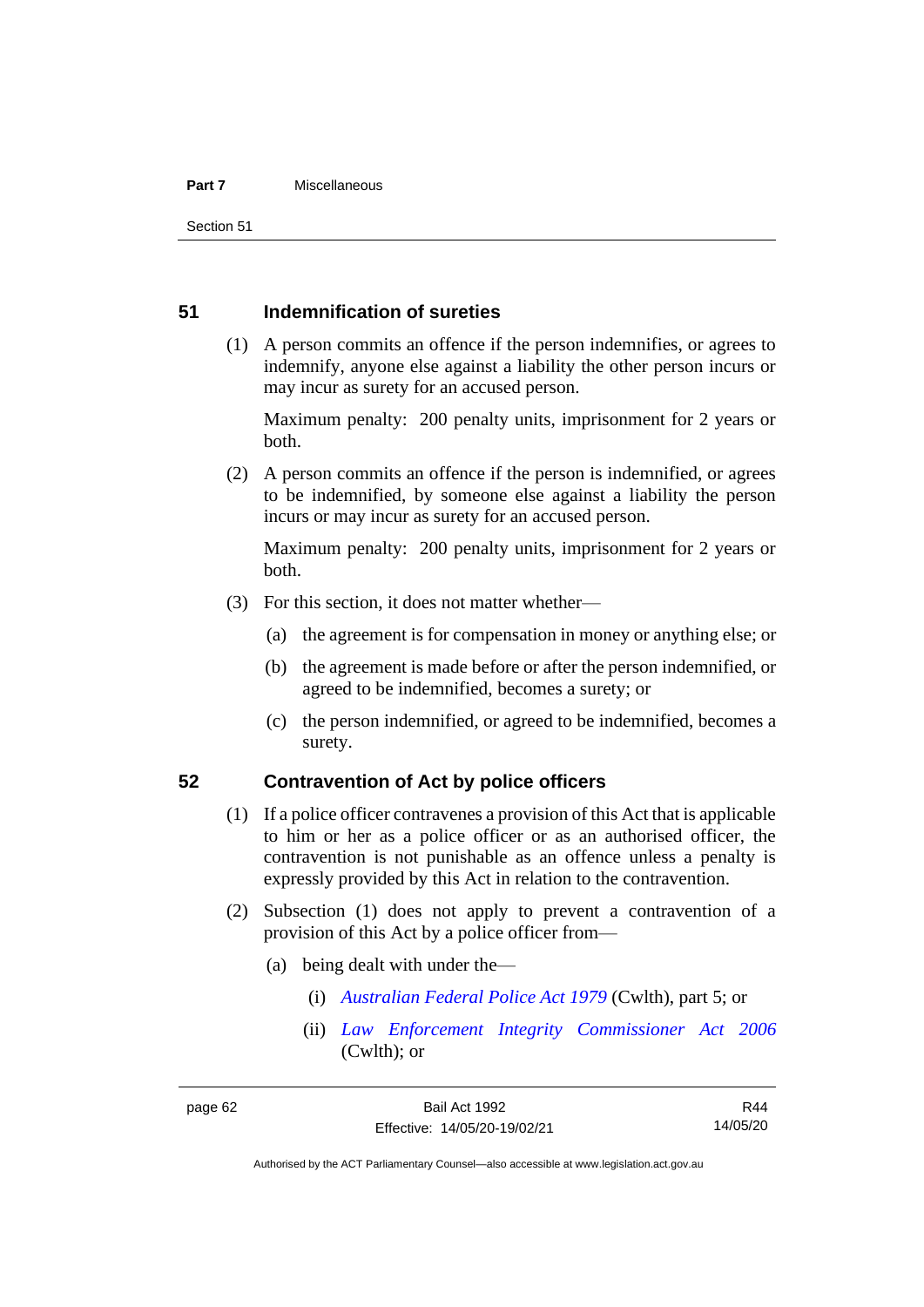- (iii) *[Ombudsman Act 1976](http://www.comlaw.gov.au/Series/C2004A01611)* (Cwlth); or
- (b) constituting grounds for the institution of civil proceedings.

## **55 Civil standard of proof to apply for certain purposes**

If a court or an authorised officer, in making a decision in relation to bail (other than a decision in proceedings for an offence committed in relation to bail), is to be, or may be, satisfied as to any matter, it is sufficient if the court or authorised officer is satisfied on the balance of probabilities.

# **56 No right of surety to arrest**

A surety for an accused person does not have the right to arrest the accused person because the surety is a surety for the accused person.

## **56A Arrest for failure to comply with bail condition**

- (1) This section applies if—
	- (a) a person has been granted bail in the ACT or a State; and
		- *Note State* includes the Northern Territory (see [Legislation Act,](http://www.legislation.act.gov.au/a/2001-14) dict, pt 1).
	- (b) a police officer believes on reasonable grounds that the person—
		- (i) has failed to comply with a bail condition; or
		- (ii) will not comply with a bail condition.
- (2) A police officer may, without a warrant, arrest the person.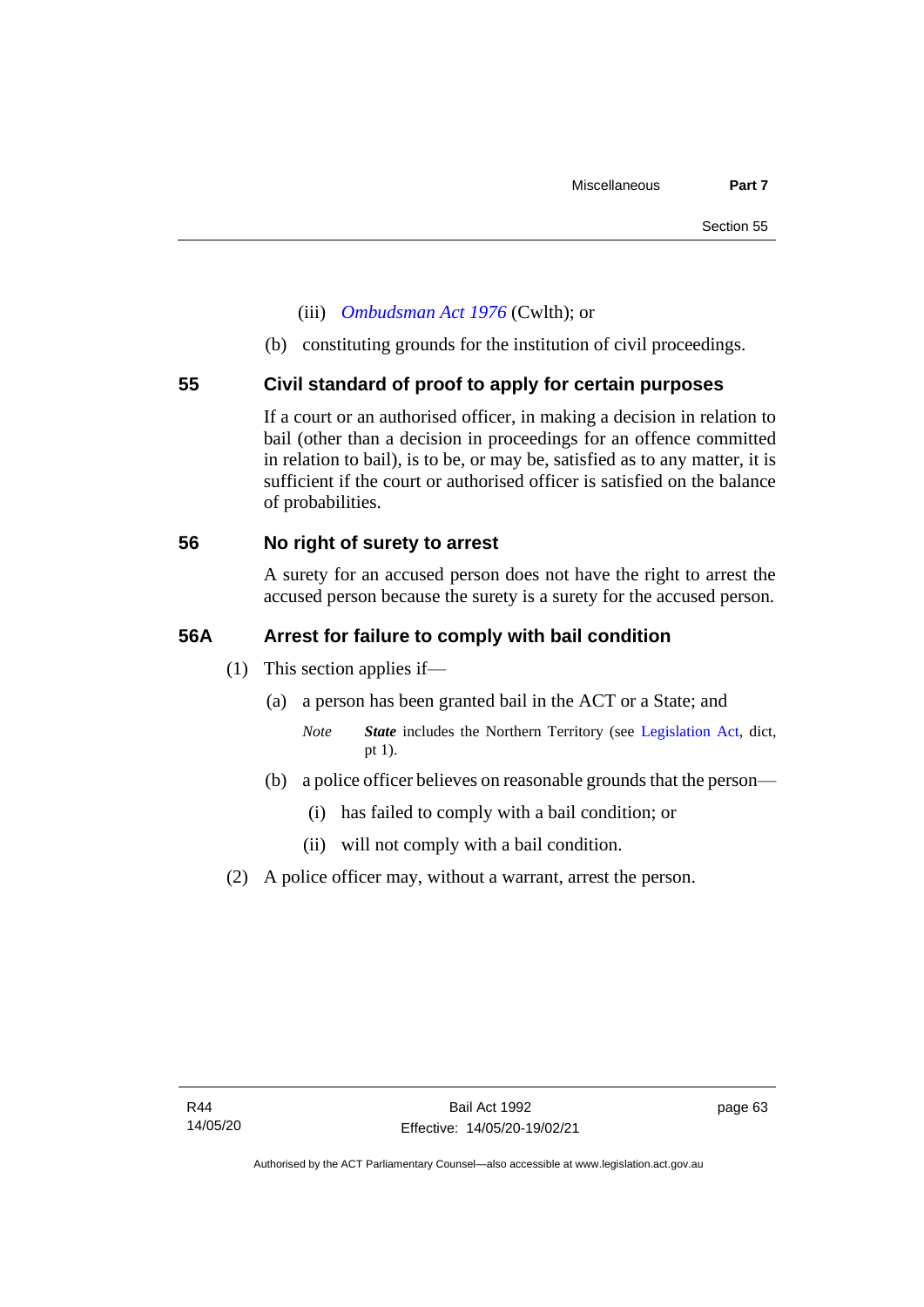#### **Part 7** Miscellaneous

Section 56AA

## **56AA Police power to enter premises to arrest**

- (1) This section applies if—
	- (a) a police officer has power under section 56A to arrest a person without a warrant; and
	- (b) the offence for which the person has been granted bail is a relevant offence; and
	- (c) the police officer believes on reasonable grounds that the person is on premises that are not a public place.
- (2) The police officer may enter the premises to search the premises for the person or to arrest the person, using the force that is necessary and reasonable in the circumstances.
- (3) However, the police officer must not enter a dwelling house under this section unless the police officer believes on reasonable grounds that—
	- (a) it is necessary having regard to the circumstances of the person's failure to comply, or expected failure to comply, with the bail condition; and
	- (b) it would not be reasonable to arrest the person somewhere else; and
	- (c) for entry before 6 am or after 9 pm on any day—
		- (i) it is necessary to do so to prevent the concealment, loss or destruction of evidence of a matter relating to whether the person has failed to comply, or will not comply, with a bail condition; or
		- (ii) it would not be practicable to arrest the person at another time.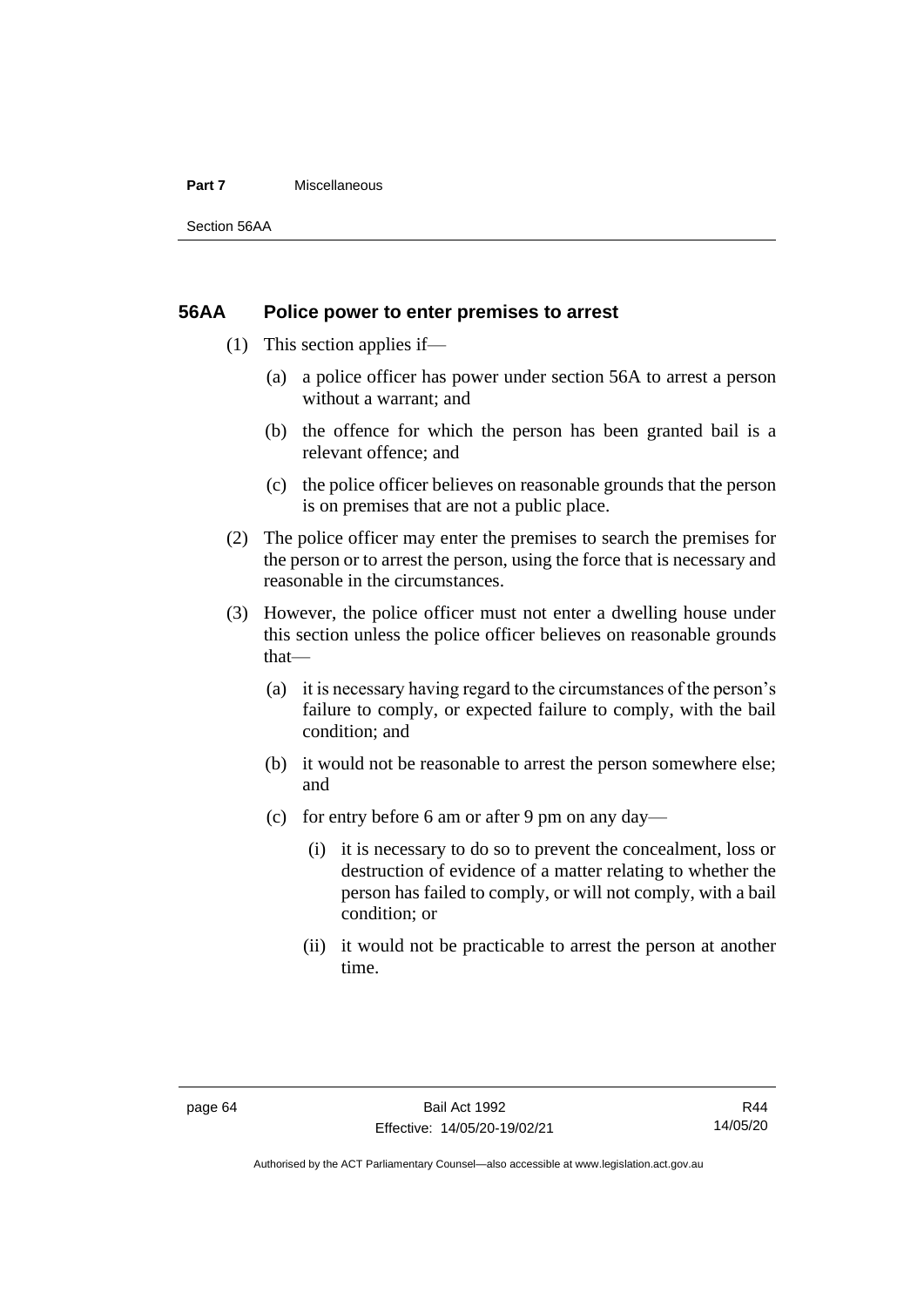(4) In this section:

*dwelling house*—see the *[Crimes Act](http://www.legislation.act.gov.au/a/1900-40) 1900*, section 220 (4).

*premises*—see the *[Crimes Act](http://www.legislation.act.gov.au/a/1900-40) 1900*, section 185.

*public place*—see the *[Crimes Act](http://www.legislation.act.gov.au/a/1900-40) 1900*, section 174.

*relevant offence*—see the *[Crimes Act 1900](http://www.legislation.act.gov.au/a/1900-40)*, section 220 (4).

### **56AB Police officer must announce entry before entering**

- (1) A police officer must, before entering premises under section 56AA (2)-
	- (a) announce that the police officer is authorised to enter the premises; and
	- (b) give any person at the premises an opportunity to allow entry to the premises.
- (2) A police officer is not required to comply with subsection (1) if they believe on reasonable grounds that immediate entry to the premises is required to ensure—
	- (a) the safety of a person (including a police officer); or
	- (b) that the arrest is not frustrated.

### **56AC Police powers on arrest for failure to comply with bail condition**

The following sections of the *[Crimes Act](http://www.legislation.act.gov.au/a/1900-40) 1900* apply in relation to the arrest of a person under section 56A as if the person were arrested for an offence:

- (a) section 221 (Use of force in making arrest);
- (b) section 222 (Persons to be informed of grounds of arrest);
- (c) section 223 (Power to conduct frisk search of arrested person);

page 65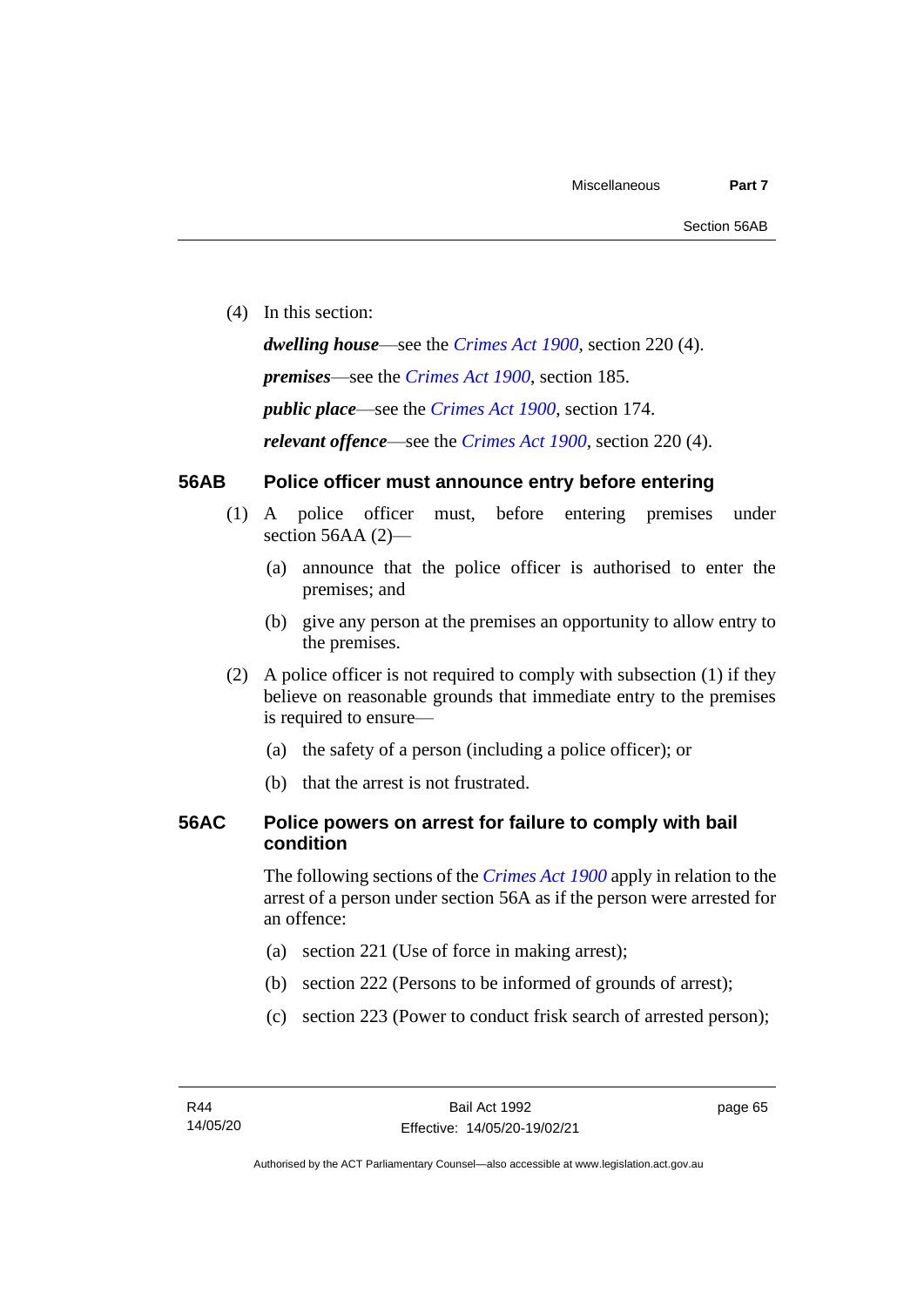#### **Part 7** Miscellaneous

Section 56AD

- (d) section 224 (Power to conduct ordinary search of arrested person);
- (e) section 225 (Power to conduct search of arrested person's premises);
- (f) section 226 (Power to conduct search at police station);
- (g) section 227 (Power to conduct strip search);
- (h) section 228 (Rules for conduct of strip search);
- (i) section 229 (Safekeeping of things seized).

### **56AD Arrested person to be brought before court**

- (1) If a police officer arrests a person under section 56A, the police officer must bring the person before a court as soon as practicable.
- (2) The court may—
	- (a) for a person granted bail in the ACT—exercise the same powers in relation to bail as it has in relation to any other accused person in custody; or
	- (b) for a person granted bail in a State—
		- (i) release the person unconditionally; or
		- (ii) grant the person bail subject to the conditions that the court considers appropriate; or
		- (iii) remand the person in custody for a reasonable time while a warrant for the person's arrest is obtained from the State.
- (3) A release mentioned in subsection (2) (b) (i) does not affect the grant of bail in the State.

*Note State* includes the Northern Territory (see [Legislation Act,](http://www.legislation.act.gov.au/a/2001-14) dict, pt 1).

Authorised by the ACT Parliamentary Counsel—also accessible at www.legislation.act.gov.au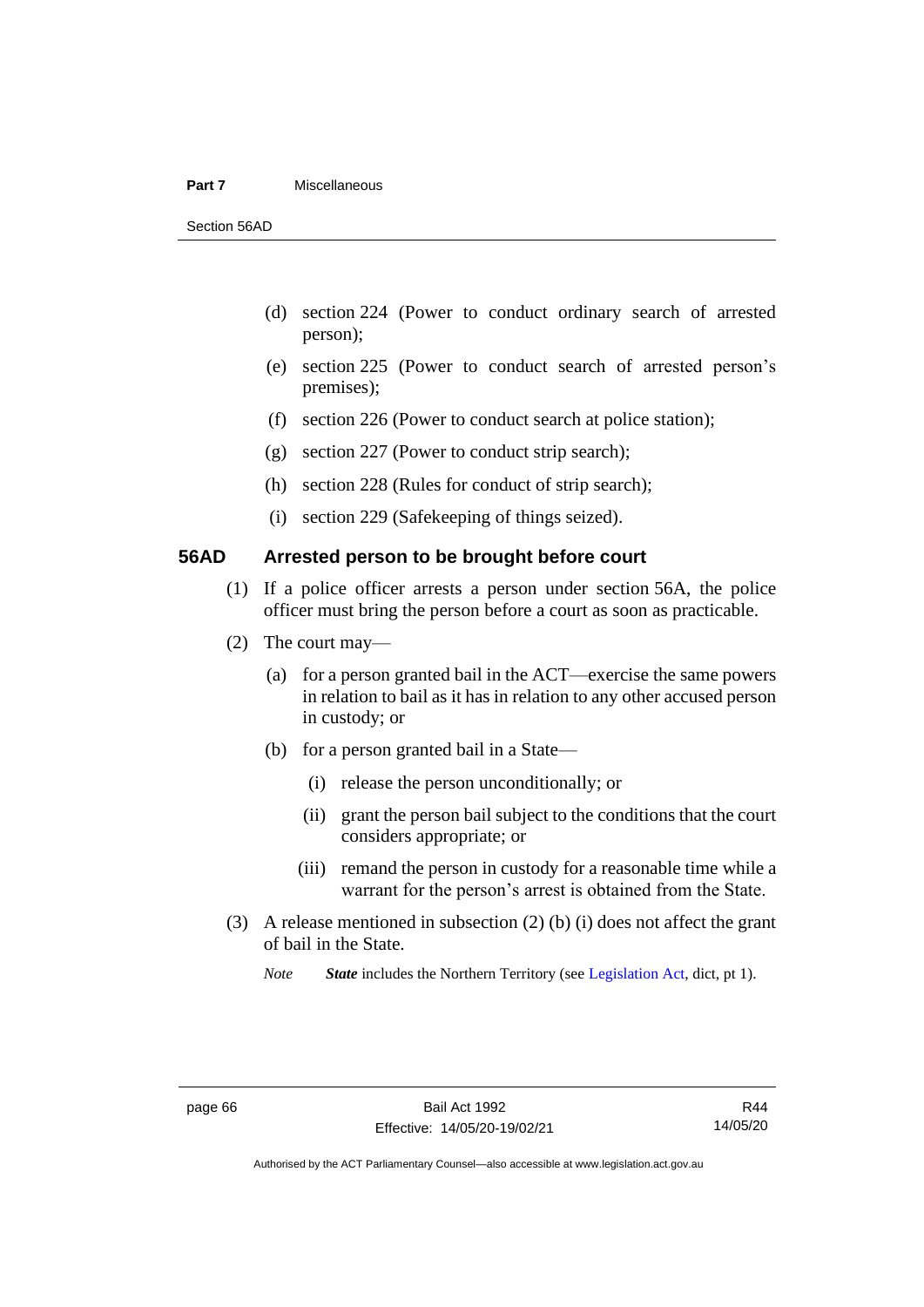### **56B Arrest for breach of condition by person outside ACT**

- (1) This section applies if a police officer reasonably believes that—
	- (a) a person who has been granted bail in the ACT has failed to comply with a bail condition; and
	- (b) the person is in a State or another Territory.
- (2) An issuing officer may, on the information of a police officer—
	- (a) issue a warrant to arrest the person in the State or other Territory and bring the person before a court; or
	- (b) issue a summons for the person's appearance before a court.
- (3) In this section

*issuing officer*, for a warrant, means—

- (a) a judge, the registrar or a deputy registrar of the Supreme Court; or
- (b) a magistrate; or
- (c) if authorised by the Chief Magistrate to issue a warrant—the registrar or deputy registrar of the Magistrates Court.

## **57 Act to prevail**

- (1) Except if otherwise expressly provided by this Act, this Act applies in relation to the grant of bail to accused people to the exclusion of any other law in force immediately before the commencement of this Act so far as any other such law makes provision for or in relation to bail for accused people.
- (2) This Act does not affect the *[Bill of Rights 1688](http://www.legislation.act.gov.au/a/db_1792/default.asp)* 1 Will and Mary sess 2 c 2.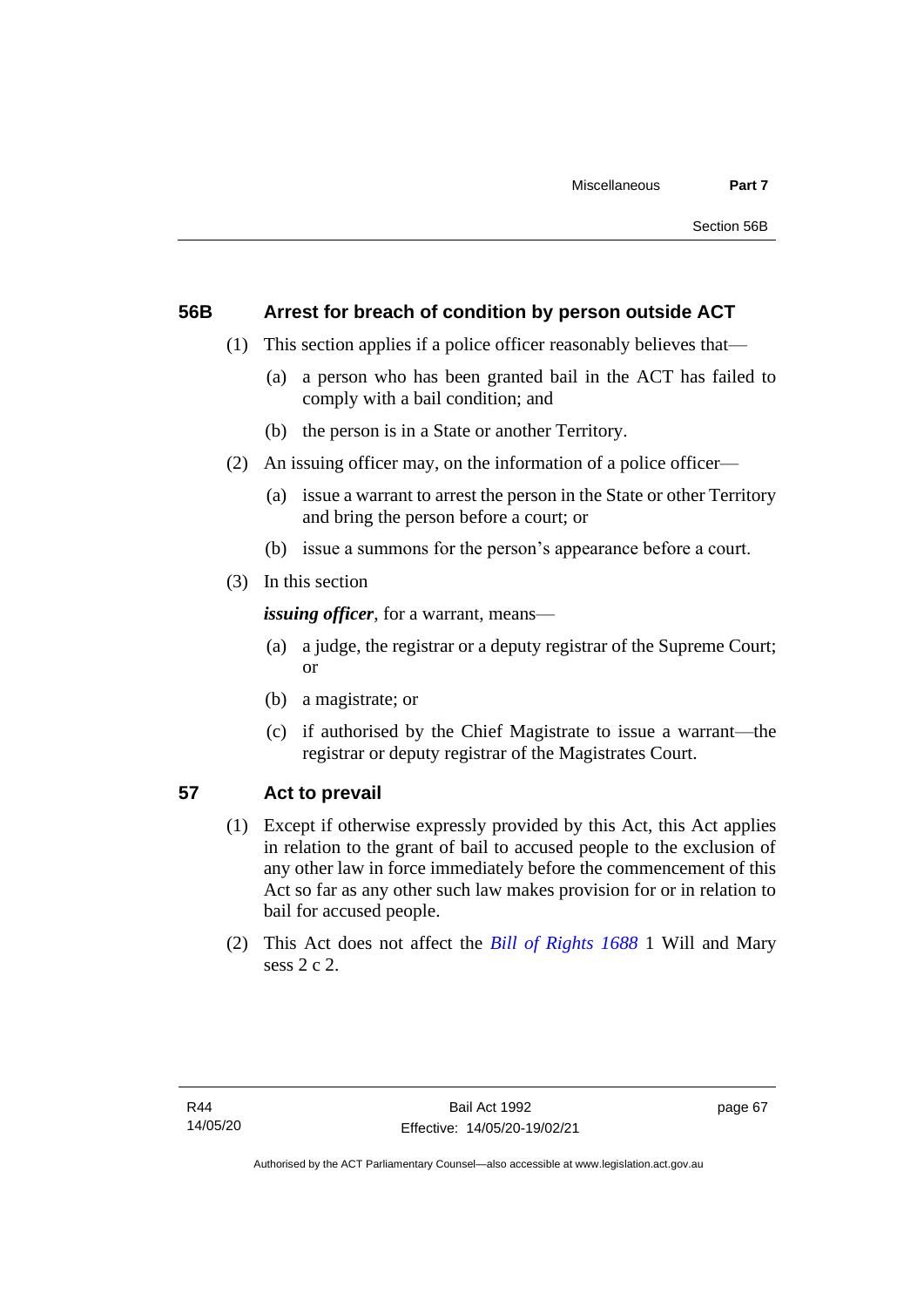#### **Part 7** Miscellaneous

Section 57AA

### **57AA Abolition of inherent power of bail**

Any inherent power of the Supreme Court to grant bail is abolished.

### **58 Approved forms**

- (1) The Minister may approve forms for this Act.
- (2) If the Minister approves a form for a particular purpose, the approved form must be used for that purpose.
- (3) A form approved for section 28 (1), 30 (4), 34, 47 or 48 (2) is a disallowable instrument.

(4) Any other approved form is a notifiable instrument.

*Note* A notifiable instrument must be notified under the [Legislation Act.](http://www.legislation.act.gov.au/a/2001-14)

(5) If there is no approved form for an instrument under this Act, the instrument must be in a form acceptable to the registrar.

### **59 Regulation-making power**

- (1) The Executive may make regulations for this Act.
	- *Note* A regulation must be notified, and presented to the Legislative Assembly, under the [Legislation Act.](http://www.legislation.act.gov.au/a/2001-14)
- (2) Without limiting subsection (1), a regulation may make provision in relation to the management (including the investment) of an amount deposited in accordance with a condition mentioned in section 25 (1) (c).

*Note* A disallowable instrument must be notified, and presented to the Legislative Assembly, under the [Legislation Act.](http://www.legislation.act.gov.au/a/2001-14)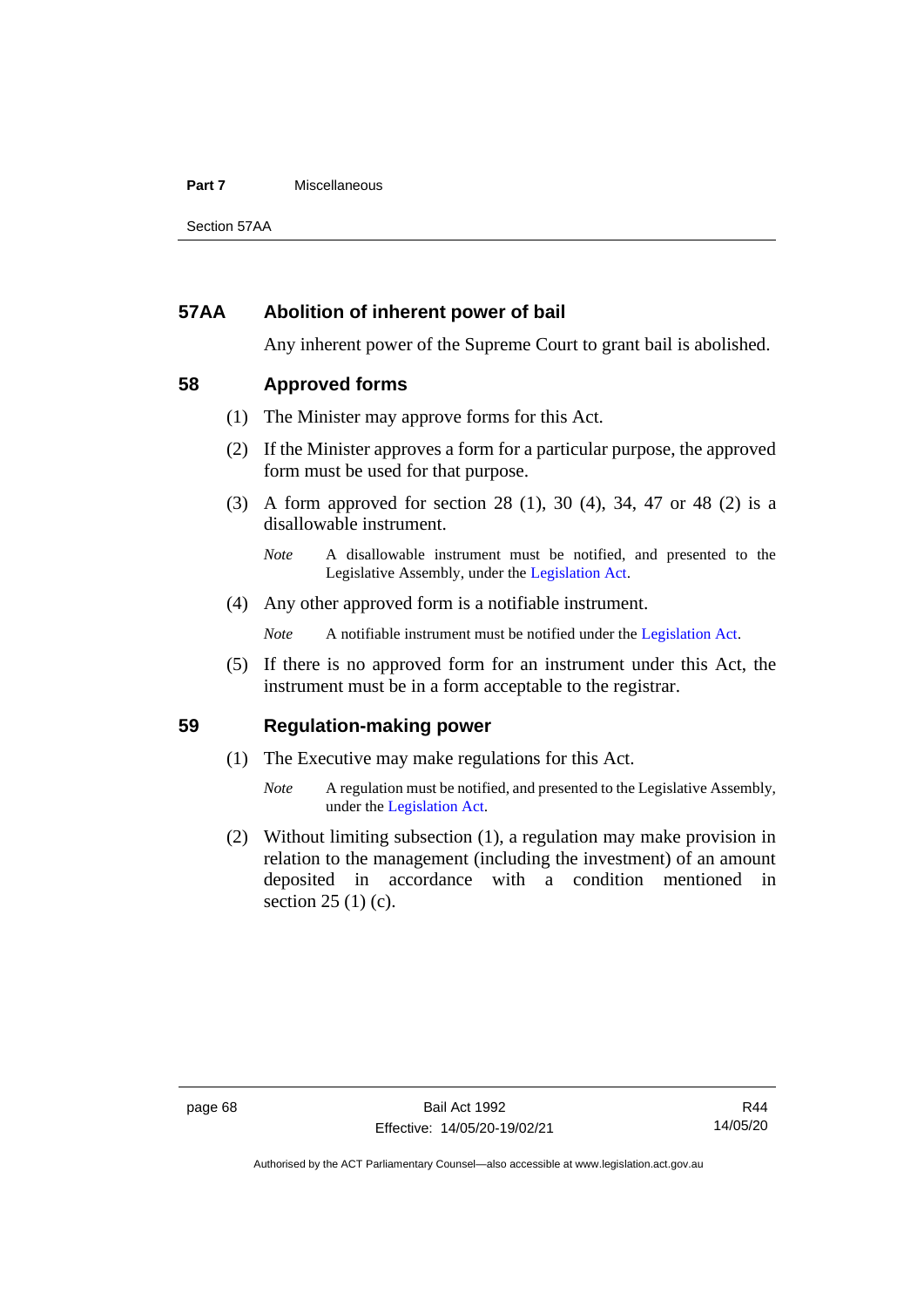# **Schedule 1 Offences to which presumption of bail does not apply**

(see s 9B (a))

# **Part 1.1 Offences against Crimes Act 1900**

| column 1<br>item | column 2<br>provision | column 3<br>description of offence                         |
|------------------|-----------------------|------------------------------------------------------------|
|                  | 15                    | manslaughter                                               |
| 2                | 19                    | intentionally inflicting grievous bodily harm              |
| 3                | 49C                   | industrial manslaughter (employer offence)                 |
| 4                | 49D                   | industrial manslaughter (senior officer offence)           |
| 5                | 51                    | sexual assault in the first degree                         |
| 6                | 52                    | sexual assault in the second degree                        |
| 7                | 54                    | sexual intercourse without consent                         |
| 8                | 55(1)                 | sexual intercourse with young person under<br>10 years old |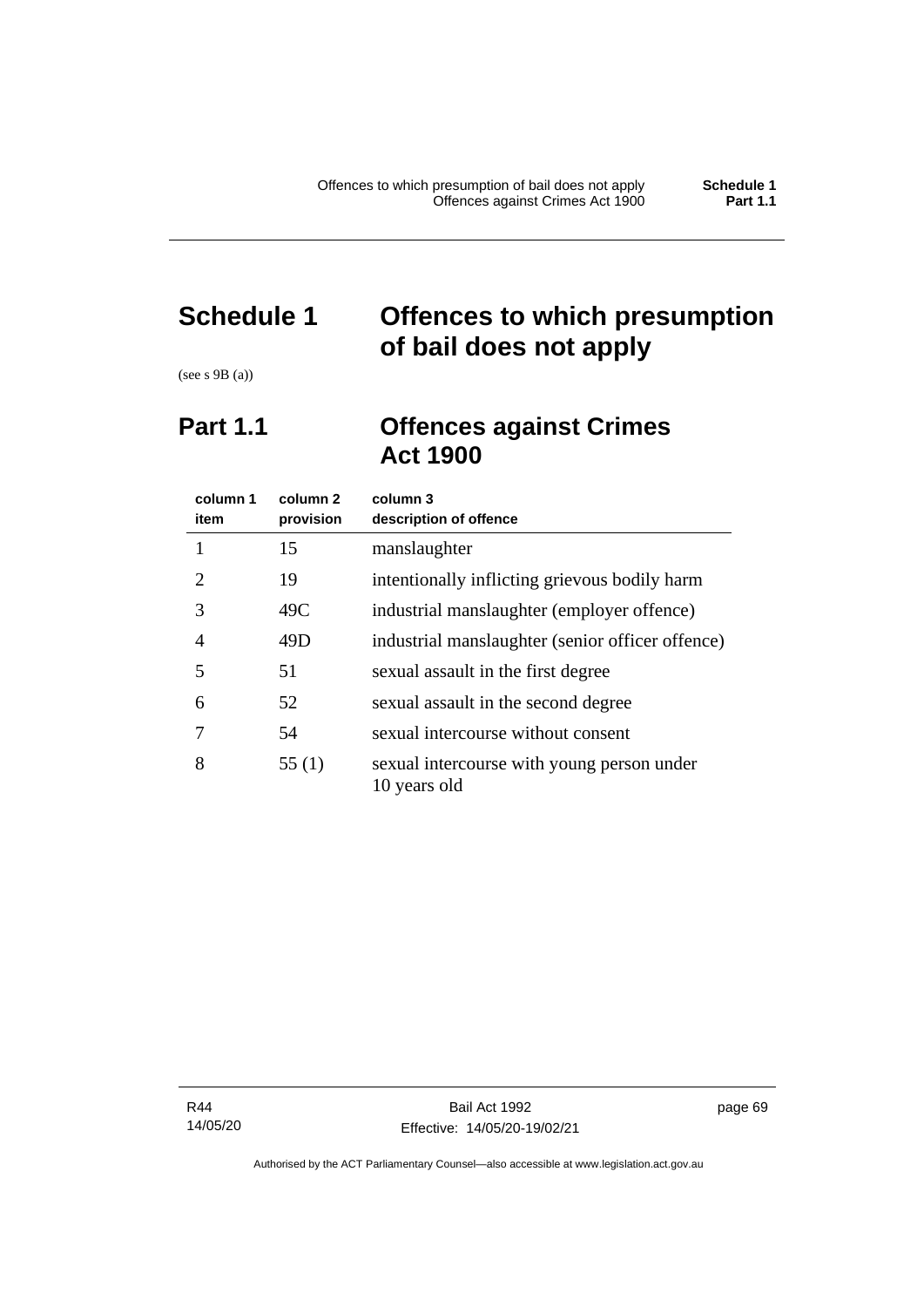# **Part 1.2 Offences against Criminal Code**

| column 1<br>item | column <sub>2</sub><br>provision | column 3<br>description of offence                                                                       |
|------------------|----------------------------------|----------------------------------------------------------------------------------------------------------|
| $\mathbf{1}$     | 310                              | aggravated robbery                                                                                       |
| $\overline{2}$   | 312                              | aggravated burglary                                                                                      |
| 3                | 603(3)                           | trafficking in commercial quantity of<br>controlled drug                                                 |
| 4                | 603(5)                           | trafficking in trafficable quantity of cannabis                                                          |
| 5                | 603(7)                           | trafficking in controlled drug other than<br>cannabis                                                    |
| 6                | 607(3)                           | manufacturing commercial quantity of<br>controlled drug for selling                                      |
| 7                | 607(5)                           | manufacturing controlled drug for selling                                                                |
| 8                | 610(1)                           | selling large commercial quantity of controlled<br>precursor for manufacture of controlled drug          |
| 9                | 610(3)                           | selling commercial quantity of controlled<br>precursor for manufacture of controlled drug                |
| 10               | 611(1)                           | manufacturing large commercial quantity of<br>controlled precursor for manufacture of<br>controlled drug |
| 11               | 611(3)                           | manufacturing large commercial quantity of<br>controlled precursor for selling                           |
| 12               | 611(5)                           | manufacturing commercial quantity of<br>controlled precursor for manufacture of<br>controlled drug       |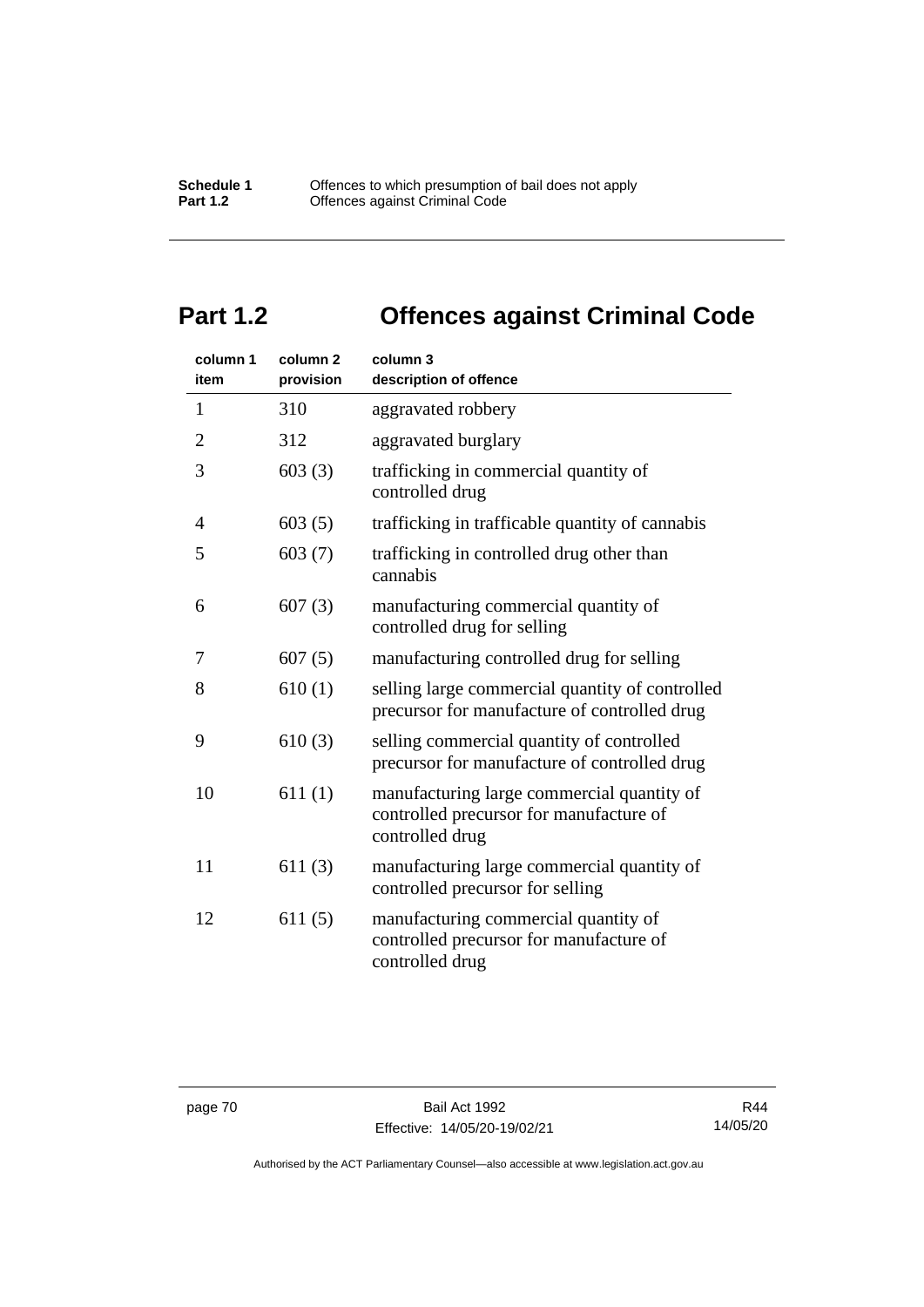| column 1<br>item | column <sub>2</sub><br>provision | column 3<br>description of offence                                       |
|------------------|----------------------------------|--------------------------------------------------------------------------|
| 13               | 611(7)                           | manufacturing commercial quantity of<br>controlled precursor for selling |
| 14               | 612(1)                           | possessing large commercial quantity of<br>controlled precursor          |
| 15               | 612(3)                           | possessing commercial quantity of controlled<br>precursor                |
| 16               | 616(3)                           | cultivating commercial quantity of controlled<br>plant                   |
| 17               | 619(3)                           | selling commercial quantity of controlled plant                          |
| 18               | 622(3)                           | supplying etc controlled drug to child for<br>selling                    |
| 19               | 624(4)                           | procuring child to traffic in controlled drug                            |
| 20               | 625(1)                           | supplying etc controlled drug (other than<br>cannabis) to child          |
| 21               | 639                              | concealing etc property derived from drug<br>offence                     |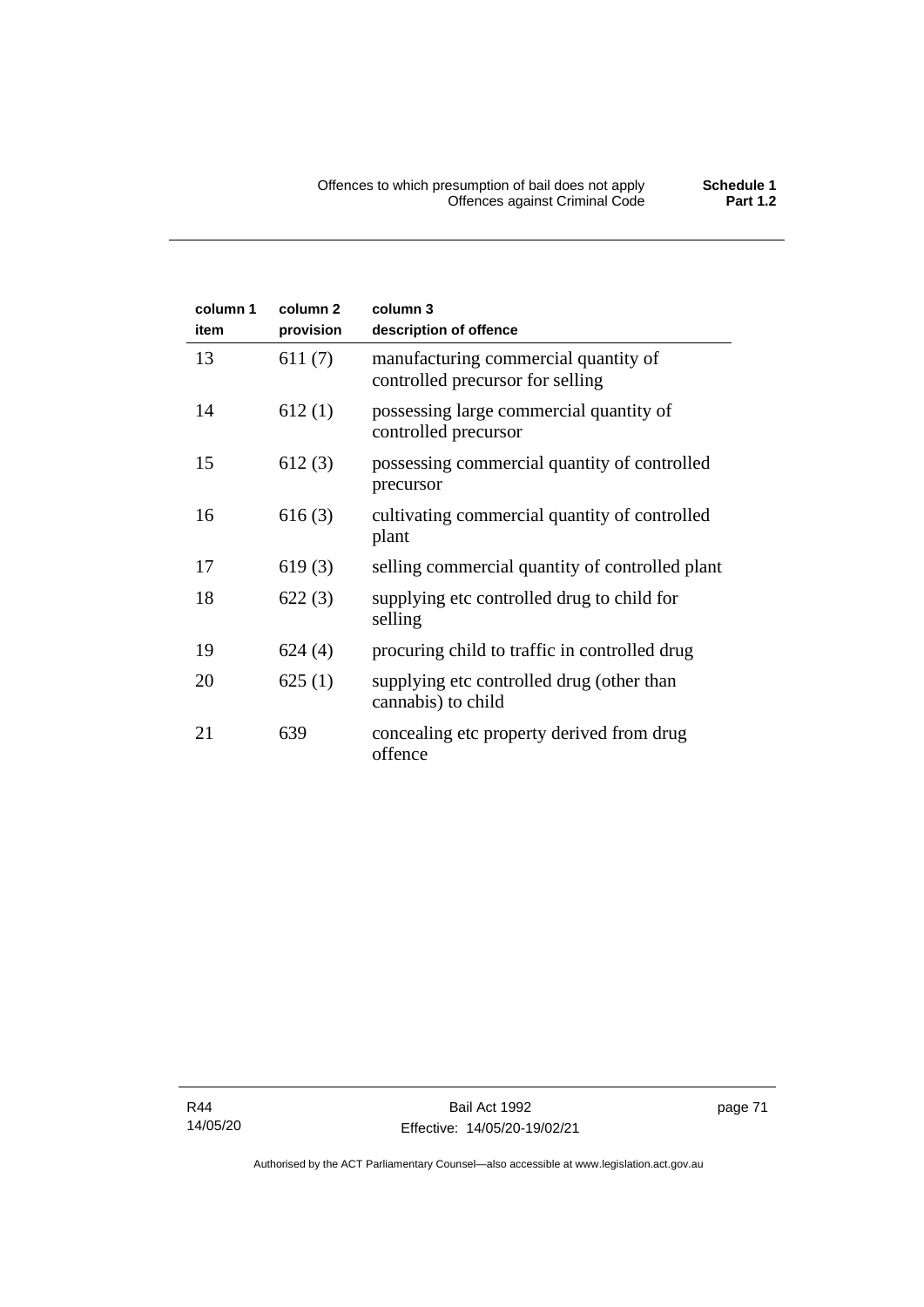# **Part 1.3 Offence against Drugs of Dependence Act 1989**

| column 1 | column 2  | column 3                                                          |
|----------|-----------|-------------------------------------------------------------------|
| item     | provision | description of offence                                            |
|          | 164       | sale, supply etc of drug of dependence or<br>prohibited substance |

page 72 Bail Act 1992 Effective: 14/05/20-19/02/21

R44 14/05/20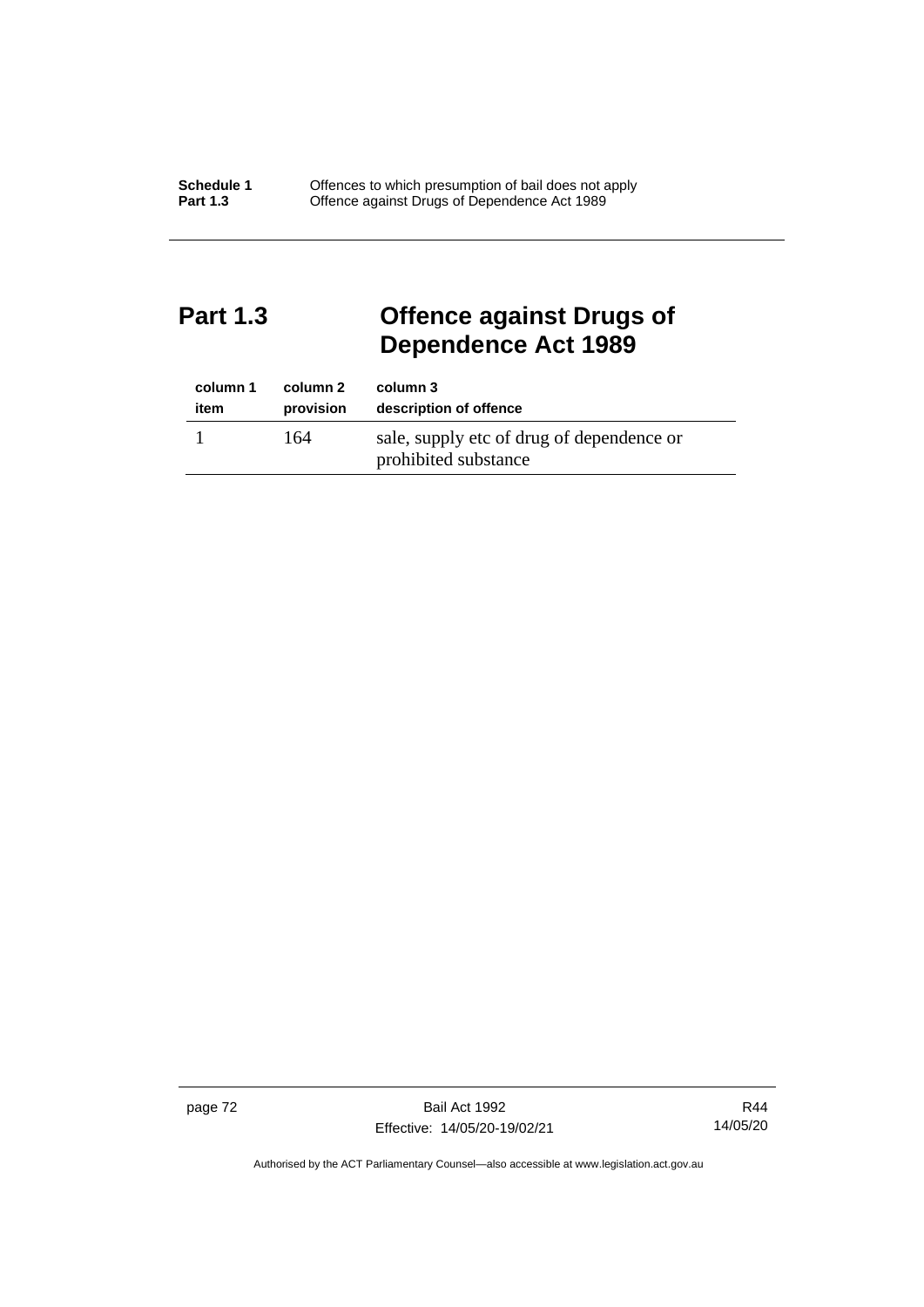# **Part 1.4 Offences against Medicines, Poisons and Therapeutic Goods Act 2008**

| column 1<br>item | column 2<br>provision | column 3<br>description of offence                            |
|------------------|-----------------------|---------------------------------------------------------------|
|                  | 26                    | supply of controlled medicine or prohibited<br>substance      |
|                  | 33                    | manufacture of controlled medicine or<br>prohibited substance |

R44 14/05/20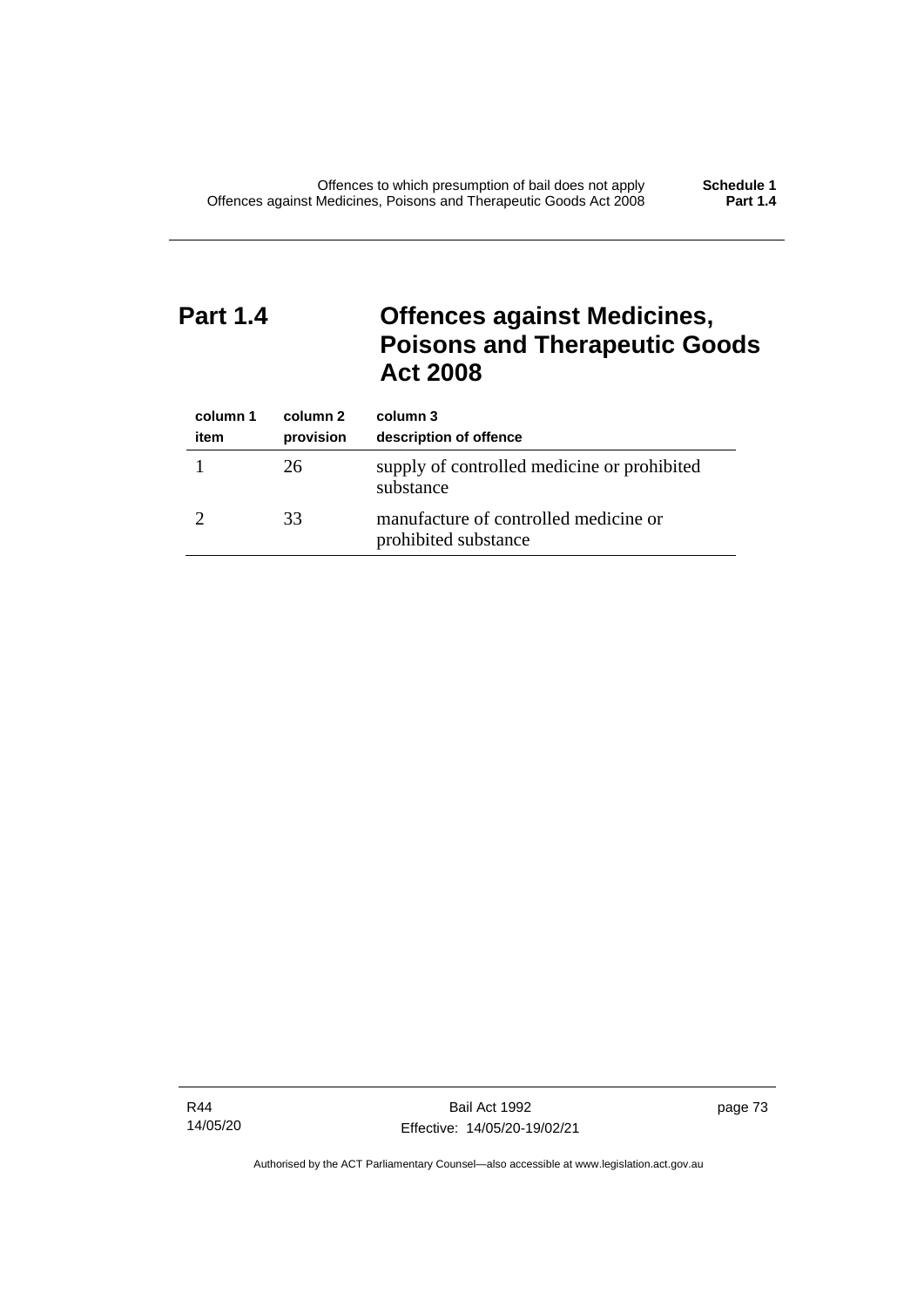# **Part 1.5 Offences against Customs Act 1901 (Cwlth)**

| column 1<br>item | column 2<br>provision | column 3<br>description of offence                               |
|------------------|-----------------------|------------------------------------------------------------------|
|                  | 231(1)                | assembly for unlawful purposes                                   |
|                  | 233AC                 | master allowing use of ship for smuggling etc.<br>narcotic goods |

page 74 Bail Act 1992 Effective: 14/05/20-19/02/21

R44 14/05/20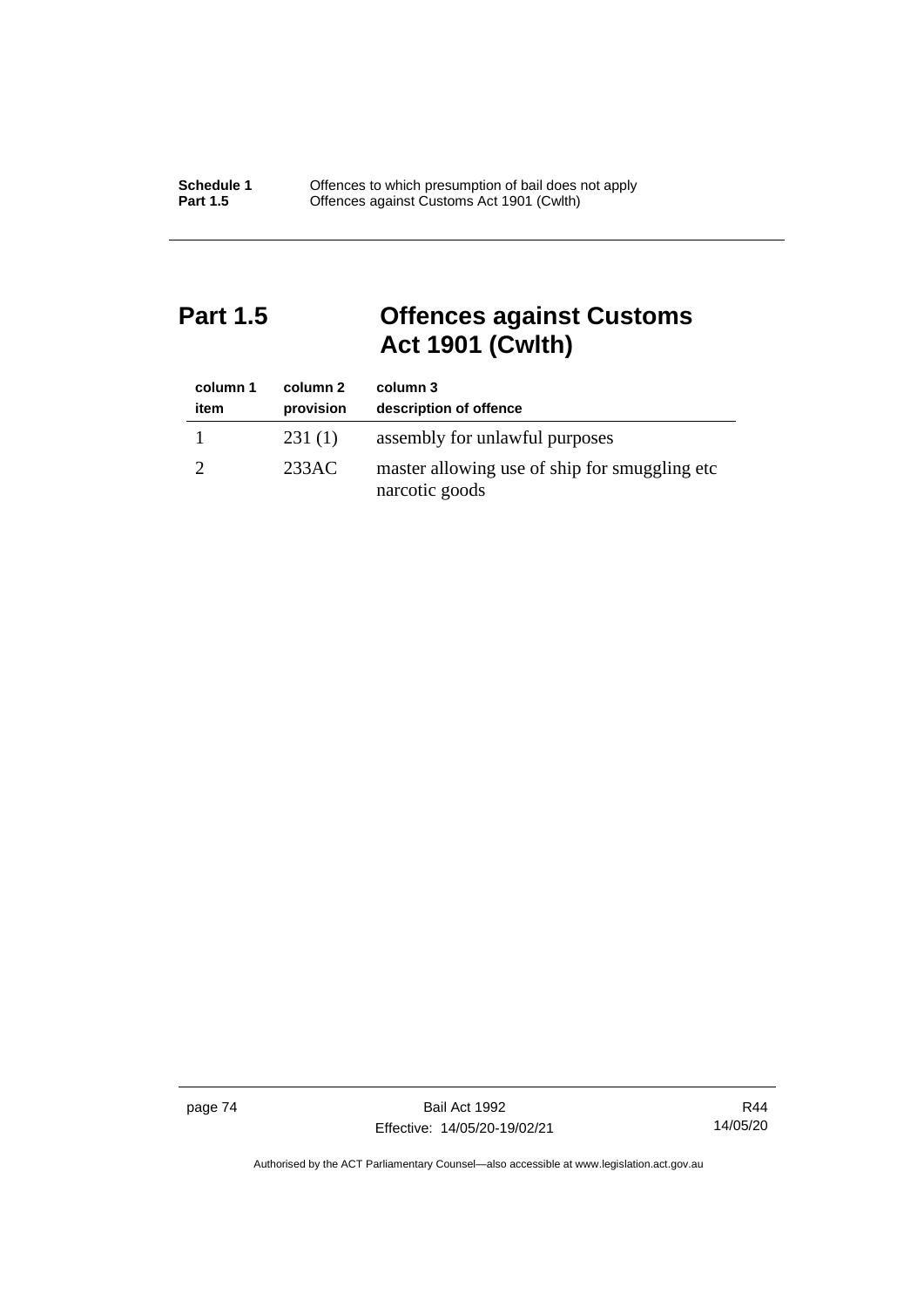# **Part 1.6 Offences against Criminal Code (Cwlth)**

| column 1       | column <sub>2</sub> | column 3                                                                                                                                              |
|----------------|---------------------|-------------------------------------------------------------------------------------------------------------------------------------------------------|
| item           | provision           | description of offence                                                                                                                                |
| 1              | 307.1               | importing and exporting commercial quantities of<br>border controlled drugs or border controlled plants                                               |
| $\overline{2}$ | 307.2               | importing and exporting marketable quantities of<br>border controlled drugs or border controlled plants                                               |
| 3              | 307.3               | importing and exporting border controlled drugs or<br>border controlled plants                                                                        |
| 4              | 307.5               | possessing commercial quantities of unlawfully<br>imported border controlled drugs or border controlled<br>plants                                     |
| 5              | 307.6               | possessing marketable quantities of unlawfully<br>imported border controlled drugs or border controlled<br>plants                                     |
| 6              | 307.8               | possessing commercial quantities of border controlled<br>drugs or border controlled plants reasonably suspected<br>of having been unlawfully imported |
| 7              | 307.9               | possessing marketable quantities of border controlled<br>drugs or border controlled plants reasonably suspected<br>of having been unlawfully imported |
| 8              | 307.11              | importing and exporting commercial quantities of<br>border controlled precursors                                                                      |
| 9              | 307.12              | importing and exporting marketable quantities of<br>border controlled precursors                                                                      |
| 10             | 307.13              | importing and exporting border controlled precursors                                                                                                  |

R44 14/05/20 page 75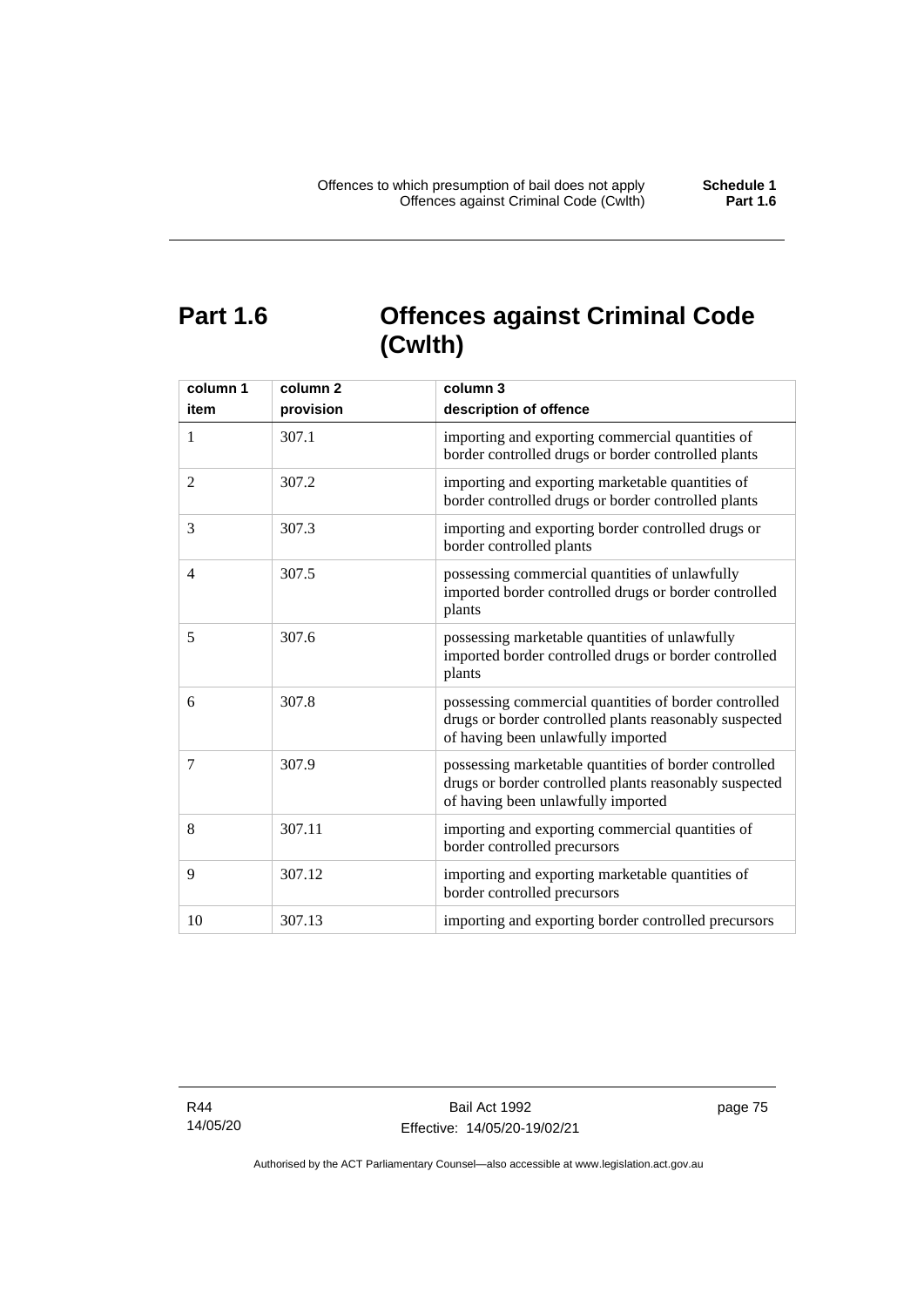**Dictionary** 

# **Dictionary**

(see s 3)

*Note 1* The [Legislation Act](http://www.legislation.act.gov.au/a/2001-14) contains definitions and other provisions relevant to this Act.

*Note 2* For example, the [Legislation Act,](http://www.legislation.act.gov.au/a/2001-14) dict, pt 1, defines the following terms:

- ACAT
- Act (see s 7)
- adult
- child
- Chief Magistrate
- chief police officer
- correctional centre
- director-general (see s 163)
- domestic partner (see s 169 (1))
- found guilty
- indictable offence (see s 190 (1))
- judge
- magistrate
- Magistrates Court
- penalty unit (see s 133)
- police officer
- **State**
- Supreme Court
- the Territory.

### *accused person* includes—

- (a) a person charged with, convicted of, or found guilty of, an offence; and
- (b) a person mentioned in section  $8(1)(c)$ , (d) or (e); and
- (c) a person whose conviction for an offence is stayed; and
- (d) a person subject to an order under the *[Crimes \(Sentencing\)](http://www.legislation.act.gov.au/a/2005-58)  Act [2005](http://www.legislation.act.gov.au/a/2005-58)*, section 17 (Non-conviction orders—general); and

| page 76 | Bail Act 1992                | R44      |
|---------|------------------------------|----------|
|         | Effective: 14/05/20-19/02/21 | 14/05/20 |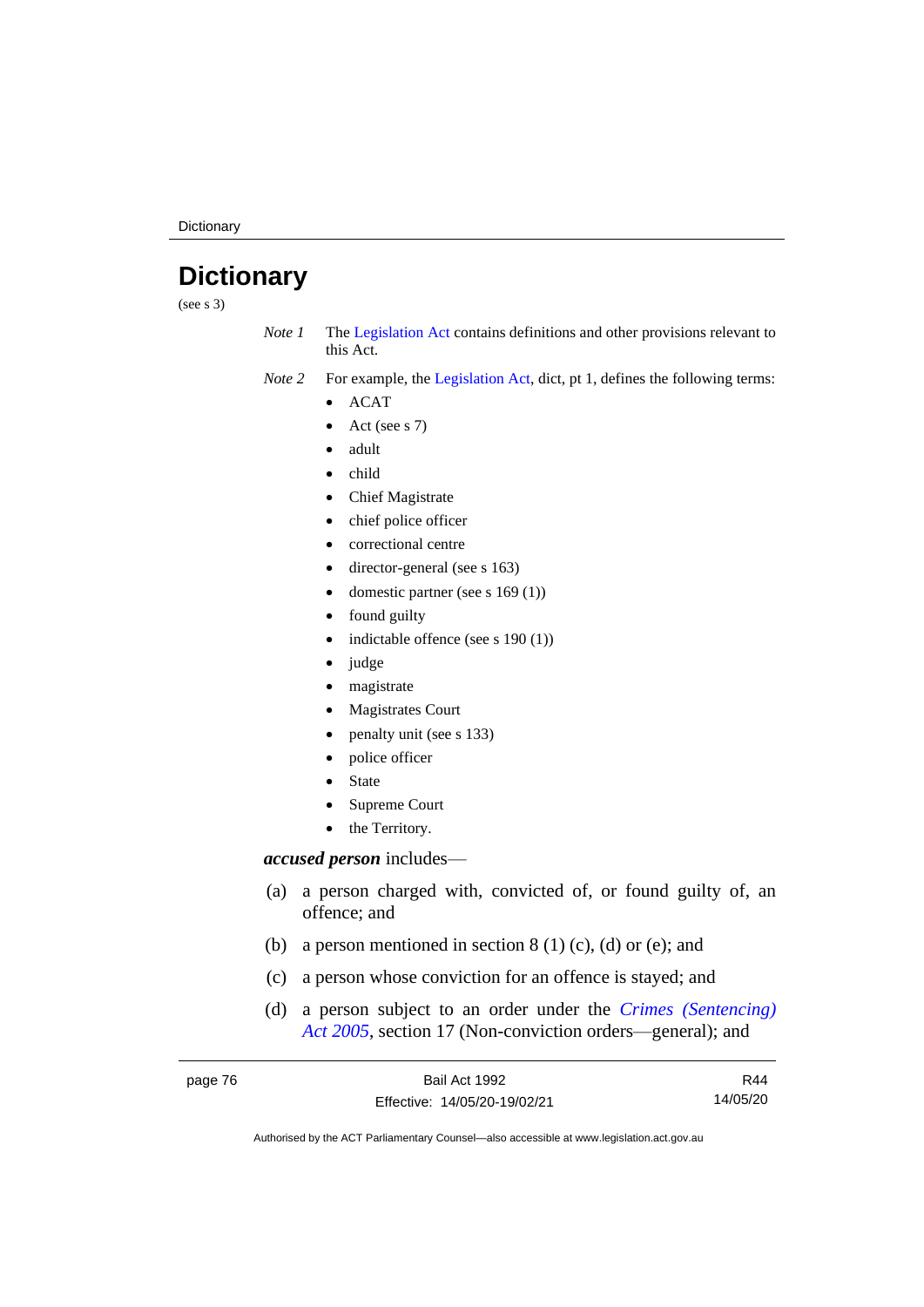- (e) a person in relation to whom an appeal relating to an offence is pending; and
- (f) a person in relation to whom a new trial has been ordered to be held for an offence.

*appeal* includes an application for leave to appeal and an appeal proceeding.

*applicable bail criteria*, for a decision about bail, means criteria under any of the following provisions applying to the decision:

- (a) section 9D (Bail for serious offence committed while charge for another is pending or outstanding);
- (b) section 9F (Family violence offence—bail by authorised officer);
- (c) section 22 (Criteria for granting bail to adults);
- (d) section 23 (Criteria for granting bail to children).

*authorised officer* means—

- (a) the chief police officer; or
- (b) a police officer exercising the functions of a superintendent or sergeant; or
- (c) another police officer authorised in writing by the chief police officer.

*bail* means an authorisation granted to a person under this Act to be at liberty.

*bail condition* means a condition on which bail is granted.

*bail order*, for part 4 (Grant of bail)—see section 19 (1).

*bail review application*, for part 4 (Grant of bail)—see section 12A.

page 77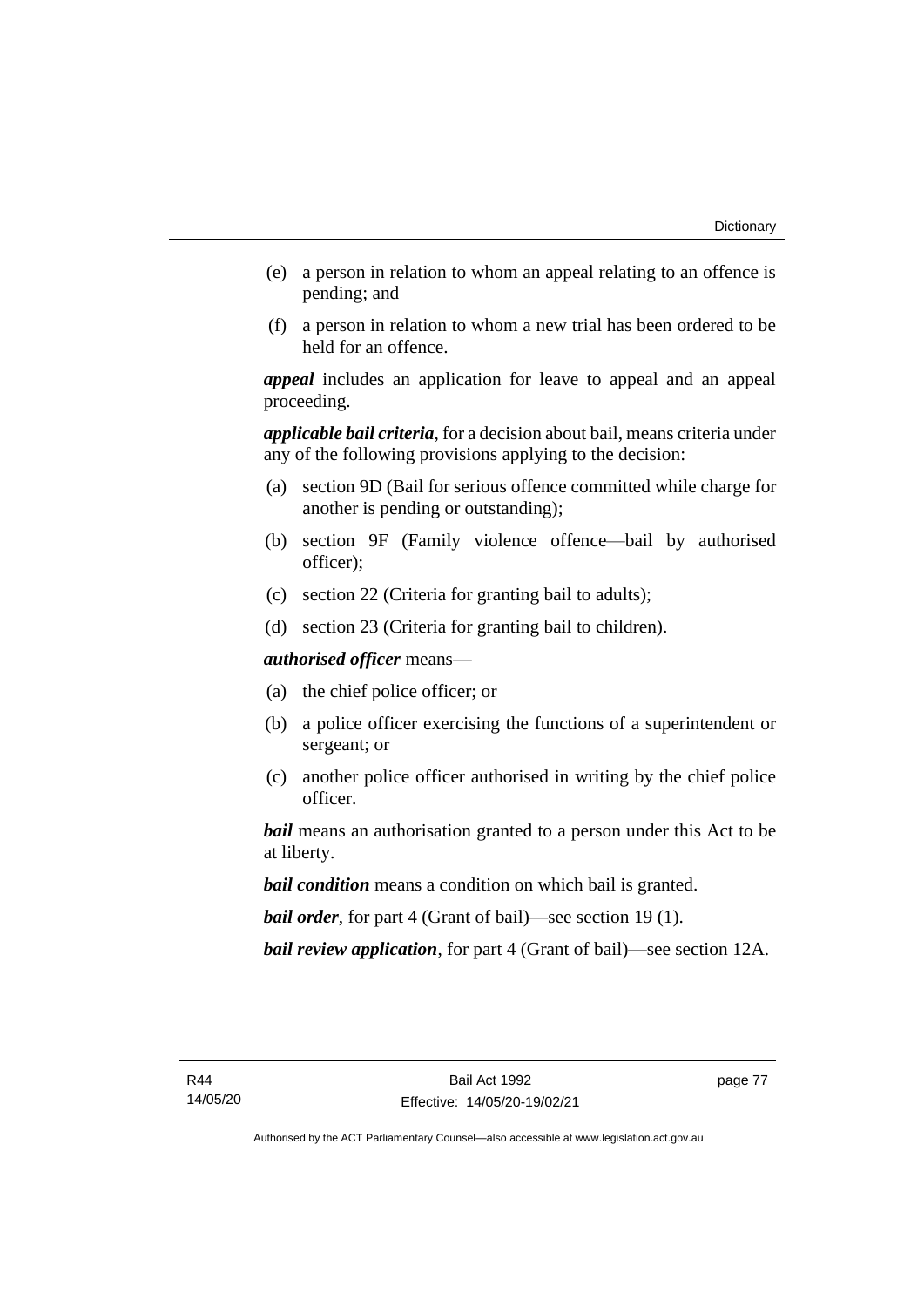*child*, of a person, includes a child—

- (a) who normally or regularly lives with the person; or
- (b) of whom the person is a guardian.

*court* means the Supreme Court or Magistrates Court.

*family violence offence*—see the *[Family Violence Act 2016](http://www.legislation.act.gov.au/a/2016-42)*, dictionary.

*grant*, in relation to bail (other than in section 22 (Criteria for granting bail to adults) or section 23 (Criteria for granting bail to children)), includes continue.

*offence* includes—

- (a) an alleged offence; and
- (b) except for section  $8(1)(a)$  and section  $9(1)$ 
	- (i) a breach of the peace or an apprehended breach of the peace; and
	- (ii) a breach of an obligation mentioned in section 8A (Entitlement to bail—breach of sentence obligations).

*parental responsibility*—a person has *parental responsibility* for a child or young person if the person has parental responsibility for the child or young person under the *Children and [Young People](http://www.legislation.act.gov.au/a/2008-19)  Act [2008](http://www.legislation.act.gov.au/a/2008-19)*.

*Note* Parental responsibility is dealt with in the *[Children and Young People Act](http://www.legislation.act.gov.au/a/2008-19)  [2008](http://www.legislation.act.gov.au/a/2008-19)*, div 1.3.2.

*surety*, in relation to an accused person, means a person other than the accused person who is subject to a liability under a bail condition mentioned in section 25 (1).

*undertaking to appear* means an undertaking given under section 28 (1) or (2A).

R44 14/05/20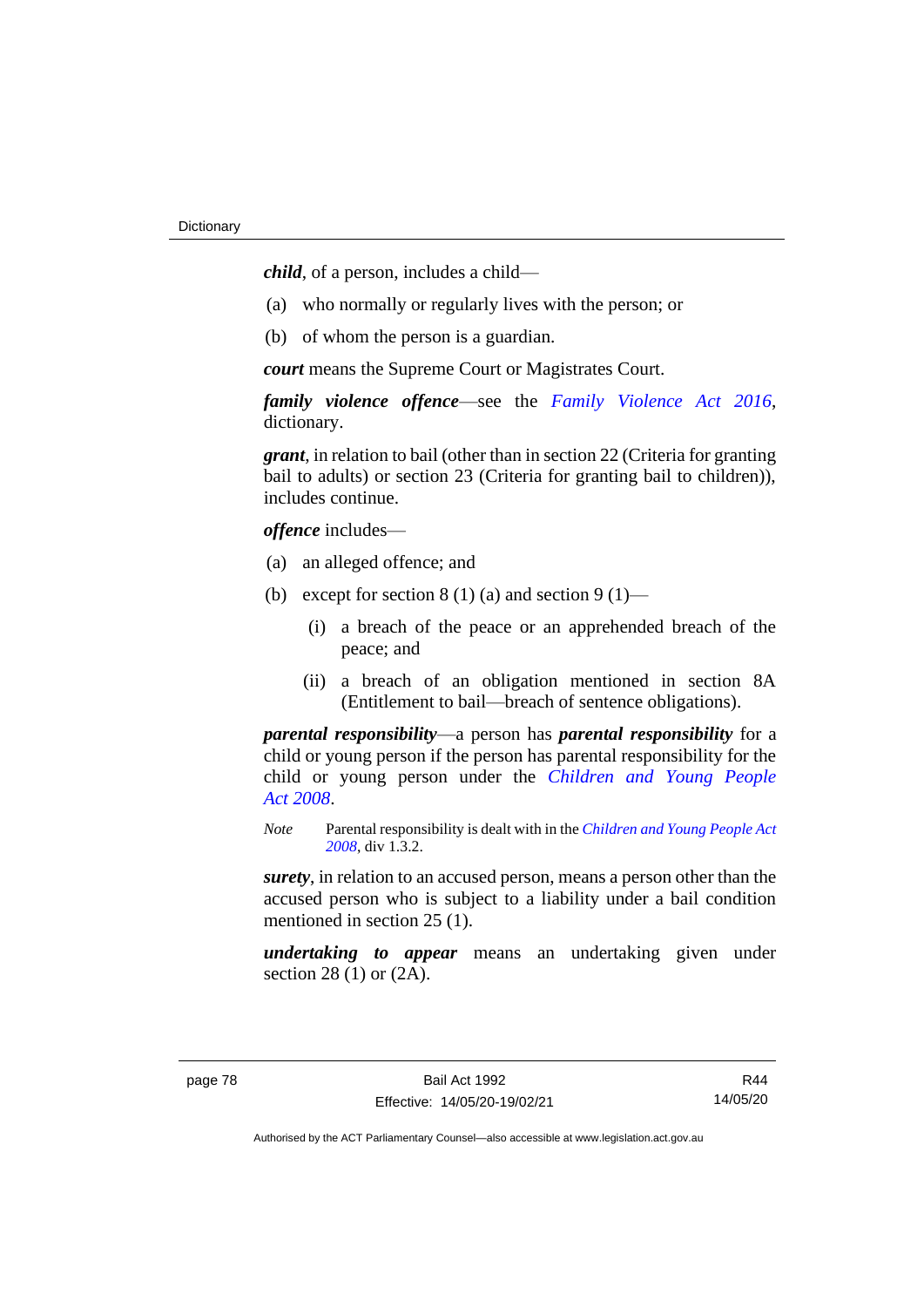*victim* in relation to an accused person, means—

- (a) a person (the *primary victim*) who suffers harm—
	- (i) in the course of, or because of, the commission of an offence of which the accused person is accused; or
	- (ii) in the course of assisting a police officer in the exercise of the officer's power to arrest the accused person or to take action to prevent the commission of an offence of which the accused person is accused; or
- (b) if a primary victim dies because of the commission of an offence of which the accused person is accused—anyone who was financially or psychologically dependent on the primary victim immediately before his or her death.

page 79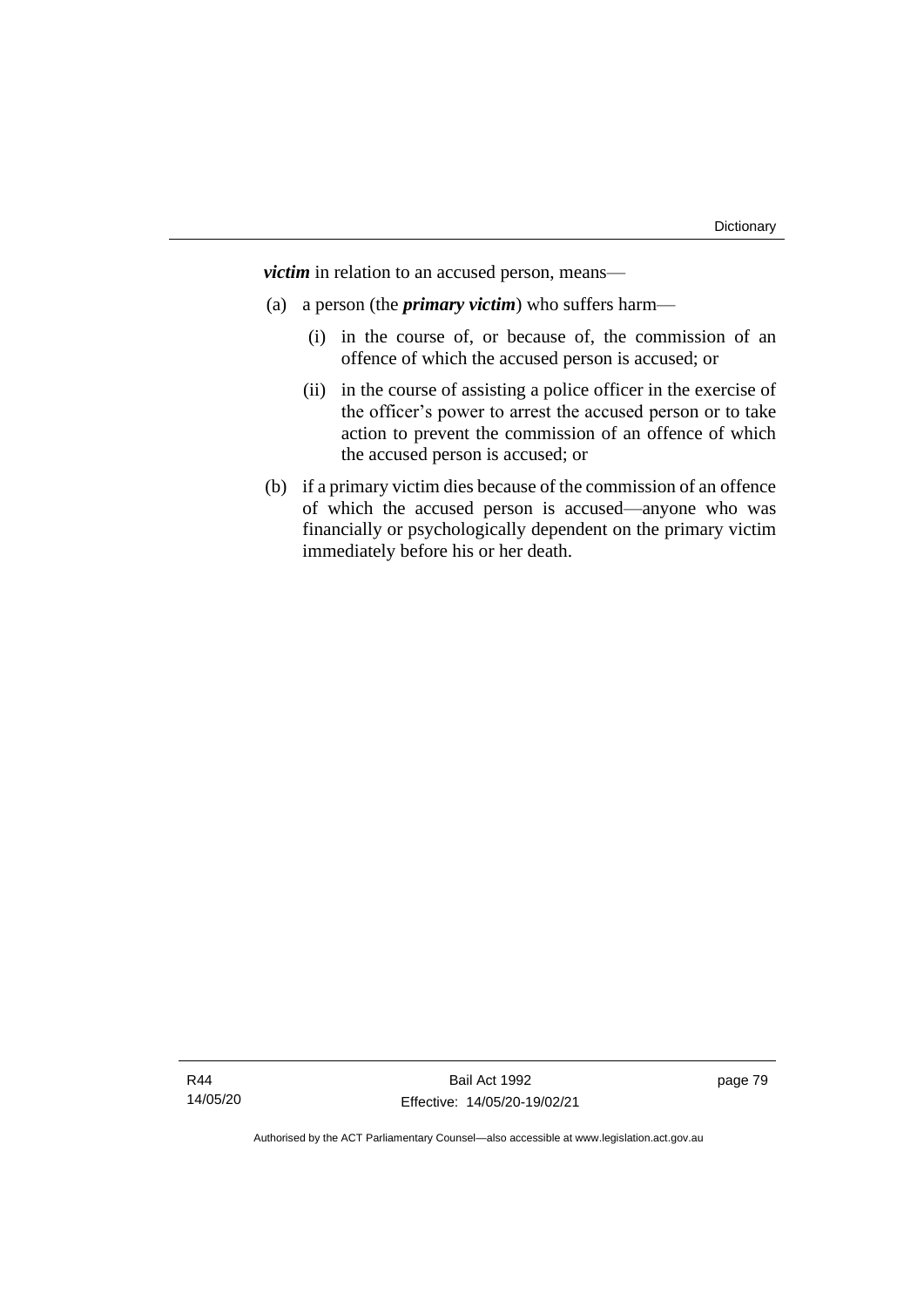1 About the endnotes

## **Endnotes**

### **1 About the endnotes**

Amending and modifying laws are annotated in the legislation history and the amendment history. Current modifications are not included in the republished law but are set out in the endnotes.

Not all editorial amendments made under the *[Legislation Act 2001](http://www.legislation.act.gov.au/a/2001-14)*, part 11.3 are annotated in the amendment history. Full details of any amendments can be obtained from the Parliamentary Counsel's Office.

Uncommenced amending laws are not included in the republished law. The details of these laws are underlined in the legislation history. Uncommenced expiries are underlined in the legislation history and amendment history.

If all the provisions of the law have been renumbered, a table of renumbered provisions gives details of previous and current numbering.

The endnotes also include a table of earlier republications.

| $A = Act$                                    | $NI =$ Notifiable instrument                |
|----------------------------------------------|---------------------------------------------|
| $AF =$ Approved form                         | $o = order$                                 |
| $am = amended$                               |                                             |
|                                              | $om = omitted/repealed$                     |
| $amdt = amendment$                           | $ord = ordinance$                           |
| $AR = Assembly resolution$                   | $orig = original$                           |
| $ch = chapter$                               | par = paragraph/subparagraph                |
| $CN =$ Commencement notice                   | $pres = present$                            |
| $def = definition$                           | $prev = previous$                           |
| $DI = Disallowable instrument$               | $(\text{prev}) = \text{previously}$         |
| $dict = dictionary$                          | $pt = part$                                 |
| $disallowed = disallowed by the Legislative$ | $r = rule/subrule$                          |
| Assembly                                     | $reloc = relocated$                         |
| $div = division$                             | $renum = renumbered$                        |
| $exp = expires/expired$                      | $R[X]$ = Republication No                   |
| $Gaz = gazette$                              | $RI = reissue$                              |
| $h dq =$ heading                             | $s = section/subsection$                    |
| $IA = Interpretation Act 1967$               | $sch = schedule$                            |
|                                              |                                             |
| ins = inserted/added                         | $sdiv = subdivision$                        |
| $LA =$ Legislation Act 2001                  | $SL = Subordinate$ law                      |
| $LR =$ legislation register                  | $sub =$ substituted                         |
| $LRA =$ Legislation (Republication) Act 1996 | $underlining = whole or part not commenced$ |
| $mod = modified/modification$                | or to be expired                            |

### **2 Abbreviation key**

page 80 Bail Act 1992 Effective: 14/05/20-19/02/21

R44 14/05/20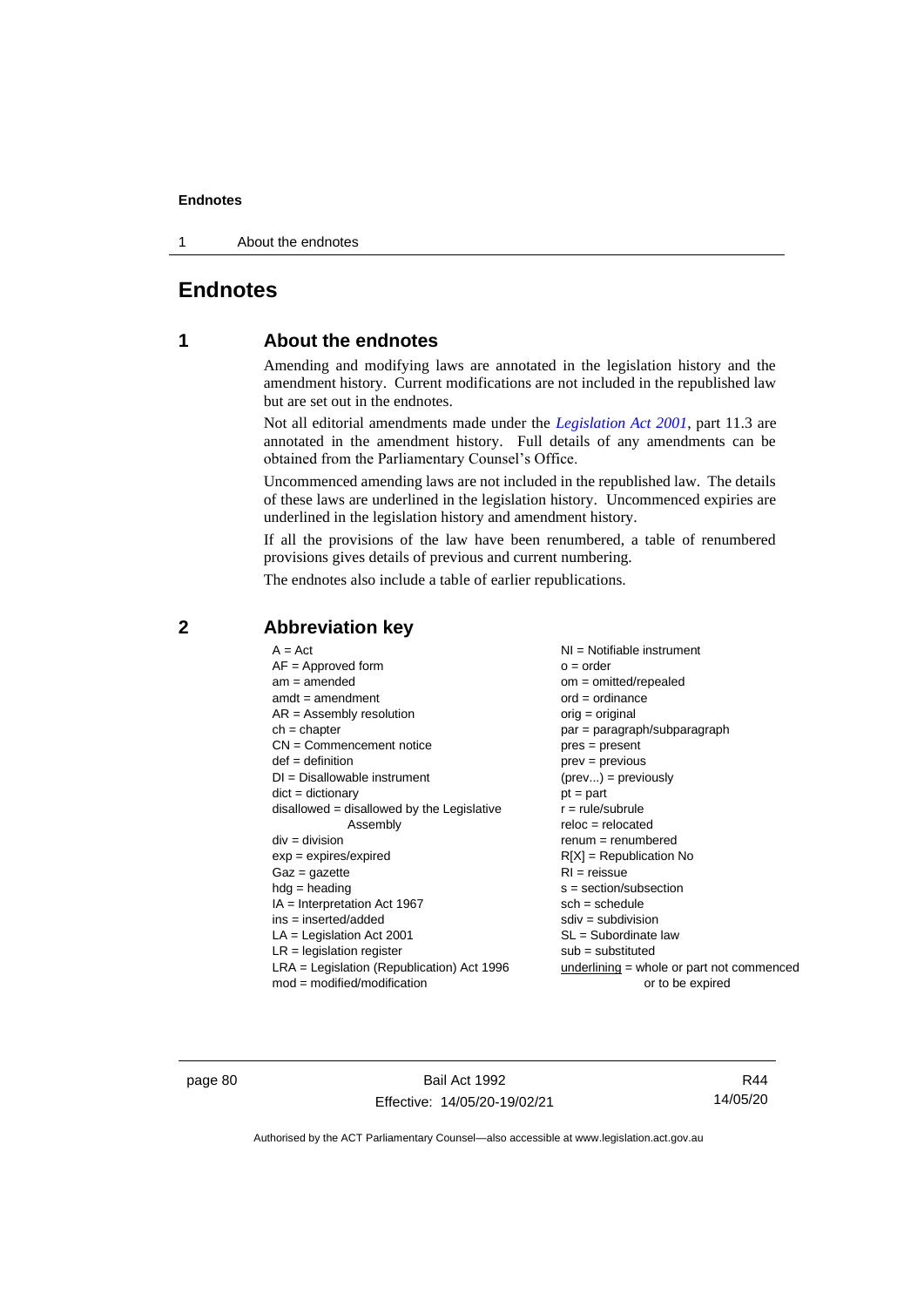### **3 Legislation history**

#### **Bail Act 1992 A1992-8**

notified 28 May 1992 (Gaz 1992 No S59) s 1, s 2 commenced 28 May 1992 (s 2 (1)) remainder commenced 28 November 1992 (s 2(3))

as amended by

#### **[Bail \(Amendment\) Act 1992](http://www.legislation.act.gov.au/a/1992-75) A1992-75**

notified 18 December 1992 (Gaz 1992 No S233) commenced 18 December 1992 (s 2)

#### **[Bail \(Amendment\) Act 1994](http://www.legislation.act.gov.au/a/1994-73) A1994-73**

notified 1 November 1994 (Gaz 1994 No S229) ss 1-3 commenced 1 November 1994 (s 2 (1)) remainder commenced 1 May 1995 (s 2 (3))

#### **[Crimes \(Amendment\) Act \(No 2\) 1994](http://www.legislation.act.gov.au/a/1994-75) A1994-75 sch 3**

notified 23 November 1994 (Gaz 1994 No S247) ss 1-3 commenced 23 November 1994 (s 2 (1)) sch 3 commenced 1 December 1994 (Gaz 1994 No S270)

#### **[Statute Law Revision \(Penalties\) Act 1994](http://www.legislation.act.gov.au/a/1994-81) A1994-81 sch**

notified 29 November 1994 (Gaz 1994 No S253) s 1, s 2 commenced 29 November 1994 (s 2 (1)) sch commenced 29 November 1994 (Gaz 1994 No S269)

#### **[Acts Revision \(Victims of Crime\) Act 1994](http://www.legislation.act.gov.au/a/1994-84) A1994-84 pt 2**

notified 15 December 1994 (Gaz 1994 No S280) s 1, s 2 commenced 15 December 1994 (s 2 (1)) pt 2 commenced 15 June 1995 (s 2 (3))

#### **[Remand Centres \(Amendment\) Act \(No 2\) 1996](http://www.legislation.act.gov.au/a/1996-81) A1996-81 s 7**

notified 20 December 1996 (Gaz 1996 No S328) ss 1-3 commenced 20 December 1996 (s 2 (1)) s 7 commenced 1 January 1997 (s 2 (2) and Gaz 1996 No S353)

### **[Bail \(Amendment\) Act 1997](http://www.legislation.act.gov.au/a/1997-22) A1997-22**

notified 29 May 1997 (Gaz 1997 No S136) ss 1-3 commenced 29 May 1997 (s 2 (1)) remainder commenced 30 May 1997 (s 2 (2) and Gaz 1997 No S149)

| R44      | Bail Act 1992                | page 81 |
|----------|------------------------------|---------|
| 14/05/20 | Effective: 14/05/20-19/02/21 |         |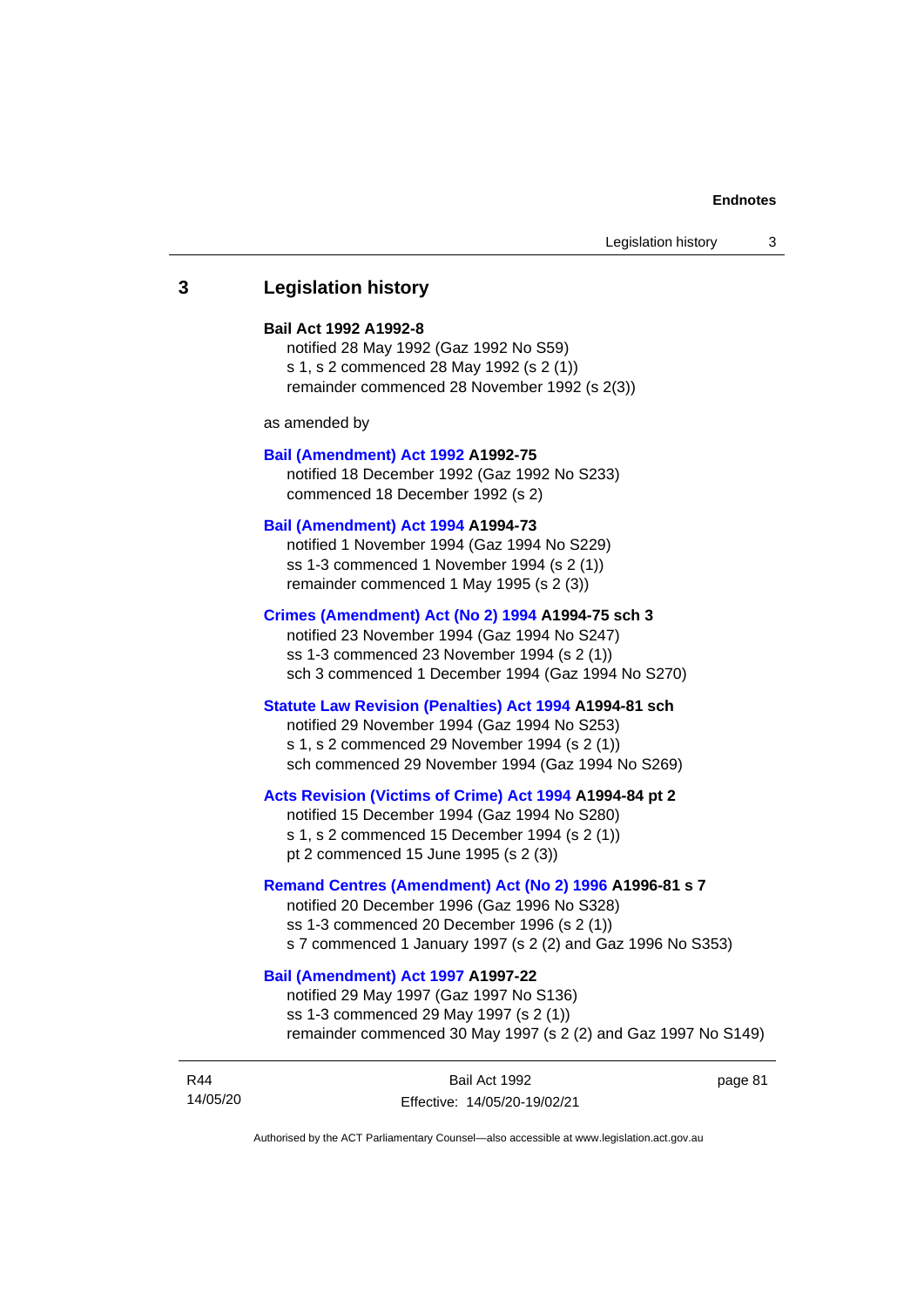| Legislation history<br>-3 |
|---------------------------|
|---------------------------|

#### **[Legal Practitioners \(Consequential Amendments\) Act 1997](http://www.legislation.act.gov.au/a/1997-96) A1997-96 sch 1**

notified 1 December 1997 (Gaz 1997 No S380) s 1, s 2 commenced 1 December 1997 (s 2 (1)) sch 1 commenced 1 June 1998 (s 2 (2))

### **[Bail \(Amendment\) Act 1998](http://www.legislation.act.gov.au/a/1998-39) A1998-39**

notified 14 October 1998 (Gaz 1998 No 41) ss 1-3 commenced 14 October 1998 (s 2 (1)) remainder commenced 19 October 1998 (Gaz 1998 No 41)

# **[Children and Young People \(Consequential Amendments\) Act 1999](http://www.legislation.act.gov.au/a/1999-64)**

### **A1999-64 sch 2**

notified 10 November 1999 (Gaz 1999 No 45) s 1, s 2 commenced 10 November 1999 (s 2 (1)) remainder commenced 10 May 2000 (s 2 (2))

#### **[Road Transport Legislation Amendment Act 1999](http://www.legislation.act.gov.au/a/1999-79) A1999-79**

notified 1 March 2000 (Gaz 1999 No S65) commenced 1 March 2000 (s 2 and Gaz 2000 No S5)

### **[Bail Amendment Act 2001](http://www.legislation.act.gov.au/a/2001-25) A2001-25 pt 2**

notified 24 May 2001 (Gaz 2001 No 21) commenced 24 May 2001 (s 2)

### **[Legislation \(Consequential Amendments\) Act 2001](http://www.legislation.act.gov.au/a/2001-44) A2001-44 pt 30**

notified 26 July 2001 (Gaz 2001 No 30) s 1, s 2 commenced 26 July 2001 (IA s 10B) pt 30 commenced 12 September 2001 (s 2 and see Gaz 2001 No S65)

#### **[Supreme Court Amendment Act 2001 \(No 2\)](http://www.legislation.act.gov.au/a/2001-54) A2001-54 sch 2 pt 2.2**

notified 15 August 2001 (Gaz 2001 No S57) commenced 15 August 2001 (s 2 (1))

#### **[Bail Amendment Act 2001 \(No 2\)](http://www.legislation.act.gov.au/a/2001-60) A2001-60**

notified 10 September 2001 (Gaz 2001 No S66) s 1, s 2 commenced 10 September 2001 (IA s 10B) remainder commenced 24 September 2001 (s 2)

page 82 Bail Act 1992 Effective: 14/05/20-19/02/21

R44 14/05/20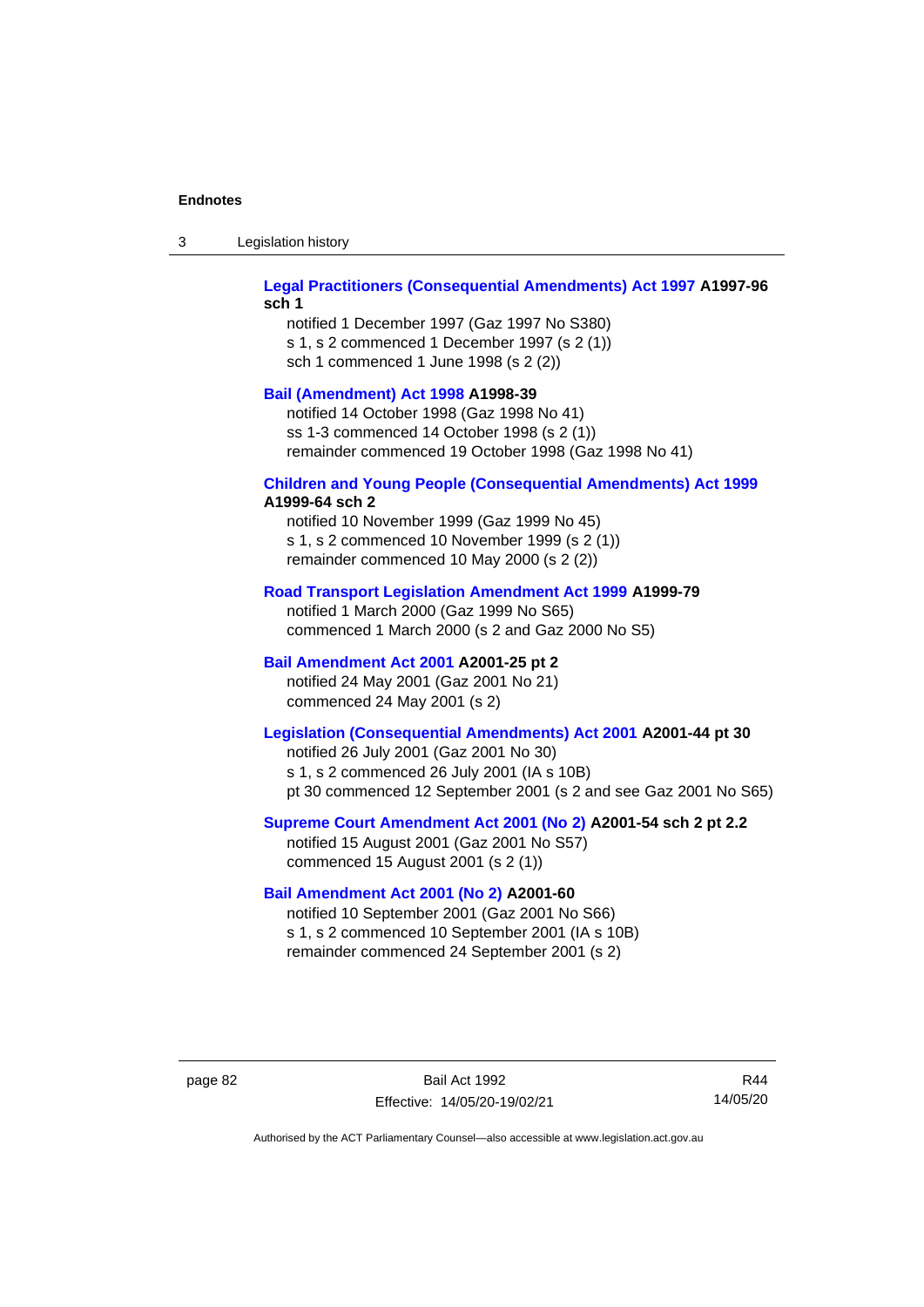### **[Protection Orders \(Consequential Amendments\) Act 2001](http://www.legislation.act.gov.au/a/2001-90) A2001-90 sch 1 pt 1**

notified LR 27 September 2001

s 1, s 2 commenced 27 September 2001 (LA s 75)

sch 1 pt 1 commenced 27 March 2002 (s 2 and see the Protection [Orders Act 2001,](http://www.legislation.act.gov.au/a/2001-89) s 3 and LA s 79)

#### **[Legislation Amendment Act 2002](http://www.legislation.act.gov.au/a/2002-11) A2002-11 amdt 2.5, amdt 2.6**

notified LR 27 May 2002 s 1, s 2 commenced 27 May 2002 (LA s 75) amdt 2.5, amdt 2.6 commenced 28 May 2002 (s 2 (2))

### **[Criminal Code 2002](http://www.legislation.act.gov.au/a/2002-51) A2002-51 pt 1.1**

notified LR 20 December 2002 s 1, s 2 commenced 20 December 2002 (LA s 75) pt 1.1 commenced 1 January 2003 (s 2 (1))

#### **[Legislation \(Gay, Lesbian and Transgender\) Amendment Act 2003](http://www.legislation.act.gov.au/a/2003-14) A2003-14 sch 1 pt 1.2**

notified LR 27 March 2003 s 1, s 2 commenced 27 March 2003 (LA s 75) sch 1 pt 1.1 commenced 28 March 2003 (s 2)

#### **[Bail Amendment Act 2004](http://www.legislation.act.gov.au/a/2004-14) A2004-14**

notified LR 26 March 2004 s 1, s 2 commenced 26 March 2004 (LA s 75 (1)) s 44 commenced 26 June 2004 (s 2 (2) (a)) remainder commenced 26 June 2004 (s 2 (1))

#### **[Criminal Code \(Theft, Fraud, Bribery and Related Offences\)](http://www.legislation.act.gov.au/a/2004-15)  [Amendment Act 2004](http://www.legislation.act.gov.au/a/2004-15) A2004-15 sch 3 pt 3.1**

notified LR 26 March 2004 s 1, s 2 commenced 26 March 2004 (LA s 75 (1)) sch 3 pt 3.1 commenced 26 June 2004 (s 2 (2) and see [Bail](http://www.legislation.act.gov.au/a/2004-14)  [Amendment Act 2004](http://www.legislation.act.gov.au/a/2004-14) A2004-14 s 2)

#### **[Criminal Code \(Serious Drug Offences\) Amendment Act 2004](http://www.legislation.act.gov.au/a/2004-56) A2004-56 sch 1 pt 1.1**

notified LR 6 September 2004 s 1, s 2 commenced 6 September 2004 (LA s 75 (1)) sch 1 pt 1.1 commenced 6 March 2005 (s 2 and LA s 79)

R44 14/05/20

Bail Act 1992 Effective: 14/05/20-19/02/21 page 83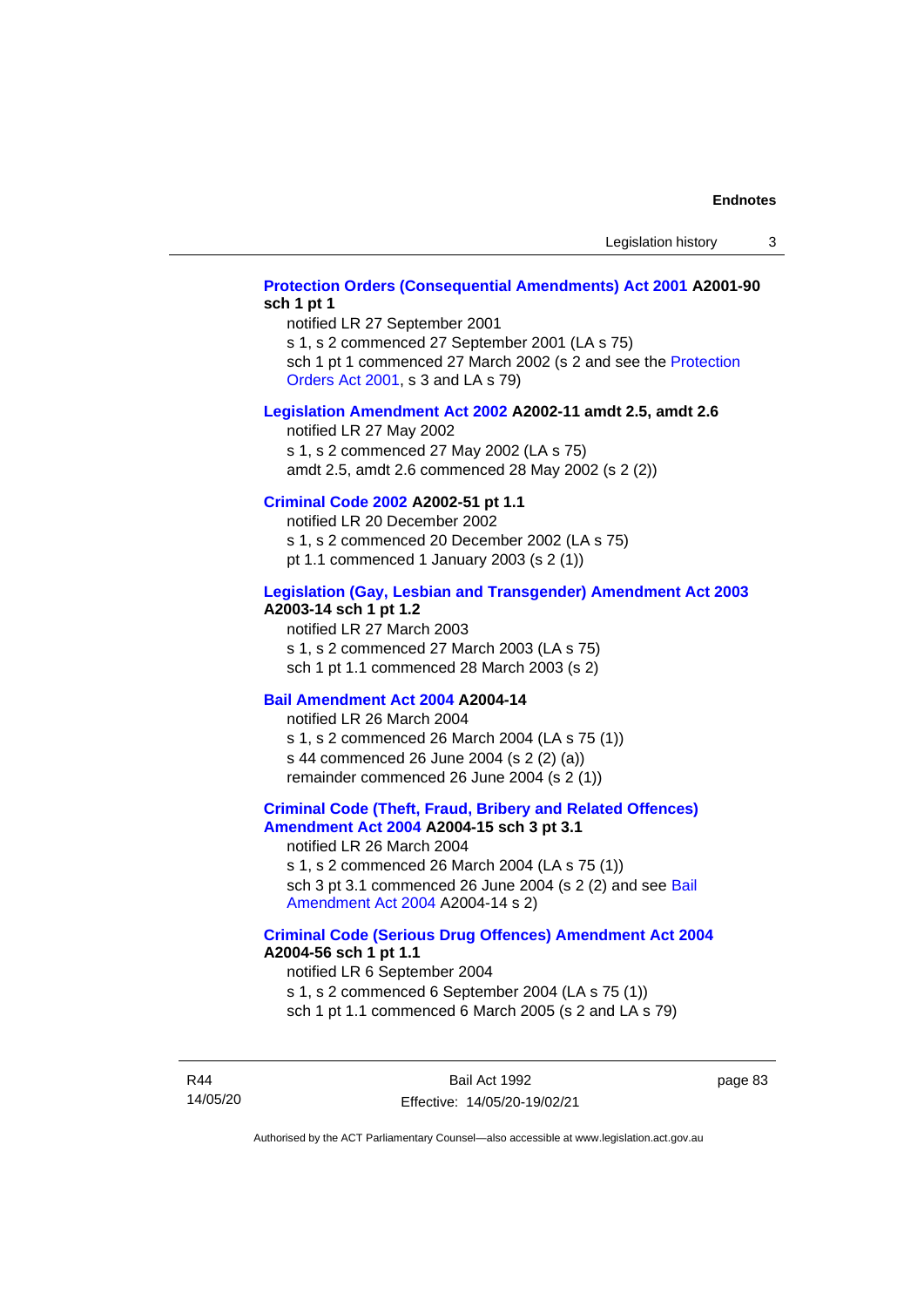3 Legislation history

#### **[Court Procedures \(Consequential Amendments\) Act 2004](http://www.legislation.act.gov.au/a/2004-60) A2004-60 sch 1 pt 1.5**

notified LR 2 September 2004

s 1, s 2 commenced 2 September 2004 (LA s 75 (1)) sch 1 pt 1.5 commenced 10 January 2005 (s 2 and see [Court](http://www.legislation.act.gov.au/a/2004-59)  [Procedures Act](http://www.legislation.act.gov.au/a/2004-59) 2004 A2004-59, s 2 and [CN2004-29\)](http://www.legislation.act.gov.au/cn/2004-29/default.asp)

#### **[Justice and Community Safety Legislation Amendment Act 2005](http://www.legislation.act.gov.au/a/2005-5) A2005-5 pt 3**

notified LR 23 February 2005 s 1, s 2 commenced 23 February 2005 (LA s 75 (1)) pt 3 commenced 24 February 2005 (s 2 (2))

#### **[Domestic Violence and Protection Orders Amendment Act 2005](http://www.legislation.act.gov.au/a/2005-13) A2005-13 sch 1 pt 1.1**

notified LR 24 March 2005 s 1, s 2 commenced 24 March 2005 (LA s 75 (1)) sch 1 pt 1.1 commenced 25 March 2005 (s 2)

### **[Statute Law Amendment Act 2005](http://www.legislation.act.gov.au/a/2005-20) A2005-20 sch 3 pt 3.4**

notified LR 12 May 2005

s 1, s 2 taken to have commenced 8 March 2005 (LA s 75 (2)) sch 3 pt 3.4 commenced 2 June 2005 (s 2 (1))

#### **[Criminal Code Harmonisation Act 2005](http://www.legislation.act.gov.au/a/2005-54) A2005-54 sch 1 pt 1.7**

notified LR 27 October 2005 s 1, s 2 commenced 27 October 2005 (LA s 75 (1)) sch 1 pt 1.7 commenced 24 November 2005 (s 2)

### **[Sentencing Legislation Amendment](http://www.legislation.act.gov.au/a/2006-23) Act 2006 A2006-23 sch 1 pt 1.2**

notified LR 18 May 2006 s 1, s 2 commenced 18 May 2006 (LA s 75 (1)) sch 1 pt 1.2 commenced 2 June 2006 (s 2 (1) and see [Crimes](http://www.legislation.act.gov.au/a/2005-59)  [\(Sentence Administration\) Act 2005](http://www.legislation.act.gov.au/a/2005-59) A2005-59 s 2, [Crimes](http://www.legislation.act.gov.au/a/2005-58)  [\(Sentencing\) Act 2005](http://www.legislation.act.gov.au/a/2005-58) A2005-58, s 2 and LA s 79)

#### **[Justice and Community Safety Legislation Amendment Act 2006](http://www.legislation.act.gov.au/a/2006-40) A2006-40 sch 2 pt 2.6**

notified LR 28 September 2006 s 1, s 2 commenced 28 September 2006 (LA s 75 (1)) sch 2 pt 2.6 commenced 29 September 2006 (s 2 (1))

page 84 Bail Act 1992 Effective: 14/05/20-19/02/21

R44 14/05/20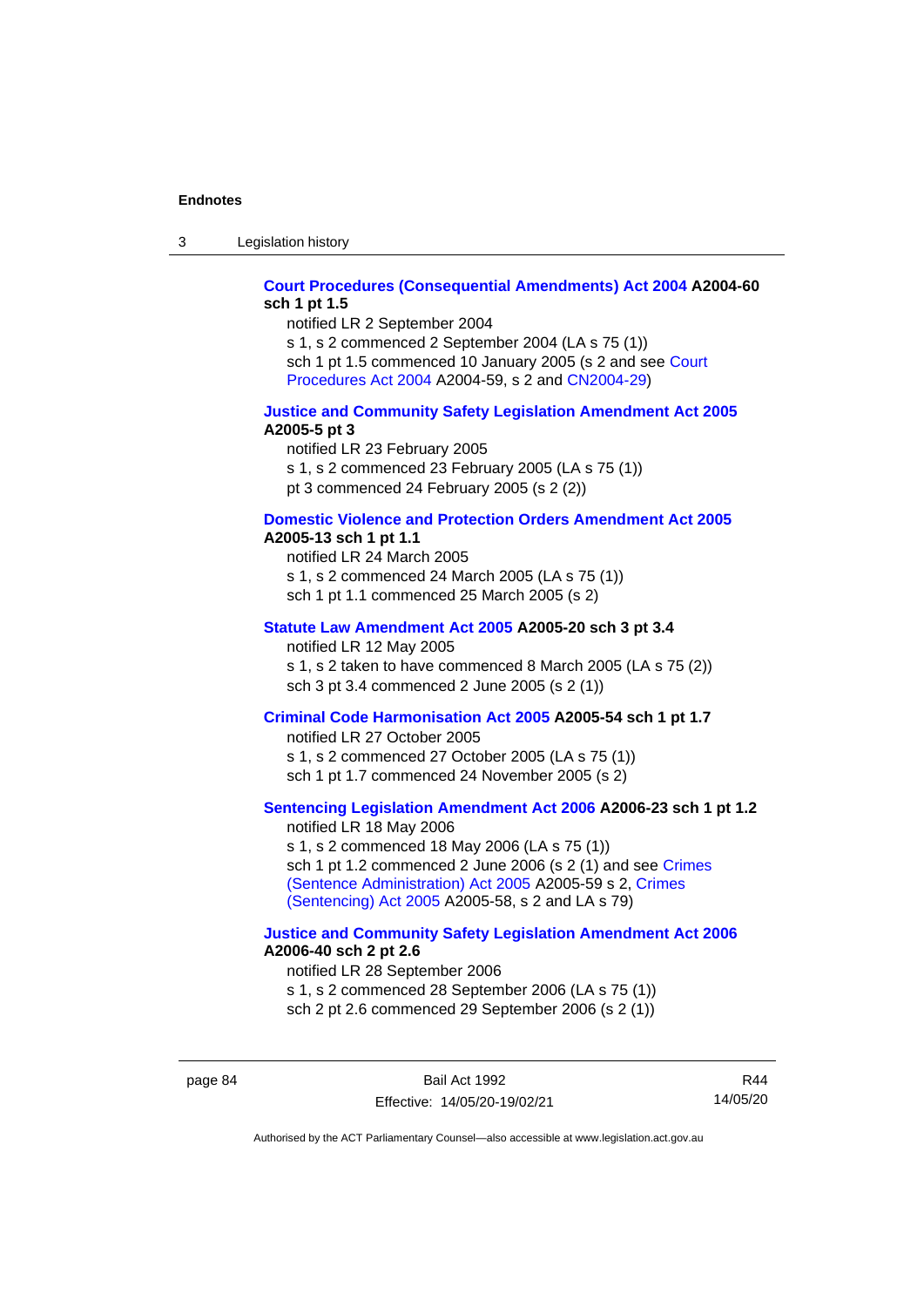### **[Justice and Community Safety Legislation Amendment Act 2008](http://www.legislation.act.gov.au/a/2008-7) A2008-7 sch 1 pt 1.3**

notified LR 16 April 2008

s 1, s 2 commenced 16 April 2008 (LA s 75 (1))

sch 1 pt 1.3 commenced 7 May 2008 (s 2)

#### **[Children and Young People \(Consequential Amendments\) Act 2008](http://www.legislation.act.gov.au/a/2008-20) A2008-20 sch 2 pt 2.1, sch 3 pt 3.2, sch 4 pt 4.1**

notified LR 17 July 2008

s 1, s 2 commenced 17 July 2008 (LA s 75 (1))

s 3 commenced 18 July 2008 (s 2 (1))

sch 2 pt 2.1 commenced 9 September 2008 (s 2 (3) and see Children [and Young People Act 2008](http://www.legislation.act.gov.au/a/2008-19) A2008-19, s 2 and [CN2008-13\)](http://www.legislation.act.gov.au/cn/2008-13/default.asp) sch 3 pt 3.2 commenced 27 October 2008 (s 2 (4) and see Children [and Young People Act 2008](http://www.legislation.act.gov.au/a/2008-19) A2008-19, s 2 and [CN2008-13\)](http://www.legislation.act.gov.au/cn/2008-13/default.asp) sch 4 pt 4.1 commenced 27 February 2009 (s 2 (5) and see [Children](http://www.legislation.act.gov.au/a/2008-19)  [and Young People Act 2008](http://www.legislation.act.gov.au/a/2008-19) A2008-19, s 2 and [CN2008-17 \(](http://www.legislation.act.gov.au/cn/2008-17/default.asp)and see [CN2008-13\)](http://www.legislation.act.gov.au/cn/2008-13/default.asp))

#### **[Medicines, Poisons and Therapeutic Goods Act](http://www.legislation.act.gov.au/a/2008-26#history) 2008 A2008-26 sch 2 pt 2.2**

notified LR 14 August 2008 s 1, s 2 commenced 14 August 2008 (LA s 75 (1)) sch 2 pt 2.2 commenced 14 February 2009 (s 2 and LA s 79)

#### **[ACT Civil and Administrative Tribunal Legislation Amendment](http://www.legislation.act.gov.au/a/2008-36)  Act [2008](http://www.legislation.act.gov.au/a/2008-36) A2008-36 sch 1 pt 1.6**

notified LR 4 September 2008

s 1, s 2 commenced 4 September 2008 (LA s 75 (1)) sch 1 pt 1.6 commenced 2 February 2009 (s 2 (1) and see ACT Civil [and Administrative Tribunal Act 2008](http://www.legislation.act.gov.au/a/2008-35) A2008-35, s 2 (1) and [CN2009-2\)](http://www.legislation.act.gov.au/cn/2009-2/default.asp)

#### **[Domestic Violence and Protection Orders Act 2008](http://www.legislation.act.gov.au/a/2008-46#history) A2008-46 sch 3 pt 3.1**

notified LR 10 September 2008

s 1, s 2 commenced 10 September 2008 (LA s 75 (1))

sch 3 pt 3.1 commenced 30 March 2009 (s 2)

page 85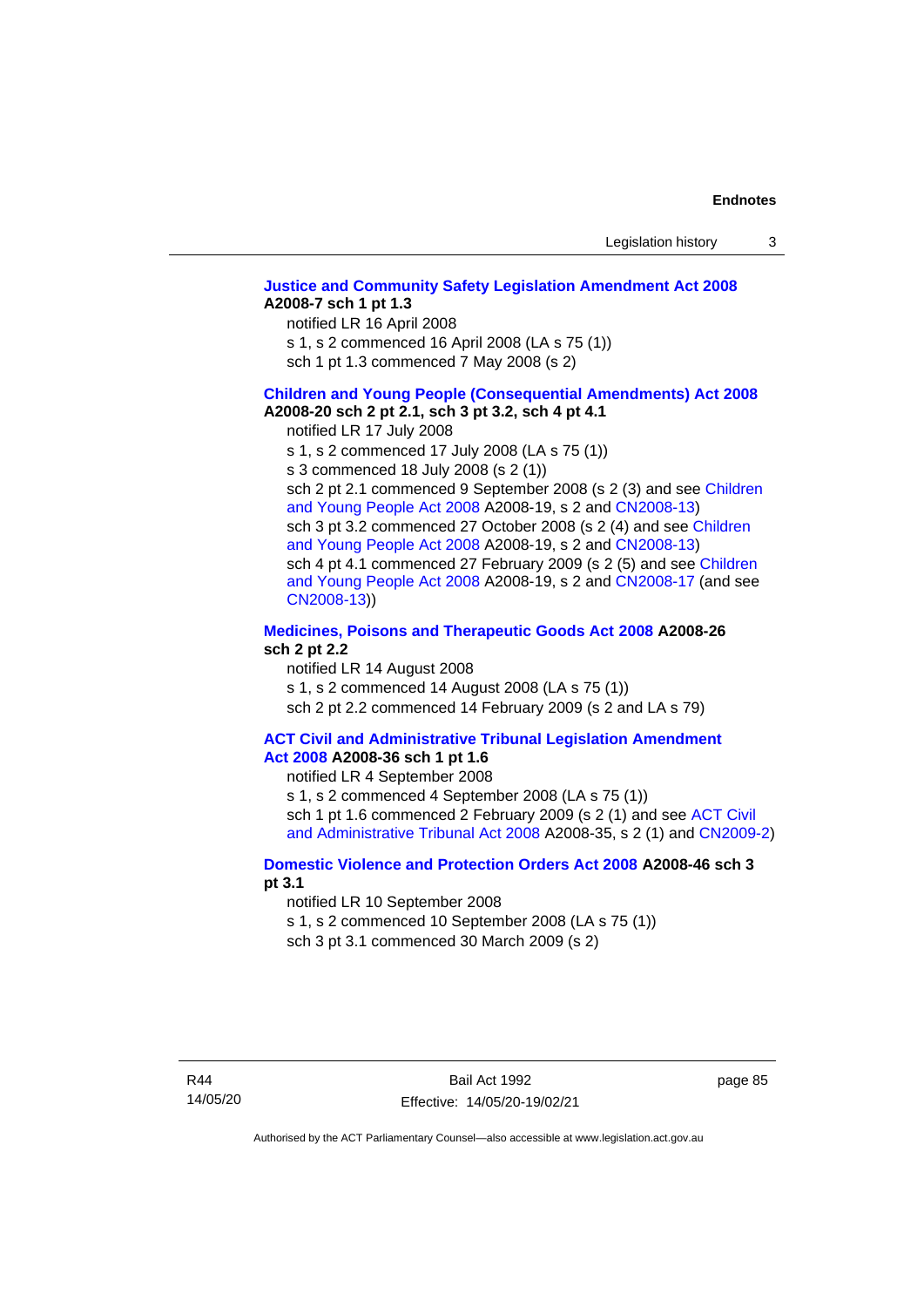3 Legislation history

### **[Justice and Community Safety Legislation Amendment](http://www.legislation.act.gov.au/a/2009-7)  Act [2009](http://www.legislation.act.gov.au/a/2009-7) A2009-7 sch 1 pt 1.1**

notified LR 5 March 2009

s 1, s 2 commenced 5 March 2009 (LA s 75 (1)) sch 1 pt 1.1 commenced 30 March 2009 (s 2 (2) and see [Domestic](http://www.legislation.act.gov.au/a/2008-46)  [Violence and Protection Orders Act 2008](http://www.legislation.act.gov.au/a/2008-46) A2008-46 s 2)

#### **[Crimes Legislation Amendment Act 2009](http://www.legislation.act.gov.au/a/2009-24) A2009-24 sch 1 pt 1.1**

notified LR 3 September 2009

s 1, s 2 commenced 3 September 2009 (LA s 75 (1))

sch 1 pt 1.1 commenced 4 September 2009 (s 2)

# **[Crimes \(Sentence Administration\) Amendment Act 2010](http://www.legislation.act.gov.au/a/2010-21) A2010-21**

**sch 1 pt 1.1**

notified LR 30 June 2010 s 1, s 2 commenced 30 June 2010 (LA s 75 (1)) sch 1 pt 1.1 commenced 1 July 2010 (s 2)

#### **[Bail Amendment Act 2011](http://www.legislation.act.gov.au/a/2011-2) A2011-2**

notified LR 22 February 2011 s 1, s 2 commenced 22 February 2011 (LA s 75 (1)) remainder commenced 16 May 2011 (s 2 and [CN2011-6\)](http://www.legislation.act.gov.au/cn/2011-6/default.asp)

#### **[Statute Law Amendment Act 2011](http://www.legislation.act.gov.au/a/2011-3) A2011-3 sch 3 pt 3.3**

notified LR 22 February 2011 s 1, s 2 commenced 22 February 2011 (LA s 75 (1)) sch 3 pt 3.3 commenced 1 March 2011 (s 2)

#### **[Courts Legislation Amendment Act 2011](http://www.legislation.act.gov.au/a/2011-13) A2011-13 sch 1 pt 1.1**

notified LR 11 May 2011 s 1, s 2 commenced 11 May 2011 (LA s 75 (1)) sch 1 pt 1.1 commenced 25 July 2011 (s 2 and [CN2011-8\)](http://www.legislation.act.gov.au/cn/2011-8/default.asp)

#### **[Administrative \(One ACT Public Service Miscellaneous Amendments\)](http://www.legislation.act.gov.au/a/2011-22)  Act [2011](http://www.legislation.act.gov.au/a/2011-22) A2011-22 sch 1 pt 1.16**

notified LR 30 June 2011 s 1, s 2 commenced 30 June 2011 (LA s 75 (1)) sch 1 pt 1.16 commenced 1 July 2011 (s 2 (1))

R44 14/05/20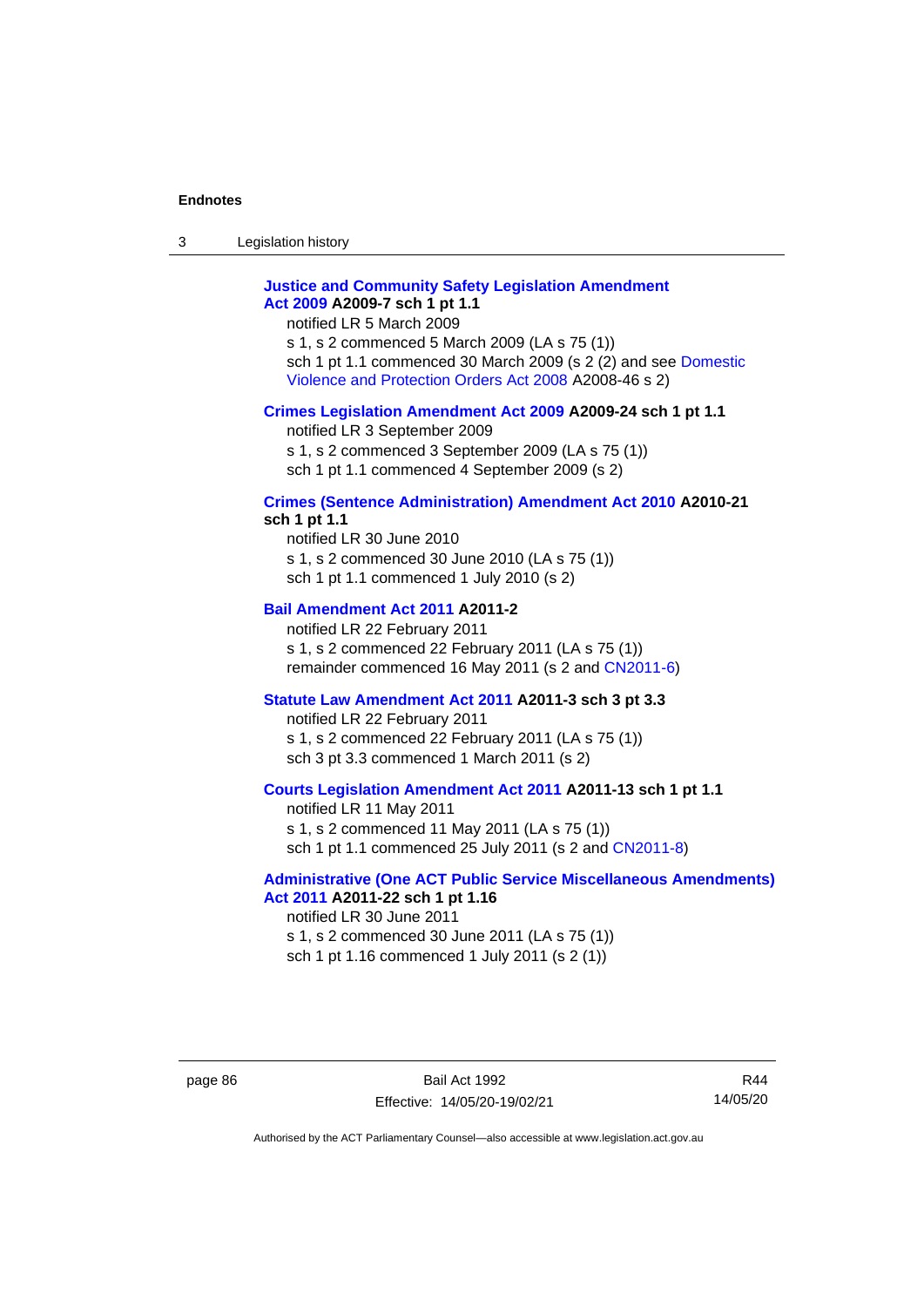### **[Crimes Legislation Amendment Act 2013 \(No 2\)](http://www.legislation.act.gov.au/a/2013-50) A2013-50 pt 2**

notified LR 9 December 2013

s 1, s 2 commenced 9 December 2013 (LA s 75)

pt 2 commenced 10 December 2013 (s 2 (2))

#### **[Crimes Legislation Amendment Act 2015 \(No 2\)](http://www.legislation.act.gov.au/a/2015-36) A2015-36 pt 2**

notified LR 1 October 2015

s 1, s 2 commenced 1 October 2015 (LA s 75)

pt 2 commenced 2 October 2015 (s 2)

#### **[Mental Health Act 2015](http://www.legislation.act.gov.au/a/2015-38#history) A2015-38 sch 2 pt 2.4 div 2.4.1**

notified LR 7 October 2015 s 1, s 2 commenced 7 October 2015 (LA s 75 (1)) sch 2 pt 2.4 div 2.4.1 commenced 1 March 2016 (s 2 (1) and see [Mental Health \(Treatment and Care\) Amendment Act 2014](http://www.legislation.act.gov.au/a/2014-51/default.asp) A2014-51, s 2 (as am by [A2015-38](http://www.legislation.act.gov.au/a/2015-38) amdt 2.54))

### **[Crimes \(Sentencing and Restorative Justice\) Amendment Act 2016](http://www.legislation.act.gov.au/a/2016-4/default.asp) A2016-4 sch 1 pt 1.2**

notified LR 24 February 2016 s 1, s 2 commenced 24 February 2016 (LA s 75 (1)) sch 1 pt 1.2 commenced 2 March 2016 (s 2 (1))

#### **[Protection of Rights \(Services\) Legislation Amendment Act 2016](http://www.legislation.act.gov.au/a/2016-13)  [\(No](http://www.legislation.act.gov.au/a/2016-13) 2) A2016-13 sch 1 pt 1.4**

notified LR 16 March 2016

s 1, s 2 commenced 16 March 2016 (LA s 75 (1)) sch 1 pt 1.4 commenced 1 April 2016 (s 2 and see [Protection of Rights](http://www.legislation.act.gov.au/a/2016-1/default.asp)  (Services) Legislation [Amendment Act 2016](http://www.legislation.act.gov.au/a/2016-1/default.asp) A2016-1 s 2)

### **[Family Violence Act 2016](http://www.legislation.act.gov.au/a/2016-42#history) A2016-42 sch 2 pt 2.1, sch 3 pt 3.1 (as am by [A2017-10](http://www.legislation.act.gov.au/a/2017-10/default.asp) s 7)**

notified LR 18 August 2016 s 1, s 2 commenced 18 August 2016 (LA s 75 (1)) sch 2 pt 2.1, sch 3 pt 3.1 commenced 1 May 2017 (s 2 (2) as am by [A2017-10](http://www.legislation.act.gov.au/a/2017-10/default.asp) s 7)

page 87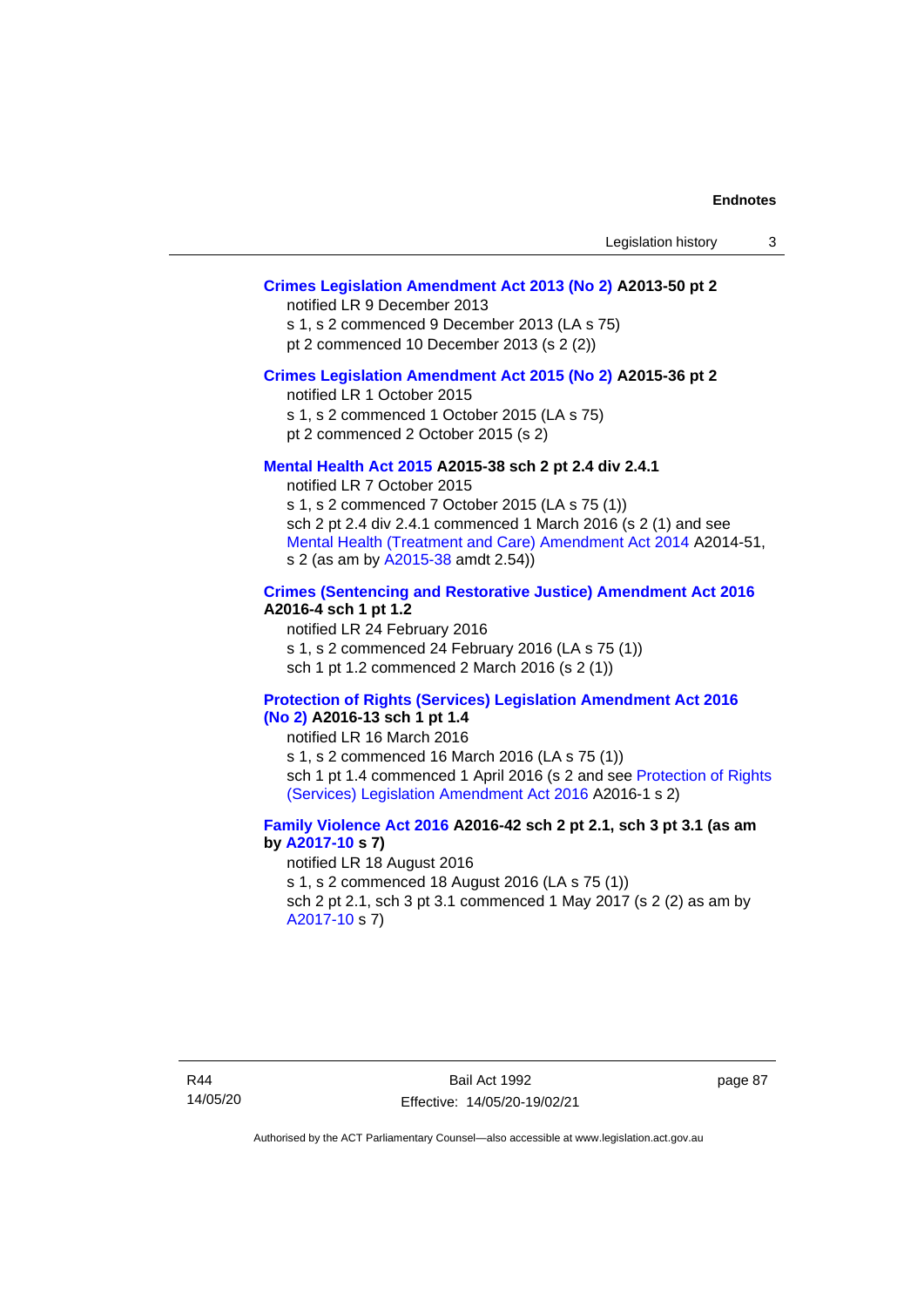3 Legislation history

### **[Crimes \(Serious and Organised Crime\) Legislation Amendment](http://www.legislation.act.gov.au/a/2016-48/default.asp)  Act [2016](http://www.legislation.act.gov.au/a/2016-48/default.asp) A2016-48 pt 2**

notified LR 23 August 2016

- s 1, s 2 commenced 23 August 2016 (LA s 75 (1))
- s 8, s 9 commenced 1 May 2017 (s 2 (3))
- pt 2 remainder commenced 1 May 2017 (s 2 (2))

#### **[Family and Personal Violence Legislation Amendment Act 2017](http://www.legislation.act.gov.au/a/2017-10/default.asp) A2017-10 s 7**

- notified LR 6 April 2017
- s 1, s 2 commenced 6 April 2017 (LA s 75 (1))
- s 7 commenced 30 April 2017 (s 2 (1))
- *Note* This Act only amends the Family Violence Act 2016 [A2016-42.](http://www.legislation.act.gov.au/a/2016-42/default.asp)

#### **[Crimes Legislation Amendment Act 2019](http://www.legislation.act.gov.au/a/2019-23) A2019-23 pt 2**

- notified LR 8 August 2019
- s 1, s 2 commenced 8 August 2019 (LA s 75 (1))
- pt 2 commenced 8 November 2019 (s 2 (3))

#### **[Sentencing \(Drug and Alcohol Treatment Orders\) Legislation](http://www.legislation.act.gov.au/a/2019-31)  [Amendment Act 2019](http://www.legislation.act.gov.au/a/2019-31) A2019-31 pt 2**

notified LR 9 October 2019

s 1, s 2 commenced 9 October 2019 (LA s 75 (1)) pt 2 commenced 3 December 2019 (s 2 (1) and [CN2019-19\)](https://www.legislation.act.gov.au/cn/2019-19/)

### **[COVID-19 Emergency Response Legislation Amendment Act 2020](http://www.legislation.act.gov.au/a/2020-14/)**

### **A2020-14 sch 1 pt 1.2**

notified LR 13 May 2020

s 1, s 2 taken to have commenced 30 March 2020 (LA s 75 (2))

amdt 1.6 awaiting commencement

sch 1 pt 1.2 remainder commenced 14 May 2020 (s 2 (1))

page 88 Bail Act 1992 Effective: 14/05/20-19/02/21

R44 14/05/20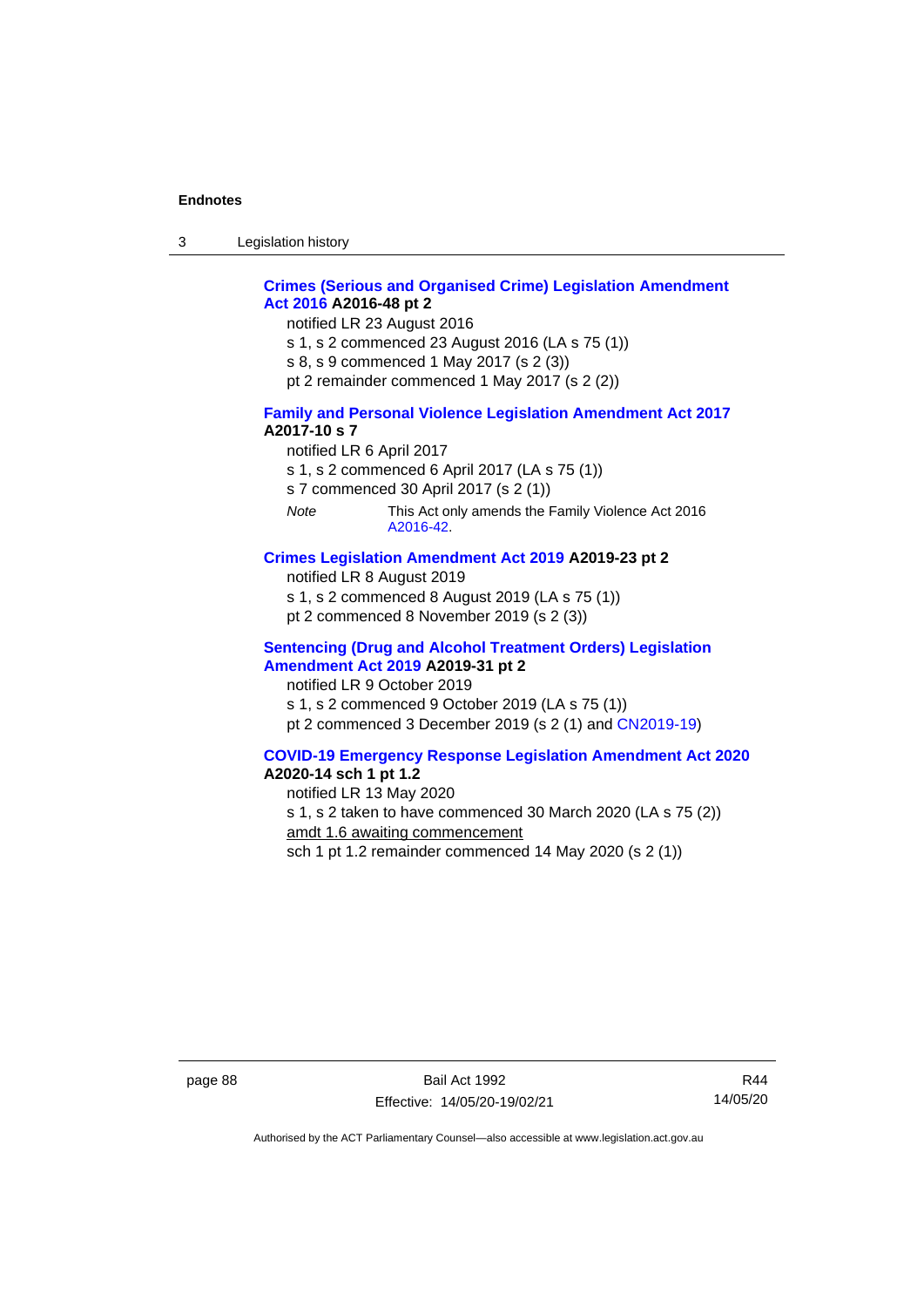# **4 Amendment history**

| Name of Act       |                                                                                              |
|-------------------|----------------------------------------------------------------------------------------------|
| s 1               | sub A2004-14 amdt 1.1                                                                        |
| <b>Dictionary</b> |                                                                                              |
| s 2               | om A2001-44 amdt 1.316                                                                       |
|                   | ins A2004-14 amdt 1.1                                                                        |
|                   | am A2005-13 amdt 1.1; A2006-23 amdt 1.4; A2015-38                                            |
|                   | amdt 2.56                                                                                    |
| <b>Notes</b>      |                                                                                              |
| s 3               | (prev s 3) am A1994-73 s 4; s (2) pars renum R6 LA;<br>A2004-14 s 4                          |
|                   | def <i>appeal</i> om A2004-14 amdt 1.1                                                       |
|                   | def applicable bail criteria ins A2001-25 s 4                                                |
|                   | am A2001-60 s 4                                                                              |
|                   | om A2004-14 amdt 1.1                                                                         |
|                   | def <b>authorised officer</b> sub A2001-25 s 5                                               |
|                   | om A2004-14 amdt 1.1                                                                         |
|                   | def bail om A2004-14 amdt 1.1                                                                |
|                   | def bail condition om A2004-14 amdt 1.1                                                      |
|                   | def bail undertaking om A1994-73 s 4                                                         |
|                   | def <i>child</i> sub A1997-22 s 4                                                            |
|                   | om A2004-14 amdt 1.1                                                                         |
|                   | def <i>clerk</i> om A2004-14 amdt 1.1                                                        |
|                   | def <i>court</i> om A2004-14 amdt 1.1                                                        |
|                   | def <i>Crimes Act</i> om R3 LRA                                                              |
|                   | def de facto spouse ins A1997-22 s 4                                                         |
|                   | om A2003-14 amdt 1.4                                                                         |
|                   | def domestic violence offence sub A1997-22 s 4; A1998-39                                     |
|                   | s 4                                                                                          |
|                   | am A1999-79 sch 3                                                                            |
|                   | sub A2001-90 amdt 1.1                                                                        |
|                   | par (e) exp 27 March 2002 (see s 60)<br>am A2002-11 amdt 2.5; pars renum R7 LA (see A2002-11 |
|                   | amdt 2.6); A2002-51 amdt 1.1                                                                 |
|                   | om A2004-14 amdt 1.1                                                                         |
|                   | def <i><b>harm</b></i> ins A1994-84 s 4                                                      |
|                   | om A2004-14 amdt 1.1                                                                         |
|                   | def <i>household member</i> ins A1997-22 s 4                                                 |
|                   | om A2001-90 amdt 1.2                                                                         |
|                   | def <i>judge</i> om A2004-14 amdt 1.1                                                        |
|                   | def <b>offence</b> sub A1994-73 s 4                                                          |
|                   | om A2004-14 amdt 1.1                                                                         |
|                   | def outstanding ins A2001-60 s 5                                                             |
|                   | om A2004-14 amdt 1.1                                                                         |
|                   |                                                                                              |

R44 14/05/20

Bail Act 1992 Effective: 14/05/20-19/02/21 page 89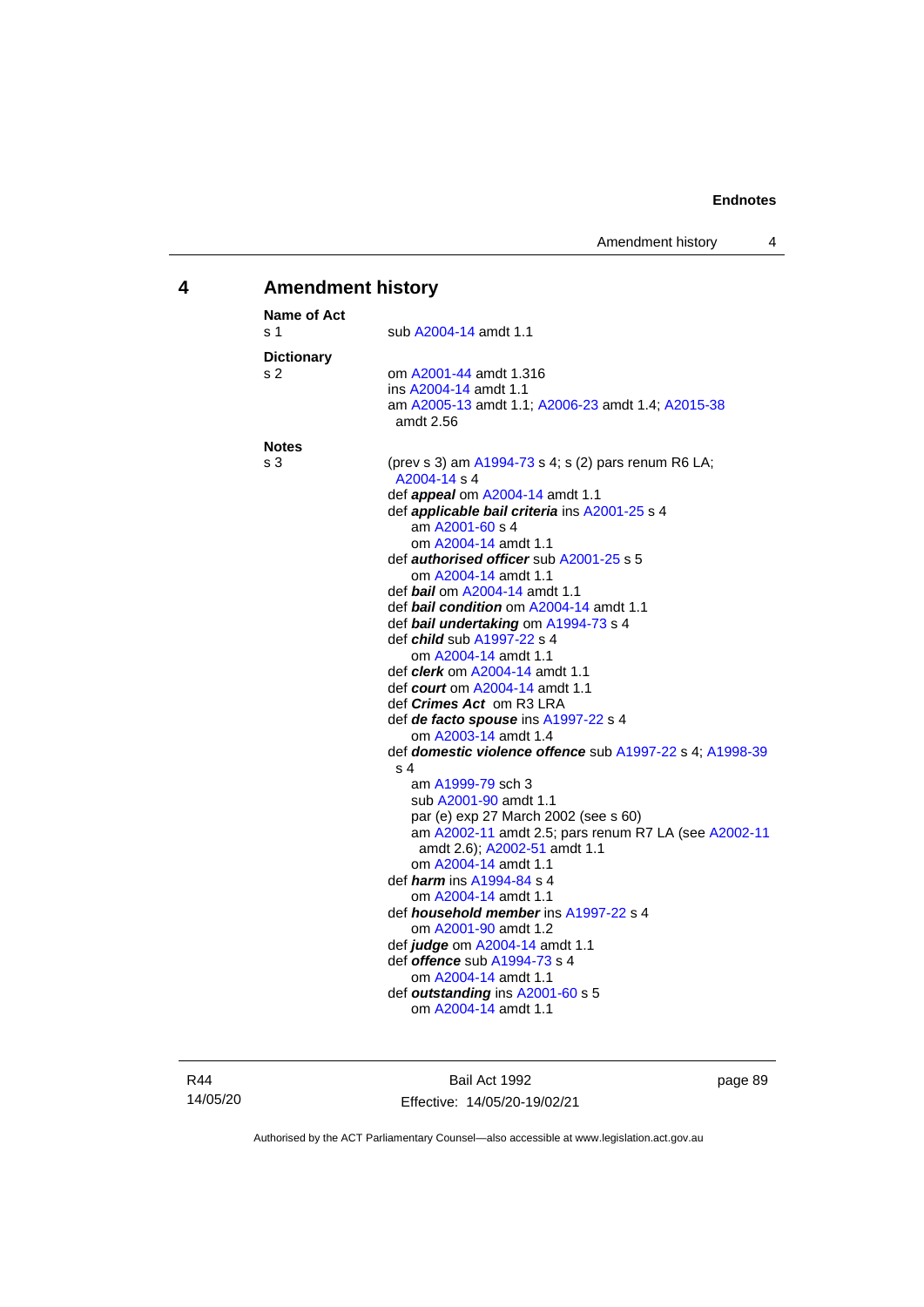4 Amendment history

```
def pending ins A2001-60 s 5
                    om A2004-14 amdt 1.1
                 def relative ins A1997-22 s 4
                    sub A2001-90 amdt 1.3
                    am A2003-14 amdt 1.5
                    om A2004-14 amdt 1.1
                 def relevant person ins A2001-90 amdt 1.4
                    am A2003-14 amdt 1.6, amdt 1.7
                    om A2004-14 amdt 1.1
                 def remand centre om A2004-14 amdt 1.1
                 def serious offence ins A2001-25 s 6
                    sub A2001-60 s 6
                    om A2004-14 amdt 1.1
                 def spouse ins A1997-22 s 4 (b)
                    om A2003-14 amdt 1.8
                 def undertaking to appear om A2004-14 amdt 1.1
                 def victim ins A1994-84 s 4
                    om A2004-14 amdt 1.1
                 pres s 3 sub A2004-14 amdt 1.1
Offences against Act—application of Criminal Code etc
s 3A  A2005-54 amdt 1.44
Act applies to children
s 4 am R3 LRA
                 sub A2004-14 amdt 1.2
Availability of bail
 A2004-14 s 5
When bail may be granted and rights following
div 2.1 hdg ins A2004-14 s 5When may bail be granted?
s 5 am A2001-25 s 7
                 sub A2004-14 s 5
Rights following grant of bail
s 6 sub A2004-14 s 5
                 am A2019-23 s 4
Presumption for bail<br>div 2.2 hdg ins
                  A2004-14 s 5
Div 2.2 subject to div 2.3 and div 2.4
s 7 am A1992-75 s 4; A1994-73 s 5; A1997-22 s 5; A1998-39 s 5; 
                  A2001-90 amdt 1.5
                 sub A2004-14 s 5
```
page 90 Bail Act 1992 Effective: 14/05/20-19/02/21

R44 14/05/20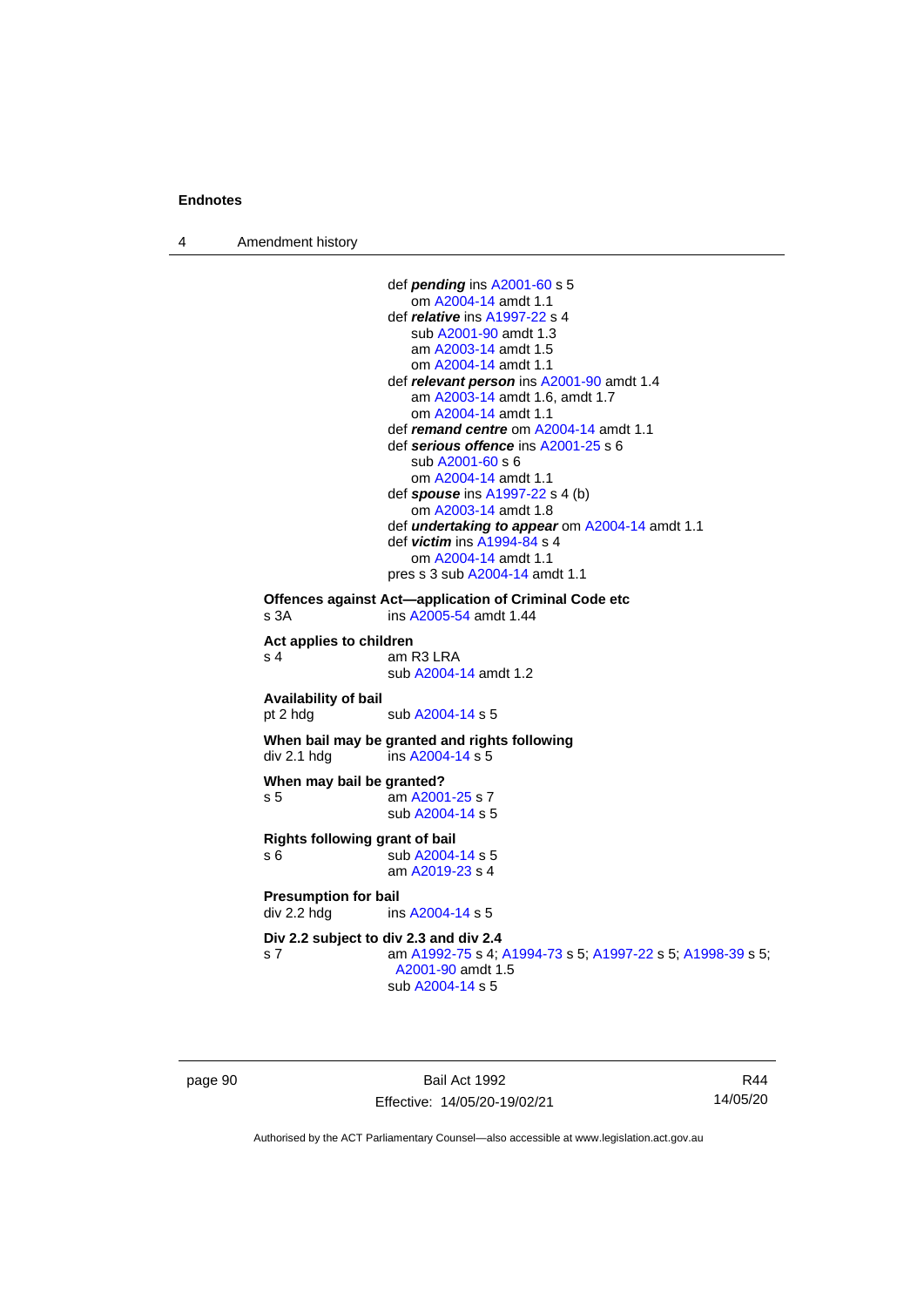| s 7A                                                 | Bail following arrest for breach of peace<br>ins A1994-73 s 6<br>sub A2001-90 amdt 1.6<br>om A2004-14 s 5                                                                                                                                                                                              |
|------------------------------------------------------|--------------------------------------------------------------------------------------------------------------------------------------------------------------------------------------------------------------------------------------------------------------------------------------------------------|
| s 8                                                  | Entitlement to bail-certain minor offences etc<br>sub A1994-73 s 6<br>am A1997-22 s 6; A2001-25 s 8, s 9; A2001-60 s 7<br>sub A2001-90 amdt 1.6; A2004-14 s 5<br>am A2006-40 amdt 2.59                                                                                                                 |
| s 8A                                                 | Entitlement to bail—breach of sentence obligations<br>ins A1997-22 s 7<br>am A1998-39 s 6; A2001-25 s 1<br>sub A2001-90 amdt 1.6; A2004-14 s 5; A2006-23 amdt 1.5<br>(3)-(5) exp 2 June 2009 (s 8A (5) (LA s 88 declaration<br>applies)); A2016-4 amdts 1.4-1.6;<br>am A2019-31 s 4; pars renum R42 LA |
| hearings<br>$s$ 8B                                   | Entitlement to bail—custody relating to sentence administration board<br>ins A2006-23 amdt 1.5                                                                                                                                                                                                         |
| Limitations on entitlement to bail<br>s 9 hda<br>s 9 | sub A2001-25 s 11<br>sub A2001-54 amdt 2.2; A2004-14 s 5                                                                                                                                                                                                                                               |
| s 9A hdg<br>s 9A                                     | Entitlement to bail-offences other than minor offences<br>sub A2001-60 s 8<br>ins A2001-25 s 12<br>am A2001-60 s 9, s 10<br>(7), (8) exp 24 September 2003 (s 9A (8))<br>sub A2004-14 s 5                                                                                                              |
| No presumption for bail<br>div 2.3 hdg               | ins A2004-14 s 5                                                                                                                                                                                                                                                                                       |
| s 9B                                                 | Div 2.2 not to apply to certain offences<br>ins A2004-14 s 5<br>am A2005-13 amdt 1.2; A2008-46 amdt 3.1; A2016-42<br>amdt $3.1$                                                                                                                                                                        |

**Presumption against bail**<br>div 2.4 hdg ins A20 ins [A2004-14](http://www.legislation.act.gov.au/a/2004-14) s 5

# **Bail for murder and certain serious drug offences**<br>s 9C hdg sub A2004-56 amdt 1.1

s 9C hdg sub [A2004-56](http://www.legislation.act.gov.au/a/2004-56) amdt 1.1<br>s 9C ins A2004-14 s 5 ins [A2004-14](http://www.legislation.act.gov.au/a/2004-14) s 5 am [A2004-56](http://www.legislation.act.gov.au/a/2004-56) amdt 1.2

R44 14/05/20

Bail Act 1992 Effective: 14/05/20-19/02/21 page 91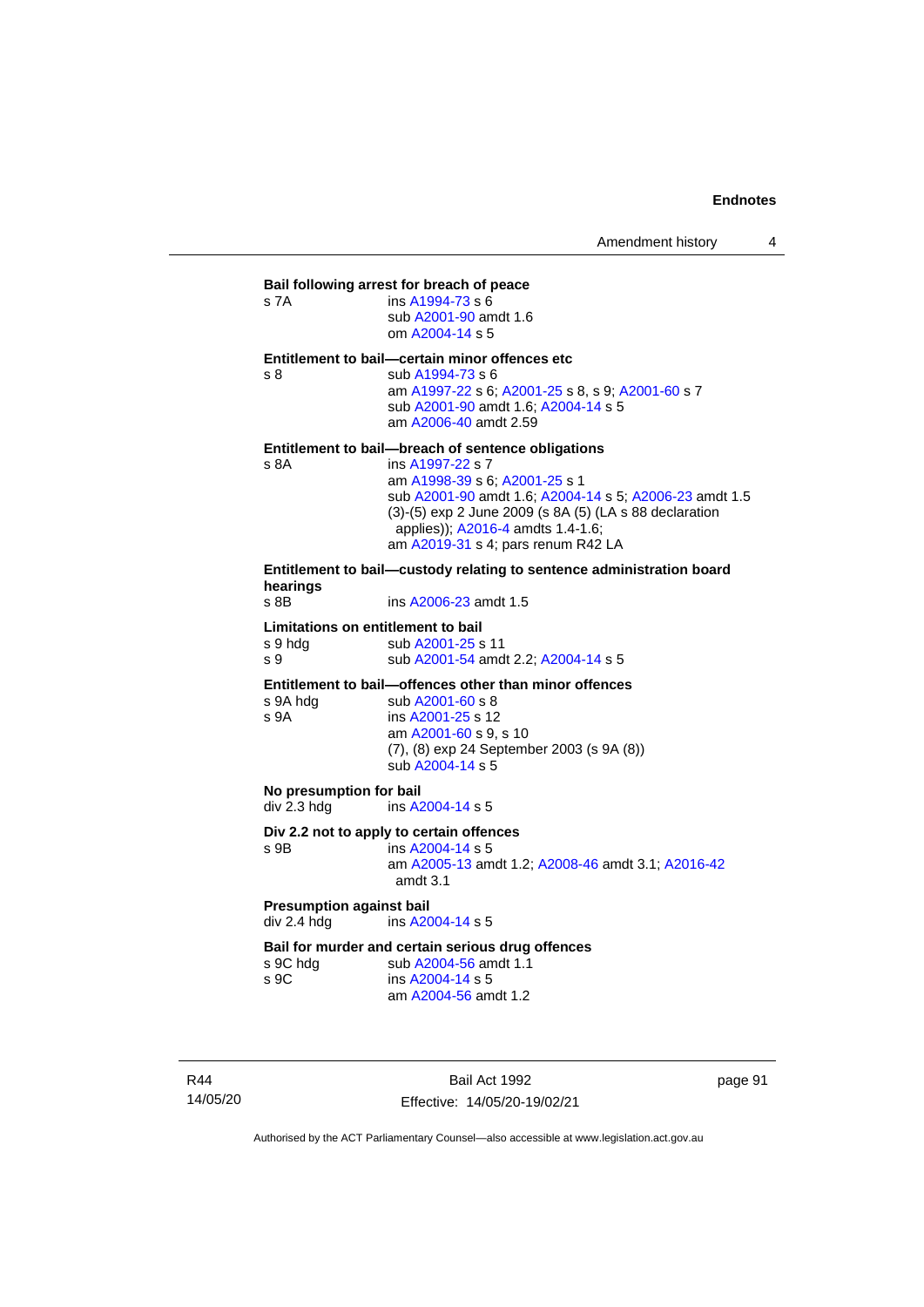4 Amendment history

**Bail for serious offence committed while charge for another pending or outstanding** s 9D ins [A2004-14](http://www.legislation.act.gov.au/a/2004-14) s 5 am [A2004-15](http://www.legislation.act.gov.au/a/2004-15) amdt 3.1[; A2006-23](http://www.legislation.act.gov.au/a/2006-23) amdt 1.6; [A2008-20](http://www.legislation.act.gov.au/a/2008-20) amdt 4.1; [A2011-13](http://www.legislation.act.gov.au/a/2011-13) amdt 1.1[; A2016-42](http://www.legislation.act.gov.au/a/2016-42/default.asp) amdt 3.2, amdt 3.3 **Bail for person sentenced to imprisonment** s 9E ins [A2004-14](http://www.legislation.act.gov.au/a/2004-14) s 5 **Family violence offence—bail by authorised officer**<br>s 9F hdg sub A2016-42 amdt 3.4 sub [A2016-42](http://www.legislation.act.gov.au/a/2016-42/default.asp) amdt 3.4 s 9F ins [A2004-14](http://www.legislation.act.gov.au/a/2004-14) s 5 am [A2005-13](http://www.legislation.act.gov.au/a/2005-13) amdt 1.3[; A2008-46](http://www.legislation.act.gov.au/a/2008-46) amdt 3.2; [A2009-7](http://www.legislation.act.gov.au/a/2009-7) amdt 1.1; [A2016-42](http://www.legislation.act.gov.au/a/2016-42/default.asp) amdt 3.5, amdt 3.6 **Special or exceptional circumstances** s 9G ins [A2004-14](http://www.legislation.act.gov.au/a/2004-14) s 5 am [A2004-15](http://www.legislation.act.gov.au/a/2004-15) amdt 3.2 **Dispensing with bail** s 10 am [A1994-73](http://www.legislation.act.gov.au/a/1994-73) s 7[; A2001-25](http://www.legislation.act.gov.au/a/2001-25) s 13; [A2001-60](http://www.legislation.act.gov.au/a/2001-60) s 11[; A2004-14](http://www.legislation.act.gov.au/a/2004-14) s 6 **Meaning of** *bail order* **and** *bail review application***—pt 4** ins [A2011-2](http://www.legislation.act.gov.au/a/2011-2) s 4 **When is a proceeding** *before the Supreme Court***?—pt 4** s 12B ins [A2011-2](http://www.legislation.act.gov.au/a/2011-2) s 4 **Applications for bail—repeat application provisions** ins [A2011-2](http://www.legislation.act.gov.au/a/2011-2) s 4 exp 16 May 2014 (s 12C (2)) **Deciding bail after charge laid** s 13 am [A1994-73](http://www.legislation.act.gov.au/a/1994-73) s 8[; A1997-22](http://www.legislation.act.gov.au/a/1997-22) s 8; [A2001-25](http://www.legislation.act.gov.au/a/2001-25) s 14[; A2005-20](http://www.legislation.act.gov.au/a/2005-20) amdt 3.14; [A2011-3](http://www.legislation.act.gov.au/a/2011-3) amdts 3.25-3.34 **Grant of bail by authorised officers** s 14 am [A2004-14](http://www.legislation.act.gov.au/a/2004-14) s 7[; A2016-42](http://www.legislation.act.gov.au/a/2016-42/default.asp) amdt 3.7 **Deciding of questions of bail by authorised officers** s 15 am [A1997-22](http://www.legislation.act.gov.au/a/1997-22) s 9[; A2001-25](http://www.legislation.act.gov.au/a/2001-25) s 15; [A2004-14](http://www.legislation.act.gov.au/a/2004-14) s 8[; A2011-3](http://www.legislation.act.gov.au/a/2011-3) amdt 3.35 **Notification of decision of authorised officer**<br>s 16 am A1994-73 s 9: A1997-22 am [A1994-73](http://www.legislation.act.gov.au/a/1994-73) s 9[; A1997-22](http://www.legislation.act.gov.au/a/1997-22) s 10; [A2001-90](http://www.legislation.act.gov.au/a/2001-90) amdt 1.7; ss renum R6 LA (see also [A2001-90](http://www.legislation.act.gov.au/a/2001-90) amdt 1.8)[; A2005-13](http://www.legislation.act.gov.au/a/2005-13) amdt 1.4; [A2011-3](http://www.legislation.act.gov.au/a/2011-3) amdts 3.35-3.37[; A2016-42](http://www.legislation.act.gov.au/a/2016-42/default.asp) amdt 2.1, amdt 3.8 **Charged people in custody to be brought before court** s 17 am [A2011-3](http://www.legislation.act.gov.au/a/2011-3) amdt 3.38

page 92 Bail Act 1992 Effective: 14/05/20-19/02/21

R44 14/05/20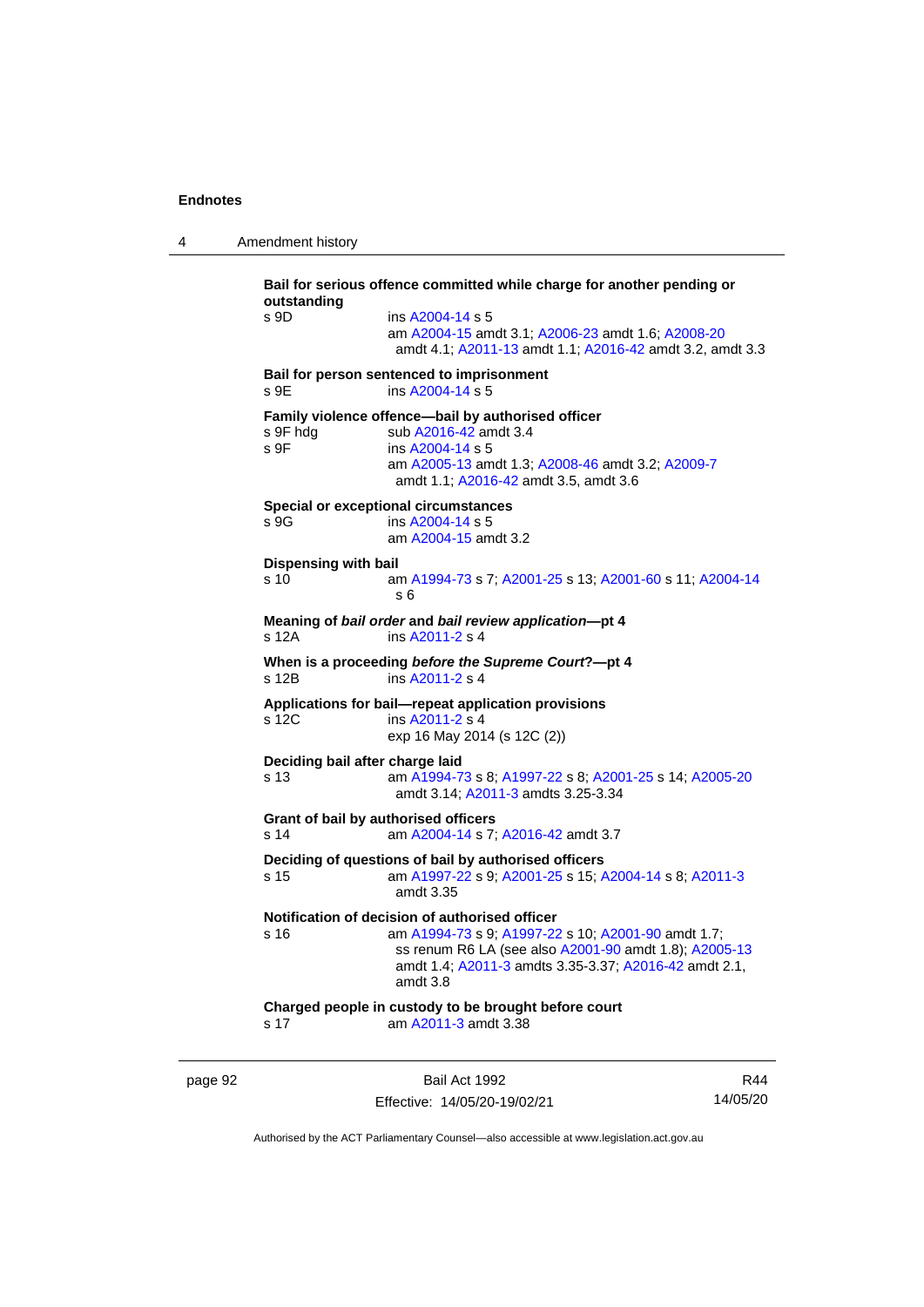**Facilities to be provided to accused people** s 18 am [A2011-3](http://www.legislation.act.gov.au/a/2011-3) amdt 3.39 **Court bail—general** s 19 **am [A1997-22](http://www.legislation.act.gov.au/a/1997-22) sch 2; am [A1997-96](http://www.legislation.act.gov.au/a/1997-96) sch 1; [A2004-14](http://www.legislation.act.gov.au/a/2004-14) s 9;** [A2011-3](http://www.legislation.act.gov.au/a/2011-3) amdt 3.40 sub [A2011-2](http://www.legislation.act.gov.au/a/2011-2) s 5 **Power in relation to bail—Magistrates Court** s 20 sub [A2004-14](http://www.legislation.act.gov.au/a/2004-14) s 10[; A2011-2](http://www.legislation.act.gov.au/a/2011-2) s 5 am [A2019-23](http://www.legislation.act.gov.au/a/2019-23/default.asp) s 5 **Repeat application for bail—Magistrates Court** s 20A ins [A2011-2](http://www.legislation.act.gov.au/a/2011-2) s 5 **Power in relation to bail—Supreme Court** s 20B ins [A2011-2](http://www.legislation.act.gov.au/a/2011-2) s 5 **Repeat application for bail—Supreme Court** s 20C ins [A2011-2](http://www.legislation.act.gov.au/a/2011-2) s 5 **Bail in relation to several offences** s 21 am [A1997-22](http://www.legislation.act.gov.au/a/1997-22) s 11 and sch 2; [A2011-3](http://www.legislation.act.gov.au/a/2011-3) amdt 3.41, amdt 3.42 **Criteria for granting bail to adults** s 22 am [A1994-84](http://www.legislation.act.gov.au/a/1994-84) s 5[; A1997-22](http://www.legislation.act.gov.au/a/1997-22) s 11 sub [A2004-14](http://www.legislation.act.gov.au/a/2004-14) s 11 **Criteria for granting bail to children** s 23 am [A1997-22](http://www.legislation.act.gov.au/a/1997-22) s 12[; A1999-64](http://www.legislation.act.gov.au/a/1999-64) sch 2 sub [A2004-14](http://www.legislation.act.gov.au/a/2004-14) s 11 am [A2008-20](http://www.legislation.act.gov.au/a/2008-20) amdt 2.1, amdt 4.2 **Victim's concern about need for protection** s 23A ins [A1994-84](http://www.legislation.act.gov.au/a/1994-84) s 6 am [A1997-22](http://www.legislation.act.gov.au/a/1997-22) s 13 sub [A2004-14](http://www.legislation.act.gov.au/a/2004-14) s 11 am [A2016-42](http://www.legislation.act.gov.au/a/2016-42/default.asp) amdt 3.9 **Bail conditions and undertakings to appear** pt 5 hdg sub  $A1994-73$  s 10 **Conditions on which bail may be granted to adults** s 25 am [A1994-73](http://www.legislation.act.gov.au/a/1994-73) s 11; a[m A1994-84](http://www.legislation.act.gov.au/a/1994-84) s 7; [A2001-44](http://www.legislation.act.gov.au/a/2001-44) amdt 1.317; [A2001-90](http://www.legislation.act.gov.au/a/2001-90) amdt 1.9; ss renum R6 LA; [A2004-14](http://www.legislation.act.gov.au/a/2004-14) s 12, s 13, s 15, s 16; pars renum R11 LA (see [A2004-14](http://www.legislation.act.gov.au/a/2004-14) s 14); ss renum R11 LA (see [A2004-14](http://www.legislation.act.gov.au/a/2004-14) s 17); [A2006-23](http://www.legislation.act.gov.au/a/2006-23) amdt 1.7; [A2008-36](http://www.legislation.act.gov.au/a/2008-36) amdt 1.58[; A2009-24](http://www.legislation.act.gov.au/a/2009-24) amdt 1.1; [A2011-3](http://www.legislation.act.gov.au/a/2011-3) amdt 3.43; [A2011-22](http://www.legislation.act.gov.au/a/2011-22) amdt 1.58, amdt 1.61[; A2016-42](http://www.legislation.act.gov.au/a/2016-42/default.asp)

amdt 3.10, amdt 3.11

R44 14/05/20

Bail Act 1992 Effective: 14/05/20-19/02/21 page 93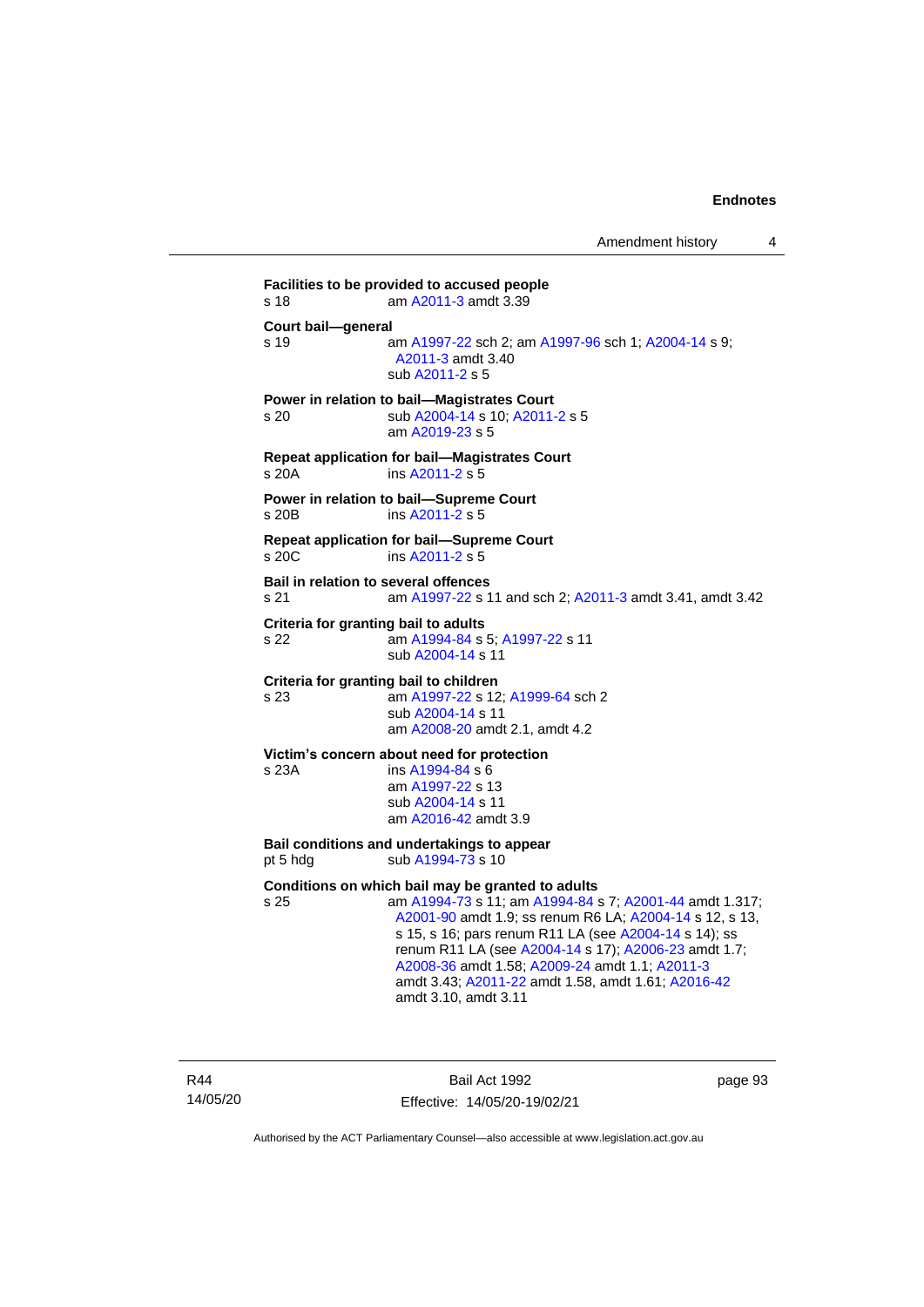| 4 | Amendment history |  |
|---|-------------------|--|
|---|-------------------|--|

| s 25A                                                                      | Supervision condition when offence committed as young person<br>ins A2008-20 amdt 4.3<br>am A2009-24 amdt 1.2; A2011-22 amdt 1.61                                                                                                             |  |
|----------------------------------------------------------------------------|-----------------------------------------------------------------------------------------------------------------------------------------------------------------------------------------------------------------------------------------------|--|
| s 26                                                                       | Conditions on which bail may be granted to children<br>am A1999-64 sch 2; A2004-14 s 18, s 19; ss renum R11 LA<br>(see A2004-14 s 20); A2008-20 amdt 2.2, amdt 2.3,<br>amdt 4.4; A2008-36 amdt 1.58; A2011-3 amdt 3.43;<br>A2011-22 amdt 1.61 |  |
| Recording of certain bail decisions<br>s 27                                | am A1997-22 sch 2; A2011-3 amdt 3.43                                                                                                                                                                                                          |  |
| Notice to victim of bail decisions<br>s 27A                                | ins A1994-84 s 8<br>om A2004-14 s 21                                                                                                                                                                                                          |  |
| Undertakings to appear<br>s 28                                             | am A2001-44 amdt 1.318<br>sub A2004-14 s 22<br>am A2020-14 amdt 1.3, amdt 1.4<br>(2A), (6), (7) exp 8 April 2021 (s 28 (7))                                                                                                                   |  |
| Undertakings in respect of more than 1 offence<br>om A1994-73 s 12<br>s 29 |                                                                                                                                                                                                                                               |  |
| s 30                                                                       | Accused person may be excused from attendance before court<br>am A1997-96 sch 1; A2001-44 amdt 1.319; A2004-14<br>amdt 1.3, amdt 1.4; ss renum R11 LA (see A2004-14<br>amdt 1.5); A2011-3 amdt 3.43, amdt 3.44                                |  |
| <b>Bail requirements</b><br>s 31                                           | am A1994-73 s 13<br>sub A2004-14 s 23<br>am A2006-23 amdt 1.8; A2008-7 amdt 1.21                                                                                                                                                              |  |
| s 32                                                                       | Acceptable people and security for bail<br>am A1994-73 s 14; ss renum R6 LA<br>sub A2004-14 s 23                                                                                                                                              |  |
| s 33                                                                       | <b>Continuation of bail and undertakings</b><br>am A1994-73 s 15; A1997-22 sch 2; ss renum R6 LA;<br>A2004-14 s 24. s 25                                                                                                                      |  |
| Written notice of conditions of bail<br>s 34                               | am A1997-22 sch 2; A2001-44 amdt 1.320; A2011-3<br>amdt 3.45, amdt 3.46                                                                                                                                                                       |  |
| s 35                                                                       | Warning to person making acknowledgment<br>om A2004-14 s 26                                                                                                                                                                                   |  |
|                                                                            |                                                                                                                                                                                                                                               |  |

page 94 Bail Act 1992 Effective: 14/05/20-19/02/21

R44 14/05/20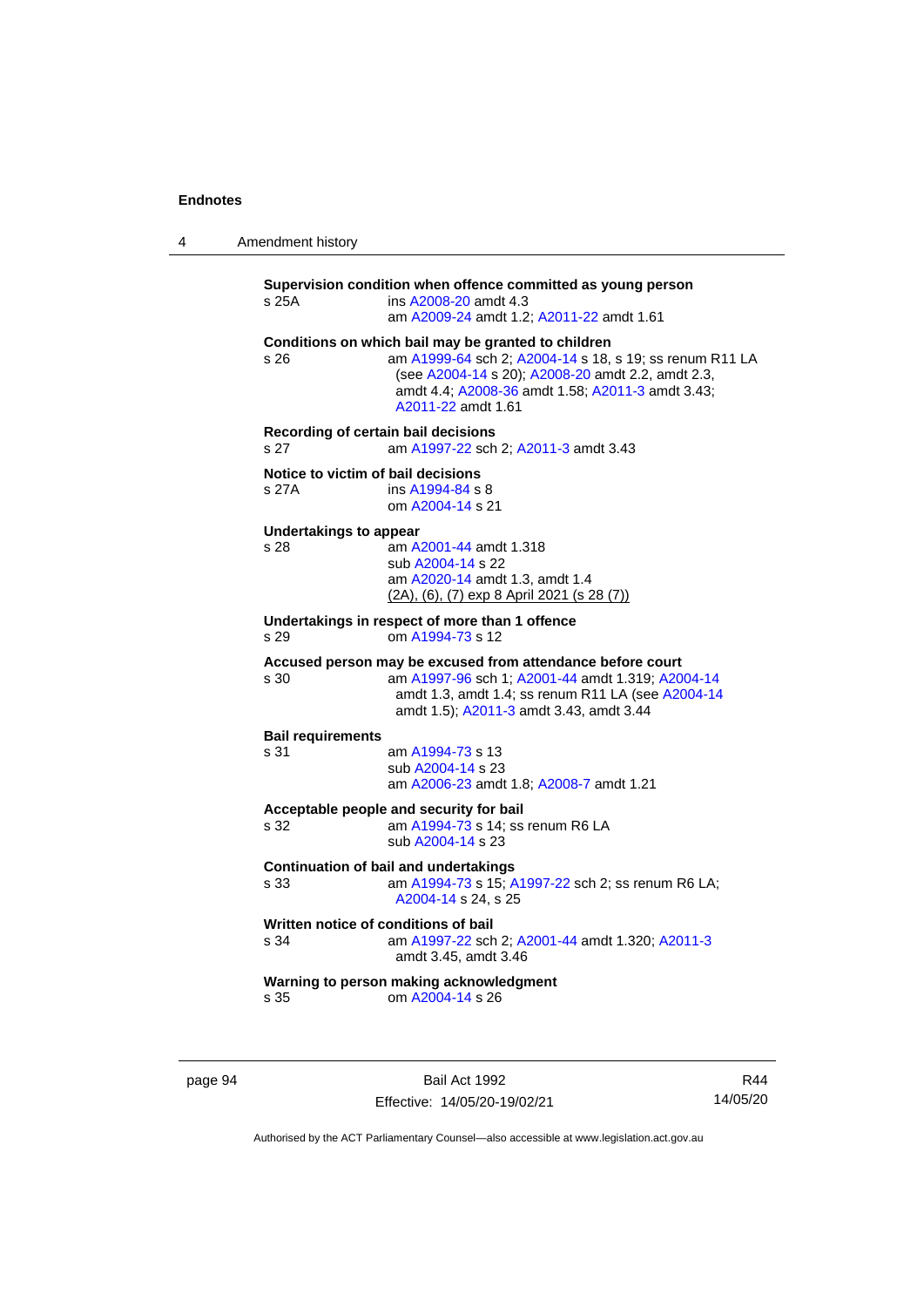Amendment history 4 **Discharge of surety** s 36 am [A1994-73](http://www.legislation.act.gov.au/a/1994-73) s 16 sub [A2004-14](http://www.legislation.act.gov.au/a/2004-14) s 27 **Payment of amounts to Territory** s 37 sub [A2004-14](http://www.legislation.act.gov.au/a/2004-14) s 28 am [A2004-60](http://www.legislation.act.gov.au/a/2004-60) amdt 1.16[; A2010-21](http://www.legislation.act.gov.au/a/2010-21) amdt 1.1, amdt 1.2 **Review of decisions by authorised officers** div 6.1 hdg (prev pt 6 div 1 hdg) renum R4 **Review by authorised officers** s 38 am [A1997-22](http://www.legislation.act.gov.au/a/1997-22) sch 2; [A2011-3](http://www.legislation.act.gov.au/a/2011-3) amdt 3.47 **Review of decisions by courts** div 6.2 hdg (prev pt 6 div 2 hdg) renum R4 LA **Court may review on its own initiative** s 41A **ins [A2004-14](http://www.legislation.act.gov.au/a/2004-14) s 29 Power of Magistrates Court to review—decision of authorised officer** s 42 sub [A2004-14](http://www.legislation.act.gov.au/a/2004-14) s 30[; A2005-5](http://www.legislation.act.gov.au/a/2005-5) s 6; [A2011-2](http://www.legislation.act.gov.au/a/2011-2) s 6 am [A2016-48](http://www.legislation.act.gov.au/a/2016-48/default.asp) s 5 **Power of Magistrates Court to review—decision of Magistrates Court** s 42A ins [A2011-2](http://www.legislation.act.gov.au/a/2011-2) s 6 am [A2016-48](http://www.legislation.act.gov.au/a/2016-48/default.asp) s 5 **Power of Supreme Court to review—decision of authorised officer** s 43 am [A2004-14](http://www.legislation.act.gov.au/a/2004-14) s 31, s 32; ss renum R11 LA; [A2005-5](http://www.legislation.act.gov.au/a/2005-5) s 8 (and see s 7) sub [A2011-2](http://www.legislation.act.gov.au/a/2011-2) s 6 am [A2016-48](http://www.legislation.act.gov.au/a/2016-48/default.asp) s 5 **Power of Supreme Court to review—decision of Magistrates Court or Supreme Court** s 43A ins [A2011-2](http://www.legislation.act.gov.au/a/2011-2) s 6 am [A2016-48](http://www.legislation.act.gov.au/a/2016-48/default.asp) s 5 **Right of review of bail decisions—prosecution** om  $A2004 - 14$  s  $33$ ins [A2016-48](http://www.legislation.act.gov.au/a/2016-48/default.asp) s 6 am [A2016-48](http://www.legislation.act.gov.au/a/2016-48/default.asp) s 8, s 9 **Review of s 44** ins [A2016-48](http://www.legislation.act.gov.au/a/2016-48/default.asp) s 7 exp 1 May 2020 (s 44A (3)) **Exercise of power to review** s 45 am [A2011-3](http://www.legislation.act.gov.au/a/2011-3) amdt 3.47

R44 14/05/20

Bail Act 1992 Effective: 14/05/20-19/02/21 page 95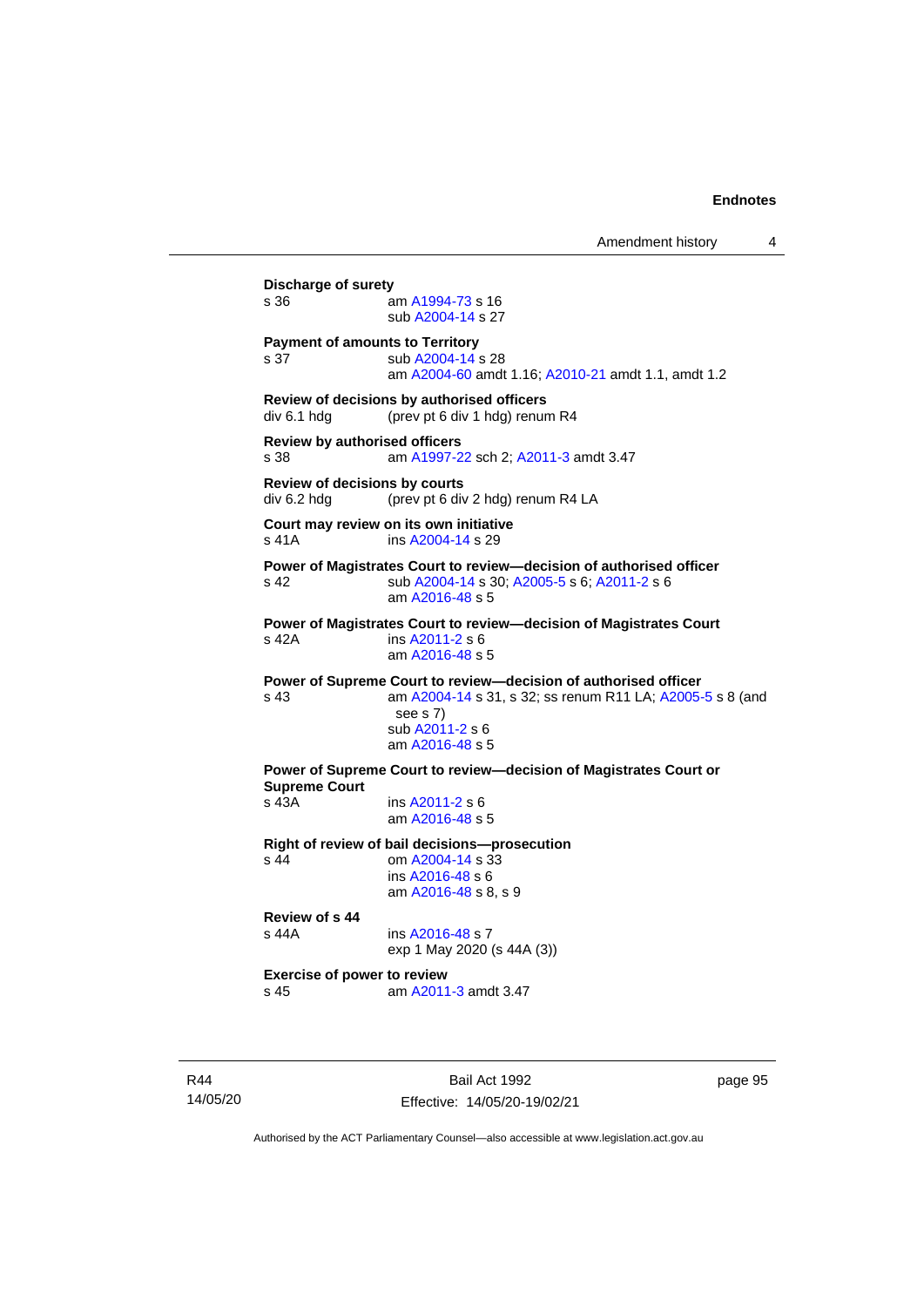4 Amendment history

```
Miscellaneous
                 orig pt 6 div 3 hdg ins A1994-84 s 9
                 (prev pt 6 div 3 hdg) renum R4 LA
                 om A2004-14 s 34
Review limited to bail conditions
s 46 am A2011-3 amdt 3.47; A2011-2 s 7; A2016-48 s 10
Notice to victim of bail decisions
s 46A  A1994-84 s 9
                om A2004-14 s 34
Giving information relating to bail
s 47 am A1994-73 s 17; A2001-44 amdt 1.321; A2011-3 amdt 3.47
Notice to victim of bail decisions
s 47A ins A2004-14 s 35; ss renum R11 LA
                 am A2005-13 amdt 1.5
Notification to court that bail condition not satisfied
s 48 am A1994-73 s 18; A2001-44 amdt 1.322; A2006-23 amdt 1.9
Failure to answer bail
s 49 am A1994-73 s 19; A1994-81 sch
                sub A2001-25 s 16; A2005-54 amdt 1.45
False statements in acknowledgments<br>s 50 am A1994-81 sch
                 am A1994-81 sch
                 om A2004-14 s 36
Indemnification of sureties
s 51 am A1994-81 sch
                sub A2005-54 amdt 1.46
Contravention of Act by police officers
s 52 am A2013-50 s 4
Apprehension of person admitted to bail
s 53 om A1994-75 sch 3
Power of court where person apprehended
s 54 om A1994-75 sch 3
No right of surety to arrest<br>s 56 am A199
                  A1994-73 s 20
                 sub A2004-14 s 37
Arrest for failure to comply with bail condition
s 56A ins A2004-14 s 28
                 sub A2019-23 s 6
Police power to enter premises to arrest
56AA ins A2019-23 s 6
```
page 96 Bail Act 1992 Effective: 14/05/20-19/02/21

R44 14/05/20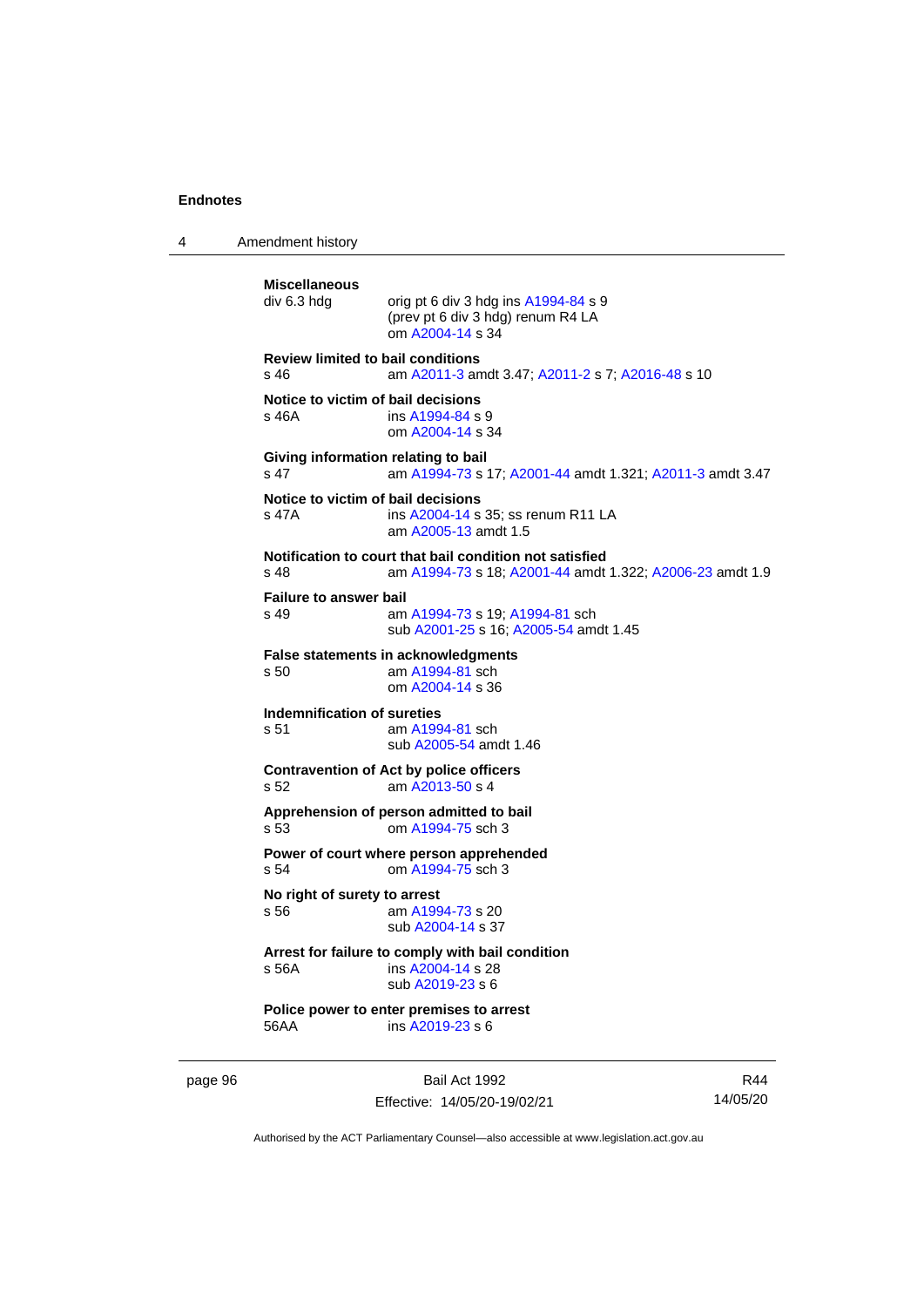**Police officer must announce entry before entering**<br>56AB **post ins A2019-23** s 6  $ins$  [A2019-23](http://www.legislation.act.gov.au/a/2019-23/default.asp) s 6 **Police powers on arrest for failure to comply with bail condition** 56AC ins [A2019-23](http://www.legislation.act.gov.au/a/2019-23/default.asp) s 6 **Arrested person to be brought before court**  $ins$  [A2019-23](http://www.legislation.act.gov.au/a/2019-23/default.asp) s 6 **Arrest for breach of condition by person outside ACT** s 56B ins [A2004-14](http://www.legislation.act.gov.au/a/2004-14) s 28 **Act to prevail** s 57 am [A2004-14](http://www.legislation.act.gov.au/a/2004-14) amdt 1.6, amdt 1.7 **Abolition of inherent power of bail** s 57AA ins [A1996-81](http://www.legislation.act.gov.au/a/1996-81) s 7 **Form of certain instruments**<br>s 57A **ins A1994** ins [A1994-73](http://www.legislation.act.gov.au/a/1994-73) s 21 om [A2001-44](http://www.legislation.act.gov.au/a/2001-44) amdt 1.323 **Approved forms** s 58 sub [A2001-44](http://www.legislation.act.gov.au/a/2001-44) amdt 1.323 am [A2004-14](http://www.legislation.act.gov.au/a/2004-14) s 39[; A2011-3](http://www.legislation.act.gov.au/a/2011-3) amdt 3.48 **Regulation-making power** s 59 **orig s 59** renum as s 60 **pres s 59** ins [A2001-44](http://www.legislation.act.gov.au/a/2001-44) amdt 1.323 am [A2004-14](http://www.legislation.act.gov.au/a/2004-14) s 40, s 41 **Transitional** pt 8 hdg ins [A1999-79](http://www.legislation.act.gov.au/a/1999-79) sch 3 om R6 LA **Expiry—Motor Traffic Act reference**<br>s 60 (prev s 39) ins A19 (prev s 39) in[s A1999-79](http://www.legislation.act.gov.au/a/1999-79) sch 3 sub [A2001-90](http://www.legislation.act.gov.au/a/2001-90) amdt 1.10 as s 59 renum as s 60 R5 LA exp 27 March 2002 (see s 60)

R44 14/05/20

Bail Act 1992 Effective: 14/05/20-19/02/21 page 97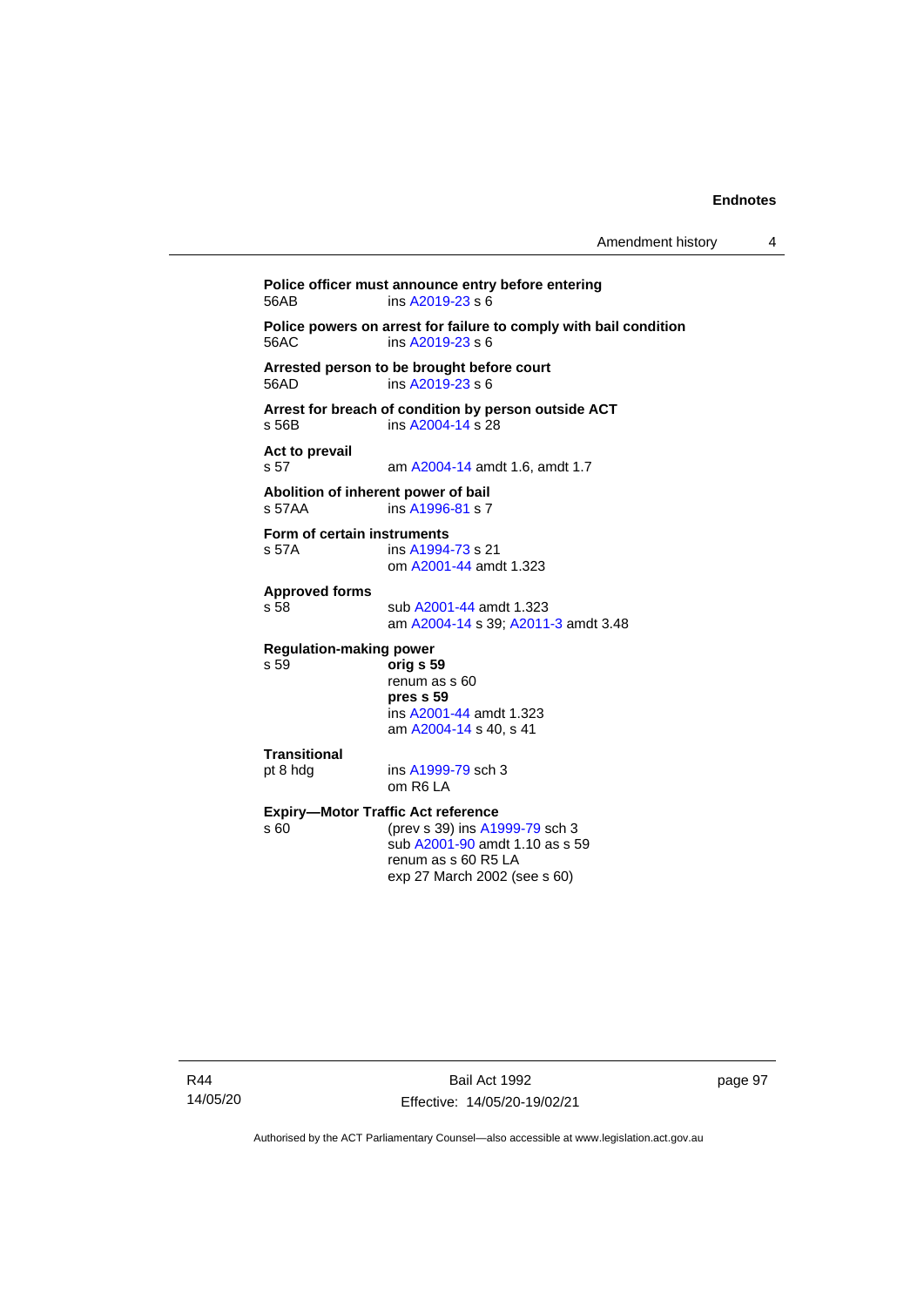4 Amendment history

| Domestic violence offences against the Crimes Act 1900<br>sch 1 | ins A1997-22 s 14                                                                                                                                                               |
|-----------------------------------------------------------------|---------------------------------------------------------------------------------------------------------------------------------------------------------------------------------|
|                                                                 | am A1998-39 s 7                                                                                                                                                                 |
|                                                                 | sub A2001-90 amdt 1.11                                                                                                                                                          |
|                                                                 | am A2002-51 amdt 1.2                                                                                                                                                            |
|                                                                 | sub A2004-14 s 43                                                                                                                                                               |
|                                                                 | am A2004-14 s 44; A2004-15 amdt 3.3, amdt 3.4; pts renum                                                                                                                        |
|                                                                 | R11 LA (see A2004-15 amdt 3.5); items renum R11 LA;<br>A2004-56 amdt 1.3, amdt 1.4; items renum R14 LA;<br>A2008-26 amdt 2.2; pts renum A2008-26 amdt 2.3; A2015-36<br>s 4. s 5 |
| <b>Dictionary</b>                                               |                                                                                                                                                                                 |
| dict                                                            | ins A2004-14 amdt 1.8                                                                                                                                                           |
|                                                                 | am A2006-23 amdts 1.10-1.12; A2008-36 amdt 1.59,                                                                                                                                |
|                                                                 | amdt 1.60; A2011-22 amdt 1.59, amdt 1.60; A2016-13                                                                                                                              |
|                                                                 | amdt 1.7                                                                                                                                                                        |
|                                                                 | def accused person ins A2004-14 s 42                                                                                                                                            |
|                                                                 | am A2006-23 amdt 1.13<br>def <i>appeal</i> ins A2004-14 amdt 1.8                                                                                                                |
|                                                                 | def applicable bail criteria ins A2004-14 amdt 1.8                                                                                                                              |
|                                                                 | am A2016-42 amdt 3.12                                                                                                                                                           |
|                                                                 | def <b>authorised officer</b> ins A2004-14 amdt 1.8                                                                                                                             |
|                                                                 | def <b>bail</b> ins A2004-14 amdt 1.8                                                                                                                                           |
|                                                                 | def <b>bail condition</b> ins A2004-14 amdt 1.8                                                                                                                                 |
|                                                                 | def <b>bail order</b> ins $A2011 - 2 s 8$                                                                                                                                       |
|                                                                 | def bail review application ins A2011-2 s 8                                                                                                                                     |
|                                                                 | def <i>child</i> ins A2004-14 amdt 1.8                                                                                                                                          |
|                                                                 | def court ins $A2004-14$ amdt 1.8                                                                                                                                               |
|                                                                 | def domestic violence offence ins A2004-14 amdt 1.8                                                                                                                             |
|                                                                 | sub A2005-13 amdt 1.6<br>am A2008-46 amdt 3.3                                                                                                                                   |
|                                                                 | om A2016-42 amdt 3.13                                                                                                                                                           |
|                                                                 | def family violence offence ins A2016-42 amdt 3.14                                                                                                                              |
|                                                                 | def grant ins A2004-14 amdt 1.8                                                                                                                                                 |
|                                                                 | def <i>offence</i> ins $A2004-14$ amdt 1.8                                                                                                                                      |
|                                                                 | am A2006-23 amdt 1.14                                                                                                                                                           |
|                                                                 | def parental responsibility ins A2005-13 amdt 1.7                                                                                                                               |
|                                                                 | sub A2006-23 amdt 1.15; A2008-20 amdt 3.3                                                                                                                                       |
|                                                                 | def relevant person ins A2004-14 amdt 1.8                                                                                                                                       |
|                                                                 | om A2005-13 amdt 1.8                                                                                                                                                            |
|                                                                 | def surety ins A2004-14 amdt 1.8                                                                                                                                                |
|                                                                 | def <i>undertaking to appear</i> ins A2004-14 amdt 1.8                                                                                                                          |
|                                                                 | am A2020-14 amdt 1.5                                                                                                                                                            |
|                                                                 | def <i>victim</i> ins A2004-14 amdt 1.8                                                                                                                                         |

page 98 Bail Act 1992 Effective: 14/05/20-19/02/21

R44 14/05/20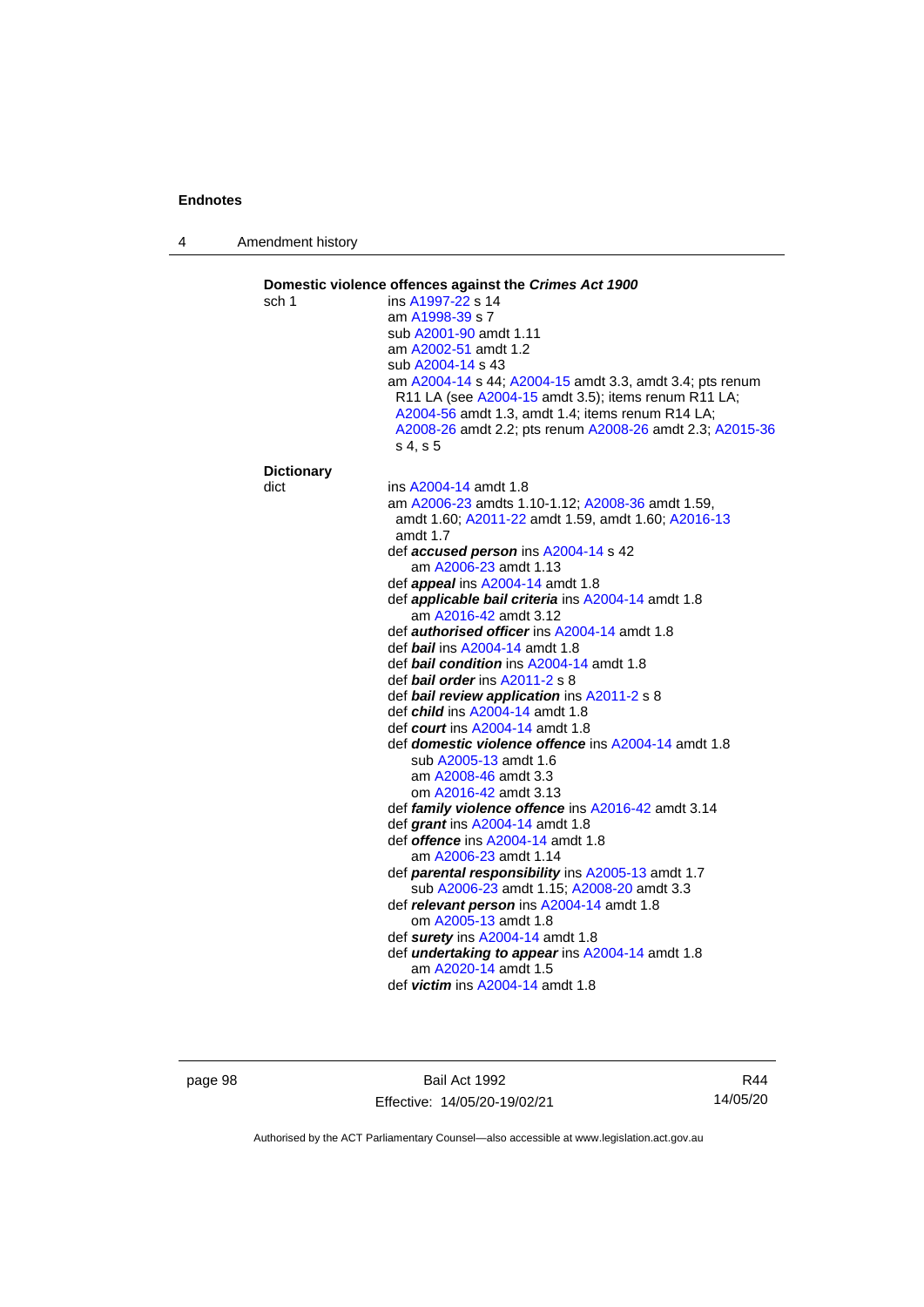### **5 Earlier republications**

Some earlier republications were not numbered. The number in column 1 refers to the publication order.

Since 12 September 2001 every authorised republication has been published in electronic pdf format on the ACT legislation register. A selection of authorised republications have also been published in printed format. These republications are marked with an asterisk (\*) in column 1. Electronic and printed versions of an authorised republication are identical.

| <b>Republication No</b><br>1 | <b>Amendments to</b><br>A1994-84 | <b>Republication date</b><br>29 February 1996 |
|------------------------------|----------------------------------|-----------------------------------------------|
|                              |                                  |                                               |
| 2                            | A1996-81                         | 1 January 1997                                |
| 3                            | A1998-39                         | 31 January 1999                               |
| 4                            | A2001-54                         | 12 September 2001                             |
| 5                            | A2001-90                         | 12 October 2001                               |
| 6                            | A2001-90                         | 27 March 2002                                 |
| $7^*$                        | A2002-11                         | 28 May 2002                                   |
| 8                            | A2002-51                         | 1 January 2003                                |
| 9                            | A2003-14                         | 28 March 2003                                 |
| 10                           | A2003-14                         | 25 September 2003                             |
| 11                           | A2004-15                         | 26 June 2004                                  |
| 12                           | A2004-60                         | 10 January 2005                               |
| 13                           | A2005-5                          | 24 February 2005                              |
| 14                           | A2005-5                          | 6 March 2005                                  |
| 15                           | A2005-13                         | 25 March 2005                                 |
| $16*$                        | A2005-20                         | 2 June 2005                                   |
| 17                           | A2005-54                         | 24 November 2005                              |
| 18                           | A2006-23                         | 2 June 2006                                   |
| 19                           | A2006-40                         | 29 September 2006                             |
| 20                           | A2008-7                          | 7 May 2008                                    |
| 21                           | A2008-36                         | 9 September 2008                              |
| 22                           | A2008-46                         | 27 October 2008                               |
|                              |                                  |                                               |

R44 14/05/20

Bail Act 1992 Effective: 14/05/20-19/02/21 page 99